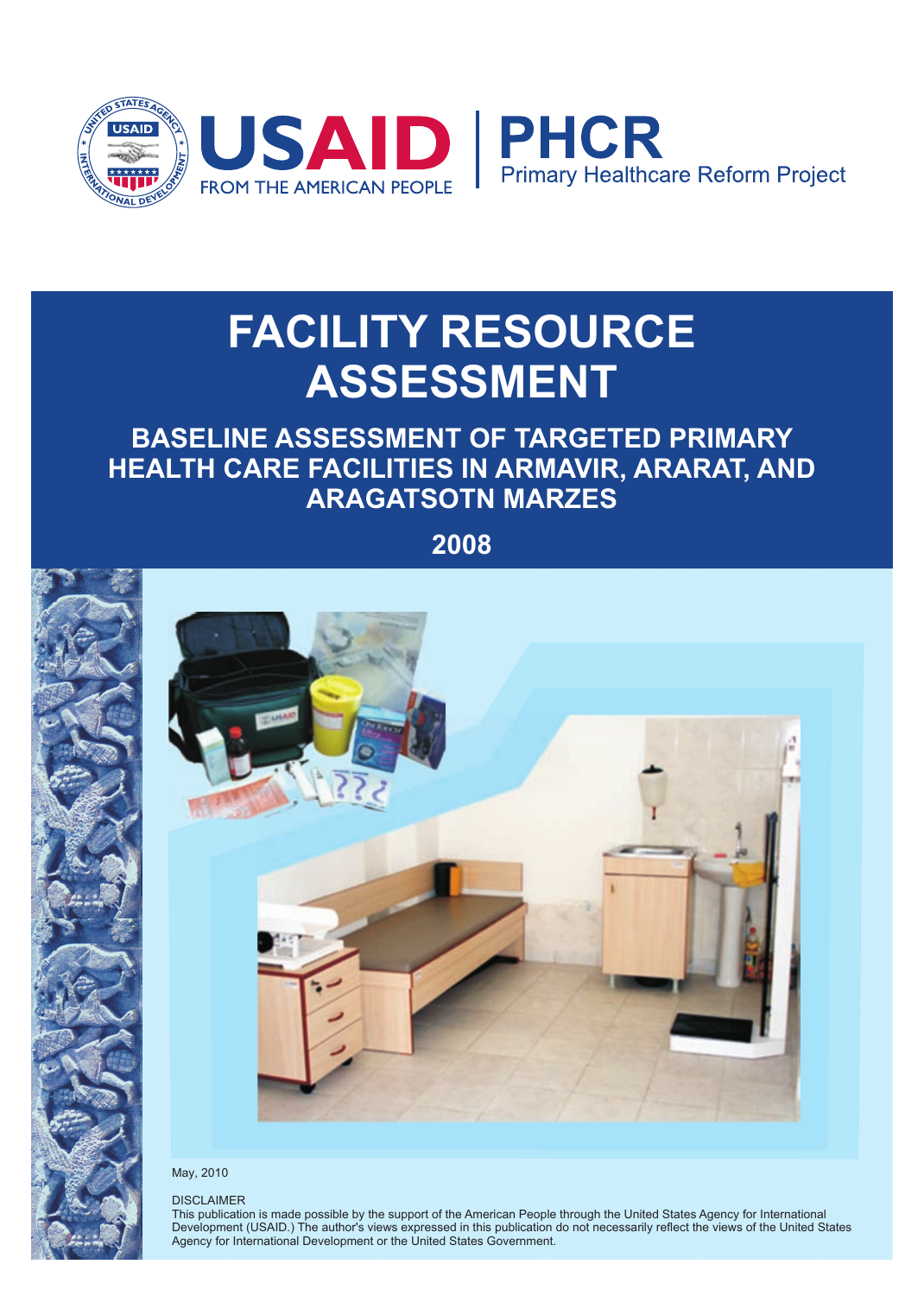# **FACILITY RESOURCE ASSESSMENT**

**BASELINE ASSESSMENT OF TARGETED PRIMARY HEALTH CARE FACILITIES IN ARMAVIR, ARARAT, AND ARAGATSOTN MARZES** 

**2008**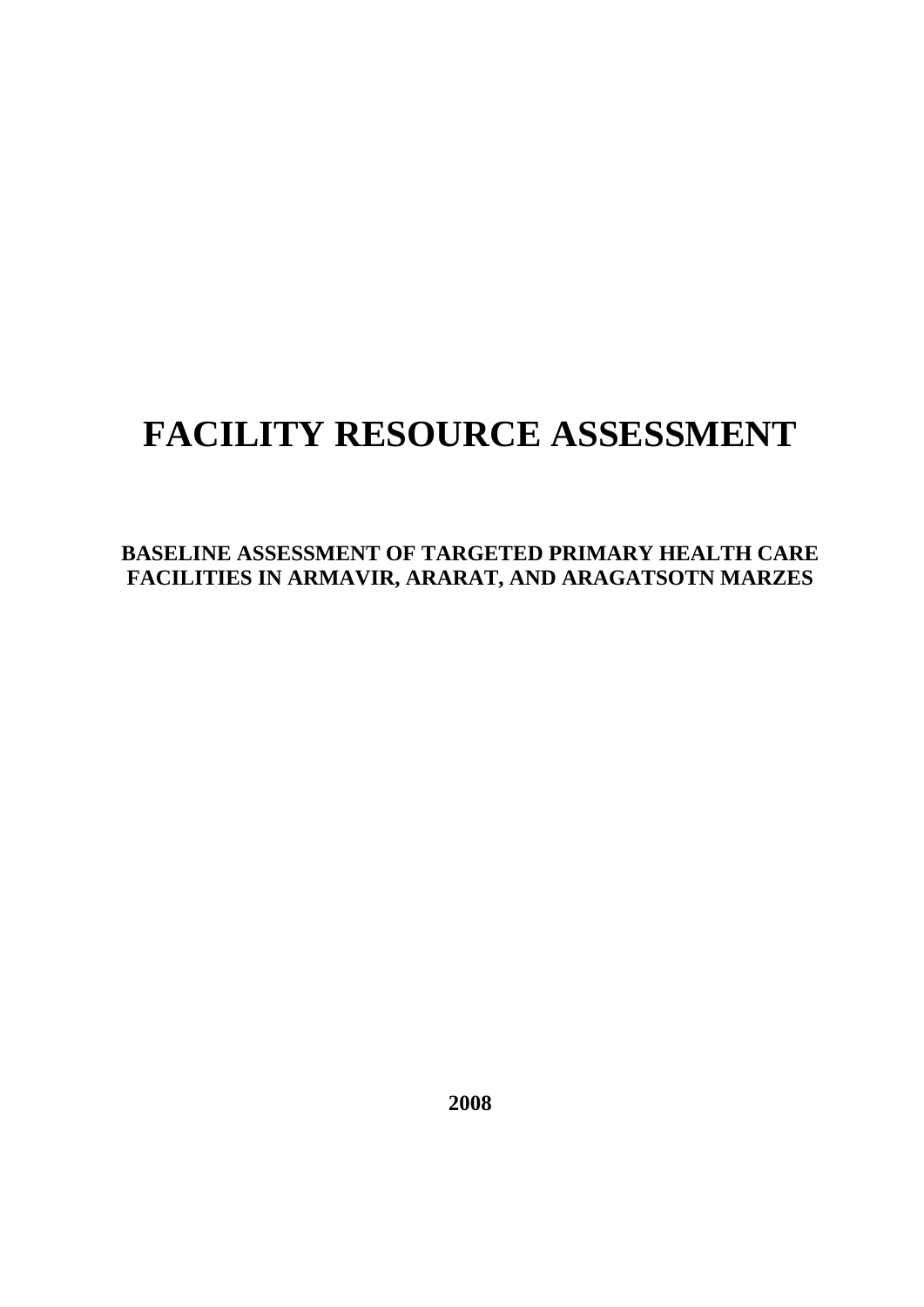## **Preface**

The Primary Healthcare Reform (PHCR) project is a nationwide five-year (2005-2010) program funded by the United States Agency for International Development (USAID) under a contract awarded to Emerging Markets Group, Ltd. (EMG) in September 2005. The PHCR's primary objective is the increased utilization of sustainable, high-quality primary healthcare services leading to the improved health of Armenian families. This objective is operationalized by supporting the Ministry of Health (MoH) to implement a package of six interventions that links policy reform with service delivery so that each informs the other generating synergistic effects. These six interventions address healthcare reforms and policy support (including renovation and equipping of facilities); open enrollment; family medicine; quality of care; healthcare finance; and public education, health promotion and disease prevention.

"What impact are these interventions having?" is a question frequently asked but less frequently funded. Fortunately, provision was made in the PHCR project to address the "impact" question. PHCR developed a set of six tools to monitor progress and evaluate results. Three of these tools are facility-based and are designed to assess changes through a pre-test and post-test methodology at 164 primary healthcare facilities and their referral facilities. Three other tools are population-based and are designed to assess changes for the whole of Armenia's population, using the same pre-test and post-test methodology.

This report summarizes the baseline facility resource assessment of targeted primary healthcare facilities in Ararat, Armavir, and Aragatsotn marzes (Zone 3-1). This baseline facility assessment gathered data for internal planning and provides a referent for future evaluation of project impact in Zone 3-1.

The Center for Health Services Research and Development of the American University of Armenia, one of the sub-contractors to EMG, has primary responsibility for PHCR monitoring and evaluation. Dr. Anahit Demirchyan, Ms. Tsovinar Harutyunyan, Dr. Varduhi Petrosyan, and Dr. Michael Thompson are the primary authors of this study. Dr. Hripsime Martirosyan and Ms. Nune Truzyan are acknowledged for their valuable contribution in all stages of the study. We would also like to thank our interviewers (primary healthcare physicians in the target marzes) for their data collection efforts, as well as the providers who participated in the assessment. We are also grateful for the excellent support received from the Ministry of Health and marz officials and the opportunity to collaborate in strengthening health services in Armenia

We trust that the findings of this study will be of value in improving health outcomes through more informed decision-making. The report can be found on the PHCR website at www.phcr.am. Comments or questions on this study are welcome and should be sent to info@phcr.am.

Richard A. Yoder, PhD, MPH Chief of Party Primary Healthcare Reform Project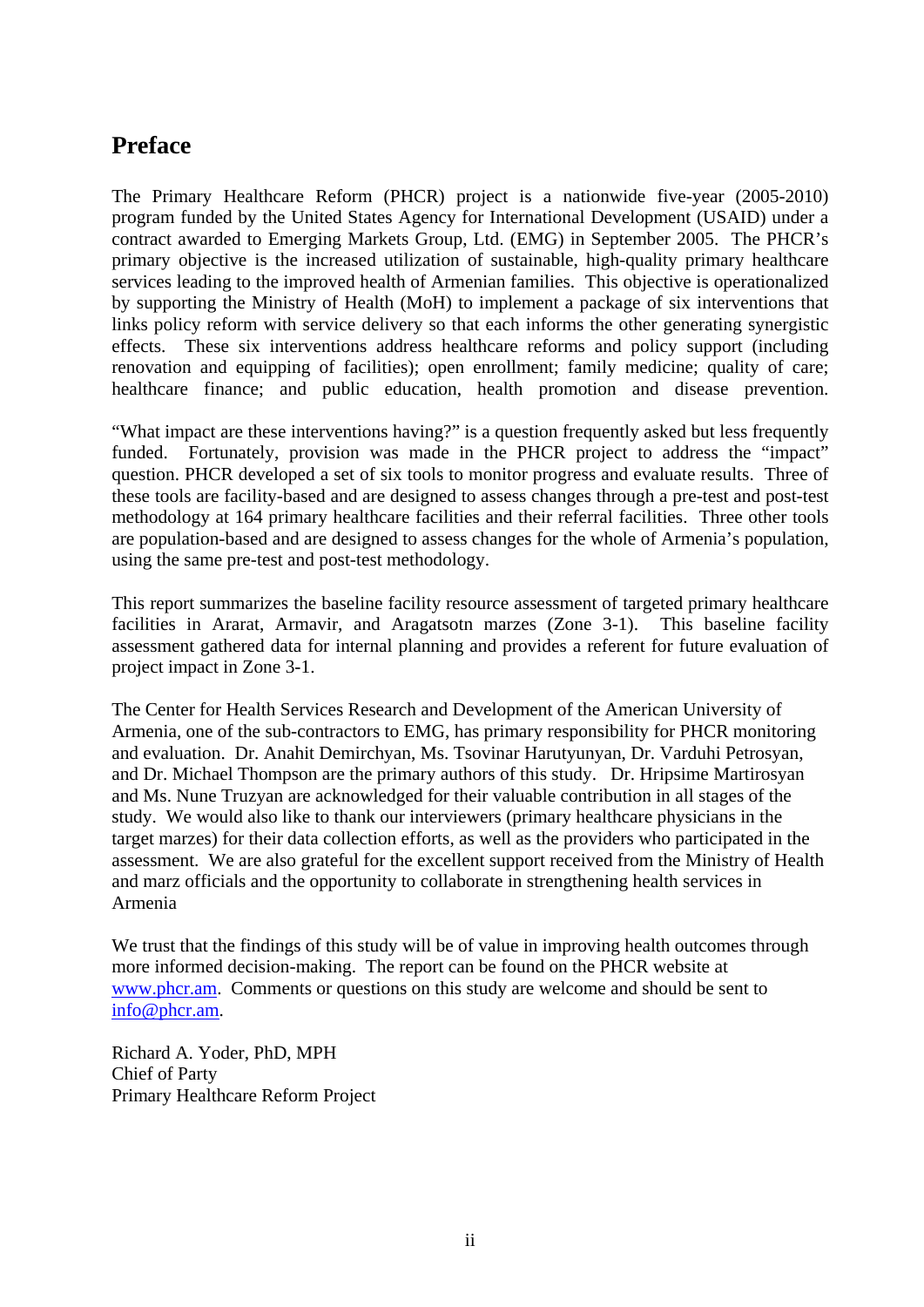# **Table of Contents**

| 3.1 |                                                                                                    |  |
|-----|----------------------------------------------------------------------------------------------------|--|
| 3.2 |                                                                                                    |  |
| 3.3 |                                                                                                    |  |
| 3.4 |                                                                                                    |  |
| 3.5 |                                                                                                    |  |
|     |                                                                                                    |  |
|     | Appendix 2. Staff composition of target facilities in Aragatsotn, Armavir, and Ararat32            |  |
|     | Appendix 3. Target facilities: number of rooms in use, piped water & electricity availability,     |  |
|     |                                                                                                    |  |
|     | Appendix 4. Number of appropriate furniture available in target facilities37                       |  |
|     | Appendix 5. Numbers of functioning equipment/supplies in target facilities-140                     |  |
|     | Appendix 6. Numbers of PHC providers involved in continuous FM/FN education52                      |  |
|     | Appendix 7. Client visits to the target PHC facilities in 2007 & February-March 2008 54            |  |
|     | Appendix 8. Home visits made by providers of target facilities in 2007 & February-March 200857     |  |
|     | Appendix 9. Per facility numbers of served population, deaths, and hospitalizations                |  |
|     | Appendix 10. Per facility annual (2006, 2007) numbers of pregnancies, births, neonatal deaths,     |  |
|     |                                                                                                    |  |
|     | Appendix 11. Target facilities that ever participated in PHC project with other organization(s).66 |  |
|     | Appendix 12. Target facilities' licensing status to provide FM/FN services, per-facility number    |  |
|     |                                                                                                    |  |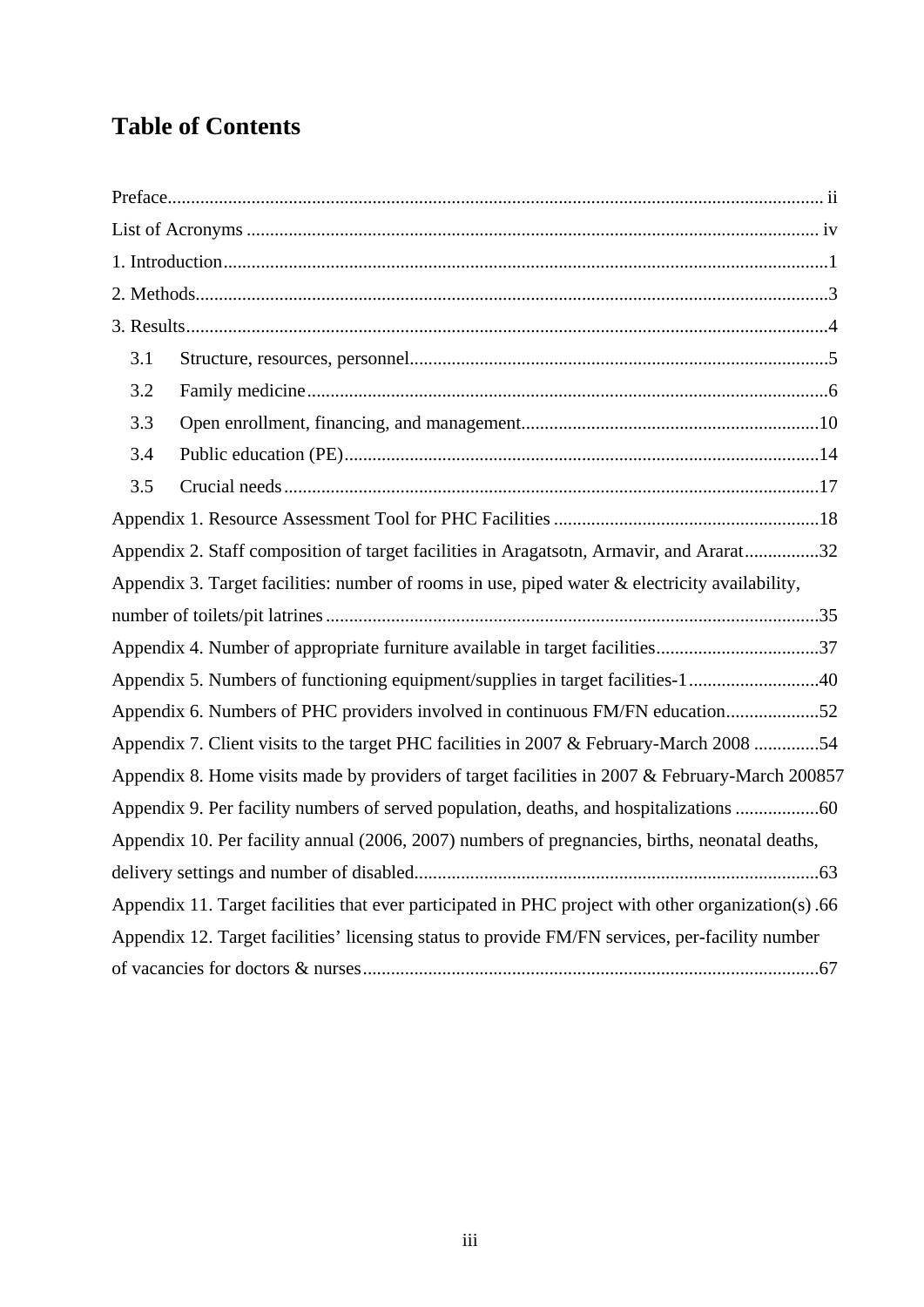# **List of Acronyms**

| <b>AECP</b>   | Armenia Eye Care Project                                                  |
|---------------|---------------------------------------------------------------------------|
| <b>AIDS</b>   | Acquired Immune Deficiency Syndrome                                       |
| <b>ARCS</b>   | Armenian Red Cross Society                                                |
| ARI           | <b>Acute Respiratory Illnesses</b>                                        |
| <b>ASTP</b>   | <b>Armenian Social Transition Project</b>                                 |
| AUA           | American University of Armenia                                            |
| <b>BBP</b>    | <b>Basic Benefits Package</b>                                             |
| <b>BMC</b>    | <b>Basic Medical College</b>                                              |
| <b>CHC</b>    | <b>Community Health Committee</b>                                         |
| <b>CHD</b>    | <b>Coronary Heart Disease</b>                                             |
| <b>CHSR</b>   | Center for Health Services Research and Development                       |
| CoAF          | Children of Armenia Fund                                                  |
| <b>DMTA</b>   | Drug and Medical Technology Agency                                        |
| EBM           | <b>Evidence-Based Medicine</b>                                            |
| EMG           | <b>Emerging Markets Group</b>                                             |
| FAP           | Rural Health Post (from Russian abbreviation)                             |
| FM            | <b>Family Medicine</b>                                                    |
| FN            | <b>Family Nursing</b>                                                     |
| FG            | <b>Future Generation</b>                                                  |
| GF            | Global Fund                                                               |
| <b>GP</b>     | <b>General Practice</b>                                                   |
| HC            | <b>Health Center</b>                                                      |
| HIV           | Human Immunodeficiency Virus                                              |
| <b>IMCI</b>   | <b>Integrated Management of Childhood Illnesses</b>                       |
| <b>IRD</b>    | <b>International Relief and Development</b>                               |
| JMF           | Jinishian Memorial Foundation                                             |
| <b>KAP</b>    | Knowledge, Attitude, and Practice                                         |
| MA            | <b>Medical Ambulatory</b>                                                 |
| M&E           | Monitoring and Evaluation                                                 |
| MCG           | Millennium Challenge Goal                                                 |
| MOH           | Ministry of Health                                                        |
| MSF           | <b>Medicines sans Frontiers</b>                                           |
| NIH           | National Institute of Health                                              |
| <b>NOVA</b>   | Strengthening Reproductive Health Care Services in Rural Areas (Armenian) |
| ОE            | Open enrollment                                                           |
| <b>OXFAM</b>  | Oxford against famine                                                     |
| PE            | <b>Public Education</b>                                                   |
| PC            | Polyclinic                                                                |
| PHC           | Primary Health Care                                                       |
| <b>PHCR</b>   | Primary Health Care Reform                                                |
| <b>STDs</b>   | <b>Sexually Transmitted Diseases</b>                                      |
| <b>UMCOR</b>  | United Methodist Committee of Relief                                      |
| <b>UNICEF</b> | United Nations Children's Fund                                            |
| <b>USAID</b>  | United States Agency for International Development                        |
| UTI           | <b>Urinary Tract Infections</b>                                           |
| WB            | World Bank                                                                |
| <b>WFP</b>    | World Food Program                                                        |
| WV            | <b>World Vision</b>                                                       |
| <b>YSMU</b>   | Yerevan State Medical University                                          |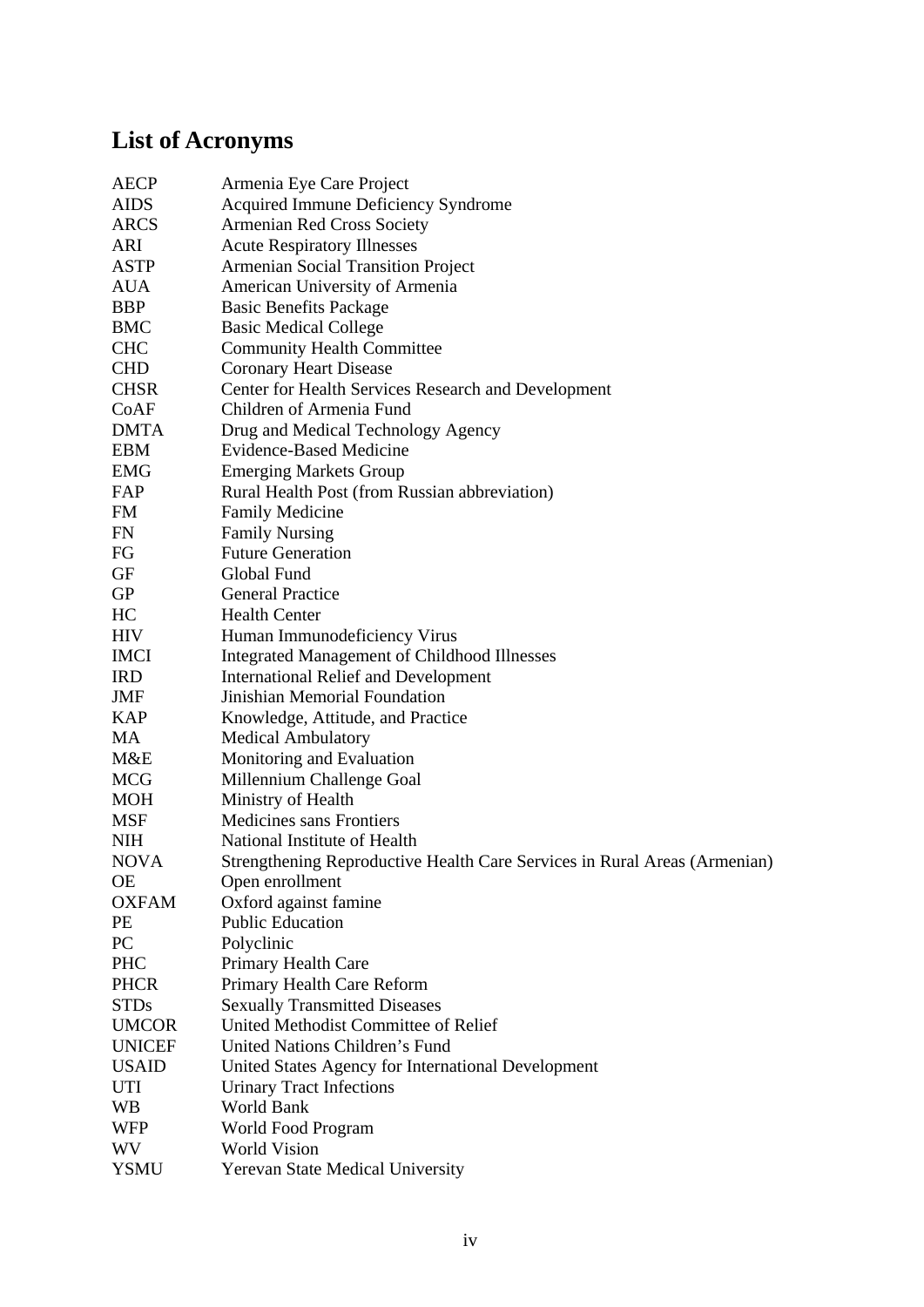# **1. Introduction**

**1.1 PHCR Project Overview:** The United States Agency for International Development (USAID) awarded Emerging Markets Group (EMG), an international consulting firm, a fiveyear contract to implement the Primary Health Care Reform (PHCR) Project in Armenia. The Project is designed to improve population access to and use of high quality primary healthcare services through strengthening Primary Health Care (PHC) facilities and family medicine providers, on the one hand, and improving public health awareness, health-seeking behavior, and demand for PHC services, on the other. The six main components of PHCR project are run in partnership with IntraHealth International Inc., American University of Armenia, Overseas Strategic Consulting, Ltd., and include the following activities:

- o **Expansion of Reforms:** assisting the Government in establishing a supportive regulatory environment for the advancement of reforms; renovating and equipping PHC facilities nationwide; designing and delivering training to facility management
- o **Family Medicine:** developing up-to-date curricula and training materials for continuous medical education; creating free-standing family medicine group practices; providing training to family physicians and nurses
- o **Open Enrollment:** introducing the open enrollment principle in the Armenian healthcare sector to promote customer-oriented services by fostering competition among providers
- o **Quality of Care:** improving the quality of care by introducing state-of-the-art quality standards and quality assurance procedures; introducing provider licensing and accreditation regulations
- o **Healthcare Finance:** increasing the transparency and efficiency of the distribution of healthcare funds through improved service costing and performance-based contracting practices; enhancing accountability at the facility level; determining the use of National Health Accounts
- o **Public Education:** enhancing awareness about PHC services offered; improving understanding of open enrollment and acceptance of family medicine providers; promoting healthy lifestyle and health-seeking behavior.

The project utilizes a regional scale-up approach, which allows for the zonal expansion of the reforms throughout the country over the life of the project. While applying this approach, the project primarily focuses on upgrading physical conditions and enhancing delivery of care in selected facilities in each zone, overall targeting approximately three hundred facilities throughout Armenia. The  $3<sup>rd</sup>$  zone targeted by the project includes 5 marzes: Aragatsotn, Armavir, Ararat, Vayots Dzor, and Syunik. Of these marzes, the first three (Aragatsotn, Armavir, and Ararat) are the third year targets and are referred to as Zone 3 first stage or Zone 3-1.

The following activities will be carried out or are in the process of being implemented in the selected facilities and their communities:

- 1) Renovation of PHC facilities
- 2) Provision of basic furniture, medical equipment and supplies
- 3) Training of rural nurses in family and community nursing
- 4) Establishment of Community Health Committees (CHCs) in rural communities to provide preventive and promotional health education to the members of communities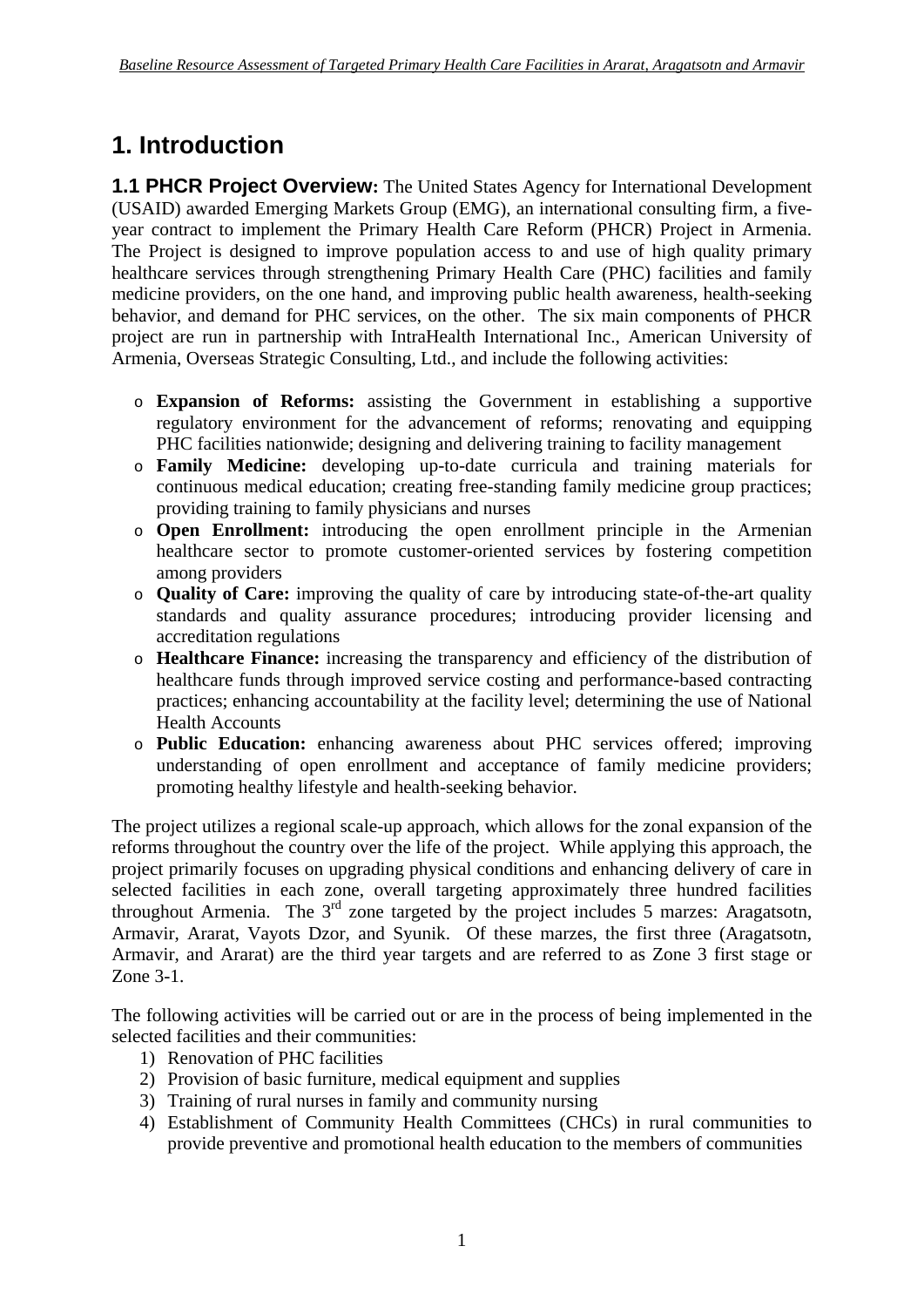- 5) Distribution of health education materials (including TV and radio announcements, posters, and leaflets) to boost awareness of PHC reforms and services and selected health issues
- 6) Training of facility managers (referral facilities) in PHC reforms, strategic planning, financial management, human resource management, labor legislation, and quality of care basics
- 7) Training of facility chief accountants and accountants in accounting standards, cost accounting, tax legislation, as well as in use of computerized accounting software.

The Project's concurrent nationwide activities include shifting to open enrollment-based PHC model and strengthening the financing of the facilities through performance-based payment and enrollment-based financing.

**1.2 PHCR Project Monitoring & Evaluation Plan:** The following assessments are being conducted throughout the project to monitor its implementation and evaluate its impact:

1) Baseline assessments, including:

Facility-level assessments of target facilities at baseline in each marz. These include: 1) Facility resource assessment covering structural indicators for all project components, with some of them being Performance Management Plan (PMP) indicators; 2) Facility and provider performance assessments covering performance of facility and providers which could serve as a basis for measuring improvement in quality of care;

Population-based assessments. These include: 1) Client satisfaction survey; 2) KAP survey covering health information topics provided to selected communities by the PHCR project through Community Health Committees; 3) Countrywide household health survey covering main health outcome measures of the population including perceived health status, health dynamics, use of early diagnostics and preventive services, accessibility and perceived quality of care, and exposure to/attitude towards activities implemented by the PHCR project.

2) Intermediate and final assessments, including:

Repeating the facility level assessments mentioned above upon completion of the project activities in target facilities of each marz.

Repeating the population-based assessments upon completion of the project activities in target marzes (for client satisfaction and KAP surveys) and countrywide (for the household health survey) covering all the areas mentioned in the baseline surveys.

This report summarizes the baseline facility resource assessment data obtained from select facilities of Aragatsotn, Armavir, and Ararat marzes targeted by the PHCR Project in its third year. This baseline assessment supports current internal planning and future project impact evaluation for Zone 3-1.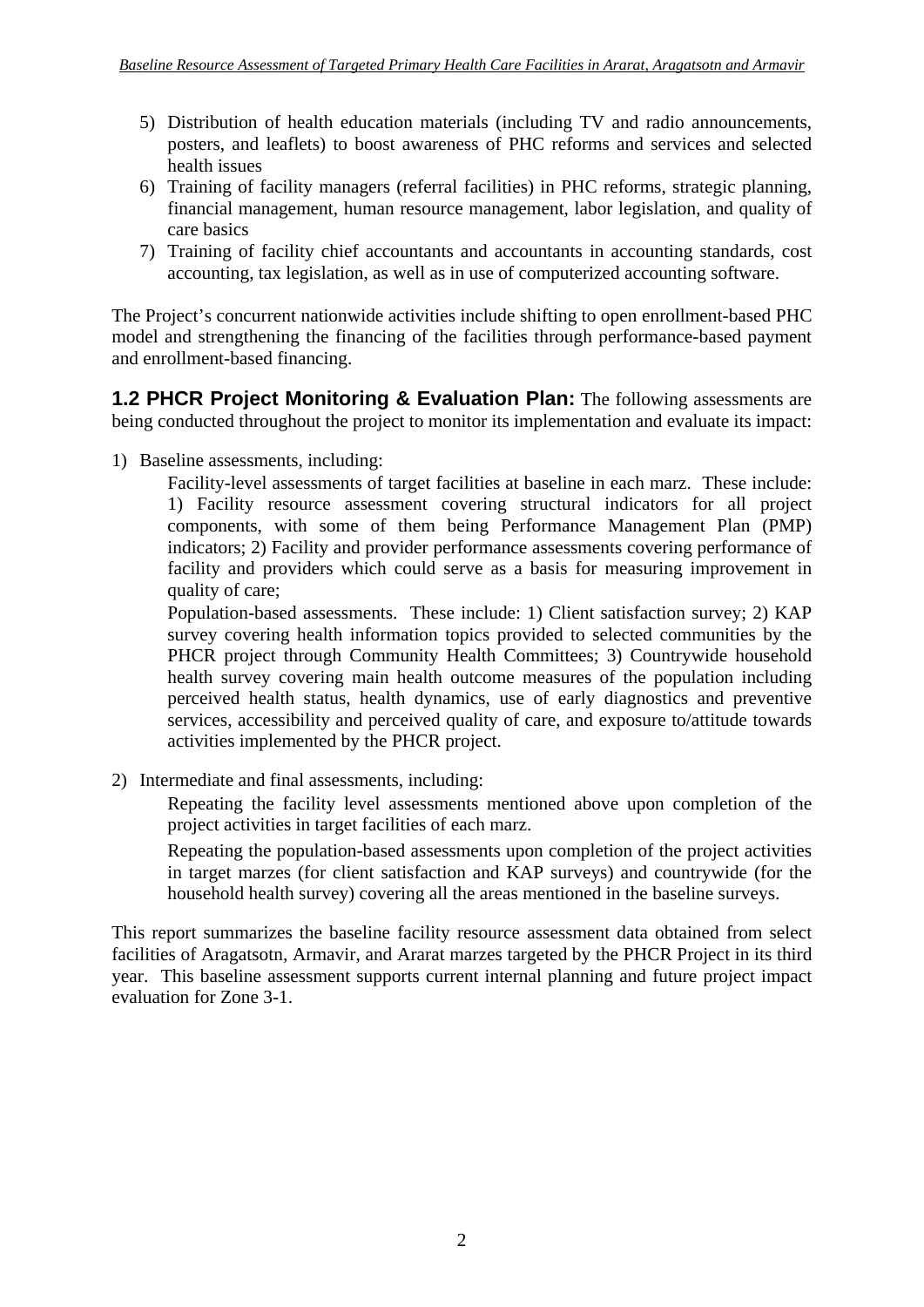# **2. Methods**

The PHCR Project staff and corresponding marz health department staff jointly selected target facilities in Zone 3-1: Ararat, Armavir, and Aragatsotn marzes, where the project activities are being implemented from 2008-2010. The Monitoring and Evaluation (M&E) team conducted two types of baseline assessments in the selected facilities: facility resource assessment and facility/provider performance assessment. The former included a baseline assessment of human and material resources in the target facilities. As with the Zone 2 baseline, a single instrument was used to conduct the resource assessment (FAPs, ambulatories, health centers, and polyclinics) in Ararat, Armavir, and Aragatsotn.

The facility resource assessment instrument (Appendix 1) addressed the following main domains:

Facility status and structure, including staff, infrastructure, rooms, equipment & furniture, sources of drug supply, status of renovation, water supply, electricity & heating, distances & transportation

Status in PHCR project focal areas, including resources and potential for family medicine, quality of care, open enrollment, financing/management, and public education; and

Selected population health indicators.

In each of the targeted marzes the PHCR project's M&E team trained two interviewers (all local physicians) to conduct the assessments (both facility resource and performance assessments). The training lasted two days and included theoretical and practical components on survey administration.

Local drivers were hired in each marz to transport the interviewers to the selected facilities. The fieldwork lasted approximately six weeks (starting the week of April 14 and finishing the week of May 19, 2008). The M&E team conducted spot-checks of the interview process in all three marzes to assure compliance with the survey protocol.

Data were entered into SPSS 11 statistical package at the Center for Health Services Research and Development (CHSR) of the American University of Armenia (AUA) by enterers trained by the Project's M&E staff.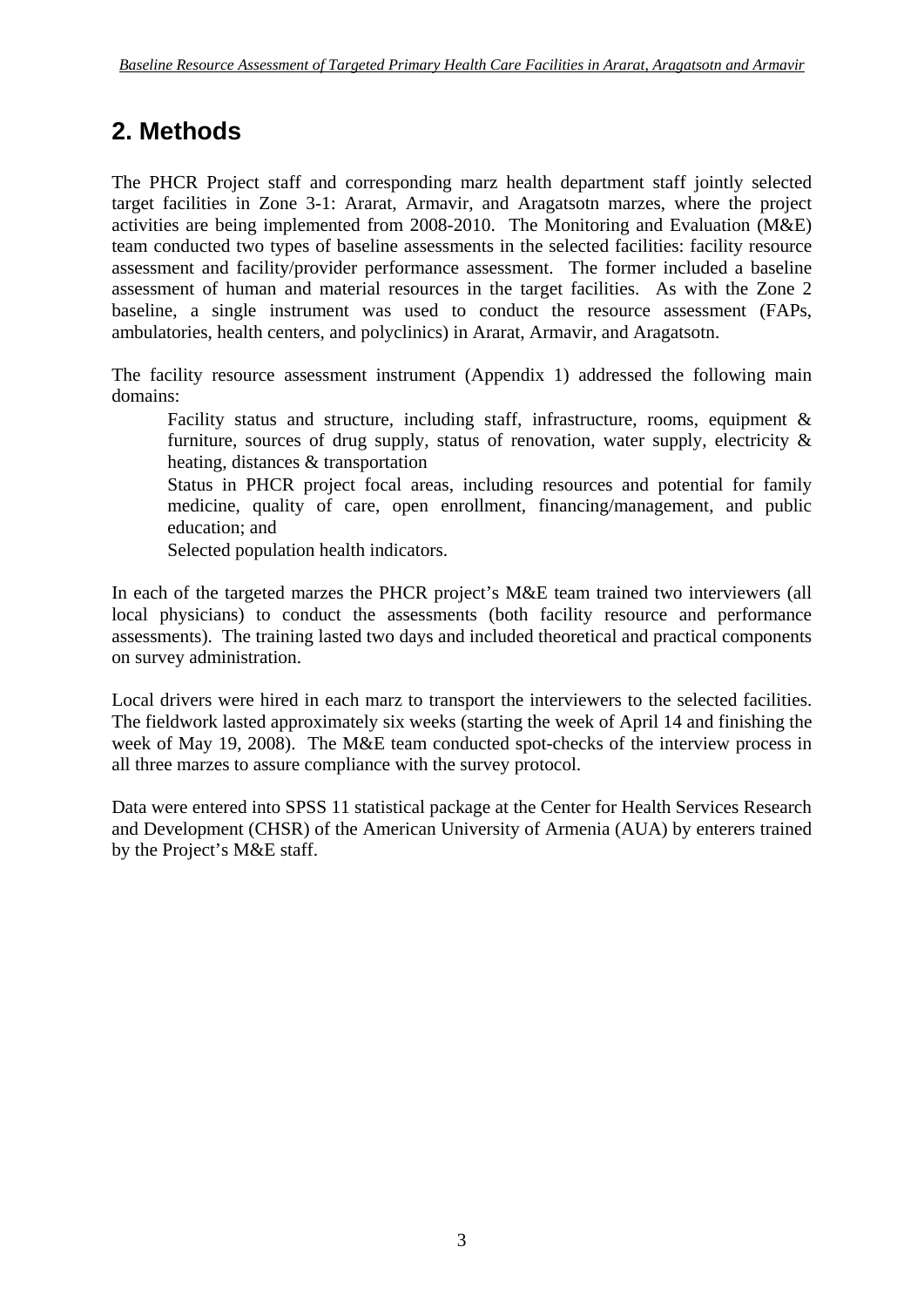## **3. Results**

A total of 81 PHC facilities (32 in Aragatsotn, 26 in Ararat, and 23 in Armavir) participated in this assessment in Zone 3-1 (3 of the 5 marzes included in Zone 3, namely: Aragatsotn, Ararat, and Armavir). Table 1 presents the list of target facilities included in the baseline assessment.

| <b>Facilities selected for</b> | <b>Network centers for</b> | <b>Facilities selected for</b>   | <b>Network centers for</b> |
|--------------------------------|----------------------------|----------------------------------|----------------------------|
| renovation                     | renovation sites           | renovation                       | renovation sites           |
| <b>Aragatsotn marz</b>         |                            | <b>Ararat marz</b>               |                            |
| <b>Aparan region</b>           |                            | 1. Lusashogh FAP                 | 15. Zangakatun MA          |
| 1. Lusagyugh FAP               |                            | 2. Aygepat FAP                   | 16. Aygestan MA            |
| 2. Mulqi FAP                   |                            | 3. Baghramyan FAP                | 17. Azatavan MA            |
| 3. Nigavan FAP                 |                            | 4. Masis FAP                     | 18. Burastan MA            |
| 4. Tsaghkashen FAP             |                            | 5. Berganush FAP <sup>*</sup>    | 19. Dalar MA               |
| 5. Vardenut FAP                | 25. Aragats HC             | 6. Araqsavan FAP                 | 20. Dimitrov MA            |
| 6. Apnagyugh FAP               | 26. Shenavan MA            | 7. Mrganush FAP                  | 21. Getazat MA             |
| 7. Hartavan FAP                |                            | 8. Ditak FAP                     | 22. Jrashen MA             |
| <b>Aragats region</b>          |                            | 9. Hovtashen FAP                 |                            |
| 8. Alagyaz FAP                 |                            | 10. Mrgavet FAP                  | 23. Mkhchyan MA            |
| 9. Bergarat FAP                |                            | 11. Hnaberd FAP                  | 24. Verin Artashat MA      |
| 10. Gegharot FAP               |                            | 12. Narek FAP <sup>*</sup>       | 25. Qaghcrashen MA         |
| 11. Geghadzor FAP              |                            | 13. Nor Kyurin FAP               | 26. Marmarashen MA         |
| 12. Vardablur FAP              | Tsaghkahovit PC**          | 14. Verin Dvin MA                |                            |
| 13. Tsaghkahovit PC            |                            | <b>Armavir marz</b>              |                            |
| 14. Meliqgyugh $FAP^{\$}$      |                            | 1. Noravan FAP                   |                            |
| 15. Norashen/Arag. FAP         |                            | 2. Berqashat FAP                 | 14. Getashen MA            |
| 16. Tsilqar FAP                |                            | 3. Argina FAP                    | 15. Qarakert MA            |
| 17. Lernapar FAP*              |                            | 4. Shenik FAP                    | 16. Baghramyan MA          |
| <b>Ashtarak region</b>         |                            | 5. Vanand FAP <sup>*</sup>       | 17. Yervandashat HC        |
| 18. Nor Amanos FAP             | 27. Arutch MA              | 6. Tsaghkalanj FAP               | 18. Aragats MA             |
| 19. Avan FAP                   | 28. Kosh MA                | 7. Aygek FAP                     | 19. Merdzavan MA           |
| 20. Ghazaravan FAP             | 29. Parpi MA               | 8. Arevashat FAP                 | 20. Musaler MA             |
| 21. Nor Yedesia FAP            | 30. Ujan MA                | 9. Hovtamej FAP                  |                            |
| 22. Voskehat FAP               | 31. Voskevaz MA            | 10. Tsaghkunq FAP                | 21. Samaghar MA            |
| <b>Talin region</b>            |                            | 11. Aygeshat/Ej. FAP             | 22. Shahumyan MA           |
| 23. Tsamaqasar FAP             |                            | 12. Haykashen FAP*               | 23. Guy MA                 |
| 24. V. Bazmaberd FAP           | 32.N.Bazmaberd MA          | 13. Metsamor v. FAP <sup>*</sup> |                            |

| Table 1. PHCR project target facilities in Zone 3-1 |  |  |  |
|-----------------------------------------------------|--|--|--|
|-----------------------------------------------------|--|--|--|

*\* These facilities will be furnished and equipped, but not renovated* 

*\*\* Selected also as a renovation site* 

*§ Excluded from the list of renovation targets after the data was gathered and analyzed*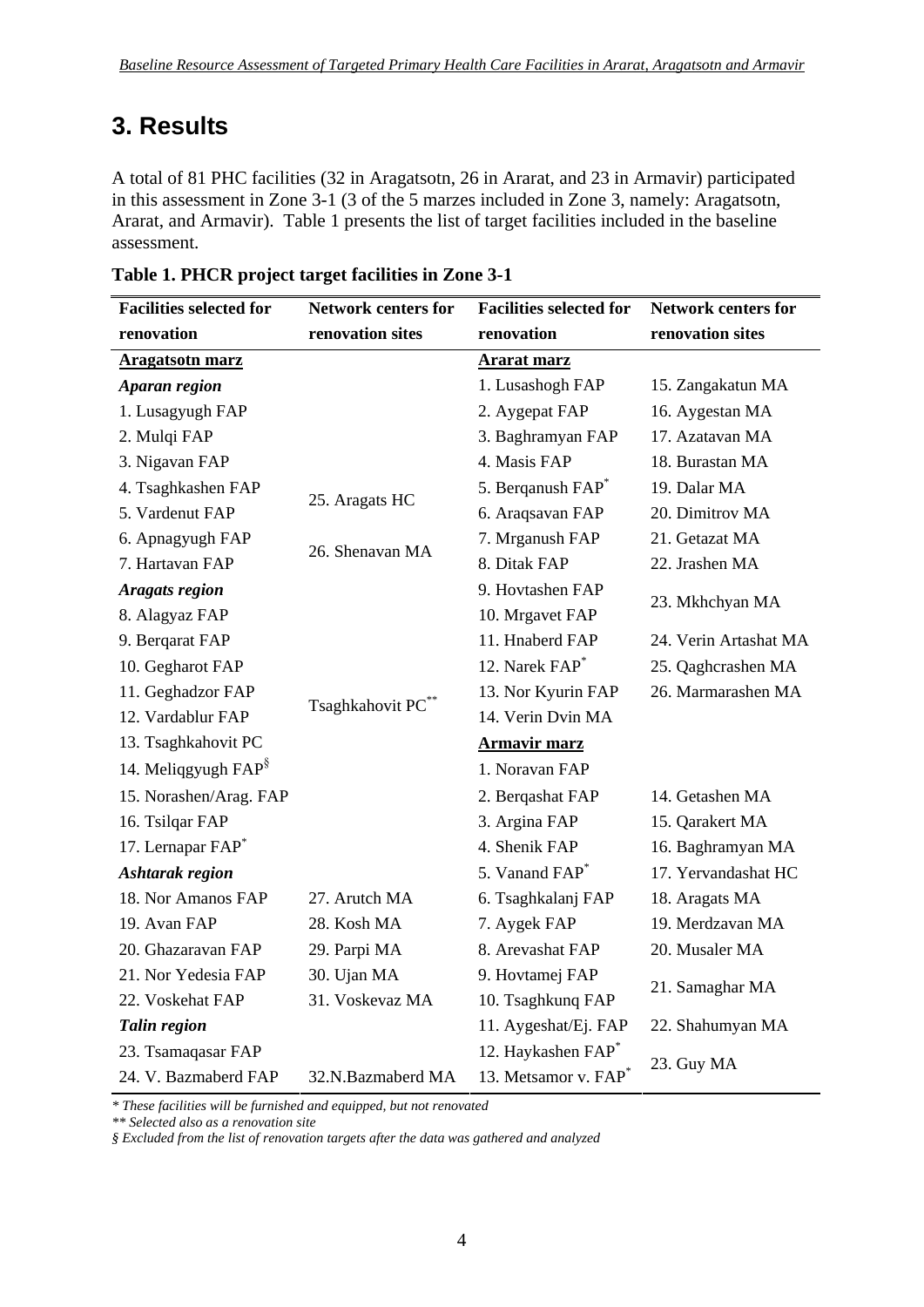This list includes both the sites selected for renovation (n=51) and their referral facilities (n=30). However, for some renovation sites (Lusagyugh, Mulqi, Nigavan, Tsamaqasar, and Noravan FAPs), referral facilities (Aparan, Talin, and Armavir PCs) were not included in the baseline assessment because they had merged with regional hospitals in accordance with the Ministry of Health (MOH) optimization plan.

## **3.1 Structure, resources, personnel**

**Staff.** Overall, 80 doctors, 204 nurses, 35 midwifes/feldshers, 35 sanitars, and 80 nonmedical staff were employed in the 81 target facilities. A total of 255 providers were involved in general practice (family medicine, general or pediatric care). Among them, 50 were family doctors, 7 general practitioners, 6 pediatricians, 35 midwives/feldshers, 93 district nurses, and 64 family nurses. Most FAPS (34 out of 49 or 69.4%) consisted only of a single nurse/midwife. Appendix 2 provides detailed staff composition by target facility.

**Facility ownership.** Of 49 targeted FAPs in Zone 3-1, only 1(Norashen FAP in Aragatsotn) owned its facility. Most (43; 87.8%) rented their space, generally from the village mayor or lacked any space (5 facilities, 10.2%: Verin Bazmaberd, Vardablur, and Lernapar FAPs in Aragatsotn; Haykashen and Noravan FAPs in Armavir). Most MAs (23; 82.1%) and HCs (3; 75.0%) also rented their space. Only 5 MAs and one HC owned their building/facilities.

**Rooms.** Of the 49 FAPs, 5 (10.2%) had no rooms in use and 30 (61.2%) used only one room. Only two FAPs (Vanand and Shenik in Armavir marz) used more than 2 rooms (Appendix 3). The mean number of active rooms per facility type was 1.3 for FAPs (range: 0 to 4) and 5.7 for ambulatories (range: 2 to 14). The total number of rooms (used and unused) per facility type ranged from 0 to 10 for FAPs (mean: 1.59) and from 3 to 16 for ambulatories (mean: 7.0). In 40 of the assessed FAPs, the main examination room had not been renovated. Only in 4 FAPs the renovation status of the main room was subjectively assessed as satisfactory by the interviewers. Natural lighting of the main examination room was assessed as satisfactory in 39 FAPs (79.6%). The mean size of the main examination room in FAPs was  $17.7m^2$ , ranging from 6 to  $70m^2$ . The remaining rooms (if any) were smaller, with estimated mean size of  $13.0 \text{m}^2$ .

Of 157 assessed rooms in the 28 MAs, renovation status was rated as satisfactory in 97 (61.8%) and natural lighting in 147 (93.6%). The estimated mean size of the assessed ambulatory rooms was  $16.6m^2$  with a range of 4 to 60m<sup>2</sup>.

In the HCs, information was collected only about the cabinets/rooms used for general practice, including family physicians, internists, general practitioners, and pediatricians. Overall, 11 GP cabinets were assessed in 4 HCs, of which 10 consisted of one room and one of two rooms. The mean number of GP cabinets in HCs was 2.8, ranging from 1 to 5. Renovation status was assessed as satisfactory in 5 (45.5%) of the HC cabinets. Natural lighting was satisfactory in all 11 cabinets. The mean size of examination rooms in HCs was  $16.6 \text{ m}^2 \text{ (range 9 to } 24 \text{ m}^2\text{)}.$ 

**Electricity & heating.** Of the 44 FAPs that had a facility, twenty-four hour electricity was available in 29 (65.9%). Fourteen FAPs (31.8%) had no electricity at all, and one only limited supply (4 hours per day). All the ambulatories and health centers had electricity for 24 hours per day (Appendix 3).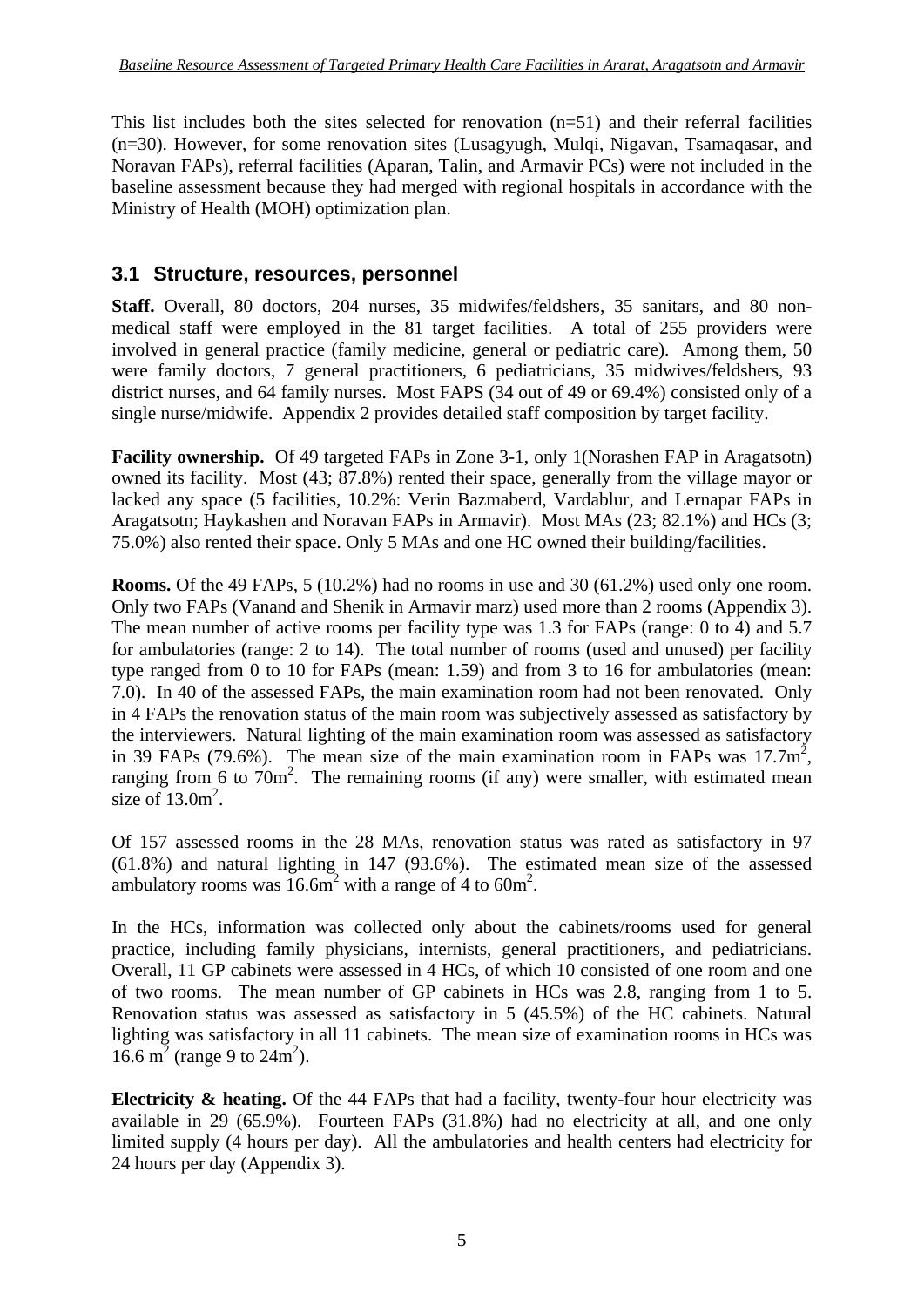Over half of the assessed FAPs (25 or 56.8% of those having a space) used portable electric heaters to heat their rooms. Four (9.1%) used room heaters with flue (e.g. wood ovens) and 15 (34.1%) had no heating at all. The latter either provided care from the providers own homes in the winter or ceased working during cold months. Portable electric heaters were the most widespread heating means in higher level facilities as well: 11 MAs and 3 HCs used this heating method. The next most frequent heating methods were room heaters with flue, used in 8 MAs and 1 HC. Only 3 MAs used built-in electric units and 2 MAs used a hot water system.

**Water/toilet**. Of 44 assessed FAPs that had some space (five had no space at all), 43 lacked a piped water supply. The only FAP with limited (5 hours per day) piped water supply was Hnaberd FAP in Ararat marz. The situation was somewhat better with higher level facilities: 16 MAs (57.1%) and 2 HCs (50.0%) were supplied with piped water, but only 5 MAs (17.9%) and one HC had 24-hour water supply. The mean duration of water supply per day for those ambulatories and HCs that had piped water supply was 11.1 hours/day (range: 1-24 hours/day), (Appendix 3).

Although a sewage system was present in 3 villages where FAPs were located (Voskehat in Aragatsotn, Nor Kyurin in Ararat, and Aygeshat in Armavir), only one FAP (Nor Kyurin) had a sewage system in the facility. Of 28 MAs, a sewage system was present in 14 (50.0%). All four HCs had a sewage system in their facilities.

Three FAPs reported having indoor toilet station(s) in their facilities, but these stations were functioning in only one FAP (Nor Kyurin in Ararat). Fifteen MAs (53.6%) and two HCs (50.0%) had indoor toilet station(s) in their facility, but these were functioning in only 11 MAs and one HC (and running water was present in only 9 of them). Functioning pit latrines existed in only one FAP, 5 MAs, and 2 HCs (Appendix 3).

Among all the assessed facilities, only two ambulatories (Nerqin Bazmaberd MA in Aragatsotn marz and Aygestan MA in Ararat marz) had a shower facility, but this was functioning in only one MA (Nerqin Bazmaberd, Aragatsotn marz).

**Furniture & equipment**. The M&E team collected detailed information on the available furniture and equipment from all the assessed facilities. Appendices 4 and 5 summarize this information. Only items in satisfactory functional status were listed in these summaries. As evident from the tables, almost all facilities were poorly furnished and equipped; however, the situation in FAPs was the most critical.

## **3.2 Family medicine**

**FM/FN Training** Of all district physicians (n=63) employed in the 81 target facilities of the Zone 3-1, 48 (76.2%) had been educated/trained at the National Institute of Health (NIH) or the Yerevan State Medical University (YSMU) within the last 5 years, 3 (4.8%) were involved in the family medicine continuing education program, and 5 (7.9%) expressed willingness to become involved. Of 192 district nurses employed in the target facilities, 69 (35.9%) had been educated/trained at NIH or the Basic Medical College (BMC) during the last five years; 12 (6.3%) were involved in the family nursing continuing education program, and 92 (47.9%) expressed willingness to become involved (see Appendix 6).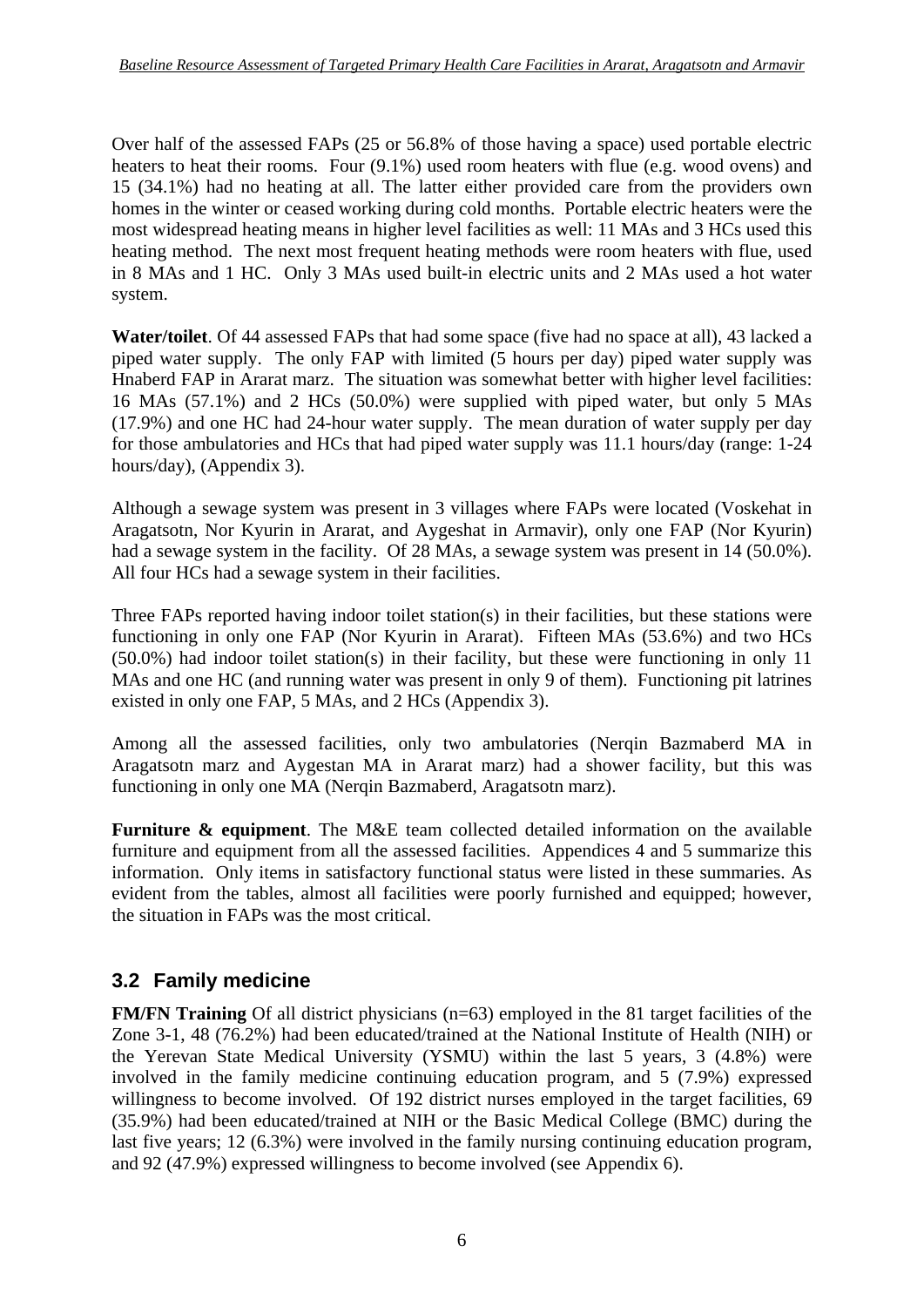The clinical staff reported if they had received short-term clinical training since 2000 on any of the following topics: first aid, immunization, breastfeeding, sexually transmitted diseases (STDs), reproductive health, integrated management of childhood diseases (IMCI), tuberculosis, healthy lifestyle, and child growth and development. These topics were selected because they addressed prevalent conditions emphasized by PHC organizations and had been the subject of numerous training programs. Information also was gathered about the providers' training on treatment of chronic conditions (CHD, diabetes, chronic pain, and others) and prevention of infections as the PHCR Project intended to provide trainings on these topics. Table 2 shows the distribution of trainings attended by provider type and topic and specifies the main providers of these trainings.

The distribution of training participation by topic was similar for physicians and nurses. Overall, the involvement of medical staff in short-term trainings in Zone 3-1 marzes (Armavir, Aragatsotn, and Ararat) was higher than in Zone 2 (Kotayk, Gegharkunik, Tavush).

|    | <b>Topic</b>               |                  | <b>Physicians</b><br>$(n=63)$ |                | <b>Nurses</b><br>$(n=192)$ | Providing<br>Organization(s)          |  |
|----|----------------------------|------------------|-------------------------------|----------------|----------------------------|---------------------------------------|--|
|    |                            | $\mathbf n$      | $\frac{0}{0}$                 | $\mathbf n$    | $\frac{0}{0}$              |                                       |  |
| 1  | Immunization               | 41               | 65.1%                         | 107            | 55.7%                      | UNICEF, MOH                           |  |
| 2  | <b>IMCI</b>                | 33               | 52.4%                         | 82             | 42.7%                      | UNICEF, UMCOR, MOH                    |  |
| 3  | Eye diseases               | 24               | 38.1%                         | 71             | 37.0%                      | <b>USAID, AECP</b>                    |  |
| 4  | First aid                  | 20               | 31.7%                         | 34             | 17.7%                      | Red Cross, CoAF, USAID,<br><b>MOH</b> |  |
| 5  | <b>Breast</b> feeding      | 17               | 27.0%                         | 34             | 17.7%                      | UNICEF, MOH, NOVA                     |  |
| 6  | <b>STDs</b>                | 10               | 15.9%                         | 8              | 4.2%                       | <b>USAID, NOVA</b>                    |  |
| 7  | Reproductive health        | 6                | 9.5%                          | 13             | 6.8%                       | MOH, CoAF, UMCOR                      |  |
| 8  | Healthy lifestyle          | 5                | 7.9%                          | 14             | 7.3%                       | CoAF, NOVA                            |  |
| 9  | Child growth & development | 5                | 7.9%                          | 11             | 5.7%                       | CoAF, AmeriCares,<br><b>UNICEF</b>    |  |
| 10 | Tuberculosis               | 1                | 1.6%                          | 3              | 1.6%                       | National TB program,<br><b>UMCOR</b>  |  |
| 11 | Prevention of Infections   | $\Omega$         | 0.0%                          | $\overline{7}$ | 3.6%                       | AUA, CoAF, MOH,<br><b>UMCOR</b>       |  |
| 12 | Chronic disease management | $\boldsymbol{0}$ | 0.0%                          | $\overline{2}$ | 1.0%                       | CoAF                                  |  |

**Table 2. Zone 3-1 PHC nurses and physicians recent short-term trainings by topic** 

**Clinical Practice Guidelines**. Only the nurse in Berqashat FAP (Armavir) had the full set (7 volumes) of the World Bank-developed clinical practice guidelines for nurses. Two other FAPs (Hnaberd in Ararat and Shenik in Armavir) possessed partial sets (4 volumes and 1 volume, respectively). At least one copy of the full set (17 volumes) of the clinical practice guidelines for physicians was present in 21 MAs and 3 HCs. The remaining higher level facilities only had partial sets of these guidelines; 7 of these higher level facilities lacked a single copy of the nursing guidelines. Table 3 provides the numbers of providers by facility type and the numbers of those having personal copies of guidelines.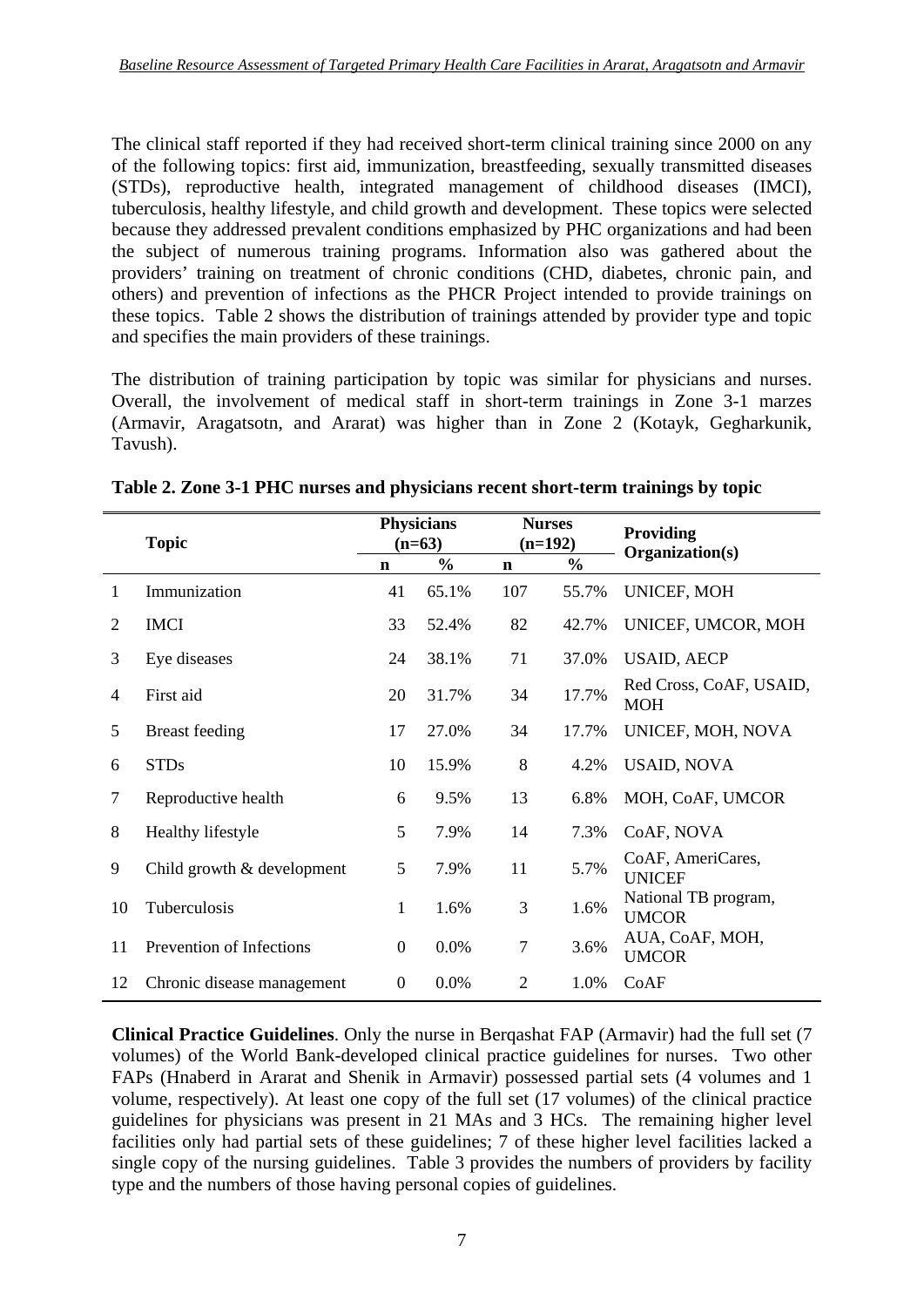|              |           | <b>Physicians</b> |             | <b>Nurses</b> |
|--------------|-----------|-------------------|-------------|---------------|
|              | n (total) | $%$ having        | n (total)   | $%$ having    |
| FAPs         |           |                   | 65          | 4.6           |
| MA           |           | 70.6              | 112         | 27.7          |
| HC           |           | 58.3              | 15          | 40.0          |
| <b>Total</b> |           |                   | $\sqrt{92}$ |               |

**Table 3. Distribution of providers, by facility type, possessing personal copies of WBdeveloped clinical practice guidelines** 

In addition to these official clinical practice guidelines, guidelines disseminated through various training programs were found at the facilities. Many of the topics addressed by these guidelines duplicated or complemented the WB guidelines (e.g., immunization, IMCI, ARI, diarrhea management, breastfeeding, and reproductive health/family planning).

Table 4 summarizes facilities' access to evidence-based medicine sources and to selected drug information sources. Many facilities had access to recently published medical books and some to recent training materials and medical periodicals. Only one facility (Aragats HC in Armavir) had access to internet. Access to select drug information sources was also limited, especially in FAPs. The most widespread drug information sources were Vidal, Drug Guide for Transcaucasia and Mashkovski Pharmaceuticals.

|                                           |          | $FAPs$ (n=49) |    | $MAS (n=28)$ |                | $HCs(n=4)$                  |
|-------------------------------------------|----------|---------------|----|--------------|----------------|-----------------------------|
|                                           |          | n (% )        |    | n (% )       |                | $n\left(\frac{0}{0}\right)$ |
| <b>EBM</b> sources                        |          |               |    |              |                |                             |
| Internet                                  |          |               |    |              |                | $(25.0\%)$                  |
| <b>Medical Periodicals</b>                |          | $(2.0\%)$     | 10 | $(35.7\%)$   | $\theta$       |                             |
| Recent training materials                 | 4        | $(8.2\%)$     | 10 | $(35.7\%)$   | $\Omega$       |                             |
| <b>Newsletters</b>                        |          | $(2.0\%)$     | 4  | $(14.3\%)$   | $\overline{2}$ | $(50.0\%)$                  |
| <b>EBM</b> publications                   | 0        |               | 4  | $(14.3\%)$   |                | $(25.0\%)$                  |
| Medical books (published since 2000)      | $\theta$ |               | 20 | $(71.4\%)$   | 2              | $(50.0\%)$                  |
| <b>Drug information sources</b>           |          |               |    |              |                |                             |
| Mashkovski, Pharmaceuticals               |          | $(2.0\%)$     | 17 | $(60.7\%)$   | 2              | $(50.0\%)$                  |
| Vidal, Drug Guide                         | $\theta$ |               | 11 | $(39.3\%)$   |                | $(25.0\%)$                  |
| Vidal, Drug Guide for Transcaucasia       |          |               | 26 | $(92.9\%)$   | 4              | $(100.0\%)$                 |
| <b>Optimal Drug Treatment Guidelines,</b> | $_{0}$   |               | 7  | $(25.0\%)$   | $\Omega$       |                             |
| DMTA, RA                                  |          |               |    |              |                |                             |
| <b>Armenian National Formulary</b>        |          |               | 11 | $(39.3\%)$   | 2              | (50.0%)                     |

#### **Table 4: Access to EBM and select drug information sources**

1

**Charting.** Medical charts were used for pediatric patients (< 18 years old) in 96.3% of the PHC facilities. Three FAPs were not using these charts. The mean population coverage of this age group was 94.0% (sd<sup>†</sup>: 14.3%). The information recorded in these charts, however,

<sup>†</sup> *Standard deviation* **-** a statistic that describes the average distance (of the observations) from the center of the data. When the observed data are tightly bunched together and the bell-shaped curve is narrow, the standard deviation is small. When the observations are spread apart and the bell-shaped curve is relatively flat, that means there is a relatively large standard deviation.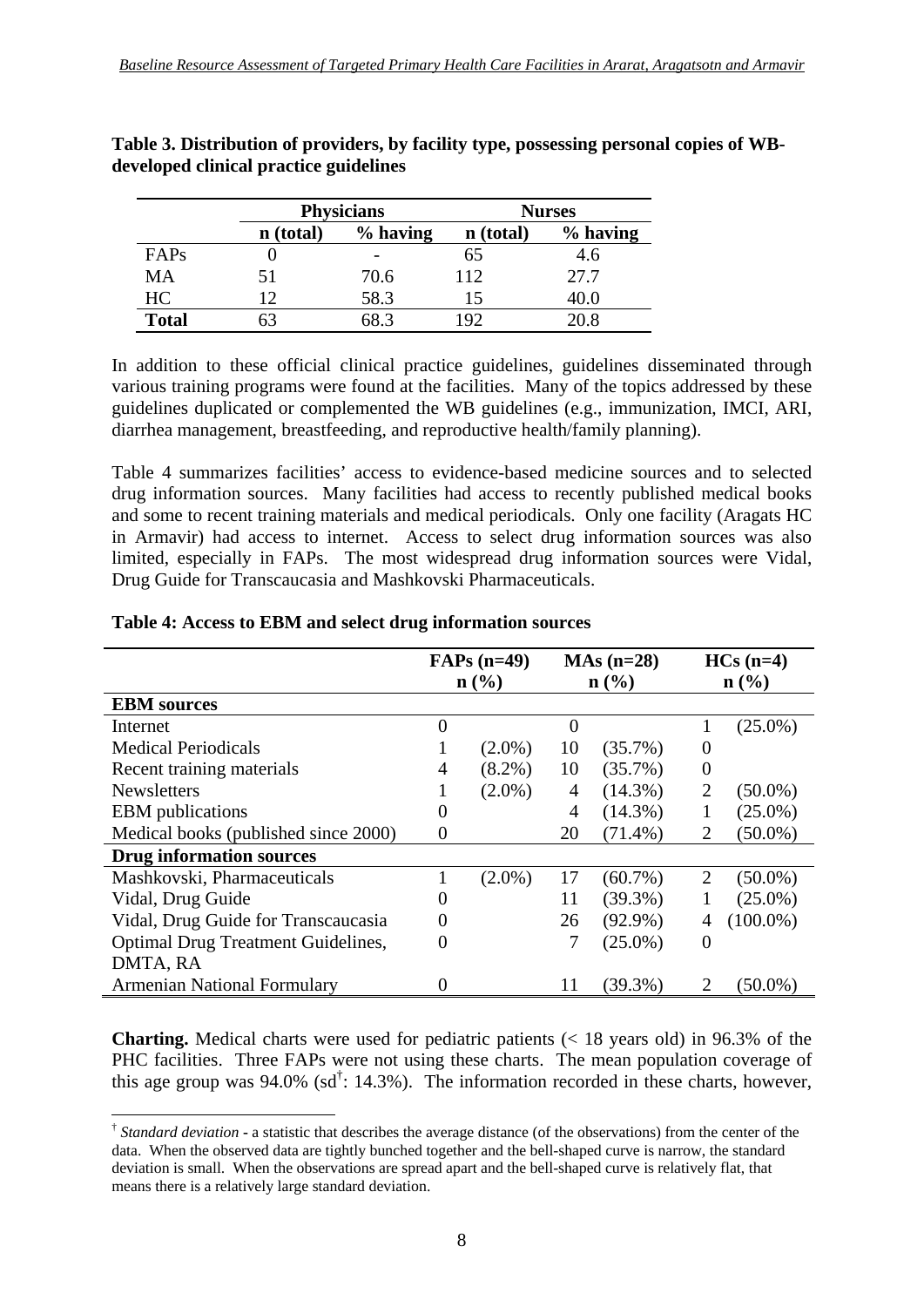was assessed as "complete" in only 58.2% of the facilities (42.6% of the FAPs, 82.1% of the ambulatories, and 75.0 % of the health centers). About 87.2% of the facilities (89.1% of the FAPs, 85.7% of the ambulatories, and 87.2% of the health centers) mainly used the standard medical chart form.

For adults (>18 years old), 42.9% of the FAPs, 100.0% of the ambulatories, and 75.0% of the HCs used medical charts. The mean adult population coverage with medical charts was 45.8% (sd 37.7%), less than half of the coverage for children. In HCs and MAs, the mean coverage was 75.8% (sd 19.6%), while in FAPs it was 26.2% (sd 33.6%). The adult-charts were assessed as "complete" in 38.5% of those facilities using these charts (23.8% for FAPs, 46.7% for ambulatories, and 66.7% for health centers). About 81.0% of these FAPs, 89.3% of these ambulatories and 66.7% of these HCs primarily used standard medical forms in the charts.

Of 49 FAPs, 42 (85.7%) maintained a journal for outpatient visits and 23 (46.9%) maintained a journal for home visits. The journal for outpatients was assessed as "complete" at 24 FAPs (57.1%), and the journal for home visits was assessed as "complete" at 11 (45.8%). All the health centers and medical ambulatories had outpatient and home visit journals in place; only one of them did not have the home visit journal. The information recorded in the journal for outpatients was assessed as "complete" in 24 ambulatories (85.7%) and in two HCs (50.0%). The journal for home visits was assessed as "complete" in 22 ambulatories (81.5%) and two health centers (50.0%).

Immunization forms were present in all the assessed ambulatories and HCs and in 46 FAPs (93.9%). The immunization forms were assessed as "complete" at 42 FAPs (91.3%) and at all ambulatories and HCs. All facilities used the standard immunization form. Population coverage with these forms was reported to be 97.0% by FAPs and almost 100.0% by ambulatories and HCs.

Five ambulatories (17.9%) and 3 health centers (75.0%), but not a single FAP maintained a journal for ambulance calls. The journals were assessed as "complete" in all these facilities maintaining this journal.

Charts for pregnant women were present in only 11 FAPs (22.4%). Of higher level facilities, 25 ambulatories (89.3%) and all four HCs used these charts. The majority of facilities used standard forms. The information registered in the charts was assessed as complete in 9 FAPs (81.8%), 24 MAs (96.0%) and in all HCs. The facilities using these charts reported close-toabsolute coverage (99.0%) of pregnant women.

A formal quality assurance system was absent in all of these facilities. Only one, Qarakert MA, reported having some quality assurance mechanism and described it as "computerized reporting from medical charts."

During the last three months before the survey was conducted, the average number of supervisors' visits to the FAPs was 4.2 (sd 5.4). However, 12 FAPs (25.0%) reported no supervisory visits during the last quarter, and another 12 FAPs (25.0%) reported receiving only one supervisory visit during that period. Eighteen of the 28 ambulatories, reported that they received direct outside supervision. The average number of supervisory visits to these facilities during the last quarter was 0.7 (sd 0.8).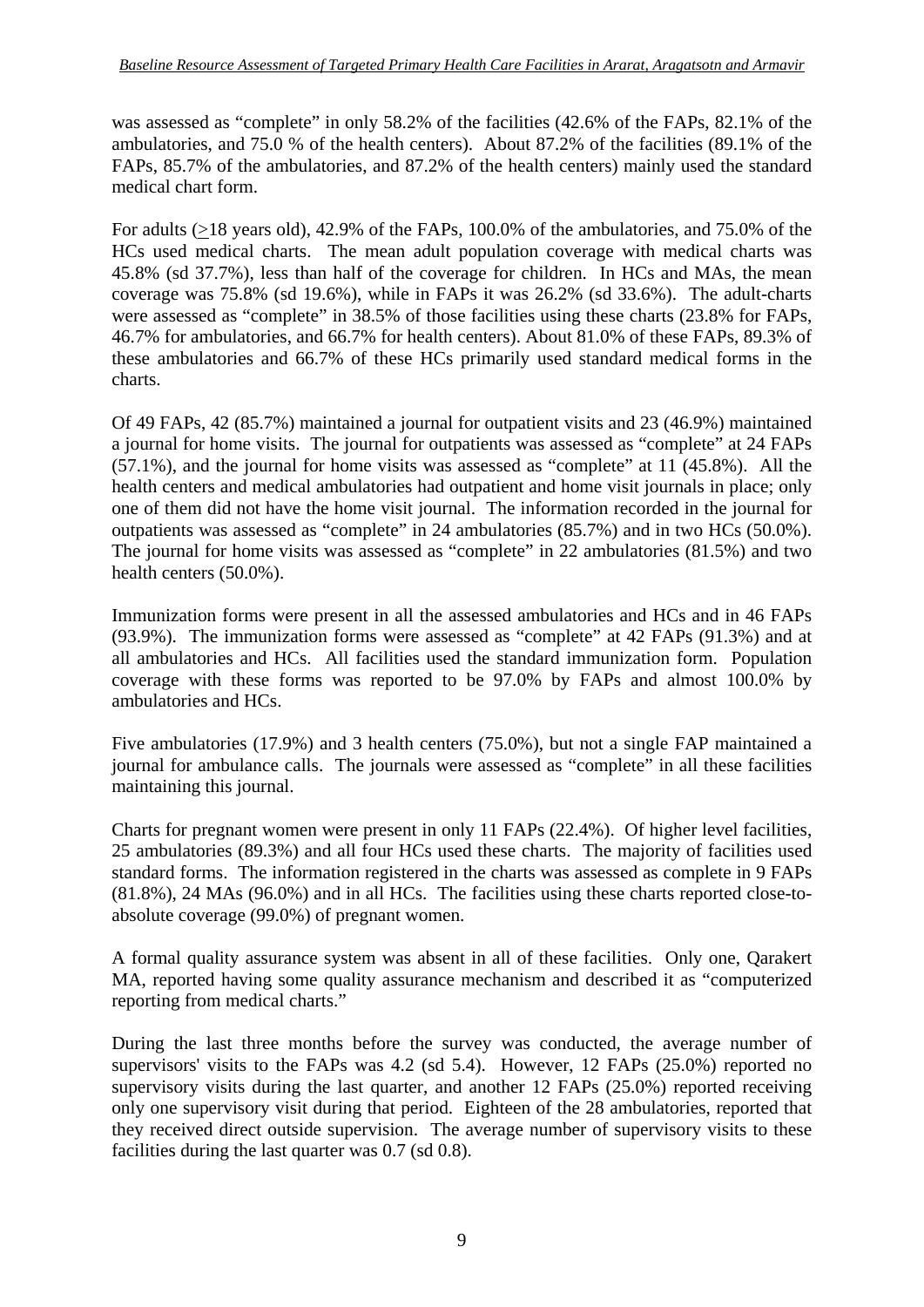No FAP had a computer, whereas all 32 ambulatories and health centers had at least one functional computer. No facility had software for clinical data collection and analysis. Three MAs employed clinical preceptors (one in each).

## **3.3 Open enrollment, financing, and management**

All MAs and HCs had the hardware and software for open enrollment provided by USAID/PHCR project. All but one of these facilities (Baghramyan MA in Ararat marz) had one or two staff members trained in open enrollment registration. The cumulative number of people registered through open enrollment at the time of interview was 117,988 (note: data were missing for Parpi MA in Aragatsotn). This number represented an enrollment of 93.2% of the population served by these facilities.

The questions included in the "Financing and Management" section of the instrument were intended for independent legal entities. Although three ambulatories (Aragats in Armavir, Jrashen and Azatavan in Ararat) mentioned that they were not independent legal entities, all 28 ambulatories and 4 HCs answered to this section of the questionnaire. Among them, three ambulatories (Dalar in Ararat marz, Aragats and Qarakert in Armavir marz) and one HC (Yervandashat in Armavir marz) reported regularly and one HC (Gay HC in Armavir marz) sometimes calculating the cost of the services they provide. The remaining 27 facilities (84.4%) did not do this because, reportedly, the State Health Agency (SHA) provided them this information. Two facilities were using self-developed accounting software: Nerqin Bazmaberd MA and Aragats HC, both in Aragatsotn marz. Nerqin Bazmaberd MA received accounting software from the SHA. The vast majority (90.6%) of the facility heads considered it reasonable introducing a computerized system for accounting in their facilities.

All HCs and 75.0% of the MAs employed a qualified accountant. In 7 MAs, the accountant was not qualified. Table 5 summarizes the data on trainings received by the accountants within the last 5 years and their current training needs. Health Project Implementation Unit (HPIU), SHA, ministry of finance, and audit service were mainly listed as providers of these trainings. The proportion of accountants having received training in these key areas was low, documenting the need for training in this area.

|                         | <b>Accountants</b><br>trained |               | <b>Mean training</b><br>duration (weeks) |     | <b>Needing training</b> |               |
|-------------------------|-------------------------------|---------------|------------------------------------------|-----|-------------------------|---------------|
|                         | n                             | $\frac{6}{9}$ | mean                                     | sd  | n                       | $\frac{6}{6}$ |
| 1. Financial management | 4                             | 12.5          | 2.1                                      | 1.3 | 26                      | 83.9          |
| 2. Cost accounting      |                               | 15.6          | 2.4                                      | 1.1 | 24                      | 77.4          |
| 3. Financial accounting | 4                             | 12.5          | 2.8                                      | 1.3 | 25                      | 80.6          |
| 4. Computer training    |                               | 15.6          | 4.0                                      | 1.4 | 22                      | 71.0          |
| 5. Tax legislation      |                               | 9.4           | 3.5                                      | 0.7 | 25                      | 80.6          |
| 6. Labor legislation    |                               | 6.3           | 3.5                                      | 0.7 | 24                      | 77.4          |

**Table 5. Training within the last 5 years and training needs of PHC Zone 3-1 accountants (ambulatories and health centers, n=32)** 

Table 6 provides information on trainings received by ambulatory and health center directors (PHCR/USAID was the main provider of these trainings) clearly indicating a need for additional specific trainings.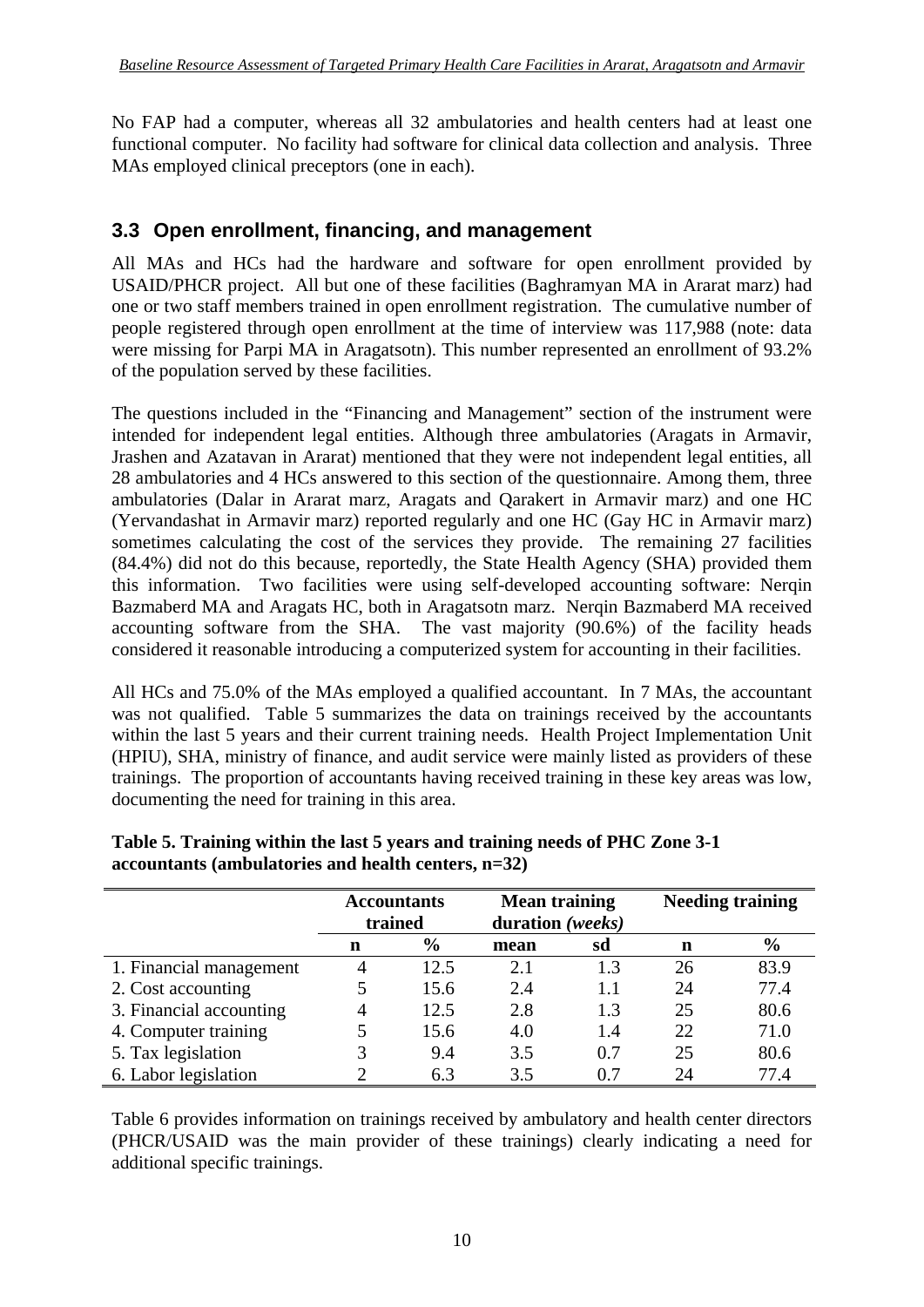|                               | <b>Directors</b><br>trained |               | <b>Mean training</b><br>duration (weeks) |     | <b>Needing</b><br>training |               |
|-------------------------------|-----------------------------|---------------|------------------------------------------|-----|----------------------------|---------------|
|                               | n                           | $\frac{6}{6}$ | mean                                     | sd  | n                          | $\frac{6}{6}$ |
| 1. Health services management | 6                           | 18.8          | 1.8                                      | 1.2 | 29                         | 90.6          |
| 2. Health economics           |                             | 3.1           | 1.0                                      |     | 30                         | 93.8          |
| 3. Financial management       | 4                           | 12.5          | 1.1                                      | 0.9 | 29                         | 90.6          |
| 4. Cost accounting            |                             | 0.0           | 0                                        |     | 27                         | 84.4          |
| 5. Fundamentals of accounting |                             | 3.1           | 1.0                                      |     | 28                         | 87.5          |
| 6. Tax legislation            |                             | 6.3           | 1.0                                      |     | 28                         | 87.5          |
| 7. Labor legislation          |                             | 3.1           | 1.0                                      |     | 29                         | 90.6          |
| 8. Computer training          |                             | 6.3           | 1.0                                      |     | 28                         | 87.5          |

| Table 6. Training within the last 5 years and training needs of PHC Zone 3-1 facility |  |
|---------------------------------------------------------------------------------------|--|
| directors $(n=32)$                                                                    |  |

Fourteen MAs (50.0%) stated that they track revenues by medical department and 23 MAs (82.1%) mentioned that they track expenditures by medical departments. Of the four HCs, none reported tracking revenues or expenditures by medical departments.

**Workforce planning.** The numbers of client visits to PHC providers and the numbers of home visits during 2007 and February & March 2008 are provided in Appendices 7 and 8, respectively. The M&E team computed the mean annual numbers of visits to PHC facilities and provider home visits per person served for 2007 and 2008 (with 2008 estimated based on February and March 2008 data). These results were compared within facility types and across marzes. The mean annual number of visits per person served (1.1 for 2007 and 1.2 for 2008) was significantly higher than for home visits (0.3 for 2007 and 0.5 for 2008). Both indicators (mean client visits and mean home visits per served population) increased significantly from 2007 to 2008 (however, the figures for 2008 are only estimates). Ambulatories and health centers has significantly more visitors than FAPs. Home visits, however, occurred with almost equal frequency at all facilities. Visits to providers were significantly more frequent in Armavir marz compared to Aragatsotn and Ararat marzes (Table 7).

|                       | <b>Visits to PHC facilities</b> |                  | <b>Home</b> visits |               |  |
|-----------------------|---------------------------------|------------------|--------------------|---------------|--|
|                       | 2007                            | 2008             | 2007               | 2008          |  |
|                       | mean (sd)                       | mean (sd)        | mean (sd)          | mean (sd)     |  |
| <b>Facility type</b>  |                                 |                  |                    |               |  |
| FAPs                  | (0.5)                           | (0.5)            | (0.3)              | (0.5)         |  |
|                       | 0.7                             | 0.9 <sub>2</sub> | 0.3                | 0.5           |  |
| Ambulatories          | (0.8)                           | (1.1)            | 0.3                | (0.2)         |  |
|                       | 1.7                             | 1.7              | (0.1)              | 0.4           |  |
| <b>Health Centers</b> | (1.0)                           | (0.8)            | (0.9)              | (0.4)         |  |
|                       | 1.6                             | 1.5              | 0.7                | 0.6           |  |
| Marz                  |                                 |                  |                    |               |  |
| Aragatsotn            | 0.8<br>(0.7)                    | (0.8)<br>1.0     | (0.4)<br>0.3       | $0.5$ $(0.5)$ |  |
| Armavir               | (0.9)                           | (0.9)            | 0.5                | (0.4)         |  |
|                       | 1.5                             | 1.7              | (0.4)              | 0.6           |  |
| Ararat                | (0.7)                           | (0.6)            | 0.3                | (0.2)         |  |
|                       | 1.0                             | 1.0              | (0.1)              | 0.4           |  |
| Total (whole sample)  | (0.8)                           | (0.9)            | (0.3)              | 0.5           |  |
|                       | $1.1\,$                         | 1.2              | 0.3                | (0.4)         |  |

**Table 7. Mean annual PHC visits and home visits per person served by facility type and marz, 2007 & 2008 (estimated)**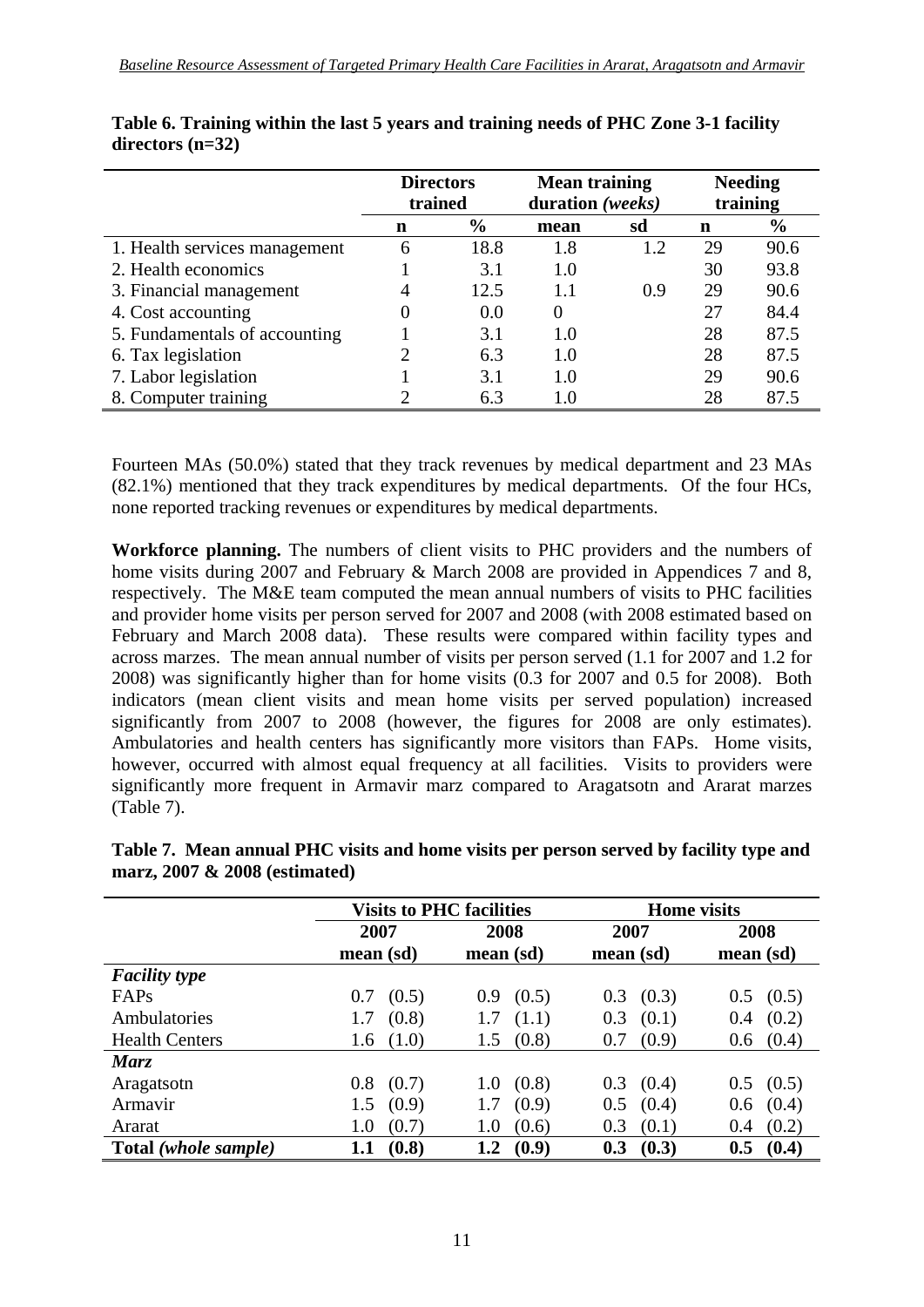Population served<sup>‡</sup>. Information was gathered on the number of children and adults served by the facilities and on several important health status and service indicators such as annual deaths (including infant and maternal deaths), hospitalizations, pregnancies, term life-births, preterm life-births, neonatal deaths, delivery settings (home, PHC facility, maternity), and the numbers of disabled. Appendices 9 and 10 contain per-facility summaries of these data. Based on these data, the M&E team calculated the crude mortality rates per 1,000 for each facility catchment area and compared across marzes and facility types. The crude Zone 3-1 mortality rate was 7.55 per 1,000 in 2006 and 7.75 per 1,000 in 2007. No statistically significant differences were detected in mean per-facility crude mortality rates between facility types. Aragatsotn marz, however, had a significantly higher rate (Table 8).

|                       | 2006<br>mean (sd) | 2007<br>mean (sd) |
|-----------------------|-------------------|-------------------|
| <b>Facility type</b>  |                   |                   |
| FAPs                  | 6.8 $(3.6)$       | $7.2 \quad (3.7)$ |
| Ambulatories          | $8.6$ $(5.6)$     | $8.8$ $(5.7)$     |
| <b>Health Centers</b> | 7.4(3.9)          | 5.5 $(2.5)$       |
| $Marz^*$              |                   |                   |
| Aragatsotn            | 9.3(5.5)          | 9.6(5.6)          |
| Ararat                | $6.7$ $(3.3)$     | $6.8$ $(2.6)$     |
| Armavir               | (3.0)<br>5.8      | (3.5)<br>5.9      |

**Table 8. Mean per-facility crude mortality rate per 1,000 by facility type and marz, 2006 & 2007** 

*\* Statistically significant difference within category, p§ <0.05* 

The crude infant mortality rate was 8.3 per 1,000 live births in 2006 and 5.5 per 1,000 live births in 2007. Neonatal deaths constituted 25.0% of these deaths in 2006 and 66.7% in 2007. One maternal death was reported in 2006 and none in 2007.

The total number of hospitalizations increased by 18.0%: from 2,003 in 2006 to 2,364 in 2007. The crude hospitalization rate per 1,000 was 15.7 in 2006 and 18.5 in 2007. Table 9 compares the mean total hospitalization rate across facility types and marzes. The highest rates were reported in HCs and the lowest rates in FAPs (although, reporting bias could be significant here, because hospitalizations are often not registered at FAP level). The mean hospitalization rate was significantly higher in Aragatsotn marz.

<sup>1</sup> ‡ Note: Generalizing the findings described under this subtitle beyond the sample should be approached with caution, as the assessed sites were not randomly selected.

<sup>§</sup> *P-value* - a measure of statistical significance. The p-value represents the probability that a difference between groups happened by chance. An example would be differences in the average birth weight of newborns in two different income groups. A lower p-value for any difference in outcomes indicates a lower probability that the difference was a result of chance. Results with a low p-value are considered statistically significant. For example, a p-value of .01 ( $p = 0.01$ ) means there is a 1 in 100 chance the result occurred by chance. For most social science research, a p-value of 0.05 or less is considered acceptable.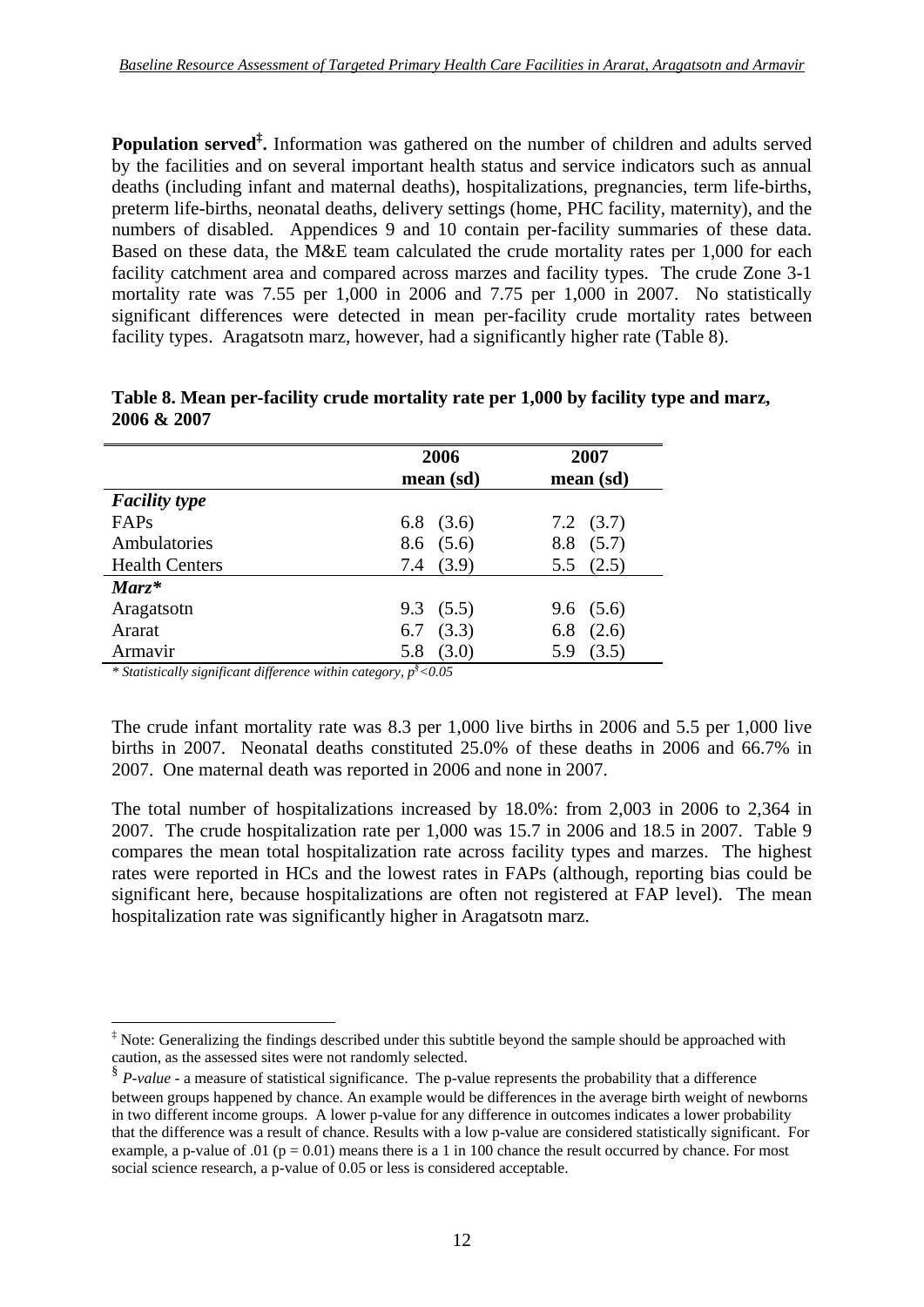| 2006            | 2007          |
|-----------------|---------------|
| mean (sd)       | mean (sd)     |
|                 |               |
| 13.1(15.2)      | 14.6 $(16.8)$ |
| 18.5(13.1)      | 17.5(10.0)    |
| 30.5(30.6)      | 44.8 (54.9)   |
|                 |               |
| $20.8$ $(20.0)$ | 22.9(26.9)    |
| 16.3(13.5)      | 15.7(10.3)    |
| (6.7)<br>8.5    | (7.5)<br>10.5 |
|                 |               |

*\* Statistically significant difference within category, p<.05* 

Crude birthrate (number of births per 1,000 population) was 11.4 in 2006 and 12.9 in 2007. The proportion of reported pre-term births among all births was small: 2.3% in 2006 and 3.4% in 2007. Table 10 provides the mean birth rates by year, facility type, and marz. Between-marz or between-facility type differences were not statistically significant.

|                       | 2006          | 2007          |
|-----------------------|---------------|---------------|
|                       | mean (sd)     | mean (sd)     |
| <b>Facility type</b>  |               |               |
| FAPs                  | 11.3<br>(4.7) | 12.5<br>(5.8) |
| Ambulatories          | (3.9)<br>11.4 | 13.0<br>(4.7) |
| <b>Health Centers</b> | (8.8)<br>14.6 | 15.0<br>(7.6) |
| Marz                  |               |               |
| Aragatsotn            | 12.1<br>(4.8) | (6.1)<br>13.1 |
| Ararat                | 10.7<br>(3.6) | 12.1<br>(4.7) |
| Armavir               | (5.4)<br>11.5 | 13.1<br>(5.5) |
| <b>Total</b>          | 11.5          | 12.7<br>(5.5) |

**Table 10. Mean birth rates per 1,000 population by facility type and marz, 2006 & 2007** 

The reported data on delivery places showed that virtually all deliveries (99.7% both in 2006 and 2007) took place in maternity hospitals. No deliveries took place in PHC facilities. Home deliveries constituted only 0.25% (4 cases in 2006 and 5 in 2007).

The total number of disabled registered in the assessed facilities at the time of interview was 3,259, a disability rate of 25.5 per 1,000. Table 11 shows the distribution of disability by marzes and facility types. The differences in the estimated mean rates of disability by facility type and marz were not statistically significant.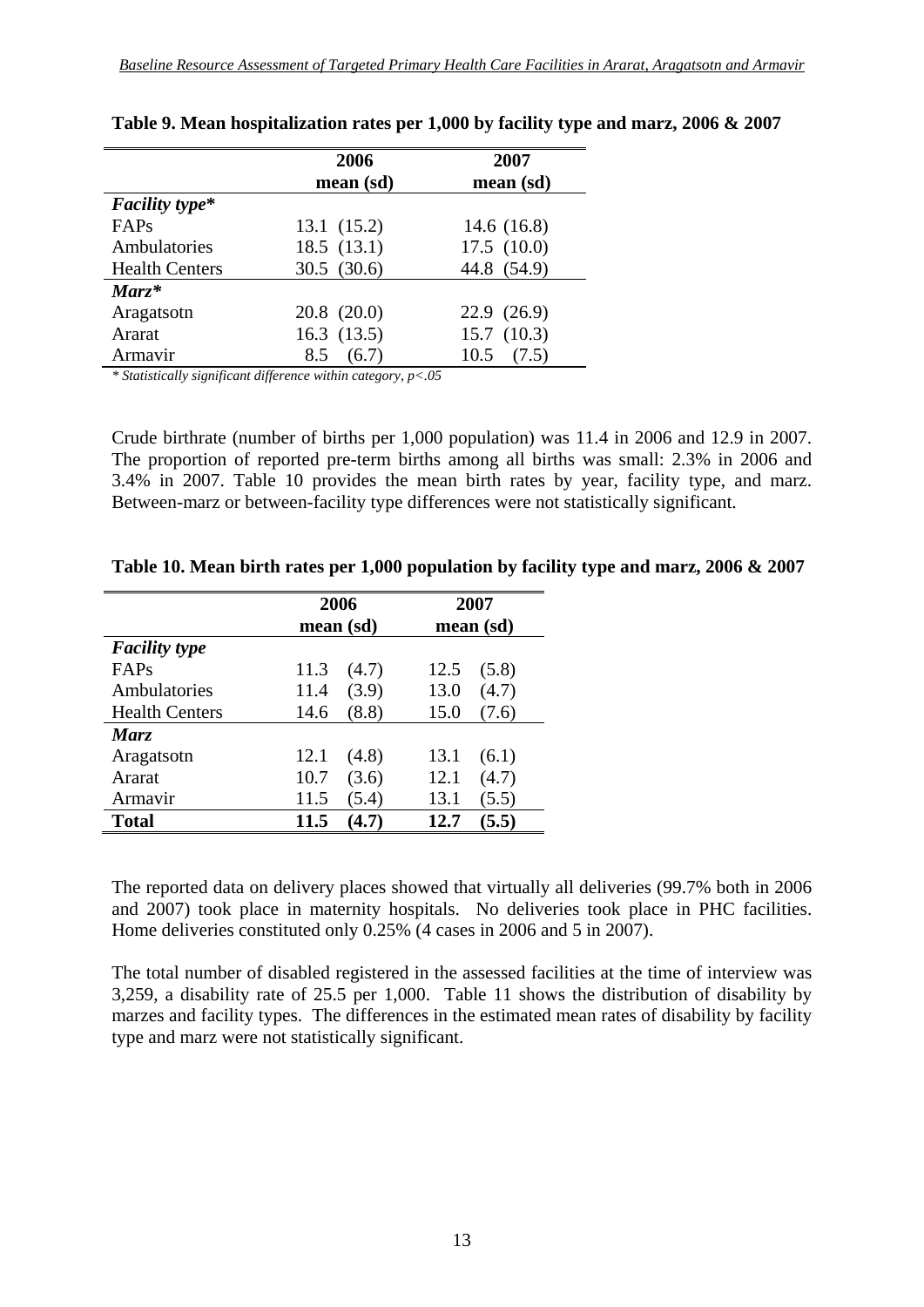|                      | Mean rate of disabled per 1,000 population |      |  |  |
|----------------------|--------------------------------------------|------|--|--|
|                      | <b>Standard deviation</b><br><b>Mean</b>   |      |  |  |
| <b>Facility type</b> |                                            |      |  |  |
| FAPs                 | 20.8                                       | 11.2 |  |  |
| <b>MAs</b>           | 26.4                                       | 16.9 |  |  |
| <b>HCs</b>           | 33.7                                       | 22.2 |  |  |
| Marz                 |                                            |      |  |  |
| Aragatsotn           | 24.2                                       | 13.7 |  |  |
| Ararat               | 25.2                                       | 16.5 |  |  |
| Armavir              | 20.3                                       | 12.3 |  |  |

#### **Table 11. Rates of disabled (per 1,000 population) by facility type and marz**

## **3.4 Public education (PE)**

PE brochures and booklets were available in many Zone 3-1 target facilities. They mainly addressed vaccination (60.5% of the facilities), followed by eye/vision problems (53.1%), iodine deficiency (37.0%), breast feeding (37.0%), bird flu (35.8%), child care (32.1%), open enrollment (22.2%), and reproductive health (21.0%). PE materials on tuberculosis (1.2%), coronary heart disease  $(2.5\%)$ , oral hygiene  $(2.5\%)$ , first aid  $(4.9\%)$ , and hypertension  $(4.9\%)$ were less common (Table 12).

The main providers of these brochures and booklets were: UNICEF (vaccination, bird flu, iodine deficiency, breastfeeding, child care, HIV/AIDS), USAID (open enrollment, reproductive health, eye/vision problems, BBP, child care, breast self-exam, STDs), JMF (healthy nutrition, healthy lifestyle, child care), AECP (eye/vision problems), PHCR (open enrollment, BBP), NOVA (reproductive health, STDs, healthy lifestyle, hypertension), and MOH (smoking, breastfeeding).

Posters on immunization were also widespread, present in 90.1% of the facilities, followed by influenza (53.1%), bird flu (40.7%), BBP (38.3%), iodine deficiency (27.2%), open enrollment (25.9%), and reproductive health (25.0%) (see Table 12). UNICEF was the provider of posters on immunization, bird flu, and iodine deficiency; USAID/PHCR on BBP and open enrollment; MOH/USAID on influenza; and USAID/NOVA on reproductive health.

Generally, medical ambulatories and HCs were better supplied with PE materials than FAPs. Table 13 shows availability of public education materials by topic and facility type.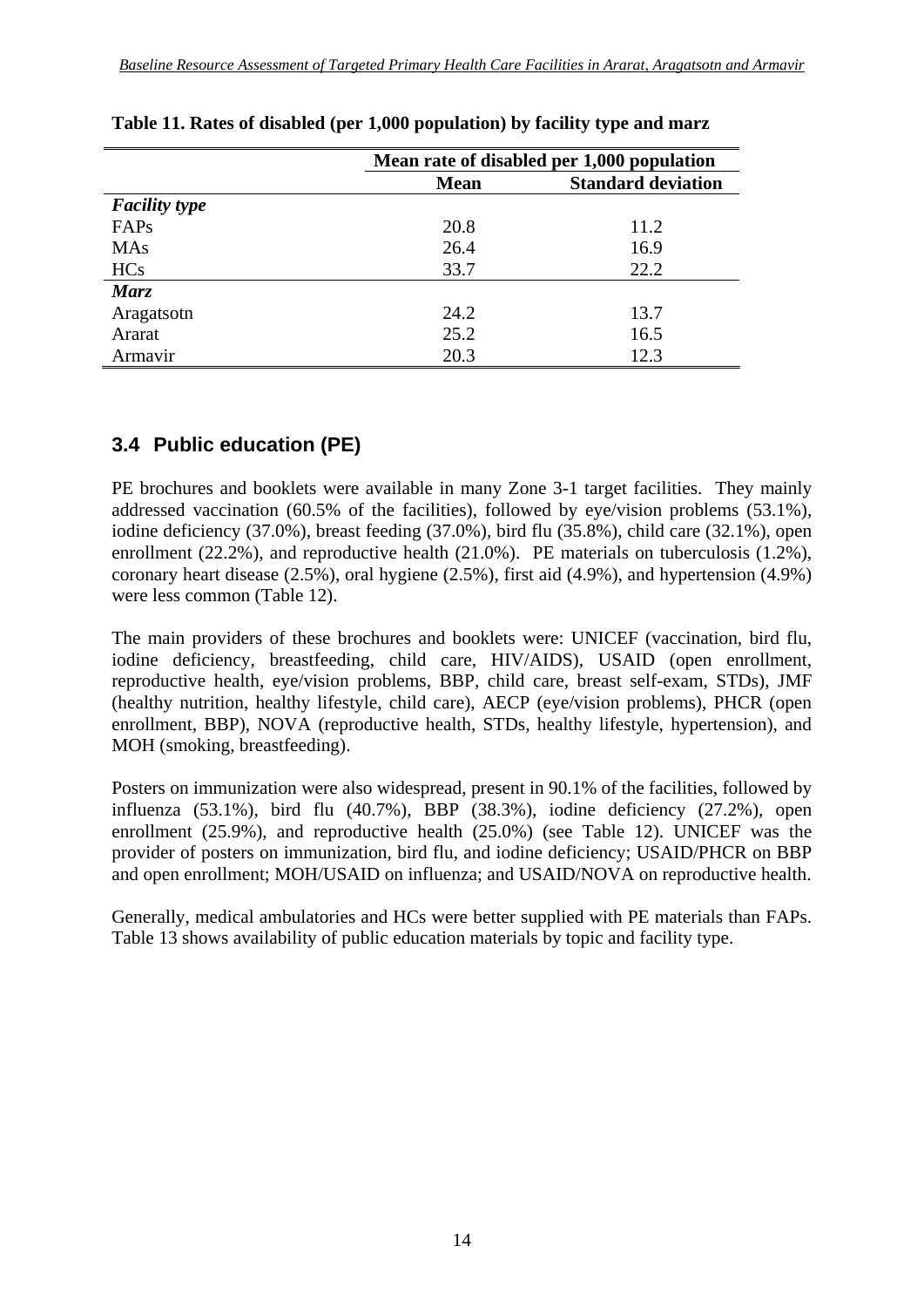|                                      | Number $(\% )$ of facilities (n=81) |               |                        |                |               |                     |  |
|--------------------------------------|-------------------------------------|---------------|------------------------|----------------|---------------|---------------------|--|
|                                      | <b>Brochure/leaflet</b>             |               | <b>Provider</b>        | <b>Poster</b>  |               | <b>Provider</b>     |  |
|                                      | n                                   | $\frac{0}{0}$ |                        | $\mathbf n$    | $\frac{0}{0}$ |                     |  |
| $BBP*$ (new)                         | 13                                  | 16.0          | USAID, MOH, PHCR       | 31             | 38.3          | USAID, MOH, PHCR    |  |
| Bird flu                             | 29                                  | 35.8          | <b>UNICEF</b>          | 33             | 40.7          | UNICEF, MOH         |  |
| <b>Breast</b> feeding<br>3.          | 30                                  | 37.0          | <b>UNICEF, MOH</b>     | 15             | 18.5          | UNICEF, USAID       |  |
| <b>Breast self-examination</b><br>4. | 7                                   | 8.6           | <b>USAID</b>           | $\overline{2}$ | 2.5           | <b>NOVA</b>         |  |
| Child care<br>5.                     | 26                                  | 32.1          | UNICEF, USAID, WV, JMF | 6              | 7.5           | <b>UNICEF, COAF</b> |  |
| Coronary heart disease               |                                     | 2.5           |                        | 6              | 7.5           | PHCR, USAID         |  |
| <b>Diabetes</b>                      | 6                                   | 7.4           | CoAF, PHCR             | 5              | 6.3           | <b>PHCR</b>         |  |
| 8. First Aid                         | 4                                   | 4.9           | ARCS, USAID            | $\overline{2}$ | 2.5           | <b>ARCS</b>         |  |
| 9. Healthy lifestyle                 | 12                                  | 14.8          | JMF, NOVA              | 4              | 5.0           | <b>JMF</b>          |  |
| 10. Healthy nutrition                | 8                                   | 9.9           | NOVA, JMF              | 4              | 5.0           | NOVA, WFP           |  |
| 11. HIV/AIDS                         | 11                                  | 13.6          | UNICEF, GF, WV         | 8              | 10.0          | <b>UMCOR</b>        |  |
| 12. Hypertension                     | 4                                   | 4.9           | <b>NOVA</b>            | 4              | 5.0           | <b>USAID</b>        |  |
| 13. Influenza                        | 14                                  | 17.3          | MOH, UNICEF, USAID     | 43             | 53.1          | MOH, USAID, UNICEF  |  |
| 14. Iodine insufficiency             | $30\,$                              | 37.0          | <b>UNICEF</b>          | 22             | 27.2          | <b>UNICEF</b>       |  |
| 15. Oral hygiene                     | $\overline{c}$                      | 2.5           | <b>USAID</b>           |                | 1.3           | <b>USAID</b>        |  |
| 16. Reproductive health              | 17                                  | 21.0          | UNICEF, USAID, NOVA    | 20             | 25.0          | <b>USAID, NOVA</b>  |  |
| 17. Smoking                          | 5                                   | 6.3           | <b>MOH</b>             | 10             | 12.7          | PHCR, MOH           |  |
| 18. STDs                             | 8                                   | 9.9           | <b>USAID, NOVA</b>     | $\overline{c}$ | 2.5           | UMCOR, USAID        |  |
| 19. Tuberculosis                     |                                     | 1.2           |                        | 7              | 9.0           | <b>UMCOR</b>        |  |
| 20. Vaccination                      | 49                                  | 60.5          | UNICEF, MOH            | 73             | 90.1          | UNICEF, MOH         |  |
| 21. Vision problems                  | 43                                  | 53.1          | USAID, AECP, MOH       | 3              | 3.8           | <b>USAID</b>        |  |
| 22. UTI                              | 3                                   | 3.7           | <b>MOH</b>             | 0              | 0.0           |                     |  |
| 23. Healthy bones                    | 3                                   | 3.7           | CoAF                   | $\Omega$       | 0.0           |                     |  |
| 24. OE                               | 18                                  | 22.2          | PHCR, USAID            | 21             | 25.9          | PHCR, USAID         |  |

**Table 12. Availability of public education materials in Zone 3-1 target facilities by type and topic**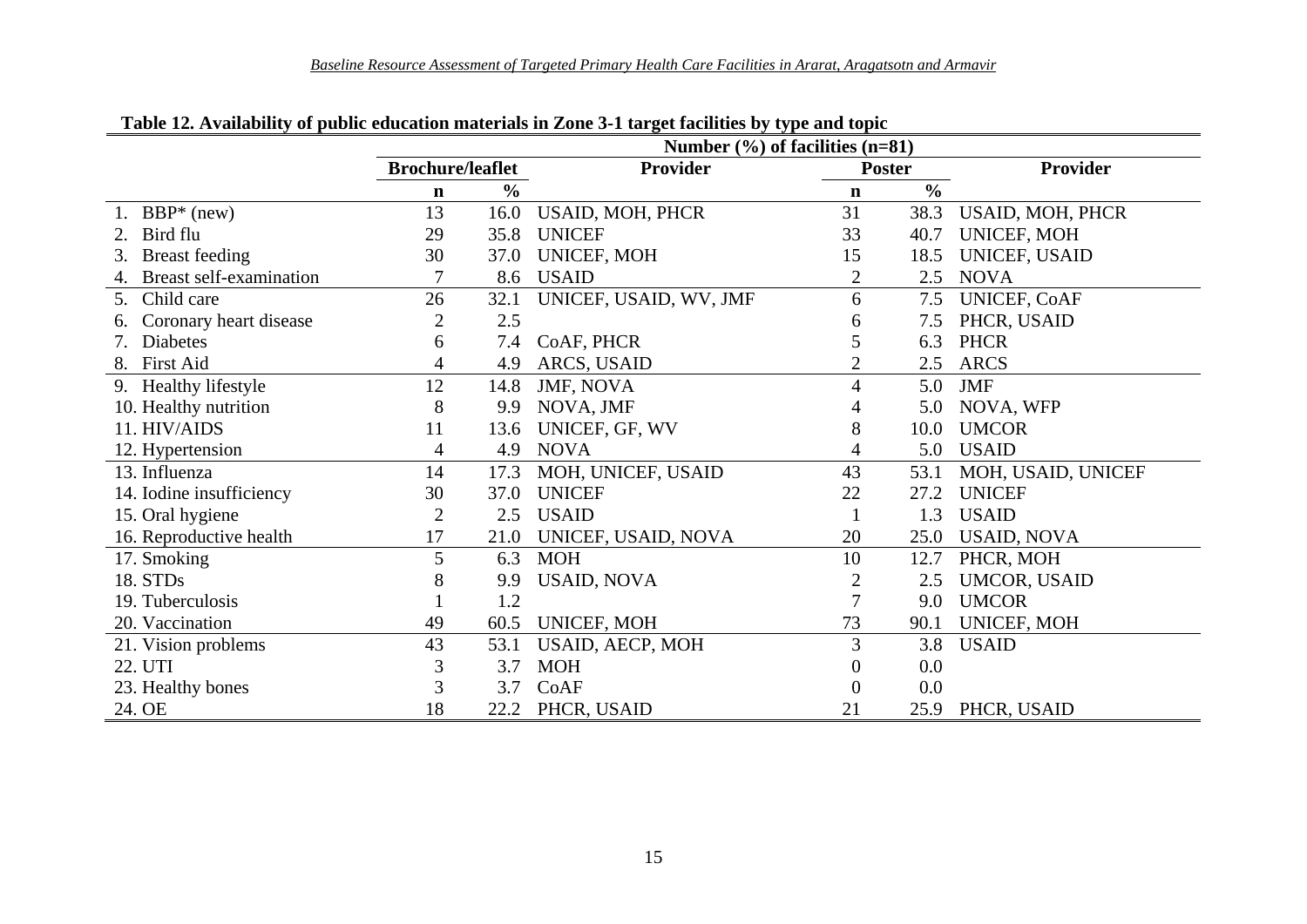|                             | $FAPs$ (n=49)     |               | $MAs(n=28)$       |               | $HCs(n=4)$ |               |
|-----------------------------|-------------------|---------------|-------------------|---------------|------------|---------------|
|                             | <b>Brochure</b> / | <b>Poster</b> | <b>Brochure</b> / | <b>Poster</b> | Brochure/  | <b>Poster</b> |
|                             | leaflet           |               | leaflet           |               | leaflet    |               |
| BBP (new)<br>1.             | 2.0               | 16.3          | 35.7              | 71.4          | 50.0       | 75.0          |
| Bird flu<br>2.              | 30.6              | 30.6          | 42.9              | 57.1          | 50.0       | 50.0          |
| 3.<br>Breastfeeding         | 30.6              | 8.2           | 46.4              | 32.1          | 50.0       | 50.0          |
| Breast self-exam.<br>4.     | 2.0               | 0.0           | 21.4              | 7.1           | 0.0        | 0.0           |
| 5.<br>Child care            | 30.6              | 6.3           | 35.7              | 10.7          | 25.0       | 0.0           |
| <b>CHD</b><br>6.            | 0.0               | 0.0           | 7.1               | 14.3          | 0.0        | 50.0          |
| 7.<br><b>Diabetes</b>       | 2.0               | 0.0           | 14.3              | 14.3          | 25.0       | 25.0          |
| 8.<br><b>First Aid</b>      | 2.0               | 4.2           | 10.7              | 0.0           | 0.0        | 0.0           |
| Healthy lifestyle<br>9.     | 12.2              | 2.1           | 21.4              | 10.7          | 0.0        | 0.0           |
| 10. Healthy nutrition       | 8.2               | 4.2           | 14.3              | 7.1           | 0.0        | 0.0           |
| 11. HIV/AIDS                | 8.2               | 2.1           | 25.0              | 17.9          | 0.0        | 50.0          |
| 12. Hypertension            | 2.0               | 0.0           | 10.7              | 10.7          | 0.0        | 25.0          |
| 13. Influenza               | 12.2              | 38.8          | 21.4              | 75.0          | 50.0       | 75.0          |
| 14. Iodine insufficiency    | 38.8              | 26.5          | 28.6              | 25.0          | 75.0       | 50.0          |
| 15. Oral hygiene            | 0.0               | 0.0           | 7.1               | 3.6           | 0.0        | 0.0           |
| 16. Reproductive health     | 14.3              | 14.6          | 35.7              | 42.9          | 0.0        | 25.0          |
| 17. Smoking                 | 0.0               | 2.1           | 18.5              | 25.9          | 0.0        | 50.0          |
| 18. STDs                    | 4.1               | 0.0           | 17.9              | 3.7           | 25.0       | 25.0          |
| 19. Tuberculosis            | 0.0               | 0.0           | 3.6               | 18.5          | 0.0        | 50.0          |
| 20. Vaccination             | 59.2              | 83.7          | 57.1              | 100.0         | 100.0      | 100.0         |
| 21. Vision problems         | 46.9              | 6.4           | 64.3              | 0.0           | 50.0       | 0.0           |
| 22. UTI                     | 0.0               | 0.0           | 10.7              | 0.0           | 0.0        | 0.0           |
| 23. Healthy bones           | 2.0               | 0.0           | 7.1               | 0.0           | 0.0        | 0.0           |
| 24. Open enrollment         | 12.2              | 16.3          | 39.3              | 39.3          | 25.0       | 50.0          |
| <b>Average availability</b> | 13.3              | 10.9          | 24.9              | 24.5          | 21.9       | 31.3          |

**Table 13: PE material availability (%) in Zone 3-1 target facilities, by topic and facility type** 

Of the 81 facilities, only 10 (12.3%) reported that they had conducted community-based health related activities within the last three years. Among them, three were FAPs (6.1%) and 7 ambulatories (25.0%). The most frequently mentioned health-related activities were regular health education meetings with nurse and health education sessions with teachers/school children (Table 14). MOH, Children of Armenia Fund (CoAF), and MA were the organizers of these activities. Three communities (Hovtamej, Tsaghkunq, and Geghakert in Armavir) had a Revolving Fund maintained by community donations initiated by OXFAM. Community Health Committee-related activities were initiated by CoAF in several communities (e.g., Qarakert and Argina in Armavir marz). Health facility renovation activities were conducted by WB in two communities served by MAs (Verin Artashat in Ararat marz and Qarakert in Armavir marz) (see Table 14).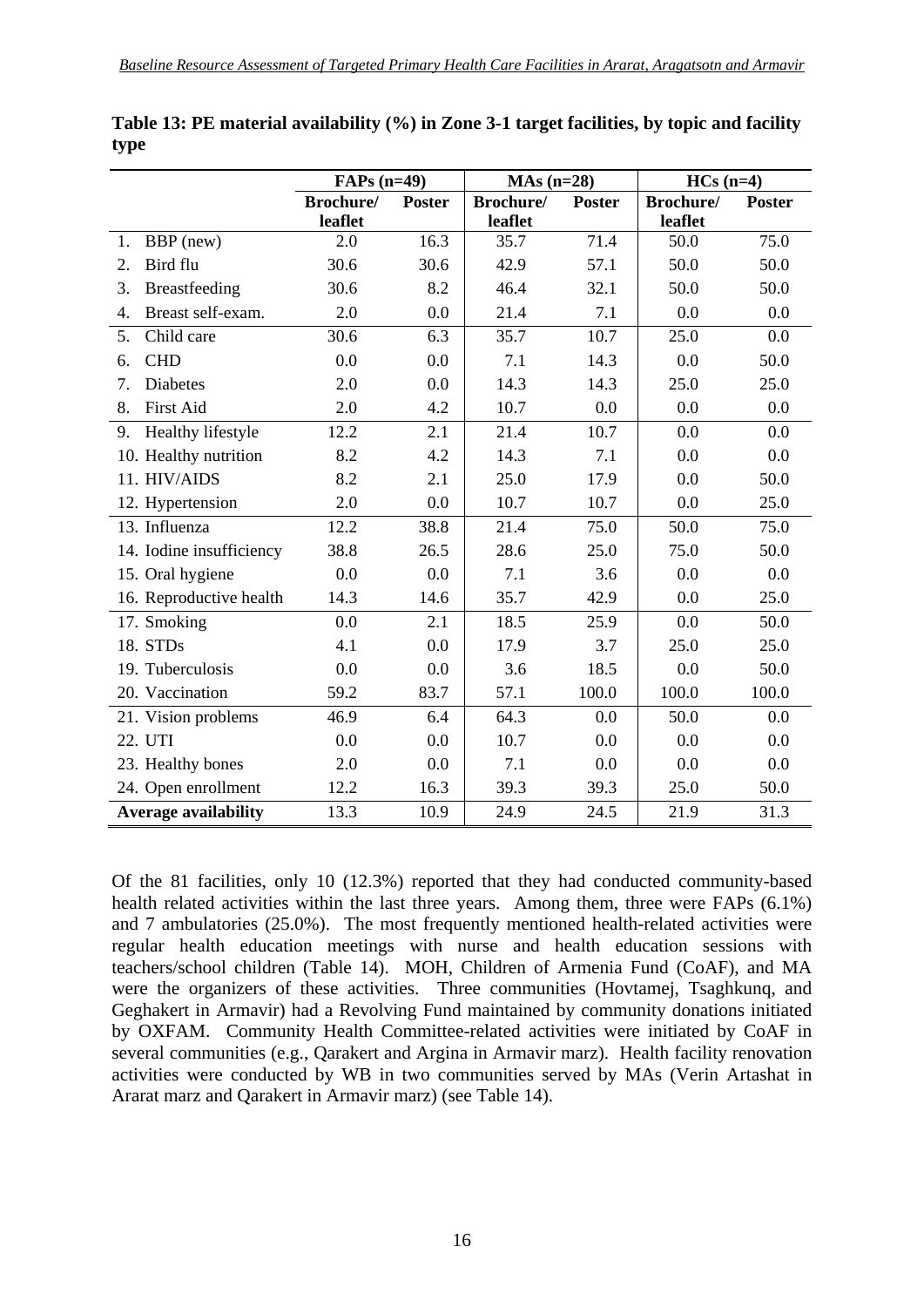|                                                                  | <b>FAPs</b> | <b>MAs</b> | Organized    |
|------------------------------------------------------------------|-------------|------------|--------------|
|                                                                  | $(n=49)$    | $(n=28)$   | bv           |
| 1. Regular Community Health Committee meetings                   |             |            | CoAF         |
| 2. Home visits by Community Health Committee members             |             |            | CoAF         |
| 3. Regular health education meetings with nurse                  |             | 4          | <b>MOH</b>   |
| 4. Health education sessions with teachers/school children       |             |            | CoAF, MA     |
| 5. Children's role play on health issues                         |             | $\theta$   |              |
| 6. Health facility renovation activities                         |             | 2          | WB           |
| 7. Water supply/sewage system building/reconstruction            |             |            | <b>MCG</b>   |
| 8. Environmental activities (tree planting, trash removal, etc.) |             |            | MA           |
| 9. Revolving Fund maintained by community donation               | ◠           |            | <b>OXFAM</b> |

|                  | Table 14. PHC facilities' engagement in community-based health-related activities in |  |
|------------------|--------------------------------------------------------------------------------------|--|
| the last 3 years |                                                                                      |  |

The facilities were uniformly confident that their communities were committed to primary health care improvement activities and that their staff was willing to participate in primary health care reform. Thirty one (31) facilities (38.3%) reported previous involvement in one or more reform projects supported by the World Bank (3 FAPs, 24 MAs, and all 4 HCs), NOVA (1 FAP, 1 HC, 3 MAs), CoAF (1 MA, 1 FAP), Future Generation (1 HC, 1FAP), ASTP (1 MA), IRD (1 MA) and Red Cross (1 FAP) (see Appendix 11).

To the question whether the facility is licensed to provide family medicine/family nursing services, positive replies were received from 18 FAPs (37.5%), all the assessed ambulatories (100.0%), and 3 health centers (75.07%). The rest were either not sure or answered negatively. Nine physician and one nursing vacancy were reported by the 81 facilities. Perfacility summaries of licensing status and vacancies are provided in Appendix 12.

## **3.5 Crucial needs**

Medical equipment, furnishing, facility renovation, and water/sewage systems were commonly cited as urgent needs by facility directors. Of the 81 facilities, 36 (44.4%) critically needed equipment, 34 (42.0%) furniture, 32 (39.5%) renovation or new construction, and 27 (33.3%) water supply and/or sewage system. Also commonly cited were refrigeration (17 facilities, 21%), scales (especially for children) and/or height measurer (13 facilities, 16.0%), and drugs (12 facilities, 14.8%). Other needs included ECG device, sonography device, car, heating system, laboratory equipment, biochemical analyzer, portable x-ray/fluorography equipment, peak flow meter, cardio monitor, kamertone, telephone connection, computer/internet connection, gasification, and dental services.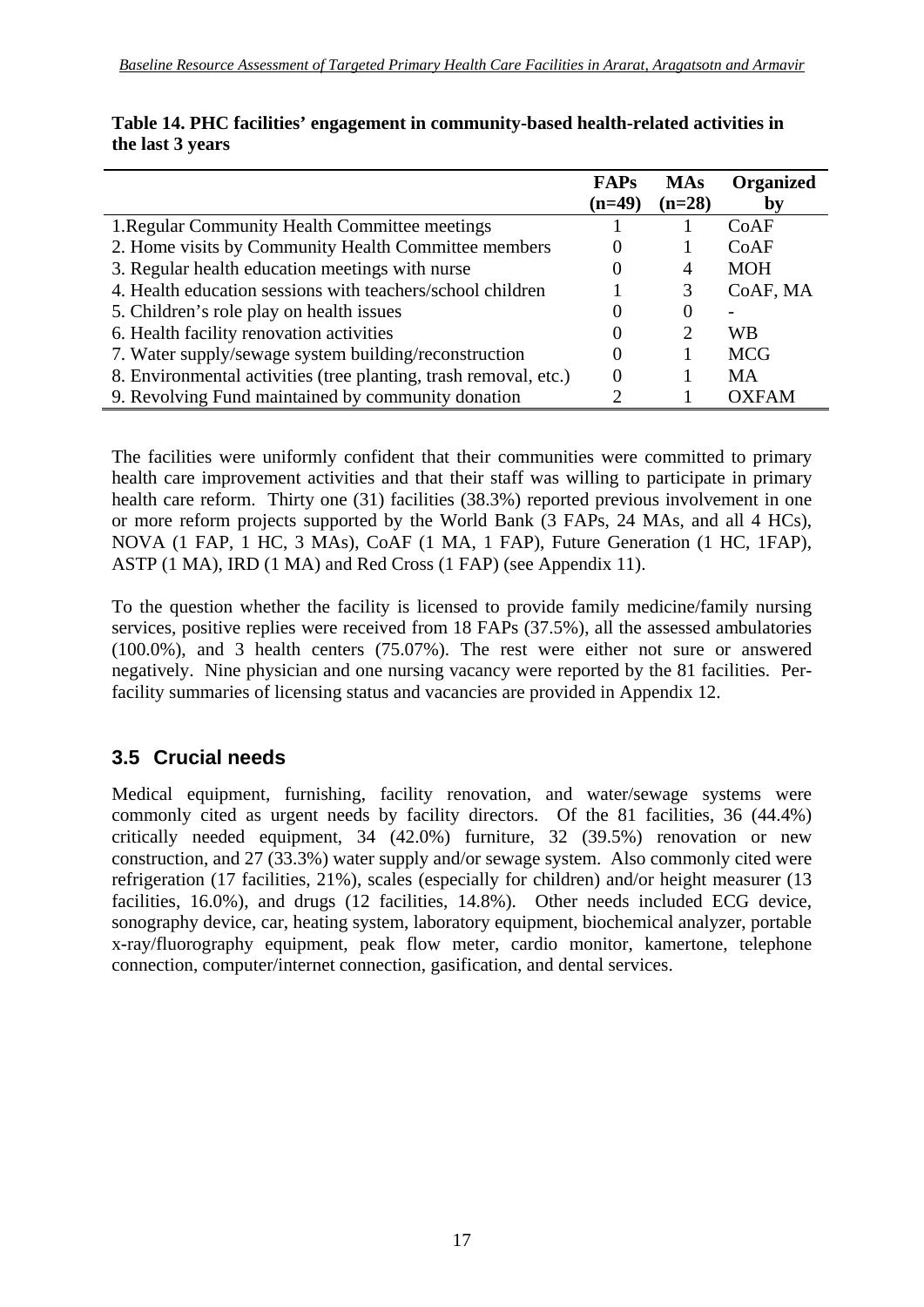# **Appendix 1. Resource Assessment Tool for PHC Facilities**

| 3. Type of health facility: a. FAP (Rural health post)<br>b. Medical ambulatory       |                                                                                     |                                                                                                    |                                                                                                                             | c. Health Center<br>d. Polyclinic |                                                                                                      |  |
|---------------------------------------------------------------------------------------|-------------------------------------------------------------------------------------|----------------------------------------------------------------------------------------------------|-----------------------------------------------------------------------------------------------------------------------------|-----------------------------------|------------------------------------------------------------------------------------------------------|--|
|                                                                                       |                                                                                     |                                                                                                    |                                                                                                                             |                                   |                                                                                                      |  |
|                                                                                       |                                                                                     |                                                                                                    |                                                                                                                             |                                   |                                                                                                      |  |
|                                                                                       |                                                                                     |                                                                                                    |                                                                                                                             |                                   |                                                                                                      |  |
|                                                                                       |                                                                                     |                                                                                                    |                                                                                                                             |                                   |                                                                                                      |  |
|                                                                                       | 1. Yes                                                                              |                                                                                                    | 8. Is your facility an independent legal entity (not a part of a larger unity)?<br>2. No ( <i>Go to <math>Q.10</math></i> ) |                                   |                                                                                                      |  |
|                                                                                       |                                                                                     |                                                                                                    |                                                                                                                             |                                   | 9. Are there any intends to merge your facility in a larger unity in the scope of optimization plan? |  |
|                                                                                       | 1. Yes                                                                              | 2. No                                                                                              | 99. Don't know                                                                                                              |                                   |                                                                                                      |  |
| 10.                                                                                   | Staff of outpatient services of the facility:                                       |                                                                                                    |                                                                                                                             |                                   |                                                                                                      |  |
|                                                                                       | 1.Doctors                                                                           | 2.Nurses                                                                                           | 3. Midwifes<br>& feldshers                                                                                                  | 4. Sanitars                       | 5.Non-medical<br>staff                                                                               |  |
| Actual #                                                                              |                                                                                     |                                                                                                    |                                                                                                                             |                                   |                                                                                                      |  |
| 11.                                                                                   | Ownership of the facility space:<br>1. Owns a building                              | 2. Owns space in a building<br>3. Rents a space $(a.$ whose?<br>4. No space at all $(Go to Q, 22)$ |                                                                                                                             |                                   |                                                                                                      |  |
| Piped water supply in the facility. ___________ hours/day (Put 0 if no supply)<br>12. |                                                                                     |                                                                                                    |                                                                                                                             |                                   |                                                                                                      |  |
| 13.<br>b. in the facility                                                             | Existence of a swage system:<br>a. in the residency area ______ $(1 = yes, 2 = no)$ | $(1 = yes, 2 = no)$                                                                                |                                                                                                                             |                                   |                                                                                                      |  |
| <b>Water/toilet</b>                                                                   |                                                                                     |                                                                                                    |                                                                                                                             |                                   |                                                                                                      |  |
|                                                                                       |                                                                                     | 1. Total number                                                                                    | 2. Out of which,<br>$\frac{1}{2}$ in the building $\frac{1}{2}$ functioning                                                 | 3. Out of which,                  | 4. Out of which,<br>$\frac{1}{2}$ with running water                                                 |  |

|     |                 | 1. TOTAL HUHIDU | $\perp$ 2. Out of which, $\perp$ 3. Out of which, $\perp$ 4. Out of which, |             |                    |
|-----|-----------------|-----------------|----------------------------------------------------------------------------|-------------|--------------------|
|     |                 |                 | in the building                                                            | functioning | with running water |
| 14. | Toilet          |                 |                                                                            |             |                    |
| 15. | Pit latrine     |                 |                                                                            |             |                    |
| 16. | Shower facility |                 |                                                                            |             |                    |
|     |                 |                 |                                                                            |             |                    |

17. Electricity availability in the health facility: \_\_\_\_\_\_ hours/day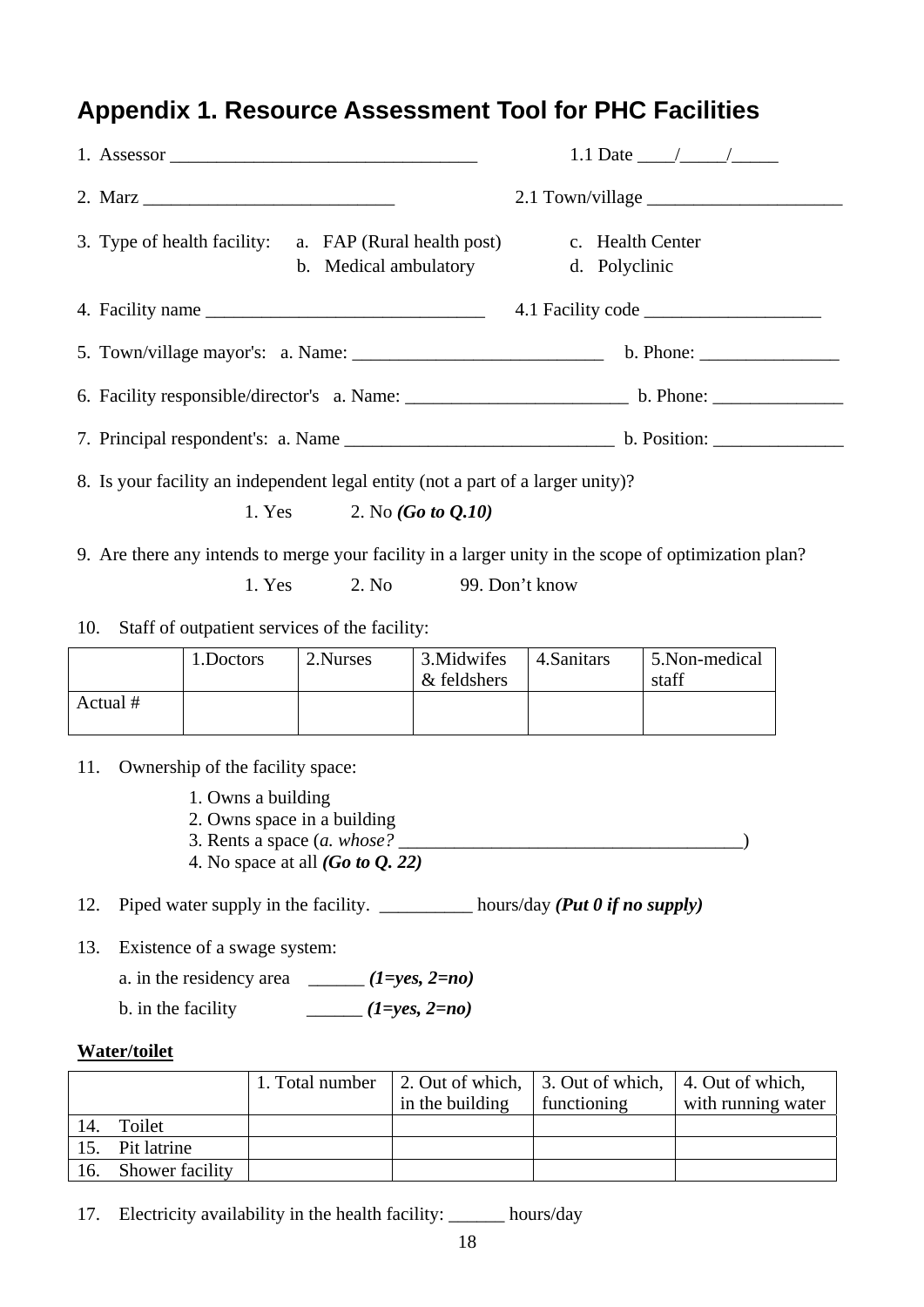- 18. Heating *(primary)*:
	- 1. Hot water system 3. Room heaters with flue 5. Built-in electric units
	- 2. Portable electric heaters 4. Room heaters without flue 6. Other \_\_\_\_\_\_\_\_\_\_\_\_\_\_

- 
- 19. Number of rooms heated during winter: \_\_\_\_\_\_\_\_\_\_
- 20. Number of vehicles in the polyclinic: \_\_\_\_\_\_, 20.1 Out of which non-functional: \_\_\_\_\_\_
- 21. List of functional vehicles and purpose they serve:

| <b>Brand</b> | a. Purpose it serves (primary): |
|--------------|---------------------------------|
|              |                                 |
|              |                                 |
| ، ب          |                                 |
|              |                                 |

22. **Current** sources of drug supply (or the funds to purchase drugs):

|                           | $1 = yes$ , | a. Terms of the    | b. Periodicity | c. Percent of |
|---------------------------|-------------|--------------------|----------------|---------------|
|                           | $0 = no$    | project (start and | of supplies    | needs covered |
|                           |             | end dates)         |                |               |
| 1. MOH                    |             |                    |                |               |
| 2. Hypocrate's foundation |             |                    |                |               |
| 3. UMCOR                  |             |                    |                |               |
| 4. IRD                    |             |                    |                |               |
| 5. UNICEF                 |             |                    |                |               |
| 6. NOVA                   |             |                    |                |               |
| 7. World Vision           |             |                    |                |               |
| 8.Other                   |             |                    |                |               |

23. Existence of a functioning pharmacy in the community:  $(1=ves, 0=no)$ 

## **Family Medicine**

## *Numbers of PHC providers at the facility:*

- 24. Family physicians \_\_\_\_\_\_\_\_
- 25. General Practitioners and Internists \_\_\_\_\_\_\_\_
- 26. Pediatricians
- 27. Midwifes and Feldshers
- 28. Internist nurses and Pediatric nurses
- 29. Family nurses
- 30. Total number of district doctors *(sum of #s in Q.-s 24, 25, 26)* \_\_\_\_\_\_\_\_\_
- 31. Total number of district nurses *(sum of #s in Q.-s 27, 28, 29)* \_\_\_\_\_\_\_\_
- 32. Out of the physicians listed above *(see Q. 30)*:
	- 1. How many received educational courses at NIH or YSMU during the last 5 years?
	- 2. How many are involved in continuous FM education?
	- 3. How many are willing to get involved in continuous FM education?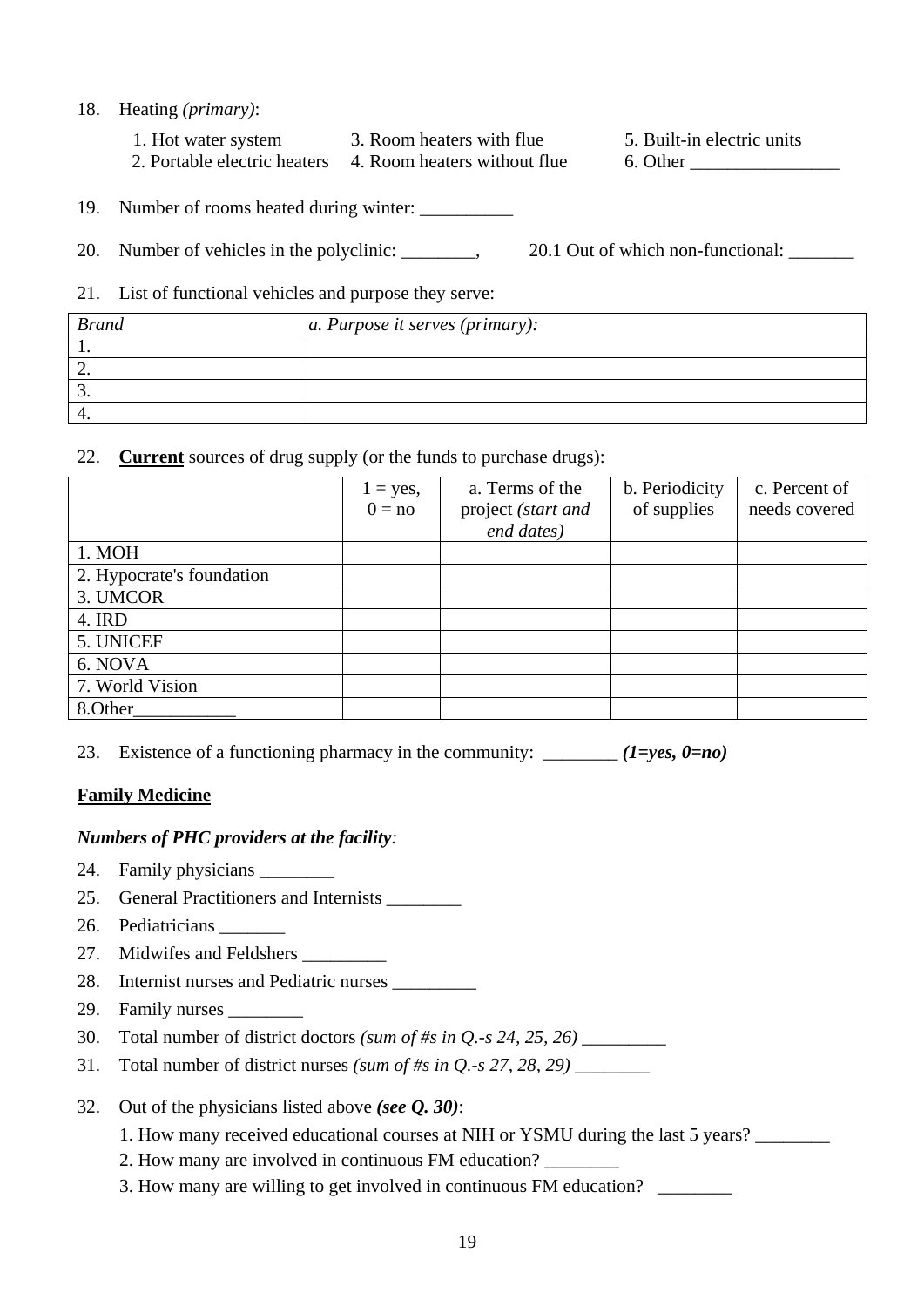- 33. Out of the mid-level healthcare providers listed above *(see Q. 31)*:
	- 1. How many received educational courses at NIH or BNC during the last 5 years?
	- 2. How many are involved in continuous FN education?
	- 3. How many are willing to get involved in continuous FN education?
- 34. Short-term trainings of the above-listed medical staff *(see Q. 30 and Q. 31)* since 2000:

| Training on:                                                                                                                                               | # of those exposed |            | c. Provided by (the name of |
|------------------------------------------------------------------------------------------------------------------------------------------------------------|--------------------|------------|-----------------------------|
|                                                                                                                                                            | a. Nurses          | b. Doctors | organization)               |
| 1. First aid                                                                                                                                               |                    |            |                             |
| 2. Immunization                                                                                                                                            |                    |            |                             |
| 3. Breastfeeding                                                                                                                                           |                    |            |                             |
| 4. Sexually Transmitted Diseases                                                                                                                           |                    |            |                             |
| 5. Reproductive Health                                                                                                                                     |                    |            |                             |
| 6. IMCI                                                                                                                                                    |                    |            |                             |
| 7. Tuberculosis                                                                                                                                            |                    |            |                             |
| 8. Healthy lifestyle                                                                                                                                       |                    |            |                             |
| 9. Healthy child growth $&$ developement                                                                                                                   |                    |            |                             |
| 10. Treatment of chronic conditions                                                                                                                        |                    |            |                             |
| (CHD, diabetes, chronic pain, etc.)                                                                                                                        |                    |            |                             |
| 11. Prevention of infections                                                                                                                               |                    |            |                             |
| 12. Other: $\frac{1}{\sqrt{1-\frac{1}{2}} \cdot \frac{1}{2}}$                                                                                              |                    |            |                             |
| 13. Other: $\frac{1}{\sqrt{1-\frac{1}{2}} \cdot \frac{1}{\sqrt{1-\frac{1}{2}} \cdot \frac{1}{2}} \cdot \frac{1}{\sqrt{1-\frac{1}{2}} \cdot \frac{1}{2}}}}$ |                    |            |                             |
| 14. Other: _                                                                                                                                               |                    |            |                             |

35. Do you have the set of World Bank, Health Programs Implementation Unit (HPIU)-developed clinical practice guidelines for family doctors and family nurses in your facility?

1. Yes 2. No.

If yes,

- 35.1 How many volumes for doctors *(out of 19)*? \_\_\_\_\_\_\_\_ *(Please, show)*
- 35.2 How many volumes for nurses *(out of 7)*? \_\_\_\_\_\_\_\_ *(Please, show)*

35.3 Of above listed doctors, how many have the guideline for FDs?

35.4 Of above listed mid-level providers, how many have the guideline for FNs? \_\_\_\_\_\_\_\_\_

What other clinical practice guidelines do you have in your facility?

| 36. Guideline title: | 37. Guideline source: |
|----------------------|-----------------------|
|                      |                       |
| $\mathbf{2}$         | 2.                    |
| 3.                   | 3.                    |
| 4.                   | 4.                    |
| 5.                   | 5.                    |
| 6.                   | 6.                    |
| 7.                   | 7                     |
| 8.                   | 8.                    |
| 9.                   | 9.                    |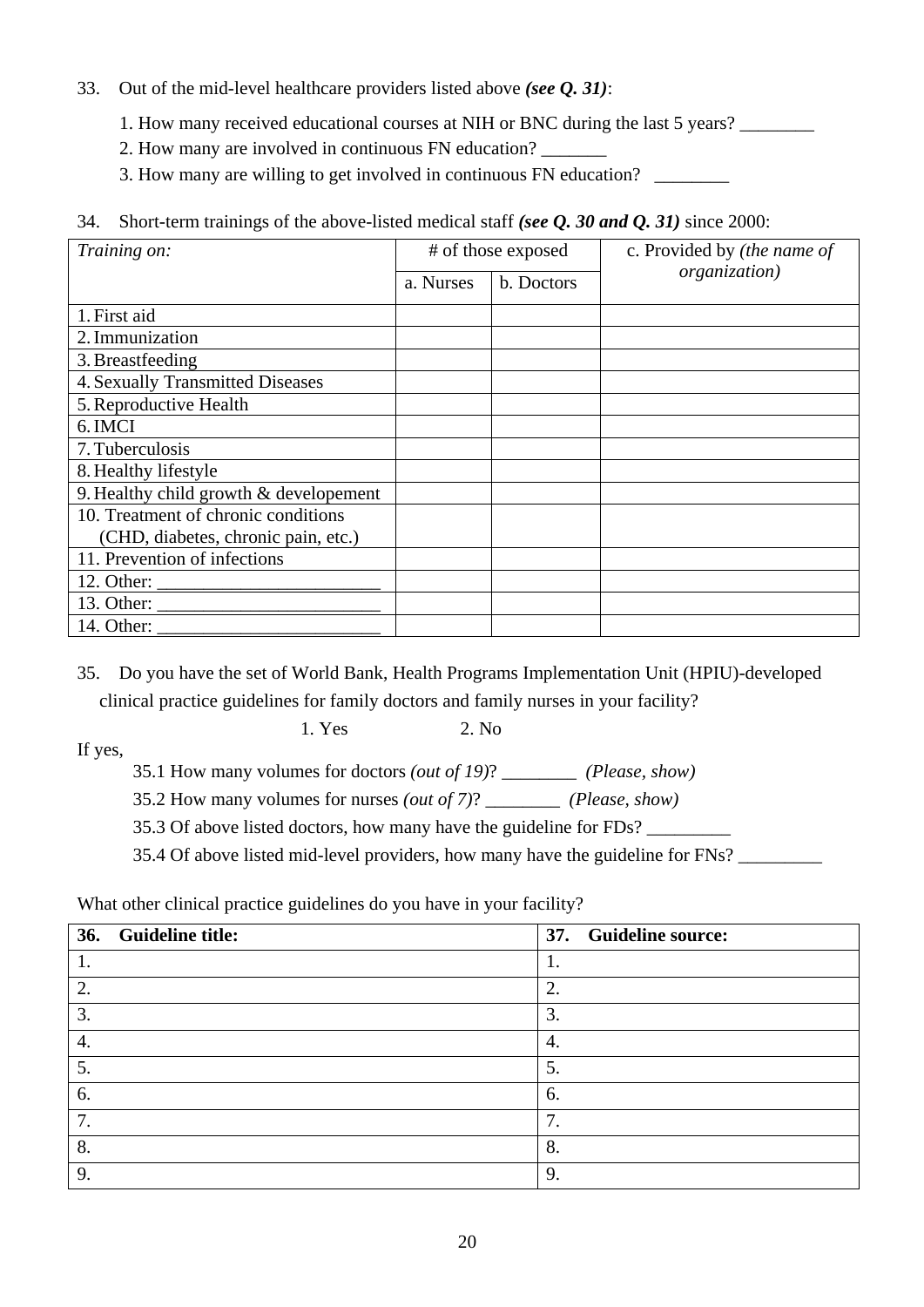38. Do you have access to the following evidence-based medicine sources?

| <b>Source</b>                           | $(1 = yes, 0 = no)$ |
|-----------------------------------------|---------------------|
| 1. Internet                             |                     |
| 2. Medical periodicals                  |                     |
| 3. Recent training materials            |                     |
| 4. Newsletters                          |                     |
| 5. EBM publications                     |                     |
| 6. Medical books (published after 2000) |                     |

39. What drug information sources published since 2000 are available in your facility?

| <i>Source</i>                                       | $(1 = yes, 0 = no)$ |
|-----------------------------------------------------|---------------------|
| 1. Mashkovsky, Pharmaceuticals                      |                     |
| 2. Vidal, Drug Guide                                |                     |
| 3. Vidal, Drug Guide for Transcaucasia              |                     |
| 4. Optimal Drug Treatment Guidelines, DMTA, MoH, RA |                     |
| 5. Armenian National Formular                       |                     |
| 6. Other (specify)                                  |                     |

#### 40. Record forms

| Type:                          | $l = yes$ , | a. Coverage      | b. Completeness     | c. Type of forms           |
|--------------------------------|-------------|------------------|---------------------|----------------------------|
|                                | $0=nq$      | $%$ of eligibles | of records          | $(1=standard forms,$       |
|                                |             | covered)         | $(1 = yes, 0 = no)$ | $0 = non-standard forms$ ) |
| 1. Medical charts (under 18)   |             |                  |                     |                            |
| 2. Medical charts (18 & over)  |             |                  |                     |                            |
| 3. Journal for outpatients     |             |                  |                     |                            |
| 4. Journal for home visits     |             |                  |                     |                            |
| 5.Immunization forms           |             |                  |                     |                            |
| 6. Journal for ambulance calls |             |                  |                     |                            |
| 7. Charts for pregnant women   |             |                  |                     |                            |

41. Do you have any functioning quality assurance mechanism in your facility? 1. Yes 2. No

41.1 If yes, please, describe \_\_\_\_\_\_\_\_\_\_\_\_\_\_\_\_\_\_\_\_\_\_\_\_\_\_\_\_\_\_\_\_\_\_\_\_\_\_\_\_\_\_\_\_\_\_\_\_\_\_\_\_\_\_\_ \_\_\_\_\_\_\_\_\_\_\_\_\_\_\_\_\_\_\_\_\_\_\_\_\_\_\_\_\_\_\_\_\_\_\_\_\_\_\_\_\_\_\_\_\_\_\_\_\_\_\_\_\_\_\_\_\_\_\_\_\_\_\_\_\_\_\_\_\_\_\_\_\_\_\_\_\_

42. Do you have computer(s) in this facility?

1. Yes, functional (*specify* # \_\_\_\_\_\_\_\_\_ ), 2. Yes, non-functional, 3. No

## *(If the facility is a FAP, go to Q. 47)*

43. Do you have computer program for clinical data collection and analysis? 1. Yes 2. No

43.1 If yes, provided by whom? \_\_\_\_\_\_\_\_\_\_\_\_\_\_\_\_\_\_\_\_\_\_\_\_\_\_\_\_\_\_\_\_\_\_\_\_\_\_\_

44. Do you have clinical preceptors among your staff? 1. Yes *(a. Specify # \_\_\_\_\_\_\_\_ )* 2. No

## **Open Enrollment**

45. Do you have computer program for open enrollment in your facility? 1. Yes 2. No 45.1 If yes, provided by whom?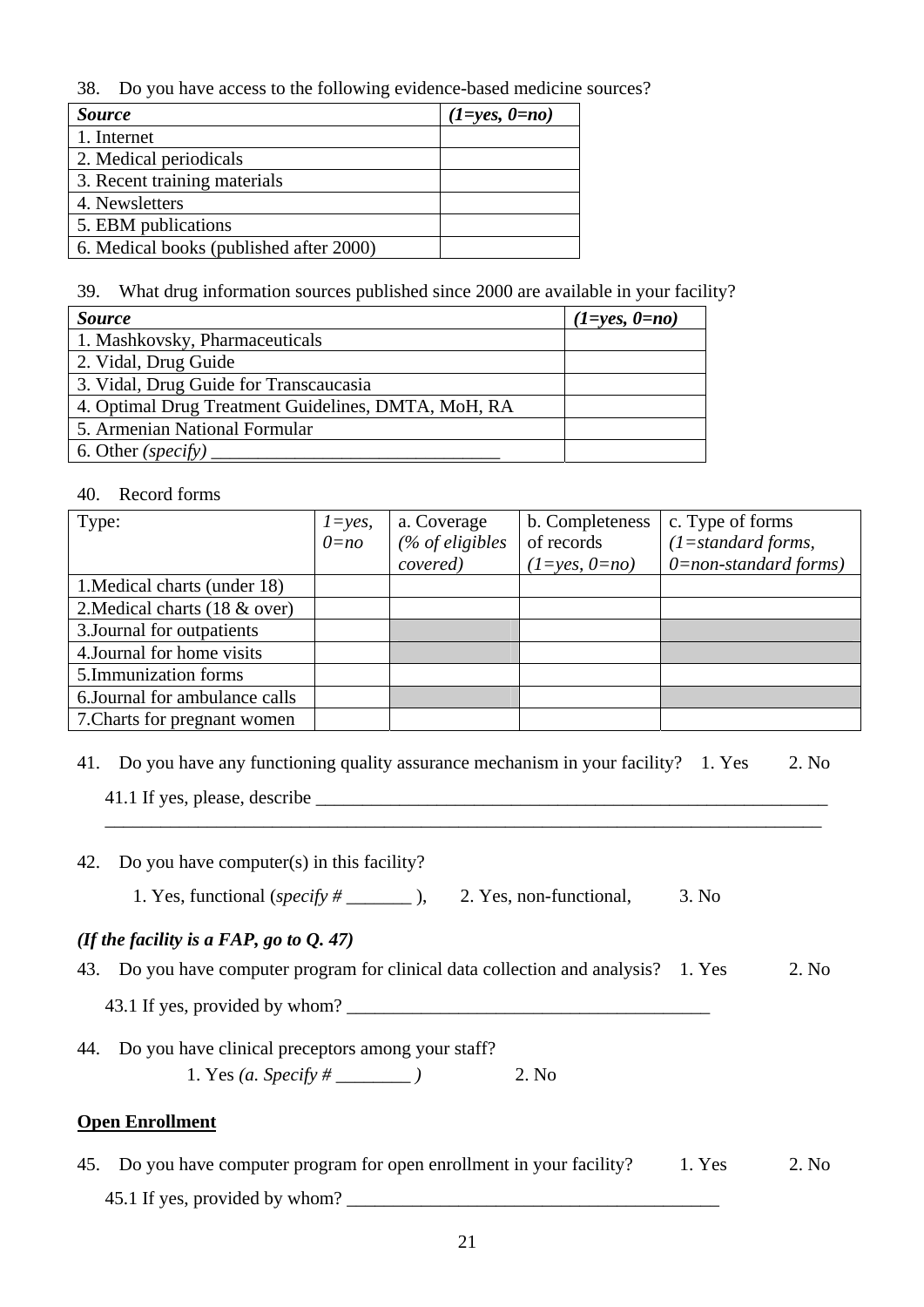46. Do you have personnel trained as operator for open enrollment?

1. Yes  $(a.#$  ) 2. No

47. Number of people registered through open enrollment in your facility during last year?

#### **Financing and Management**

#### *(If the facility is not an independent legal entity [see Q. 8], go to Q. 57)*

- 48. Do you calculate the cost of the services provided in your facility? 1. Yes, regularly, 2. Yes, sometimes, 3. No *(a. Specify, why?*
- 49. Do you have computer program for accounting in your facility?

1. Yes, 2. No *(Go to Q. 50)*

49.1 If yes, provided by whom?

49.2 Specify the name of the program: 1. Softmaster

- 2. LANs
- 3. Armenian program
- 4. Own (self-developed) program
- 5. Other (*a. Specify* \_\_\_\_\_\_\_\_\_\_\_\_\_\_\_\_\_\_\_\_\_\_\_\_\_\_\_\_\_\_\_ )

50. Do you think the introduction of a computer program for accounting, which includes data entry, accountant training, and technical maintenance of the system, is reasonable in your facility? 1. Yes, 2. No 3. Don't know

51. Does your accountant qualified as accountant? 1. Yes 2. No

52. What trainings did the accountant receive out of the following within the last 5 years?

| Training on:            | Yes/no      | a. Duration | b. Provided by: | c. Need for         |
|-------------------------|-------------|-------------|-----------------|---------------------|
|                         | $(1 = yes,$ | (weeks)     | (the name of    | subsequent training |
|                         | $0=no$      |             | organization)   | $(1=yes, 0=no)$     |
| 1. Financial management |             |             |                 |                     |
| 2. Cost accounting      |             |             |                 |                     |
| 3. Financial accounting |             |             |                 |                     |
| 4. Computer training    |             |             |                 |                     |
| 5. Tax Legislation      |             |             |                 |                     |
| 6. Labor Legislation    |             |             |                 |                     |
| 7. Other                |             |             |                 |                     |

53. What trainings did the director of your facility receive out of the following within the last 5 years?

| Training on:                  | Yes/no      | a. Duration | b. Provided by:       | c. Need for         |
|-------------------------------|-------------|-------------|-----------------------|---------------------|
|                               | $(1 = yes,$ | (weeks)     | (the name of          | subsequent training |
|                               | $0=no$      |             | <i>organization</i> ) | $(1 = yes, 0 = no)$ |
| 1. Health services management |             |             |                       |                     |
| 2. Health economics           |             |             |                       |                     |
| 3. Financial management       |             |             |                       |                     |
| 4. Cost accounting            |             |             |                       |                     |
| 5. Fundamentals of accounting |             |             |                       |                     |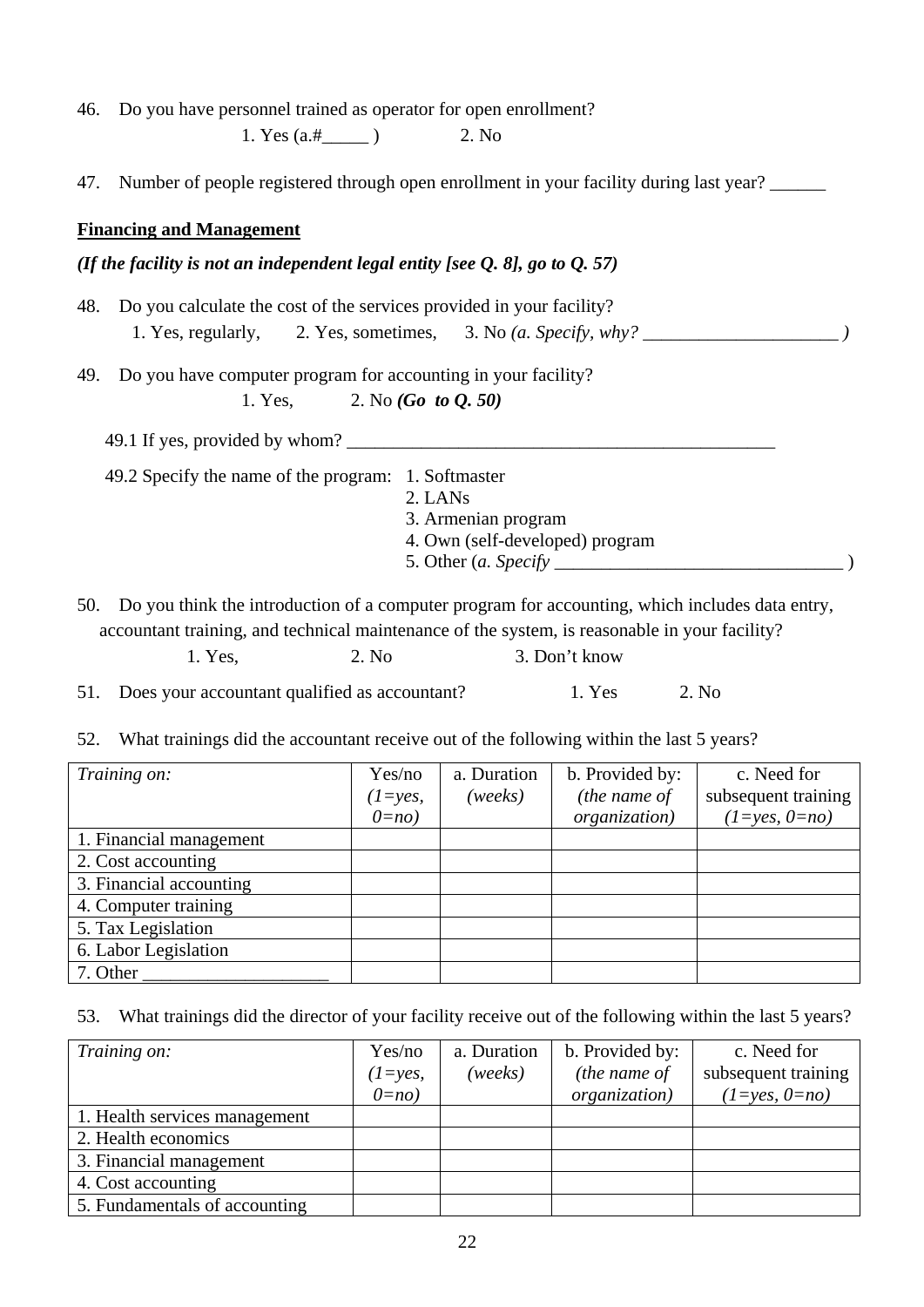| Training on:         | Yes/no      | a. Duration | b. Provided by: | c. Need for         |
|----------------------|-------------|-------------|-----------------|---------------------|
|                      | $(1 = yes,$ | (weeks)     | (the name of    | subsequent training |
|                      | $0=no$      |             | organization)   | $(1 = yes, 0 = no)$ |
| 6. Tax Legislation   |             |             |                 |                     |
| 7. Labor Legislation |             |             |                 |                     |
| 8. Computer training |             |             |                 |                     |
| 9. Other             |             |             |                 |                     |

54. Please, list any trainings out of above-mentioned received by other administrative staff of your facility within the last 5 years: \_\_\_\_\_\_\_\_\_\_\_\_\_\_\_\_\_\_\_\_\_\_\_\_\_\_\_\_\_\_\_\_\_\_\_\_\_\_\_\_\_\_\_\_\_\_\_\_\_\_\_\_\_\_\_\_

\_\_\_\_\_\_\_\_\_\_\_\_\_\_\_\_\_\_\_\_\_\_\_\_\_\_\_\_\_\_\_\_\_\_\_\_\_\_\_\_\_\_\_\_\_\_\_\_\_\_\_\_\_\_\_\_\_\_\_\_\_\_\_\_\_\_\_\_\_\_\_\_\_\_\_\_\_\_\_\_\_\_\_

- 55. Does your facility track revenues by medical departments? 1. Yes 2. No
- 56. Does your facility track expenditures by medical departments? 1. Yes 2. No

#### **Workforce planning**

57. Number of visits to PHC providers

| Made by:                        | a. 2007 | b. 2008, February | c. 2008, March |
|---------------------------------|---------|-------------------|----------------|
| 1.Infants $(0-12m)$             |         |                   |                |
| 2. Children $(1-17y$ . old)     |         |                   |                |
| 3. Adults $(18 \& \text{over})$ |         |                   |                |
| 4. Total                        |         |                   |                |

58. Number of staff members' home visits per year:

| Made to:                        | a. 2007 | b. 2008, February | c. 2008, March |
|---------------------------------|---------|-------------------|----------------|
| 1.Infants $(0-12m)$             |         |                   |                |
| 2. Children $(1-17y$ . old)     |         |                   |                |
| 3. Adults $(18 \& \text{over})$ |         |                   |                |
| 4. Total                        |         |                   |                |

#### **Population**

*59.* Number of attached residency areas *(only those areas, where there are no FAPs: fully served by the given facility)*:  $(If 1, put only the name of the primary area in the items 60 and 61)$ 

60. Names of the served areas and their distance from the facility:

- 1. Primary area:  $\qquad$  a) name:
- 2. Attached area: a) name: \_\_\_\_\_\_\_\_\_\_\_\_\_\_\_\_\_\_\_\_\_ b) distance from the facility \_\_\_\_\_ km
- 3. Attached area: a) name: \_\_\_\_\_\_\_\_\_\_\_\_\_\_\_\_\_\_\_\_\_ b) distance from the facility \_\_\_\_\_ km
- 
- 61. Number of population served in each village:

| Name of the residency area (see from | a. Infants | b. Children | c. Adults | d. Total |
|--------------------------------------|------------|-------------|-----------|----------|
| Q.60                                 | $(0-12m.)$ | $(1-17y)$   | (>18y.)   |          |
|                                      |            |             |           |          |
| Ź.                                   |            |             |           |          |
|                                      |            |             |           |          |
| 4. Total                             |            |             |           |          |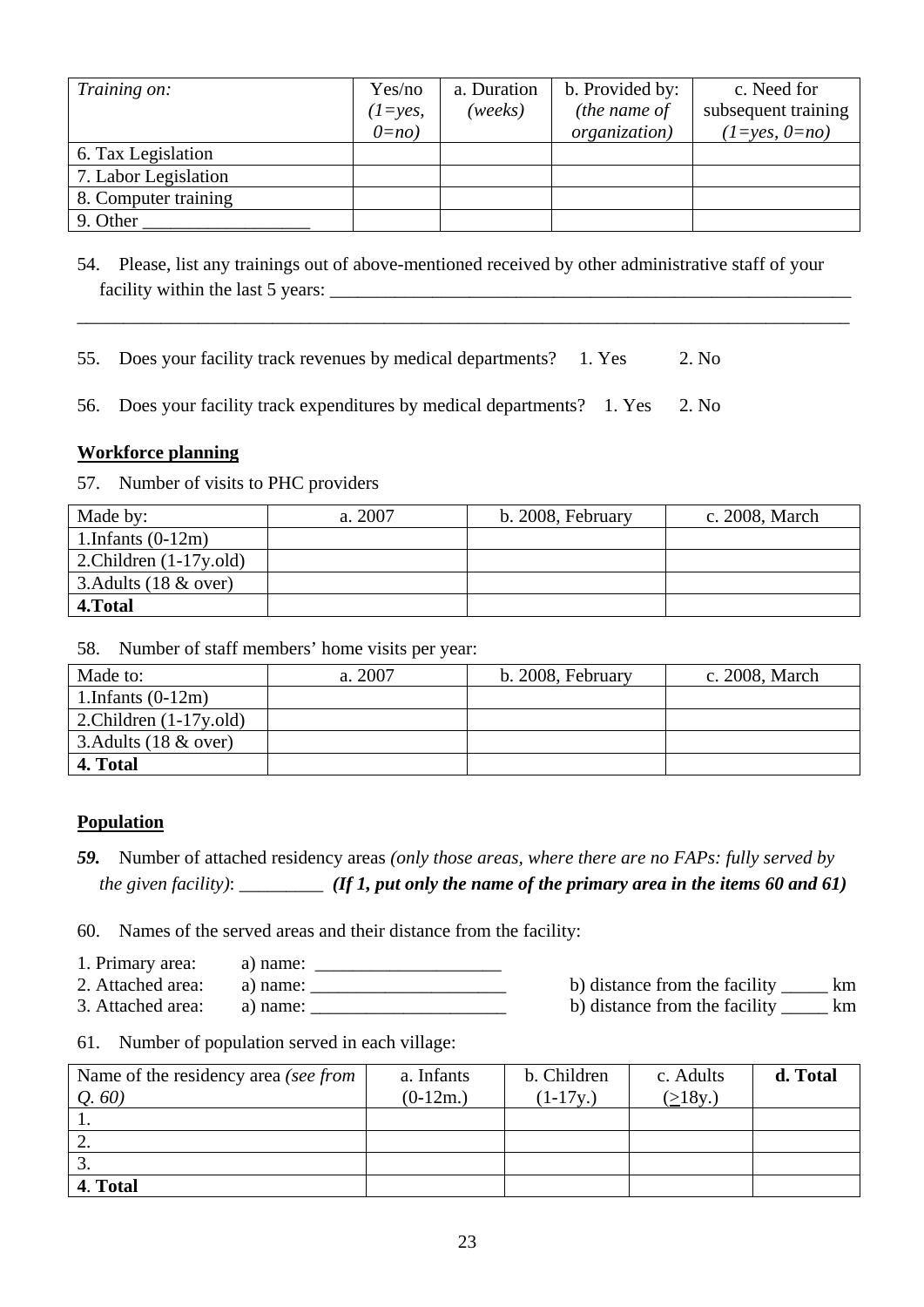Population dynamics:

|     |                               | a. 2006 | h.2007 |
|-----|-------------------------------|---------|--------|
| 62. | Number of deaths (total)      |         |        |
|     | 63. Number of infant deaths   |         |        |
|     | 64. Number of maternal deaths |         |        |

65. Number of hospitalizations:

|                         | a. 2006 | b. 2007 |
|-------------------------|---------|---------|
| 1. Infants $(0-12m)$    |         |         |
| 2. Children $(1-17)$    |         |         |
| 3. Adults (18 and over) |         |         |
| 4. Total                |         |         |

Pregnancies/deliveries per year:

|        | 66. $#$ of  | $\frac{67.}{}$ # of | $68. \; \text{\#} \; \text{of}$ | 69. $#$ of |          | 70. # of deliveries in:      |  |
|--------|-------------|---------------------|---------------------------------|------------|----------|------------------------------|--|
|        | pregnancies | term life           | preterm                         | neonatal   | a. MA or | b. Maternity $\vert$ c. Home |  |
|        |             | births              | life births                     | deaths     | FAP      | Hospital                     |  |
| 1.2006 |             |                     |                                 |            |          |                              |  |
| 2.2007 |             |                     |                                 |            |          |                              |  |

71. Number of disabled in the served population: \_\_\_\_\_\_\_\_\_\_\_\_\_\_\_\_\_\_\_\_\_\_\_\_\_\_\_\_\_\_\_\_

#### **Public Education**

72. The availability of public educational materials published after 2000 at the facility:

| <b>Topics</b>                                               | a. Brochures,       | b. Provider   | c. Posters          | d. Provider   |
|-------------------------------------------------------------|---------------------|---------------|---------------------|---------------|
|                                                             | leaflets            | (name of      | $(1 = yes, 0 = no)$ | (name of      |
|                                                             | $(1 = yes, 0 = no)$ | organization) |                     | organization) |
| 25. BBP $*$ (new)                                           |                     |               |                     |               |
| 26. Bird flue                                               |                     |               |                     |               |
| 27. Breastfeeding                                           |                     |               |                     |               |
| 28. Breast self-exam.                                       |                     |               |                     |               |
| 29. Child care                                              |                     |               |                     |               |
| 30. CHD                                                     |                     |               |                     |               |
| 31. Diabetes                                                |                     |               |                     |               |
| 32. First Aid                                               |                     |               |                     |               |
| 33. Healthy lifestyle                                       |                     |               |                     |               |
| 34. Healthy nutrition                                       |                     |               |                     |               |
| 35. HIV/AIDS                                                |                     |               |                     |               |
| 36. Hypertension                                            |                     |               |                     |               |
| 37. Influenza                                               |                     |               |                     |               |
| 38. Iodine insufficiency                                    |                     |               |                     |               |
| 39. Oral hygiene                                            |                     |               |                     |               |
| 40. Reproductive health                                     |                     |               |                     |               |
| 41. Smoking                                                 |                     |               |                     |               |
| 42. STDs                                                    |                     |               |                     |               |
| 43. Tuberculosis                                            |                     |               |                     |               |
| 44. Vaccination                                             |                     |               |                     |               |
| 45. Vision problems                                         |                     |               |                     |               |
| 46. Urinary tract infections                                |                     |               |                     |               |
| 47. Healthy bones                                           |                     |               |                     |               |
| 48. Open Enrollment<br>$*$ DDD $=$ D and D anofits D askson |                     |               |                     |               |

*\* BBP = Basic Benefits Package*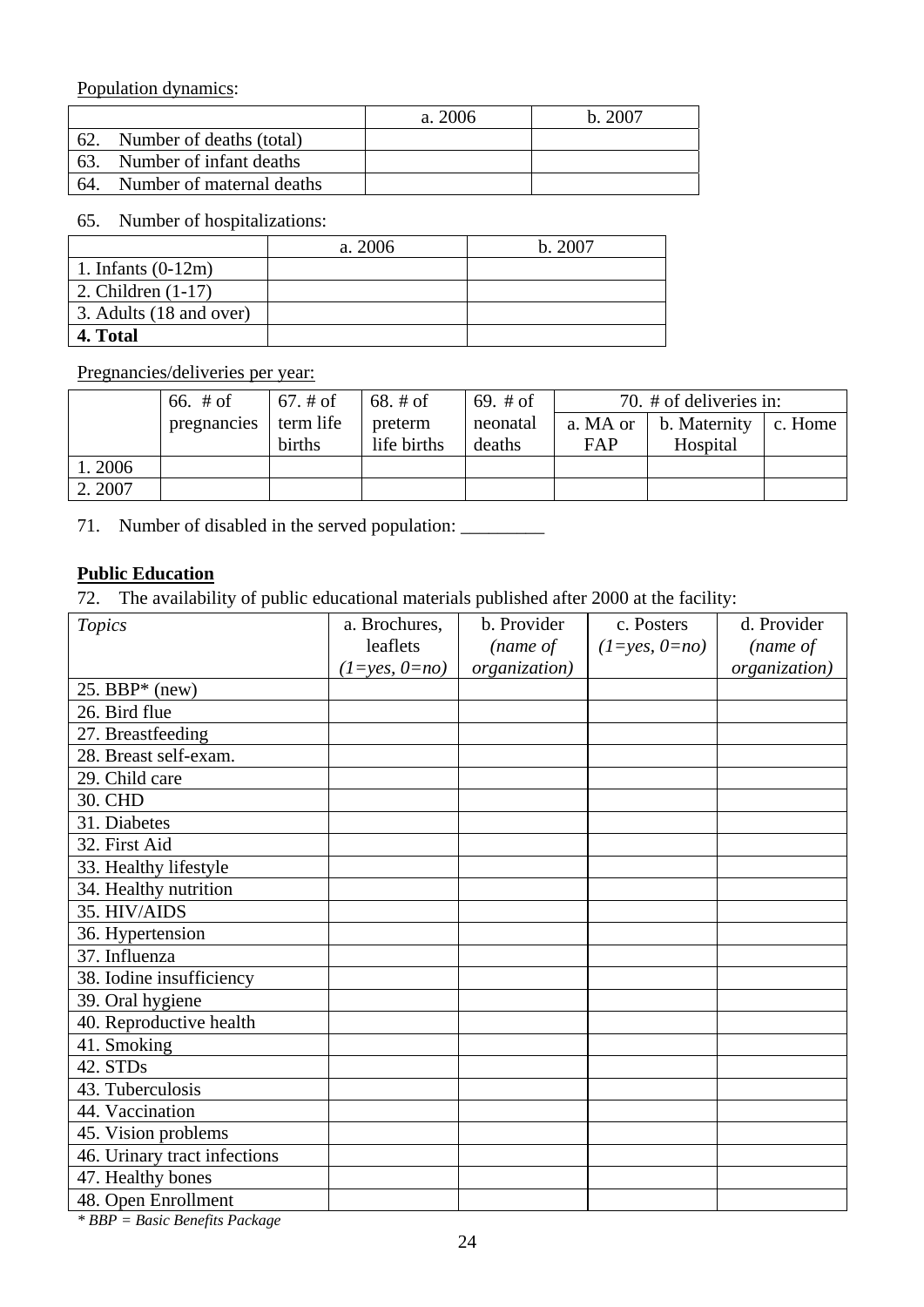73. Were there any health-related activities conducted in your community with the community involvement in the last 3 years?

1. Yes 2. No (*skip to Q.75*) 99. Don't know

|  |  |  |  |  |  |  |  |  | 74. If yes, please, describe what kind of activities were conducted: |
|--|--|--|--|--|--|--|--|--|----------------------------------------------------------------------|
|--|--|--|--|--|--|--|--|--|----------------------------------------------------------------------|

| Type of activity                                                 | $1 = yes$ , | a. Who organized the |
|------------------------------------------------------------------|-------------|----------------------|
|                                                                  | $0 = no$    | activity             |
| 1. Health education session organized by CHC*                    |             |                      |
| 2. Home visits done by CHC* members                              |             |                      |
| 3. Health education session organized by healthcare providers    |             |                      |
| 4. Health education sessions for teachers/school children        |             |                      |
| 5. Role play on health issues performed by children              |             |                      |
| 6. Health facility renovation activities                         |             |                      |
| 7. Water supply/sewage system building/reconstruction            |             |                      |
| 8. Environmental activities (tree planting, trash removal, etc.) |             |                      |
| 9. Revolving Fund maintained by community donations              |             |                      |
| 10. Other                                                        |             |                      |

*\*CHC = Community Health Committee* 

- 75. Do you think your community would be committed to get involved in primary health care improvement activities?
	-

1. Yes 2. No *(reasons)* 

76. Do you think the staff of your facility is willing to participate in a primary healthcare reform project?

1. Yes 2. No 3. Not sure

77. Have your facility ever participated in a primary healthcare reform project with:

- 1. WB \_\_\_\_\_\_\_ *(1=yes, 2=no)*
- 2. NOVA \_\_\_\_\_\_\_ *(1=yes, 2=no)*
- 3. ASTP \_\_\_\_\_\_\_ *(1=yes, 2=no)*  4. Other *(specify \_\_\_\_\_\_\_\_\_\_\_\_\_\_\_\_\_\_\_\_\_\_\_\_\_\_\_\_\_\_\_\_\_\_\_\_\_\_\_\_\_\_\_\_\_\_\_\_\_ )*
- 78. Is your facility licensed to provide family medicine/family nursing services?

1. Yes 2. No 3. Don't know

79. How many primary health care provider vacancies do you have in your facility:

| 79.1 For doctors? | $(\text{put } 0 \text{ if none})$ | 88. Don't know |
|-------------------|-----------------------------------|----------------|
| 79.2 For nurses?  | $(\text{put } 0 \text{ if none})$ | 88. Don't know |

80. List of the crucial needs:

\_\_\_\_\_\_\_\_\_\_\_\_\_\_\_\_\_\_\_\_\_\_\_\_\_\_\_\_\_\_\_\_\_\_\_\_\_\_\_\_\_\_\_\_\_\_\_\_\_\_\_\_\_\_\_\_\_\_\_\_\_\_\_\_\_\_\_\_\_\_\_\_\_\_\_\_\_\_ \_\_\_\_\_\_\_\_\_\_\_\_\_\_\_\_\_\_\_\_\_\_\_\_\_\_\_\_\_\_\_\_\_\_\_\_\_\_\_\_\_\_\_\_\_\_\_\_\_\_\_\_\_\_\_\_\_\_\_\_\_\_\_\_\_\_\_\_\_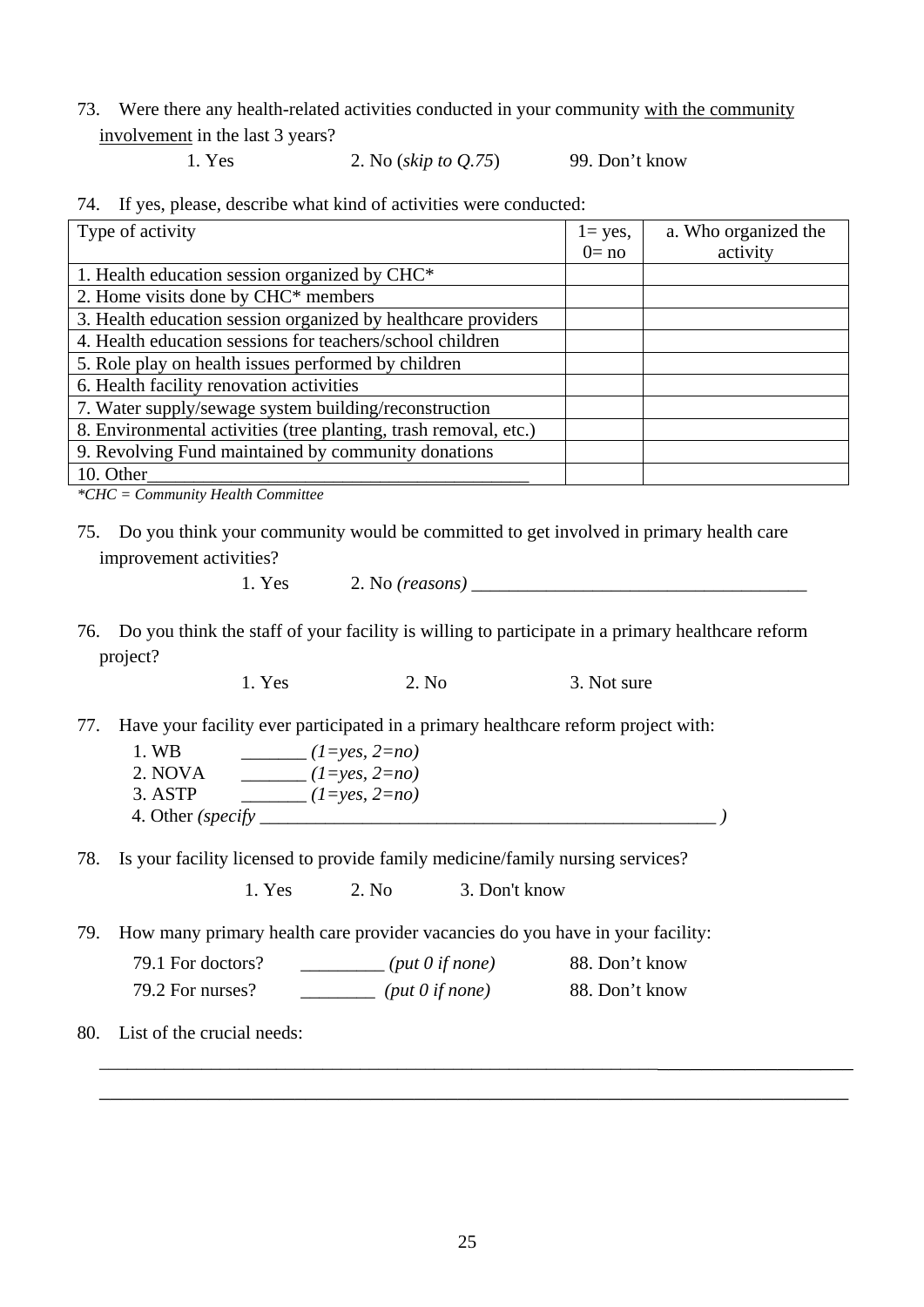## **For FAPs and ambulatories only!**

81. Number of rooms in the facility: a. Total # of rooms \_\_\_\_\_\_\_\_\_\_\_\_\_\_\_\_\_\_\_\_\_\_\_\_

 $b. \#$  of rooms in use  $\_\_$ 

#### 82. Rooms in use:

|               | 1. Size | 2. Natural      | 3. Renovation | 4. Purpose it serves | 5. Notes (walls, floor, |
|---------------|---------|-----------------|---------------|----------------------|-------------------------|
|               | $(m^2)$ | light $(0/I)^*$ | $(0/1)^{n}$   |                      | ceiling, etc.)          |
| a.Room 1      |         |                 |               |                      |                         |
| b.Room 2      |         |                 |               |                      |                         |
| c.Room 3      |         |                 |               |                      |                         |
| d.Room 4      |         |                 |               |                      |                         |
| e.Room 5      |         |                 |               |                      |                         |
| f.Room 6      |         |                 |               |                      |                         |
| g.Room 7      |         |                 |               |                      |                         |
| h.Room 8      |         |                 |               |                      |                         |
| i.Room 9      |         |                 |               |                      |                         |
| $i$ . Room 10 |         |                 |               |                      |                         |

*\* 0 is unsatisfactory, 1 is satisfactory* 

#### 83. Furniture: *(R=room)*

| # of:                        | $\mathfrak{a}$ . | b.  | $c$ . | d.                                 |              | $\frac{f}{R}$ . 6 | $\begin{array}{c} g. \\ R. \end{array}$ | $\begin{array}{c} h. \\ R. 8 \end{array}$ | i.<br>$R.9$ | $\vert \,$ j.<br>R. 10 $\vert$ | $k.To-$ | 1. # of |
|------------------------------|------------------|-----|-------|------------------------------------|--------------|-------------------|-----------------------------------------|-------------------------------------------|-------------|--------------------------------|---------|---------|
|                              | R.1              | R.2 | R.3   | $\begin{array}{c} R.4 \end{array}$ | e.<br>$R. 5$ |                   |                                         |                                           |             |                                | tal     | inappr. |
| 1. Sink with running water   |                  |     |       |                                    |              |                   |                                         |                                           |             |                                |         |         |
| 2.Desks                      |                  |     |       |                                    |              |                   |                                         |                                           |             |                                |         |         |
| 3.Chairs                     |                  |     |       |                                    |              |                   |                                         |                                           |             |                                |         |         |
| 4. Med. cabinets (glass)     |                  |     |       |                                    |              |                   |                                         |                                           |             |                                |         |         |
| 5. Cabinets for instruments  |                  |     |       |                                    |              |                   |                                         |                                           |             |                                |         |         |
| 6. Exam. Beds                |                  |     |       |                                    |              |                   |                                         |                                           |             |                                |         |         |
| 7. Bed tables                |                  |     |       |                                    |              |                   |                                         |                                           |             |                                |         |         |
| 8. Cabinets (for cloths)     |                  |     |       |                                    |              |                   |                                         |                                           |             |                                |         |         |
| 9.Screen                     |                  |     |       |                                    |              |                   |                                         |                                           |             |                                |         |         |
| 10.Swaddle table             |                  |     |       |                                    |              |                   |                                         |                                           |             |                                |         |         |
| 11. Procedural table (glass) |                  |     |       |                                    |              |                   |                                         |                                           |             |                                |         |         |
| 12.Telephone                 |                  |     |       |                                    |              |                   |                                         |                                           |             |                                |         |         |

#### 84. Equipment/supplies:

|                           | $a)$ # | $b)$ # of     |                             | $a)$ # | $b)$ # of |
|---------------------------|--------|---------------|-----------------------------|--------|-----------|
|                           | total  | <b>broken</b> |                             | total  | broken    |
| 1.Stethophonendoscope     |        |               | 36. Surgical thread (packs) |        |           |
| 2.Sphygnomanometer        |        |               | 37. Tube (nasogastric)      |        |           |
| 3. Thermometer            |        |               | 38. Scalpel                 |        |           |
| 4. Refrigerator           |        |               | 39. Scalpel holder          |        |           |
| 5.Cold Chain Igloo        |        |               | 40. Tray for instruments    |        |           |
| 6. Tongue holder and gag  |        |               | 41. Needle holder           |        |           |
| 7. Height measurer-child  |        |               | 42. Surgical needles        |        |           |
| 8. Height measurer- adult |        |               | 43. Used instruments' tray  |        |           |
| $9. Scale - child$        |        |               | 44. Instrument cleaning jar |        |           |
| $10.Scale - adult$        |        |               | 45. Gynecological chair     |        |           |
| 11. Measure tape          |        |               | 46. Gynecologic. mirrors    |        |           |
| 12.Timer                  |        |               | 47. Packer curved           |        |           |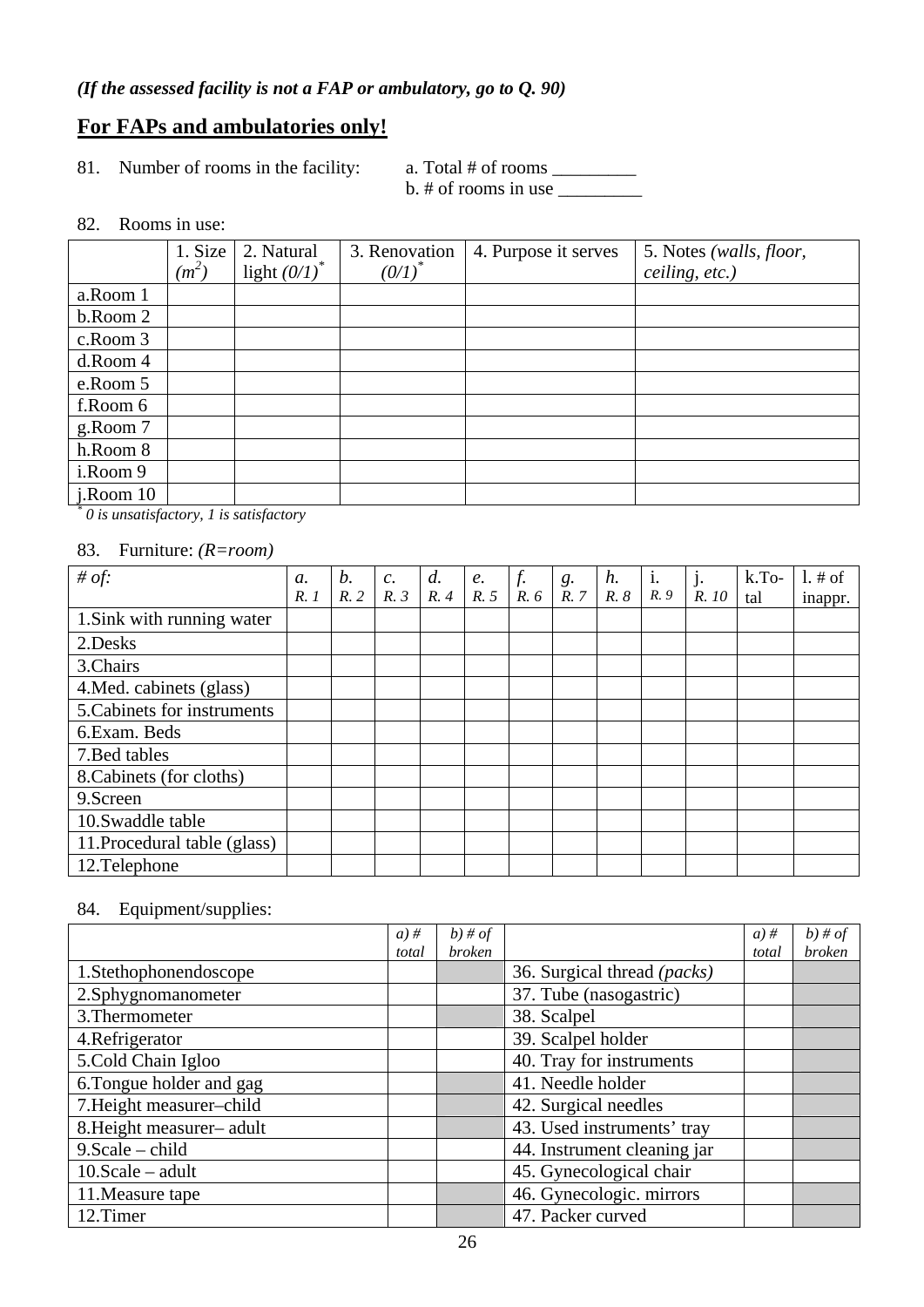|                                             | $a)$ # | $b)$ # of     |                                   | $a)$ # | $b)$ # of     |
|---------------------------------------------|--------|---------------|-----------------------------------|--------|---------------|
|                                             | total  | <b>broken</b> |                                   | total  | <i>broken</i> |
| 13. Infusion set & IV cannula               |        |               | 48. Kocher                        |        |               |
| 14. Medical tourniquet                      |        |               | 49. Folkman spoon                 |        |               |
| 15. Sterilization cylinders (bixes)         |        |               | 50. Obstetrical stethoscope       |        |               |
| 16. Dry sterilization (for dressing mater.) |        |               | 51. Subject glasses               |        |               |
| 17. Disposable syringes/needles             |        |               | 52. Sterile bandages              |        |               |
| 18. Sharp disposal                          |        |               | 53. Elastic bandages              |        |               |
| 19. Spatula (metal)                         |        |               | 54. Medical cotton wool           |        |               |
| 20. Spatula, wooden (boxes)                 |        |               | 55. Tape, adhesive                |        |               |
| 21. Tweesers (pincers)                      |        |               | 56. Gloves, surgical, sterile     |        |               |
| 22. Scissor                                 |        |               | 57. Examination gloves            |        |               |
| 23. Forceps                                 |        |               | 58. Medical splints               |        |               |
| 24. Electrocardiograph                      |        |               | 59. Stretchers                    |        |               |
| 25. Otoscope                                |        |               | 60. Syringe for ear irrigation    |        |               |
| 26. Ophthalmoscope                          |        |               | 61. Neurological hammer           |        |               |
| 27. Tool set for ear exam-adult             |        |               | 62. Disposable cups               |        |               |
| 28. Tool set for ear exam-child             |        |               | 63. Uretric catheter-hard         |        |               |
| 29. Tool set for eye exam-adult             |        |               | 64. Uretric catheter-soft         |        |               |
| 30. Tool set for eye exam-child             |        |               | 65. Glucometer                    |        |               |
| 31. Tool set for nose exam-adult            |        |               | 66. Tests for glucometer          |        |               |
| 32. Tool set for nose exam-child            |        |               | 67. Steriliz. boxes (for instr-s) |        |               |
| 33. Bactericide lamp                        |        |               | 68. Autoclave                     |        |               |
| 34. Holder for IV infusions                 |        |               | 69. Microscope                    |        |               |
| 35. Gauze masks                             |        |               | 70. Emergency care kit            |        |               |

#### **Distances/Transportation**:

| To:                         | 85. Distance | 86. Available transportation                                                  | 87. Road access                                                                              |
|-----------------------------|--------------|-------------------------------------------------------------------------------|----------------------------------------------------------------------------------------------|
|                             | (km)         | $(0-no, 1-bus, 2-factority)$<br>ambulance, 3-regional<br>facility ambulance)* | $(1-asphalt, 2-smooth$ dirt,<br>3-bumpy dirt, 4-large<br>holes dirty, 0-only foot<br>access) |
| a. Marz center              |              |                                                                               |                                                                                              |
| b. Regional clinic/hospital |              |                                                                               |                                                                                              |
| c. Nearest ambulatory       |              |                                                                               |                                                                                              |
| d. Nearest FAP              |              |                                                                               |                                                                                              |

*\* Mention all that apply*

88. How many times has your supervisor made supervisory visits to this facility during the last 3 months?

1.  $times$ 

2. The facility has no direct outside supervision

89. Do you have clinical laboratory at your facility?

1. Yes *(fill the questionnaire for laboratory's assessment: items 95-101)*

2. No *(end this tool and start "Facility performance assessment" interview)*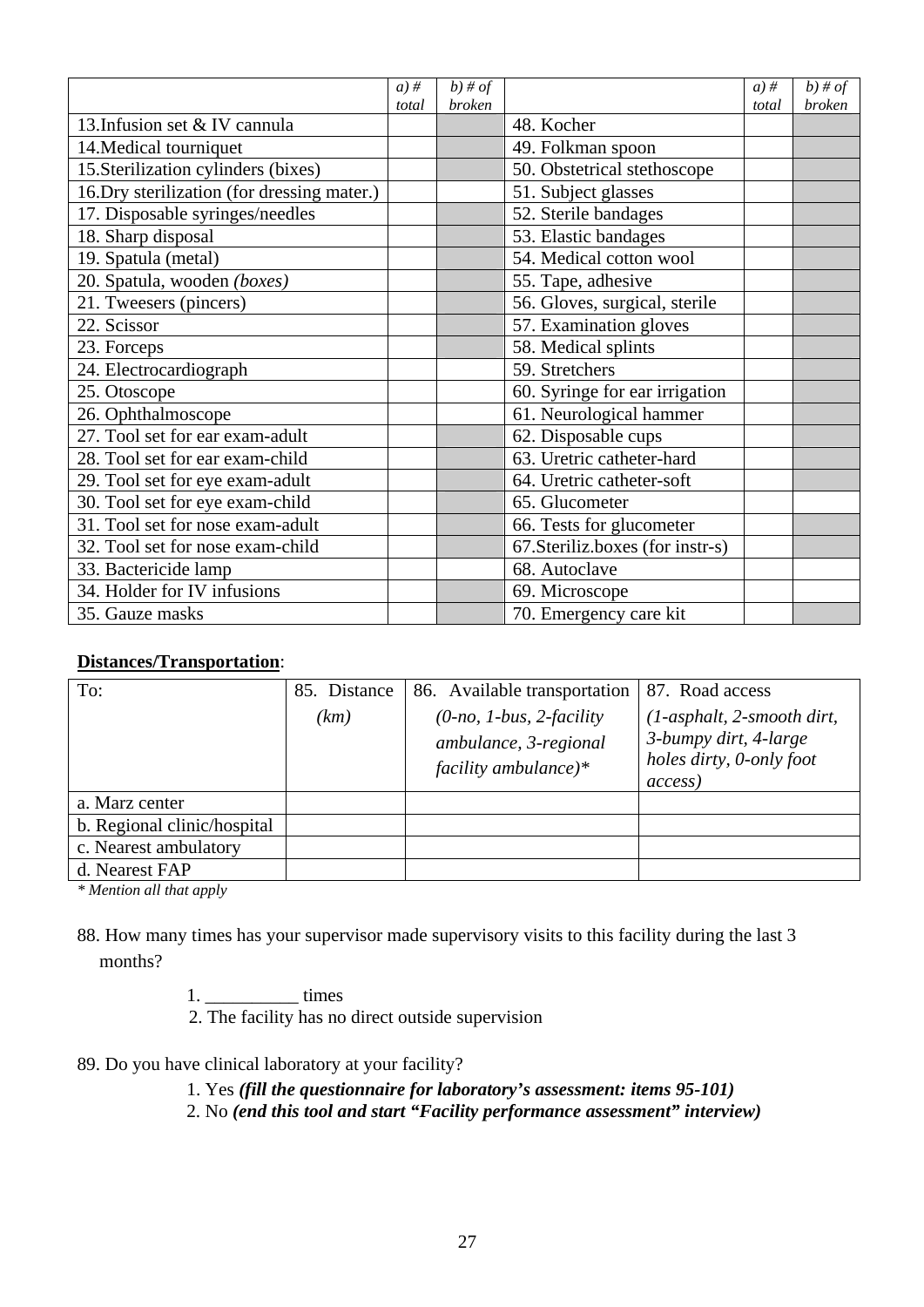## **For polyclinics and health centers only!**

|                        | $0=no$ ,<br>$l = ves$ | a. Size<br>$(m^2)$ | $b.$ Light<br>(0/1) | (0/1) | c. Renovation   d. Notes (walls, ceiling, floor,<br>etc. |
|------------------------|-----------------------|--------------------|---------------------|-------|----------------------------------------------------------|
| 1. Entrance lobby      |                       |                    |                     |       |                                                          |
| 2. Patent registration |                       |                    |                     |       |                                                          |
| 3. Waiting area 1      |                       |                    |                     |       |                                                          |
| 4. Waiting area 2      |                       |                    |                     |       |                                                          |
| 5. Waiting area 3      |                       |                    |                     |       |                                                          |

90. General impression from the facility  $(0 = \text{unsatisfactory}, 1 = \text{satifactory})$ 

#### 91. Type of outpatient services and # of offices in each:

|                        | $0 = no$ , | $a. \# of$ |                                 | $0$ -no, | $a. \# of$ |
|------------------------|------------|------------|---------------------------------|----------|------------|
|                        | $1 = yes$  | offices    |                                 | $1$ -yes | offices    |
| 1. Family Medicine     |            |            | 20. Adolescents                 |          |            |
| 2. Therapy             |            |            | 21. X-ray/fluorography          |          |            |
| 3. Pediatrics          |            |            | 22. ECG                         |          |            |
| 4. Women consultation  |            |            | 23. Sonography                  |          |            |
| 5. Cardio-Rheumatology |            |            | 24. Lab-clinical                |          |            |
| 6. Infectious diseases |            |            | 25. Lab-serological             |          |            |
| 7. Dermatology         |            |            | 26. Lab-biochemical             |          |            |
| 8. Ophthalmology       |            |            | 27. Lab-bacteriological         |          |            |
| 9. ENT                 |            |            | 28. Lab-cytological             |          |            |
| 10. Neurology          |            |            | 29. Procedures room             |          |            |
| 11. Psychiatry         |            |            | 30. Statistics room             |          |            |
| 12. Surgery            |            |            | 31. Med record maintenance room |          |            |
| 13. Physiotherapy      |            |            | 32. Disinfecting room           |          |            |
| 14. Endocrinology      |            |            | 33. Drug store                  |          |            |
| 15. Alergology         |            |            | 34. Other 1.                    |          |            |
| 16. Urology            |            |            | $\overline{35}$ . Other 2.      |          |            |
| 17. Immunization       |            |            | $\overline{36}$ . Other 3.      |          |            |
| 18. Dentistry          |            |            | 37. Other 4.                    |          |            |
| 19. Pulmonology        |            |            | 38. Other 5.                    |          |            |
| Notes:                 |            |            |                                 |          |            |

92. Listing of general practice offices (of FDs, pediatricians, and internists: see 1, 2, and 3 items in Q. 91) in the outpatient service and # of rooms in each:

|              | 1. Type       | 2. $#$ of rooms in |              | 1. Type       | 2. $#$ of rooms in the |
|--------------|---------------|--------------------|--------------|---------------|------------------------|
|              | $(1/2/3)^{*}$ | the office         |              | $(1/2/3)^{1}$ | office                 |
| a. Office 1  |               |                    | n. Office 14 |               |                        |
| b. Office 2  |               |                    | o. Office 15 |               |                        |
| c. Office 3  |               |                    | p. Office 16 |               |                        |
| d. Office 4  |               |                    | q. Office 17 |               |                        |
| e. Office 5  |               |                    | r. Office 18 |               |                        |
| f. Office 6  |               |                    | s. Office 19 |               |                        |
| g. Office 7  |               |                    | t. Office 20 |               |                        |
| h. Office 8  |               |                    | u. Office 21 |               |                        |
| i. Office 9  |               |                    | v. Office 22 |               |                        |
| j. Office 10 |               |                    | w. Office 23 |               |                        |
| k. Office 11 |               |                    | x. Office 24 |               |                        |
| 1. Office 12 |               |                    | y. Office 25 |               |                        |
| m. Office 13 |               |                    | z. Office 26 |               |                        |

*\* 1= Family Doctor's office, 2= Pediatrician's office, 3=Internist's office*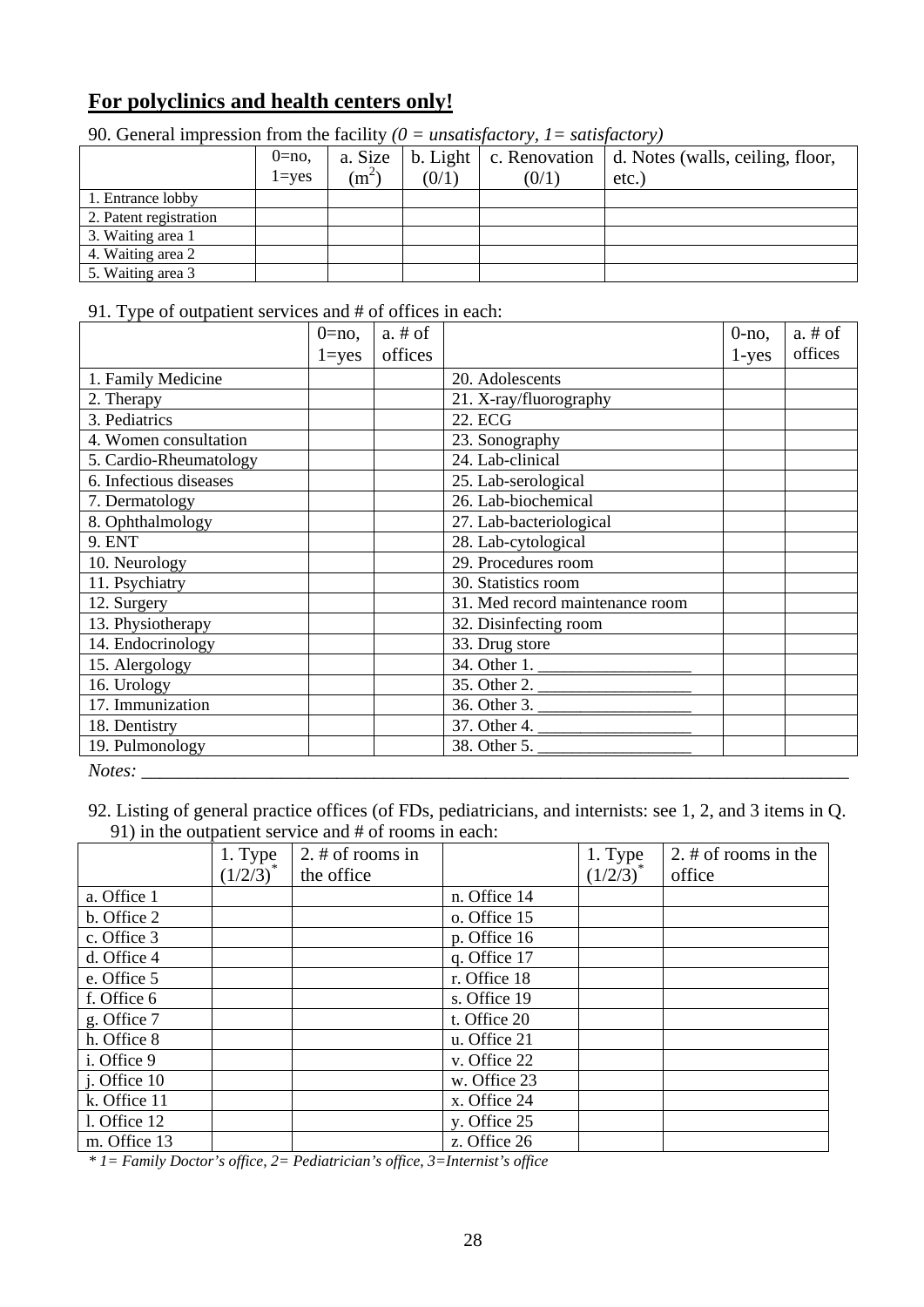| Equipment for disinfecting room:<br>93. |         | $(1=yes, 0=no)$    |
|-----------------------------------------|---------|--------------------|
|                                         | $a. \#$ | $b. \# of$         |
|                                         |         | inappropriateriate |
| 1. Water distillation equipment         |         |                    |
| 2. Sterilizer with hot air              |         |                    |
| 3. Autoclave                            |         |                    |
| 4. Bactericide lamp                     |         |                    |
| 5. Other*                               |         |                    |

*\* mention only other major/important equipment*

## 94. Equipment for Procedural room(s): *\_\_\_\_\_\_ (1=yes, 0=no)*

|                                  | Procedural room 1 |                   | Procedural room 2 |                   |
|----------------------------------|-------------------|-------------------|-------------------|-------------------|
|                                  | $a. \#$           | b. # of inapprop. | $a. \#$           | e. # of inapprop. |
| 1. Cabinet for instruments       |                   |                   |                   |                   |
| 2. Table for instruments         |                   |                   |                   |                   |
| 3. Cabinet for urgent care items |                   |                   |                   |                   |
| 4. Refrigerator                  |                   |                   |                   |                   |
| 5. Desk for nurse                |                   |                   |                   |                   |
| 6. Chairs                        |                   |                   |                   |                   |
| 7. Med. examination bed          |                   |                   |                   |                   |
| 8. Table for IV infusions        |                   |                   |                   |                   |
| 9. Disposable syringes           |                   |                   |                   |                   |
| 10. Tongue holder                |                   |                   |                   |                   |
| 11. Medical tourniquet           |                   |                   |                   |                   |
| 12. IV systems                   |                   |                   |                   |                   |
| 13. IV stand                     |                   |                   |                   |                   |
| 14. Sterilization cylinders      |                   |                   |                   |                   |
| 15. Thermometers                 |                   |                   |                   |                   |
| 16. Gauze masks                  |                   |                   |                   |                   |
| 17. Sterile gloves (pairs)       |                   |                   |                   |                   |
| 18. Sharp disposal               |                   |                   |                   |                   |
| 19. Tweesers (pincers)           |                   |                   |                   |                   |
| 20. Scissors                     |                   |                   |                   |                   |
| 21. Forceps                      |                   |                   |                   |                   |
| 22. Bactericide lamp             |                   |                   |                   |                   |
| 23. Surgical thread (packs)      |                   |                   |                   |                   |
| 24. Tube (nazogastric)           |                   |                   |                   |                   |
| 25. Scalpel                      |                   |                   |                   |                   |
| 26. Scalpel holder               |                   |                   |                   |                   |
| 27. Tray for instruments         |                   |                   |                   |                   |
| 28. Surgical needles             |                   |                   |                   |                   |
| 29. Needle holder                |                   |                   |                   |                   |
| 30. Sterile bandages             |                   |                   |                   |                   |
| 31. Elastic bandages             |                   |                   |                   |                   |
| 32. Tape, adhesive               |                   |                   |                   |                   |
| 33. Medical cotton wool          |                   |                   |                   |                   |
| 34. Medical splints              |                   |                   |                   |                   |
| 35. Uretric catheter-hard        |                   |                   |                   |                   |
| 36. Uretric catheter-soft        |                   |                   |                   |                   |
| 37.Stretchers                    |                   |                   |                   |                   |
| 38. Other*                       |                   |                   |                   |                   |

\* *Mention only other major/important equipment*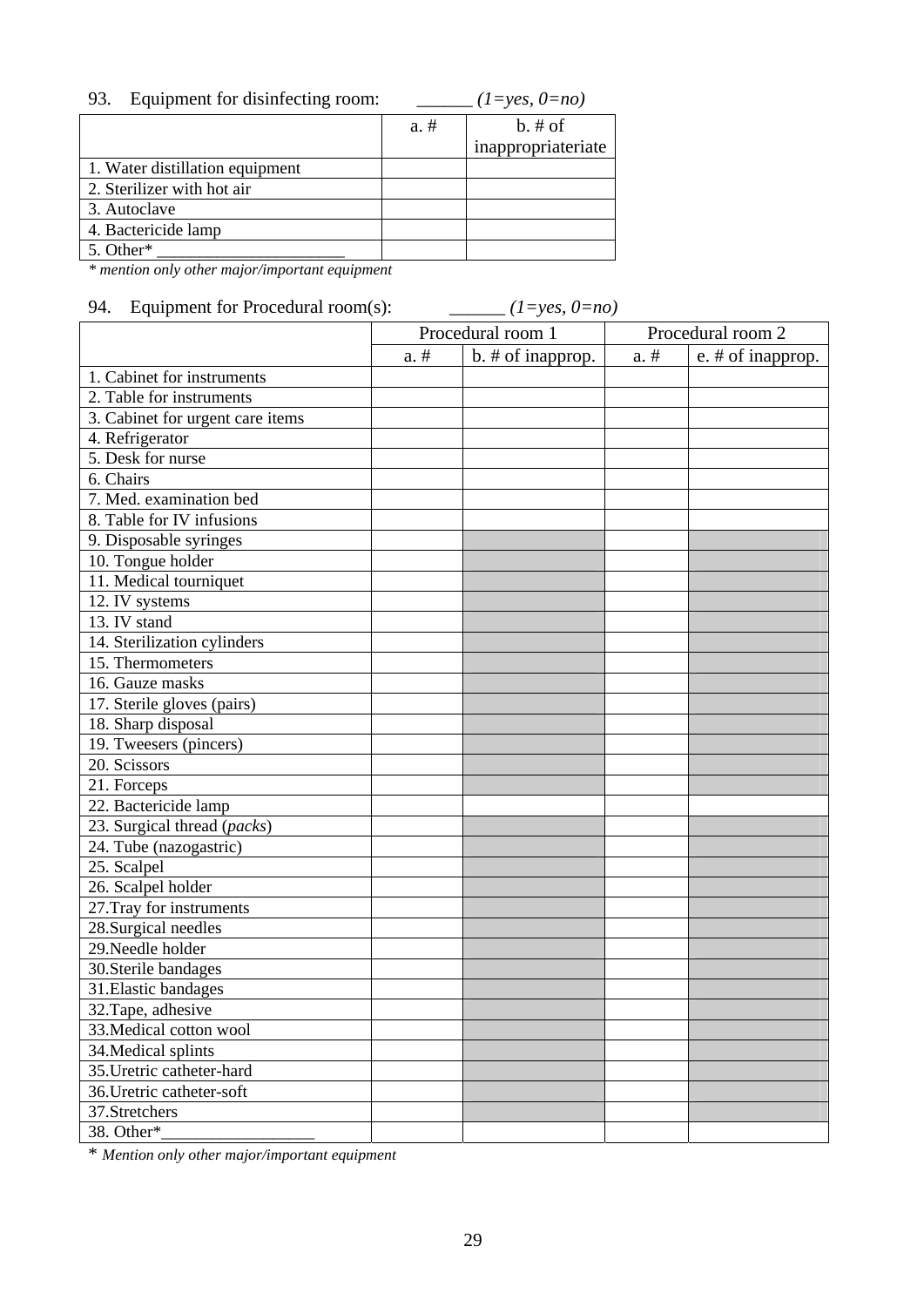# **Laboratories** 95. How many laboratory doctors are employed in this facility? 96. How many laboratory technicians are employed in this facility? \_\_\_\_\_\_\_\_\_\_ 96.1 Out of them, how many are qualified through special training? \_\_\_\_\_\_\_\_\_\_ 97. Do you conduct quality control tests in the laboratory periodically? 1. Yes 2. No *(go to Q.100)* 98. Do you document the results of the quality control tests? 1. Yes 2. No *(go to Q.100)* 99. Please, show the date of the last quality control test conducted in clinical laboratory:  $\frac{1}{\sqrt{2}}$ 99. 1 The recorded test result *(the degree of deviation from the expected result in %-s)*:

100. Are the specimens in your laboratory appropriately labeled? *(please, check)* 1. Yes 2. No

| ioi. Equipment for favs. (Chinear of Diochemical) |        |               |                                |        |           |  |
|---------------------------------------------------|--------|---------------|--------------------------------|--------|-----------|--|
|                                                   | $a)$ # | $b)$ # of     |                                | $a)$ # | $b)$ # of |  |
|                                                   | total  | <i>broken</i> |                                | total  | broken    |  |
| Photoelectrocolorimeter<br>1.                     |        |               | 21. Laboratory watch           |        |           |  |
| 2.<br>Thermostat                                  |        |               | 22. Supports                   |        |           |  |
| 3.<br>Centrifuge                                  |        |               | 23. Hemometer Saly             |        |           |  |
| 4. Refrigerator                                   |        |               | 24. Laboratory timer           |        |           |  |
| Biochemical analyzer<br>5.                        |        |               | 25. Acid-base balance analyzer |        |           |  |
| 6. Drying chamber                                 |        |               | 26. Torsion scales             |        |           |  |
| 7. Microscope                                     |        |               | 27. Analytical scales          |        |           |  |
| 8. Active enzymes analyzer                        |        |               | 28. Urinometer                 |        |           |  |
| 9. Panchkov's apparatus                           |        |               | 29. Washing table              |        |           |  |
| 10. Water-bath                                    |        |               | 30. Distiller                  |        |           |  |
| 11. Refractometer                                 |        |               | 31. Laboratory cabinets        |        |           |  |
| 12. Test-tubes                                    |        |               | 32. Fuming board               |        |           |  |
| 13. Flasks                                        |        |               | 33. Laboratory tables          |        |           |  |
| 14. Measuring-glasses                             |        |               | 34. Sink with running water    |        |           |  |
| 15. Thermometer                                   |        |               | 35. Spectrophotometer          |        |           |  |
| 16. Glucometer                                    |        |               | 36. Desks                      |        |           |  |
| 17. Glucometer strips                             |        |               | 37. Chairs                     |        |           |  |
| 18. Pipettes                                      |        |               | 38. Other*                     |        |           |  |
| 19. Scarificators                                 |        |               | 39. Other*                     |        |           |  |
| 20. Gorjaev's chamber                             |        |               | 40. Other*                     |        |           |  |

101. Equipment for labs: (clinical or biochemical)

\* *Mention only other major/important equipment*

*If the facility is FAP or ambulatory, start "Facility Performance Assessment" interview.* 

*If the facility is policlinic or health center, go to Part B, and conduct "Facility performance assessment" interview, section "F" with PHC providers. In parallel, complete "Facility performance assessment" interview, parts A through E, with the principal respondent.*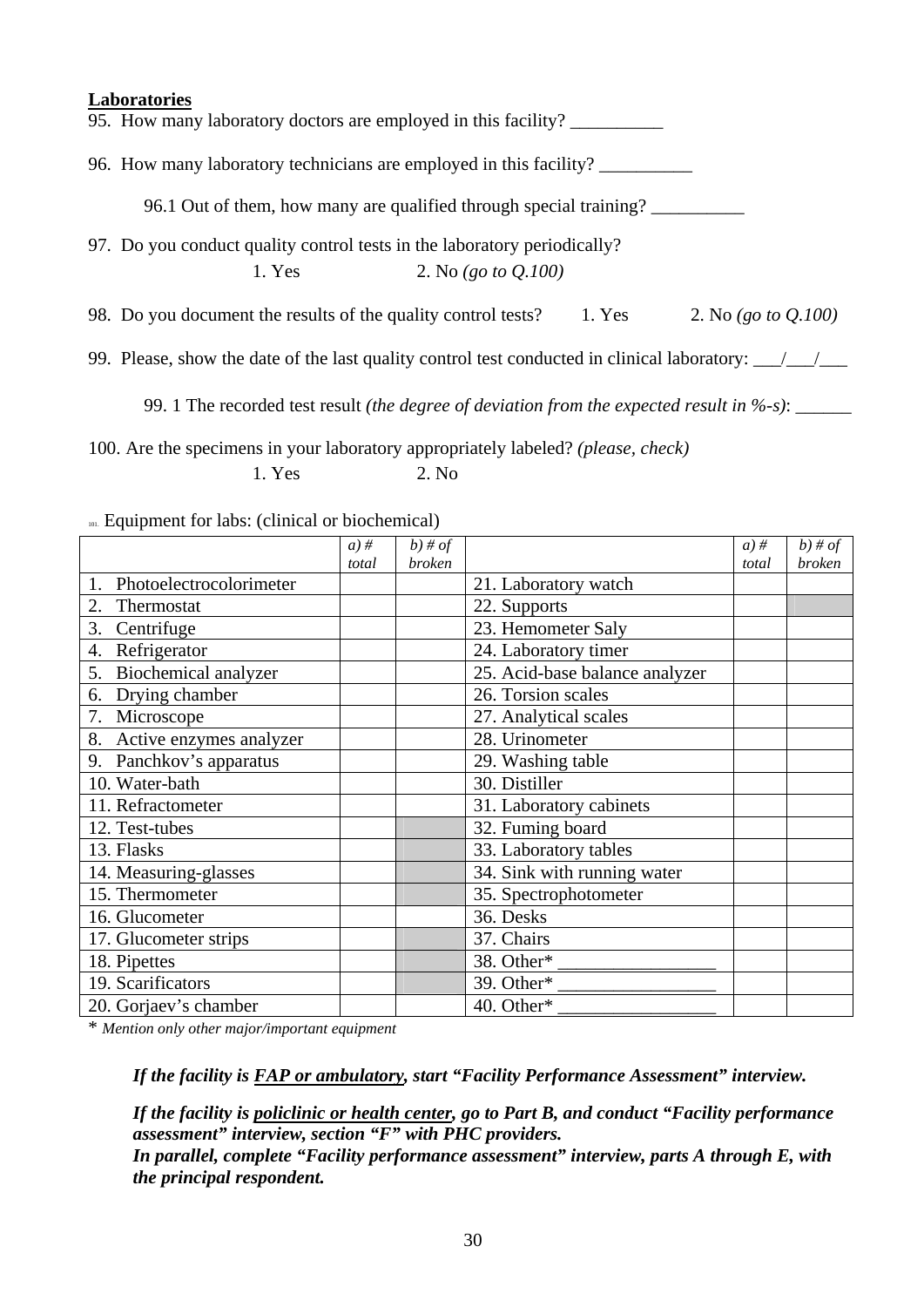| <b>Part B: Facility Code</b> |  |  | <b>GP Office Number:</b> | (from the item $92$ )                                                                                              |
|------------------------------|--|--|--------------------------|--------------------------------------------------------------------------------------------------------------------|
|                              |  |  |                          | a. Size $(m^{2)} \mid b$ . Light $(0/I)^* \mid c$ . Renovation $(0/I)^* \mid d$ . Notes (walls, root, floor, etc.) |
| . Room 1                     |  |  |                          |                                                                                                                    |
| 2. Room 2                    |  |  |                          |                                                                                                                    |

*\* 0 = unsatisfactory, 1= satisfactory* 

#### B1. Furniture *(for the whole office):*

| # of:                       | a.Total #   | $b. \# of$ | $#$ of:                      | a.Total#    | $b. \# of$ |
|-----------------------------|-------------|------------|------------------------------|-------------|------------|
|                             | (0 if none) | inappr.    |                              | (0 if none) | inappr.    |
| 1. Sink with running water  |             |            | 7. Bed tables                |             |            |
| 2. Desks                    |             |            | 8. Cabinets (for cloths)     |             |            |
| 3. Chairs                   |             |            | 9. Screen                    |             |            |
| 4. Med. cabinets (glass)    |             |            | 10. Swaddle table            |             |            |
| 5. Cabinets for instruments |             |            | 11. Procedural table (glass) |             |            |
| 6. Exam. Beds               |             |            | 12. Telephone                |             |            |

## B2. Equipment/supplies *(for the whole office):*

|                                             | $a)$ # | $b)$ # of     |                                | $a)$ # | $b)$ # of     |
|---------------------------------------------|--------|---------------|--------------------------------|--------|---------------|
|                                             | total  | <i>broken</i> |                                | total  | <b>broken</b> |
| 1.Stethophonendoscope                       |        |               | 34. Holder for IV infusions    |        |               |
| 2.Sphygnomanometer                          |        |               | 35. Gauze masks                |        |               |
| 3. Thermometer                              |        |               | 36. Surgical thread (packs)    |        |               |
| 4.Refrigerator                              |        |               | 37. Tube (nasogastric)         |        |               |
| 5.Cold Chain Igloo                          |        |               | 38. Scalpel                    |        |               |
| 6. Tongue holder and gag                    |        |               | 39. Scalpel holder             |        |               |
| 7. Height measurer-child                    |        |               | 40. Tray for instruments       |        |               |
| 8. Height measurer-adult                    |        |               | 41. Needle holder              |        |               |
| 9. Scale - child                            |        |               | 42. Surgical needles           |        |               |
| $10.Scale - adult$                          |        |               | 43. Used instruments' tray     |        |               |
| 11. Measure tape                            |        |               | 44. Instrument cleaning jar    |        |               |
| 12.Timer                                    |        |               | 45. Gynecological chair        |        |               |
| 13. Infusion set & IV cannula               |        |               | 46. Gynecologic. mirrors       |        |               |
| 14. Medical tourniquet                      |        |               | 47. Packer curved              |        |               |
| 15. Sterilization cylinders (bixes)         |        |               | 48. Kocher                     |        |               |
| 16. Dry sterilization (for dressing mater.) |        |               | 49. Folkman spoon              |        |               |
| 17. Disposable syringes/needles             |        |               | 50. Obstetrical stethoscope    |        |               |
| 18. Sharp disposal                          |        |               | 51. Subject glasses            |        |               |
| 19. Spatula (metal)                         |        |               | 52. Sterile bandages           |        |               |
| 20. Spatula, wooden (boxes)                 |        |               | 53. Elastic bandages           |        |               |
| 21. Tweesers (pincers)                      |        |               | 54. Medical cotton wool        |        |               |
| 22. Scissor                                 |        |               | 55. Tape, adhesive             |        |               |
| 23. Forceps                                 |        |               | 56. Gloves, surgical, sterile  |        |               |
| 24. Electrocardiograph                      |        |               | 57. Examination gloves         |        |               |
| 25. Otoscope                                |        |               | 58. Medical splints            |        |               |
| 26. Ophthalmoscope                          |        |               | 59. Stretchers                 |        |               |
| 27. Tool set for ear exam-adult             |        |               | 60. Syringe for ear irrigation |        |               |
| 28. Tool set for ear exam-child             |        |               | 61. Neurological hammer        |        |               |
| 29. Tool set for eye exam-adult             |        |               | 62. Disposable cups            |        |               |
| 30. Tool set for eye exam-child             |        |               | 63. Uretric catheter-hard      |        |               |
| 31. Tool set for nose exam-adult            |        |               | 64. Uretric catheter-soft      |        |               |
| 32. Tool set for nose exam-child            |        |               | 65. Glucometer                 |        |               |
| 33. Bactericide lamp                        |        |               | 66. Tests for glucometer       |        |               |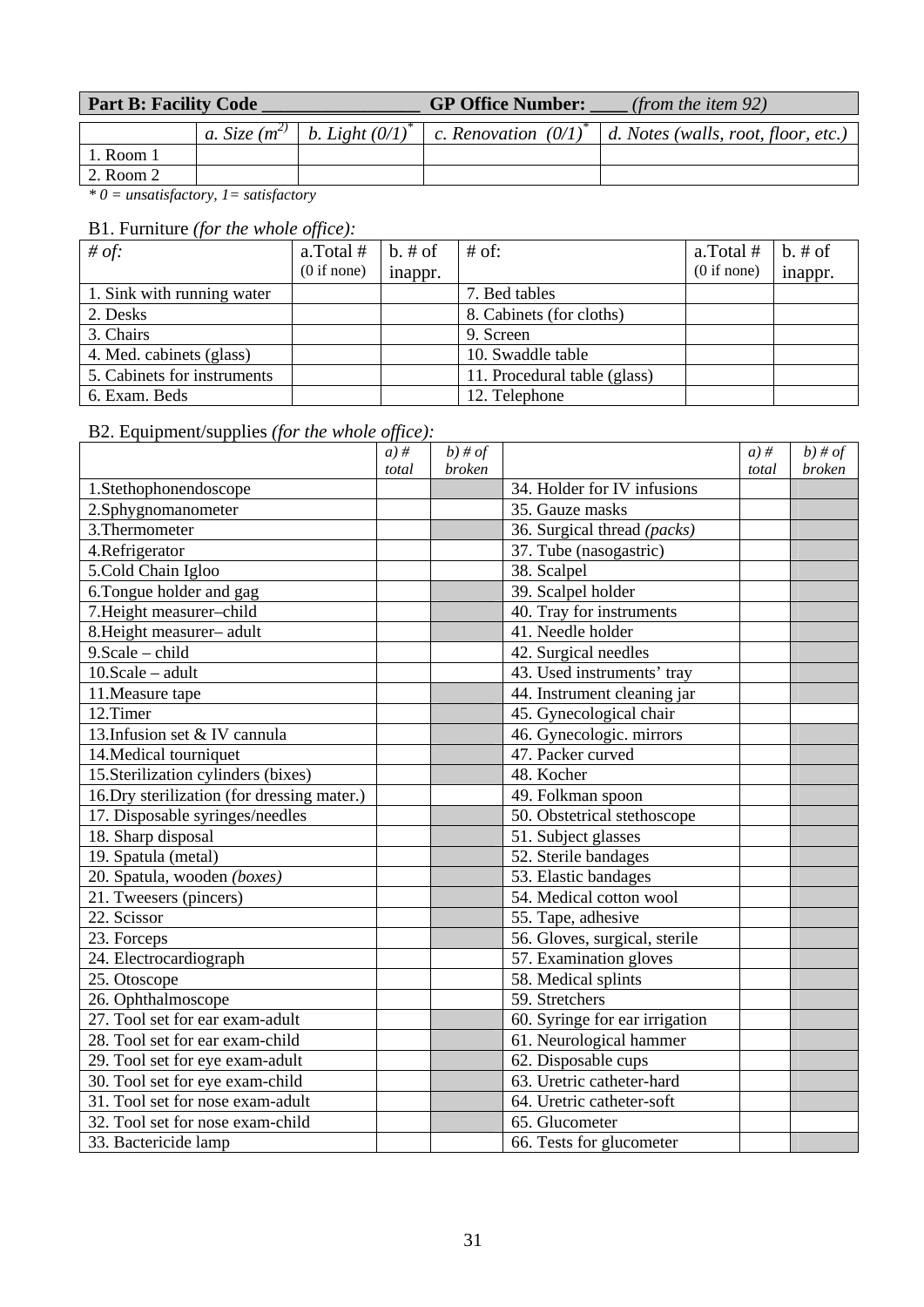|                  |                          |                             |                          |                              |                    |                                     | <b>Numbers of:</b>         |                               |                             |                                   |                           |                          |
|------------------|--------------------------|-----------------------------|--------------------------|------------------------------|--------------------|-------------------------------------|----------------------------|-------------------------------|-----------------------------|-----------------------------------|---------------------------|--------------------------|
|                  |                          |                             |                          | <b>Doctors providing PHC</b> |                    |                                     |                            |                               | <b>Nurses providing PHC</b> |                                   |                           |                          |
| #                | Name of the facility     | <b>Doctors</b><br>(overall) | <b>Family</b><br>doctors | <b>GPs</b>                   | Pediatri-<br>cians | Midwifes/<br>feldshers<br>(overall) | <b>Nurses</b><br>(overall) | <b>Midwifes/</b><br>feldshers | <b>Family</b><br>nurses     | Internist/<br>pediatric<br>nurses | <b>Auxiliary</b><br>staff | Non-<br>medical<br>staff |
|                  | FAPs, Aragatsotn<br>marz |                             |                          |                              |                    |                                     |                            |                               |                             |                                   |                           |                          |
| -1               | Ghazaravan               | $\mathbf 0$                 | $\boldsymbol{0}$         | $\mathbf 0$                  | 0                  | 0                                   | 1                          | 0                             | $\mathbf{1}$                | 0                                 | $\mathbf 0$               | 0                        |
| $\mathbf 2$      | Verin Bazmaberd          | 0                           | 0                        | $\mathbf 0$                  | 0                  | 0                                   | $\mathbf{1}$               | $\mathbf 0$                   | $\mathbf{1}$                | 0                                 | $\overline{0}$            | $\mathsf 0$              |
| 3                | Voskehat                 | 0                           | 0                        | $\mathbf 0$                  | $\mathbf 0$        | $\mathbf{1}$                        | $\mathbf{1}$               | $\mathbf{1}$                  | $\mathbf{1}$                | 0                                 | $\mathbf 0$               | $\pmb{0}$                |
| 4                | Avan                     | 0                           | 0                        | $\mathbf 0$                  | 0                  | 0                                   | $\mathbf{1}$               | $\pmb{0}$                     | $\mathbf{1}$                | 0                                 | $\overline{0}$            | $\boldsymbol{0}$         |
| 5                | Apnagyugh                | 0                           | 0                        | $\overline{0}$               | 0                  | 0                                   | $\mathbf{1}$               | $\mathbf 0$                   | $\mathbf{1}$                | 0                                 | $\overline{0}$            | $\boldsymbol{0}$         |
| 6                | Bergarat                 | 0                           | 0                        | $\overline{0}$               | 0                  | 0                                   | $\mathbf{1}$               | $\mathbf 0$                   | 1                           | 0                                 | $\overline{0}$            | $\boldsymbol{0}$         |
| $\overline{7}$   | Vardablur                | 0                           | 0                        | 0                            | 0                  | 0                                   | 1                          | $\mathbf 0$                   | $\mathbf{1}$                | 0                                 | 0                         | $\pmb{0}$                |
| $\bf 8$          | Vardenut                 | 0                           | $\mathbf 0$              | $\mathbf 0$                  | 0                  | 0                                   | $\mathbf{1}$               | $\mathbf 0$                   | $\mathbf{1}$                | 0                                 | $\mathbf 0$               | $\mathsf 0$              |
| $\boldsymbol{9}$ | Norashen                 | 0                           | 0                        | $\overline{0}$               | 0                  | 0                                   | $\mathbf{1}$               | $\pmb{0}$                     | $\mathbf 1$                 | 0                                 | $\mathbf 0$               | $\mathsf 0$              |
| 10               | Geghadzor                | 0                           | 0                        | $\mathbf 0$                  | 0                  | 0                                   | $\mathbf{1}$               | $\mathbf 0$                   | $\mathbf{1}$                | 0                                 | 0                         | $\boldsymbol{0}$         |
| 11               | Nor Amanos               | 0                           | $\boldsymbol{0}$         | $\mathbf 0$                  | 0                  | 0                                   | $\mathbf{1}$               | $\pmb{0}$                     | $\mathbf{1}$                | 0                                 | $\mathbf 0$               | $\pmb{0}$                |
| 12               | Alagyaz                  | 0                           | $\overline{0}$           | $\overline{0}$               | 0                  | 0                                   | $\mathbf{1}$               | $\pmb{0}$                     | 1                           | 0                                 | 0                         | $\pmb{0}$                |
| 13               | Lusagyugh                | 0                           | 0                        | $\overline{0}$               | 0                  | 0                                   | $\mathbf{1}$               | $\mathbf 0$                   | 1                           | 0                                 | $\Omega$                  | $\boldsymbol{0}$         |
| 14               | Gegharot                 | 0                           | 0                        | $\mathbf 0$                  | 0                  | 0                                   | 1                          | $\mathbf 0$                   | 1                           | 0                                 | $\Omega$                  | 0                        |
| 15               | Lernapar                 | 0                           | 0                        | 0                            | 0                  | 0                                   | $\mathbf 1$                | 0                             | $\mathbf{1}$                | 0                                 | 0                         | 0                        |
| 16               | Tsilqar                  | 0                           | 0                        | $\overline{0}$               | $\mathbf 0$        | 0                                   | $\mathbf{1}$               | $\mathbf 0$                   | $\mathbf{1}$                | $\mathbf 0$                       | $\mathbf 0$               | $\boldsymbol{0}$         |
| 17               | Hartavan                 | 0                           | 0                        | $\mathbf 0$                  | 0                  | $\mathbf{1}$                        | $\mathbf{1}$               | 1                             | 0                           | $\mathbf{1}$                      | $\mathbf 0$               | 0                        |
| 18               | Nigavan                  | 0                           | $\boldsymbol{0}$         | $\mathbf 0$                  | 0                  | 0                                   | 1                          | $\pmb{0}$                     | $\mathbf{1}$                | 0                                 | $\mathbf 0$               | 0                        |
| 19               | Mulgi                    | $\overline{0}$              | $\boldsymbol{0}$         | $\mathbf 0$                  | 0                  | 0                                   | $\mathbf 1$                | $\mathsf 0$                   | $\mathbf{1}$                | 0                                 | 0                         | $\pmb{0}$                |
| 20               | Tsamaqasar               | 0                           | 0                        | $\mathbf 0$                  | 0                  | 0                                   | $\mathbf{1}$               | $\mathbf 0$                   | $\mathbf{1}$                | 0                                 | 0                         | $\boldsymbol{0}$         |
| 21               | Nor Yedesia              | 0                           | 0                        | $\overline{0}$               | 0                  | 0                                   | $\mathbf{1}$               | $\mathbf 0$                   | $\mathbf{1}$                | 0                                 | $\overline{0}$            | $\mathsf 0$              |
| 22               | Tsaghkashen              | 0                           | 0                        | 0                            | 0                  | 0                                   | $\mathbf{1}$               | $\mathbf 0$                   | 1                           | 0                                 | 0                         | $\boldsymbol{0}$         |
| 23               | Meliqgyugh               | 0                           | $\overline{0}$           | $\overline{0}$               | $\overline{0}$     | 0                                   | $\mathbf{1}$               | $\mathbf 0$                   | $\mathbf{1}$                | 0                                 | $\overline{0}$            | $\mathbf 0$              |
|                  | FAPs, Ararat marz        |                             |                          |                              |                    |                                     |                            |                               |                             |                                   |                           |                          |
| 24               | Baghramyan               | 0                           | 0                        | 0                            | 0                  | 0                                   | $\overline{c}$             | $\boldsymbol{0}$              | $\mathbf 1$                 | $\mathbf 1$                       | $\mathbf 0$               | $\pmb{0}$                |
| 25               | Aygepat                  | 0                           | 0                        | 0                            | 0                  | 1                                   | $\overline{c}$             | $\mathbf{1}$                  | $\boldsymbol{2}$            | 0                                 | 0                         | $\pmb{0}$                |
| 26               | Berganush                | 0                           | 0                        | $\mathbf 0$                  | 0                  | 0                                   | $\overline{c}$             | 0                             | $\overline{2}$              | 0                                 | 0                         | 0                        |
| 27               | <b>Ditak</b>             | 0                           | 0                        | $\overline{0}$               | 0                  | 0                                   | $\mathbf{1}$               | $\overline{0}$                | $\overline{0}$              | $\mathbf{1}$                      | $\mathbf 0$               | $\boldsymbol{0}$         |

## **Appendix 2. Staff composition of target facilities in Aragatsotn, Armavir, and Ararat**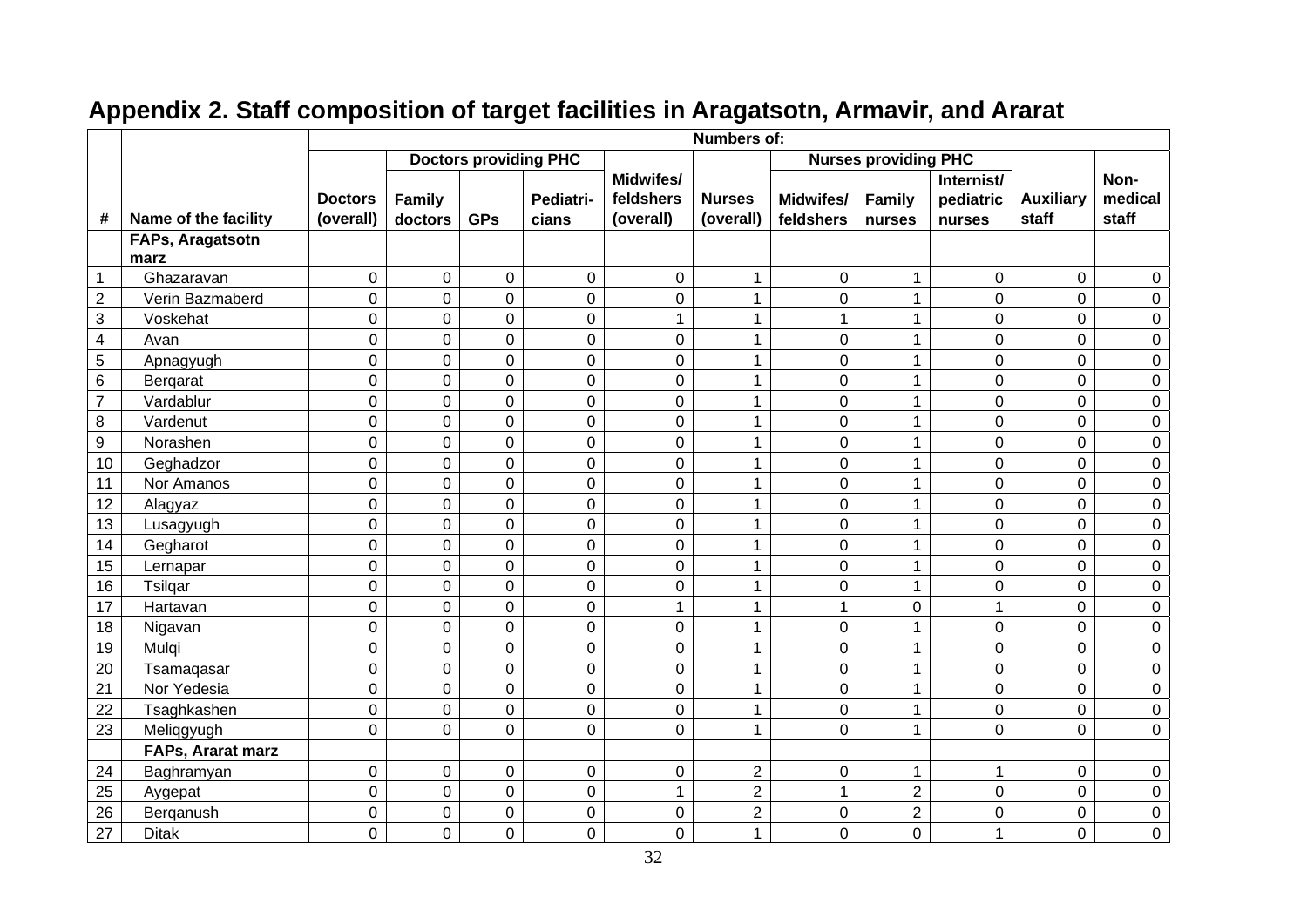|    |                      |                |                |                              |                |                  | Numbers of:             |                  |                             |                         |                  |                  |
|----|----------------------|----------------|----------------|------------------------------|----------------|------------------|-------------------------|------------------|-----------------------------|-------------------------|------------------|------------------|
|    |                      |                |                | <b>Doctors providing PHC</b> |                |                  |                         |                  | <b>Nurses providing PHC</b> |                         |                  |                  |
|    |                      |                |                |                              |                | <b>Midwifes/</b> |                         |                  |                             | Internist/              |                  | Non-             |
|    |                      | <b>Doctors</b> | Family         |                              | Pediatri-      | feldshers        | <b>Nurses</b>           | Midwifes/        | <b>Family</b>               | pediatric               | <b>Auxiliary</b> | medical          |
| #  | Name of the facility | (overall)      | doctors        | <b>GPs</b>                   | cians          | (overall)        | (overall)               | feldshers        | nurses                      | nurses                  | staff            | staff            |
| 28 | Lusashogh            | $\mathbf 0$    | 0              | $\pmb{0}$                    | $\mathbf 0$    | 0                | 1                       | $\pmb{0}$        | $\mathbf{1}$                | $\mathbf 0$             | $\mathbf 0$      | $\mathsf 0$      |
| 29 | Hnaberd              | $\mathbf 0$    | 0              | $\pmb{0}$                    | $\mathbf 0$    | $\mathsf 0$      | $\mathbf{1}$            | $\pmb{0}$        | $\mathsf 0$                 | $\mathbf{1}$            | 0                | $\pmb{0}$        |
| 30 | Hovtashen            | $\mathbf 0$    | 0              | $\mathsf{O}\xspace$          | $\pmb{0}$      | 0                | $\mathbf{1}$            | $\boldsymbol{0}$ | $\mathbf 0$                 | $\mathbf{1}$            | 0                | $\mathsf 0$      |
| 31 | Masis                | $\overline{0}$ | 0              | $\mathbf 0$                  | $\mathbf 0$    | 0                | $\overline{2}$          | $\mathbf 0$      | $\overline{2}$              | 0                       | 0                | $\mathbf 0$      |
| 32 | Mrganush             | $\overline{0}$ | 0              | $\mathbf 0$                  | $\mathbf 0$    | 0                | $\mathbf{1}$            | $\boldsymbol{0}$ | $\mathbf 0$                 | $\mathbf 1$             | 0                | $\mathbf 0$      |
| 33 | Mrgavet              | $\mathbf 0$    | 0              | $\mathbf 0$                  | $\mathbf 0$    | 0                | $\overline{2}$          | 0                | $\mathbf 0$                 | $\overline{2}$          | 0                | $\pmb{0}$        |
| 34 | <b>Narek</b>         | $\mathbf 0$    | 0              | $\mathbf 0$                  | $\mathbf 0$    | 0                | $\mathbf{1}$            | 0                | $\mathbf{1}$                | 0                       | 0                | $\pmb{0}$        |
| 35 | Nor Kyurin           | $\mathbf 0$    | 0              | $\pmb{0}$                    | $\mathbf 0$    | $\pmb{0}$        | $\mathbf{1}$            | $\pmb{0}$        | $\mathbf 1$                 | 0                       | 0                | $\mathbf 0$      |
| 36 | Araqsavan            | $\overline{0}$ | 0              | $\overline{0}$               | $\overline{0}$ | 0                | $\mathbf{1}$            | $\mathbf 0$      | $\mathbf{1}$                | 0                       | 0                | $\overline{0}$   |
|    | FAPs, Armavir marz   |                |                |                              |                |                  |                         |                  |                             |                         |                  |                  |
| 37 | Aygek                | $\mathbf 0$    | $\mathbf 0$    | $\mathbf 0$                  | $\mathbf 0$    | $\mathbf{1}$     | $\mathbf{1}$            | $\mathbf{1}$     | $\mathbf{1}$                | 0                       | $\boldsymbol{0}$ | $\pmb{0}$        |
| 38 | Aygeshat             | $\mathbf 0$    | 0              | $\mathbf 0$                  | $\mathbf 0$    | $\mathbf{1}$     | $\mathbf{1}$            | $\mathbf{1}$     | $\mathbf{1}$                | 0                       | $\mathbf 0$      | $\pmb{0}$        |
| 39 | Arevashat            | $\overline{0}$ | 0              | $\mathbf 0$                  | $\overline{0}$ | $\overline{0}$   | $\overline{2}$          | $\pmb{0}$        | $\overline{2}$              | 0                       | 0                | $\pmb{0}$        |
| 40 | Argina               | $\overline{0}$ | 0              | $\mathbf 0$                  | $\overline{0}$ | 0                | $\mathbf{1}$            | 0                | $\mathbf{1}$                | $\mathbf 0$             | $\overline{0}$   | $\boldsymbol{0}$ |
| 41 | Bergashat            | $\mathbf 0$    | 0              | $\mathbf 0$                  | $\mathbf 0$    | 0                | $\mathbf{1}$            | $\pmb{0}$        | $\mathbf{1}$                | $\mathbf 0$             | $\mathbf 0$      | $\mathsf 0$      |
| 42 | Tsaghkalanj          | $\mathbf 0$    | $\mathbf 0$    | $\pmb{0}$                    | $\mathbf 0$    | 0                | $\mathbf{1}$            | $\pmb{0}$        | $\mathbf 0$                 | $\mathbf{1}$            | $\mathbf 0$      | $\mathbf 0$      |
| 43 | Tsaghkung            | $\mathbf 0$    | 0              | $\mathbf 0$                  | $\mathbf 0$    | 0                | $\boldsymbol{2}$        | $\pmb{0}$        | $\mathbf{1}$                | $\mathbf{1}$            | $\mathbf 0$      | $\mathsf 0$      |
| 44 | Haykashen            | $\overline{0}$ | 0              | $\pmb{0}$                    | $\overline{0}$ | 0                | $\overline{2}$          | $\pmb{0}$        | $\mathbf{1}$                | $\mathbf{1}$            | 0                | $\mathsf 0$      |
| 45 | Hovtamej             | $\overline{0}$ | $\overline{0}$ | $\mathbf 0$                  | $\overline{0}$ | 0                | $\mathbf{1}$            | 0                | $\mathbf 0$                 | $\mathbf{1}$            | $\mathbf{1}$     | $\mathbf 0$      |
| 46 | Metsamor             | $\mathbf 0$    | 0              | $\overline{0}$               | $\overline{0}$ | $\mathbf{1}$     | $\mathbf{1}$            | $\mathbf{1}$     | $\mathbf{1}$                | $\overline{0}$          | $\overline{0}$   | $\pmb{0}$        |
| 47 | Noravan              | $\mathbf 0$    | 0              | $\mathbf 0$                  | $\mathbf 0$    | 0                | $\overline{2}$          | 0                | $\overline{2}$              | 0                       | 0                | $\pmb{0}$        |
| 48 | Vanand               | $\mathbf 0$    | 0              | $\mathbf 0$                  | $\mathbf 0$    | 0                | $\mathbf{1}$            | $\mathbf 1$      | $\mathbf 0$                 | $\mathbf 0$             | 0                | $\mathsf 0$      |
| 49 | Shenik               | $\overline{0}$ | $\overline{0}$ | $\overline{0}$               | $\mathbf 0$    | $\mathbf{1}$     | $\mathbf{1}$            | 1                | $\overline{0}$              | $\mathbf{1}$            | $\overline{0}$   | $\overline{0}$   |
|    | MAs & HCs,           |                |                |                              |                |                  |                         |                  |                             |                         |                  |                  |
|    | Aragatsotn           |                |                |                              |                |                  |                         |                  |                             |                         |                  |                  |
| 50 | Arutch               | $\mathbf 1$    | $\mathbf{1}$   | $\mathbf 0$                  | $\mathbf 0$    | $\mathbf{1}$     | 4                       | $\mathbf{1}$     | $\overline{2}$              | $\overline{2}$          | 1                | $\overline{2}$   |
| 51 | Ujan                 | $\overline{2}$ | $\overline{2}$ | $\mathbf 0$                  | $\mathbf 0$    | $\mathbf{1}$     | $\overline{4}$          | $\mathbf{1}$     | $\mathbf 0$                 | $\overline{\mathbf{4}}$ | $\mathbf{1}$     | $\mathbf{1}$     |
| 52 | Shenavan             | $\mathbf{1}$   | $\mathbf{1}$   | $\mathbf 0$                  | $\mathbf 0$    | $\mathbf{1}$     | $\boldsymbol{2}$        | $\mathbf{1}$     | $\mathbf{1}$                | $\mathbf{1}$            | $\mathbf{1}$     | 3                |
| 53 | Parpi                | $\mathbf{3}$   | $\overline{2}$ | $\pmb{0}$                    | $\mathbf 0$    | $\mathbf{1}$     | $\sqrt{3}$              | $\mathbf 1$      | $\pmb{0}$                   | $\overline{c}$          | $\mathbf 1$      | 3                |
| 54 | Kosh                 | $\overline{2}$ | $\mathbf{1}$   | $\mathbf{1}$                 | 0              | $\mathbf{1}$     | $\overline{\mathbf{4}}$ | $\mathbf{1}$     | $\mathbf{1}$                | 3                       | $\mathbf{1}$     | 3                |
| 55 | Nergin Bazmaberd     | $\overline{2}$ | $\overline{2}$ | $\mathsf{O}\xspace$          | $\overline{0}$ | 0                | $\overline{2}$          | $\pmb{0}$        | $\mathbf 0$                 | $\overline{2}$          | $\mathbf{1}$     | 6                |
| 56 | Voskevaz             | $\overline{2}$ | $\mathbf{1}$   | $\mathbf 0$                  | $\overline{0}$ | $\mathbf{1}$     | 14                      | $\mathbf{1}$     | 5                           | 3                       | $\mathbf{1}$     | 3                |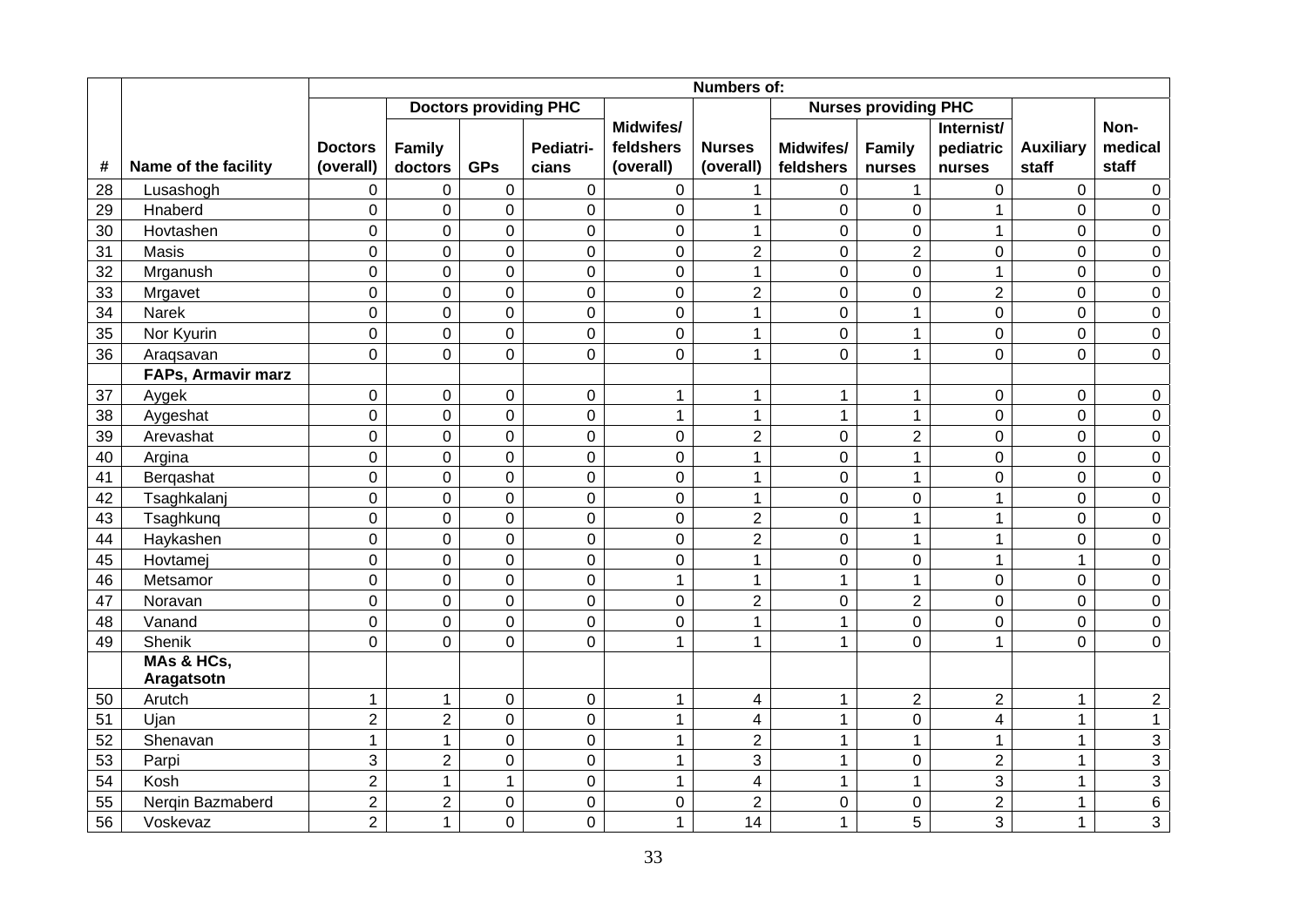|    |                               |                |                |                              |                |                  | <b>Numbers of:</b>       |              |                             |                |                  |                |
|----|-------------------------------|----------------|----------------|------------------------------|----------------|------------------|--------------------------|--------------|-----------------------------|----------------|------------------|----------------|
|    |                               |                |                | <b>Doctors providing PHC</b> |                |                  |                          |              | <b>Nurses providing PHC</b> |                |                  |                |
|    |                               |                |                |                              |                | <b>Midwifes/</b> |                          |              |                             | Internist/     |                  | Non-           |
|    |                               | <b>Doctors</b> | Family         |                              | Pediatri-      | feldshers        | <b>Nurses</b>            | Midwifes/    | Family                      | pediatric      | <b>Auxiliary</b> | medical        |
| #  | Name of the facility          | (overall)      | doctors        | <b>GPs</b>                   | cians          | (overall)        | (overall)                | feldshers    | nurses                      | nurses         | staff            | staff          |
| 57 | Aragats HC                    | 5              | 1              | $\pmb{0}$                    | $\mathbf{1}$   | 1                | 15                       |              | $\overline{2}$              |                | $\mathbf{1}$     | $\,6\,$        |
| 58 | Tsaghkahovit HC               | 14             | $\mathbf{1}$   | $\overline{2}$               | 3              | $\mathbf{1}$     | 19                       | $\mathbf{1}$ | 3                           | 0              | 3                | 9              |
|    | <b>MAs, Ararat</b>            |                |                |                              |                |                  |                          |              |                             |                |                  |                |
| 59 | <b>Burastan</b>               | $\overline{2}$ | $\overline{2}$ | $\pmb{0}$                    | 0              | 1                | $\overline{2}$           | 1            | $\overline{2}$              | 0              | 1                | 1              |
| 60 | Azatavan                      | $\overline{2}$ | $\overline{2}$ | $\mathbf 0$                  | 0              | 1                | $\overline{\mathcal{L}}$ | 1            | 3                           |                | 1                | $\overline{2}$ |
| 61 | Getazat                       | 1              | 1              | $\mathbf 0$                  | 0              | 1                | $\overline{2}$           | 1            | $\overline{2}$              | 0              | $\mathbf{1}$     | $\mathbf 0$    |
| 62 | Verin Dvin                    | $\overline{2}$ | 1              | $\mathbf 0$                  | $\mathbf 0$    |                  | $\overline{2}$           | 1            | $\mathbf{1}$                |                | 1                |                |
| 63 | Aygestan                      | $\overline{2}$ | 1              | $\mathbf 0$                  | 1              | 1                | $\overline{2}$           | 1            | $\overline{2}$              | 0              | 1                |                |
| 64 | Dalar                         | $\overline{2}$ | $\overline{2}$ | $\mathbf 0$                  | 0              | 1                | 4                        | 1            | 3                           |                | 1                |                |
| 65 | Dimitrov                      | 1              | 1              | $\overline{0}$               | 0              | 0                | $\overline{2}$           | $\mathbf 0$  | $\mathbf 0$                 | $\overline{2}$ | 1                |                |
| 66 | Zangakatun                    | $\overline{2}$ | $\overline{c}$ | $\pmb{0}$                    | 0              |                  | $\mathbf{3}$             | 1            | $\overline{2}$              |                | 1                |                |
| 67 | Marmarashen                   | $\overline{2}$ | $\mathbf{1}$   | 1                            | $\mathbf 0$    | 1                | $\overline{\mathbf{4}}$  | $\mathbf 1$  | 3                           | 0              | 1                | $\overline{2}$ |
| 68 | Mkhchyan                      | 6              | 4              | $\pmb{0}$                    | 0              | 1                | $\overline{\mathcal{A}}$ | $\mathbf{1}$ | 0                           | 4              | $\overline{c}$   | $\overline{2}$ |
| 69 | Jrashen                       | 1              | 1              | $\pmb{0}$                    | $\mathbf 0$    | 1                | $\overline{2}$           | 1            | $\overline{2}$              | $\mathbf 0$    | 1                | 1              |
| 70 | Verin Artashat                | 4              | $\overline{2}$ | $\pmb{0}$                    | 1              | 1                | $\,6$                    | 1            | $\mathsf 0$                 | 5              | 1                | $\overline{c}$ |
| 71 | Qaghcrashen                   | 1              | 1              | $\overline{0}$               | $\Omega$       | 1                | 3                        | $\mathbf 1$  | 3                           | $\overline{0}$ | 1                | 1              |
|    | <b>MAs &amp; HCs, Armavir</b> |                |                |                              |                |                  |                          |              |                             |                |                  |                |
| 72 | Aragats                       | $\overline{2}$ | $\overline{2}$ | 0                            | 0              | 0                | 5                        | $\pmb{0}$    | $\overline{2}$              | $\overline{2}$ | 1                | $\overline{2}$ |
| 73 | Baghramyan                    | 1              | 1              | $\mathbf 0$                  | 0              | 0                | $\overline{2}$           | $\pmb{0}$    | 1                           | 1              | 1                |                |
| 74 | Getashen                      | 1              | 1              | $\mathbf 0$                  | $\overline{0}$ |                  | $\overline{2}$           | $\mathbf 0$  | $\overline{2}$              |                | 1                | $\mathbf{3}$   |
| 75 | Merdzavan                     | $\overline{2}$ | $\overline{2}$ | $\mathbf 0$                  | 0              | 1                | 5                        | 1            | 1                           | $\overline{2}$ | 0                | $\overline{2}$ |
| 76 | Musaler                       | 4              | 1              | 3                            | 0              | 1                | 4                        | 1            | 1                           | $\overline{2}$ | 1                | 3              |
| 77 | Shahumyan                     | $\overline{2}$ | $\overline{2}$ | $\mathbf 0$                  | 0              | 1                | 4                        | 1            | $\overline{2}$              |                | 1                | 4              |
| 78 | Geghakert                     | $\overline{2}$ | $\overline{2}$ | $\mathbf 0$                  | 0              | 1                | 5                        | 1            | 1                           | $\overline{2}$ | 1                | 3              |
| 79 | Qarakert                      | $\overline{2}$ | $\overline{2}$ | $\mathbf 0$                  | $\overline{0}$ | 1                | 5                        | 1            | $\overline{2}$              | $\overline{2}$ | 1                | 3              |
| 80 | Gay HC                        | 3              | 3              | $\mathbf 0$                  | 0              |                  | 6                        | 1            | $\mathbf 0$                 | 4              | 1                | 4              |
| 81 | Yervandashat HC               | 1              | 1              | $\mathsf 0$                  | 0              |                  | 1                        | 1            | $\mathbf 0$                 |                | 1                | 4              |
|    | <b>Total</b>                  | 80             | 50             | $\overline{7}$               | 6              | 35               | 204                      | 35           | 93                          | 64             | 35               | 80             |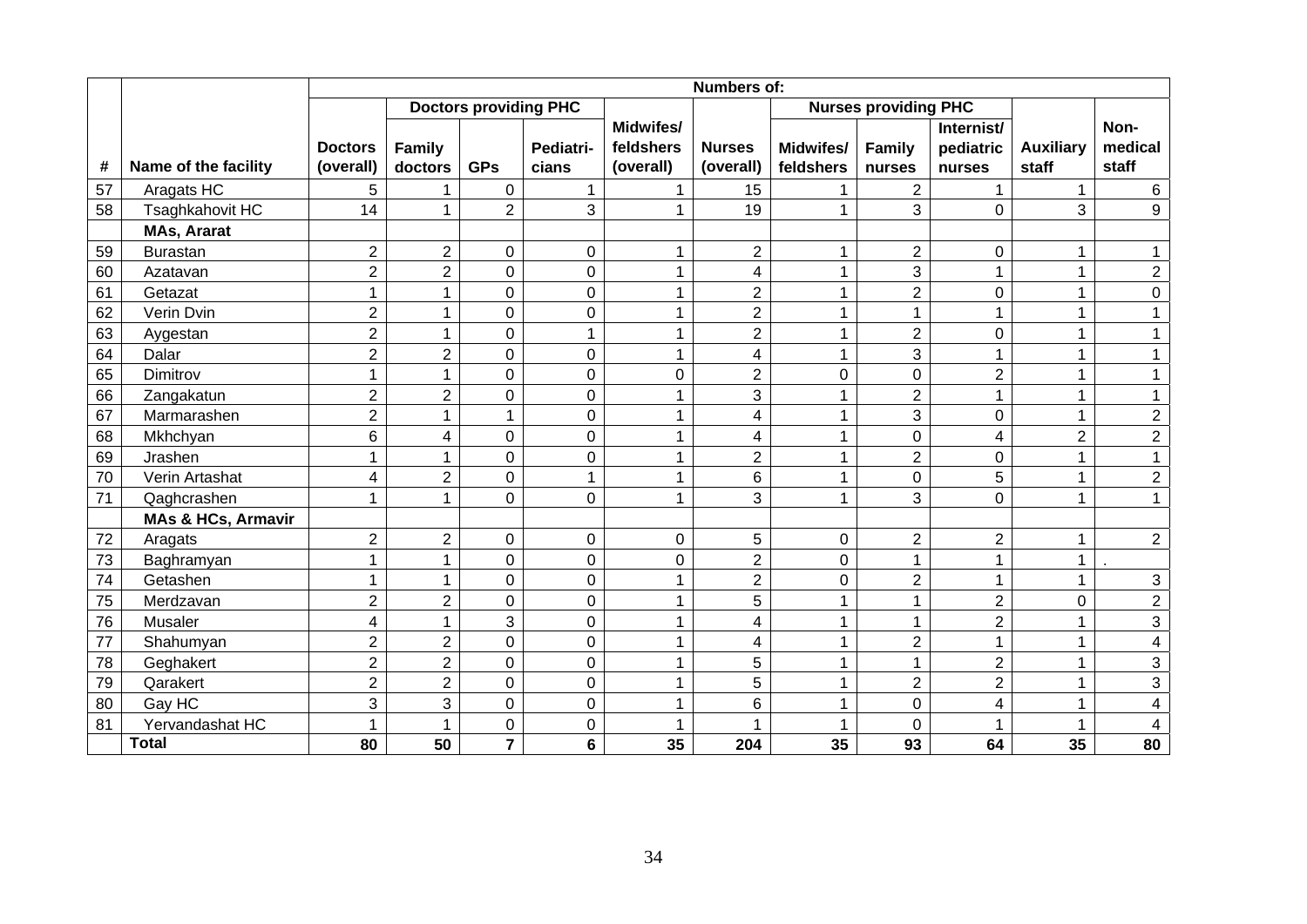#### **Appendix 3. Target facilities: number of rooms in use, piped water & electricity availability, number of toilets/pit latrines**

| #                       | <b>Facility name</b>  | # of<br><b>GP</b><br>rooms<br>in use | # of GP<br>rooms<br>heated<br>in winter | <b>Piped</b><br>water<br>availability<br>(hours/day) | <b>Electricity</b><br>availability<br>(hour/day) | # of<br>toilets/<br>pit<br>latrines | Of these:<br>func-<br>tioning |
|-------------------------|-----------------------|--------------------------------------|-----------------------------------------|------------------------------------------------------|--------------------------------------------------|-------------------------------------|-------------------------------|
|                         | FAPs, Aragatsotn marz |                                      |                                         |                                                      |                                                  |                                     |                               |
| 1                       | Ghazaravan            | 1                                    | $\mathbf 0$                             | 0                                                    | $\mathbf 0$                                      | $\mathbf 0$                         | $\mathbf 0$                   |
| $\overline{2}$          | Verin Bazmaberd       | $\mathbf 0$                          |                                         |                                                      |                                                  |                                     |                               |
| 3                       | Voskehat              | $\overline{2}$                       | 1                                       | 0                                                    | 24                                               | 0                                   | $\mathbf 0$                   |
| $\overline{\mathbf{4}}$ | Avan                  | 1                                    | 1                                       | $\overline{0}$                                       | 24                                               | 0                                   | $\pmb{0}$                     |
| 5                       | Apnagyugh             | 1                                    | $\mathbf 0$                             | $\mathbf 0$                                          | $\mathbf 0$                                      | 0                                   | $\pmb{0}$                     |
| 6                       | Bergarat              | 1                                    | $\mathbf 0$                             | 0                                                    | 24                                               | 0                                   | $\pmb{0}$                     |
| $\overline{7}$          | Vardablur             | $\pmb{0}$                            |                                         |                                                      |                                                  |                                     |                               |
| 8                       | Vardenut              | 1                                    | 1                                       | 0                                                    | 24                                               | 0                                   | $\pmb{0}$                     |
| 9                       | Norashen              | 1                                    | $\boldsymbol{0}$                        | $\mathbf 0$                                          | $\mathbf 0$                                      | 0                                   | $\pmb{0}$                     |
| 10                      | Geghadzor             | 1                                    | $\mathbf 0$                             | 0                                                    | $\mathbf 0$                                      | 0                                   | $\pmb{0}$                     |
| 11                      | Nor Amanos            | $\overline{2}$                       |                                         | $\overline{0}$                                       | $\overline{0}$                                   | 0                                   | $\boldsymbol{0}$              |
| 12                      | Alagyaz               | 1                                    | 1                                       | $\mathbf 0$                                          | 24                                               | 0                                   | $\pmb{0}$                     |
| 13                      | Lusagyugh             | 1                                    | $\boldsymbol{0}$                        | 0                                                    | $\mathbf 0$                                      | $\mathbf 0$                         | $\boldsymbol{0}$              |
| 14                      | Gegharot              | 1                                    | $\mathbf 0$                             | $\mathbf 0$                                          | $\mathbf 0$                                      | $\mathbf 0$                         | $\mathbf 0$                   |
| 15                      | Lernapar              | $\pmb{0}$                            |                                         |                                                      |                                                  |                                     |                               |
| 16                      | Tsilqar               | 1                                    | $\mathbf 0$                             | 0                                                    | 24                                               | $\mathbf 0$                         | $\pmb{0}$                     |
| 17                      | Hartavan              | 1                                    | $\mathbf 0$                             | $\mathbf 0$                                          | $\mathbf 0$                                      | 0                                   | $\pmb{0}$                     |
| 18                      | Nigavan               | 1                                    | $\boldsymbol{0}$                        | 0                                                    | $\boldsymbol{0}$                                 | $\mathbf 0$                         | $\pmb{0}$                     |
| 19                      | Mulqi                 | $\overline{2}$                       | $\boldsymbol{0}$                        | $\mathbf 0$                                          | 4                                                | $\mathbf 0$                         | $\pmb{0}$                     |
| 20                      | Tsamaqasar            | 1                                    | $\boldsymbol{0}$                        | 0                                                    | $\mathbf 0$                                      | $\mathbf 0$                         | $\pmb{0}$                     |
| 21                      | Nor Yedesia           | 1                                    | 1                                       | $\mathbf 0$                                          | 24                                               | 0                                   | $\pmb{0}$                     |
| 22                      | Tsaghkashen           | 1                                    | 1                                       | 0                                                    | 24                                               | 0                                   | $\pmb{0}$                     |
| 23                      | Meliqgyugh            | 1                                    | $\mathbf 0$                             | $\mathbf 0$                                          | $\mathbf 0$                                      | $\mathbf 0$                         | $\mathbf 0$                   |
|                         | FAPs, Ararat marz     |                                      |                                         |                                                      |                                                  |                                     |                               |
| 24                      | Baghramyan            | 1                                    | $\pmb{0}$                               | 0                                                    | 0                                                | 0                                   | $\mathbf 0$                   |
| 25                      | Aygepat               | 1                                    | 1                                       | $\boldsymbol{0}$                                     | 24                                               | 0                                   | $\pmb{0}$                     |
| 26                      | Berganush             | 1                                    | 1                                       | $\mathbf 0$                                          | $\overline{0}$                                   | 0                                   | $\pmb{0}$                     |
| 27                      | <b>Ditak</b>          | 1                                    | 1                                       | $\mathbf 0$                                          | 24                                               | 0                                   | $\mathbf 0$                   |
| 28                      | Lusashogh             | $\overline{2}$                       | $\mathbf 0$                             | 0                                                    | 24                                               | 0                                   | $\pmb{0}$                     |
| 29                      | Hnaberd               | 1                                    | 1                                       | 5                                                    | 24                                               | 0                                   | 0                             |
| 30                      | Hovtashen             | $\overline{2}$                       | 1                                       | 0                                                    | 24                                               | 0                                   | $\pmb{0}$                     |
| 31                      | Masis                 | 1                                    | 1                                       | $\mathsf 0$                                          | 24                                               | $\pmb{0}$                           | $\pmb{0}$                     |
| 32                      | Mrganush              | 1                                    | 1                                       | $\mathsf 0$                                          | 24                                               | $\boldsymbol{0}$                    | $\pmb{0}$                     |
| 33                      | Mrgavet               | $\overline{2}$                       | 1                                       | 0                                                    | 24                                               | $\pmb{0}$                           | $\mathbf 0$                   |
| 34                      | Narek                 | 1                                    | 1                                       | $\mathsf 0$                                          | 24                                               | $\mathbf 0$                         | $\pmb{0}$                     |
| 35                      | Nor Kyurin            | 1                                    | 1                                       | 0                                                    | 24                                               | 3                                   | 3                             |
| 36                      | Araqsavan             | $\mathbf 2$                          | 1                                       | 0                                                    | $\mathbf 0$                                      | $\mathbf{1}$                        | $\pmb{0}$                     |
|                         | FAPs, Armavir marz    |                                      |                                         |                                                      |                                                  |                                     |                               |
| 37                      | Aygek                 | $\mathbf 2$                          | $\boldsymbol{2}$                        | 0                                                    | 24                                               | 0                                   | $\mathbf 0$                   |
| 38                      | Aygeshat              | 1                                    | 1                                       | $\mathbf 0$                                          | 24                                               | $\mathbf 0$                         | $\pmb{0}$                     |
| 39                      | Arevashat             | 1                                    | 1                                       | 0                                                    | 24                                               | $\pmb{0}$                           | $\pmb{0}$                     |
| 40                      | Argina                | 1                                    | 1                                       | $\mathsf 0$                                          | 24                                               | $\boldsymbol{0}$                    | $\pmb{0}$                     |
| 41                      | Berqashat             | $\mathbf 2$                          | 1                                       | 0                                                    | 24                                               | $\boldsymbol{0}$                    | $\mathbf 0$                   |
| 42                      | Tsaghkalanj           | $\overline{2}$                       | 1                                       | 0                                                    | 24                                               | $\mathbf{1}$                        | $\pmb{0}$                     |
| 43                      | Tsaghkunq             | 1                                    | 1                                       | 0                                                    | 24                                               | 0                                   | $\mathbf 0$                   |
| 44                      | Haykashen             | $\mathbf 0$                          |                                         |                                                      |                                                  |                                     |                               |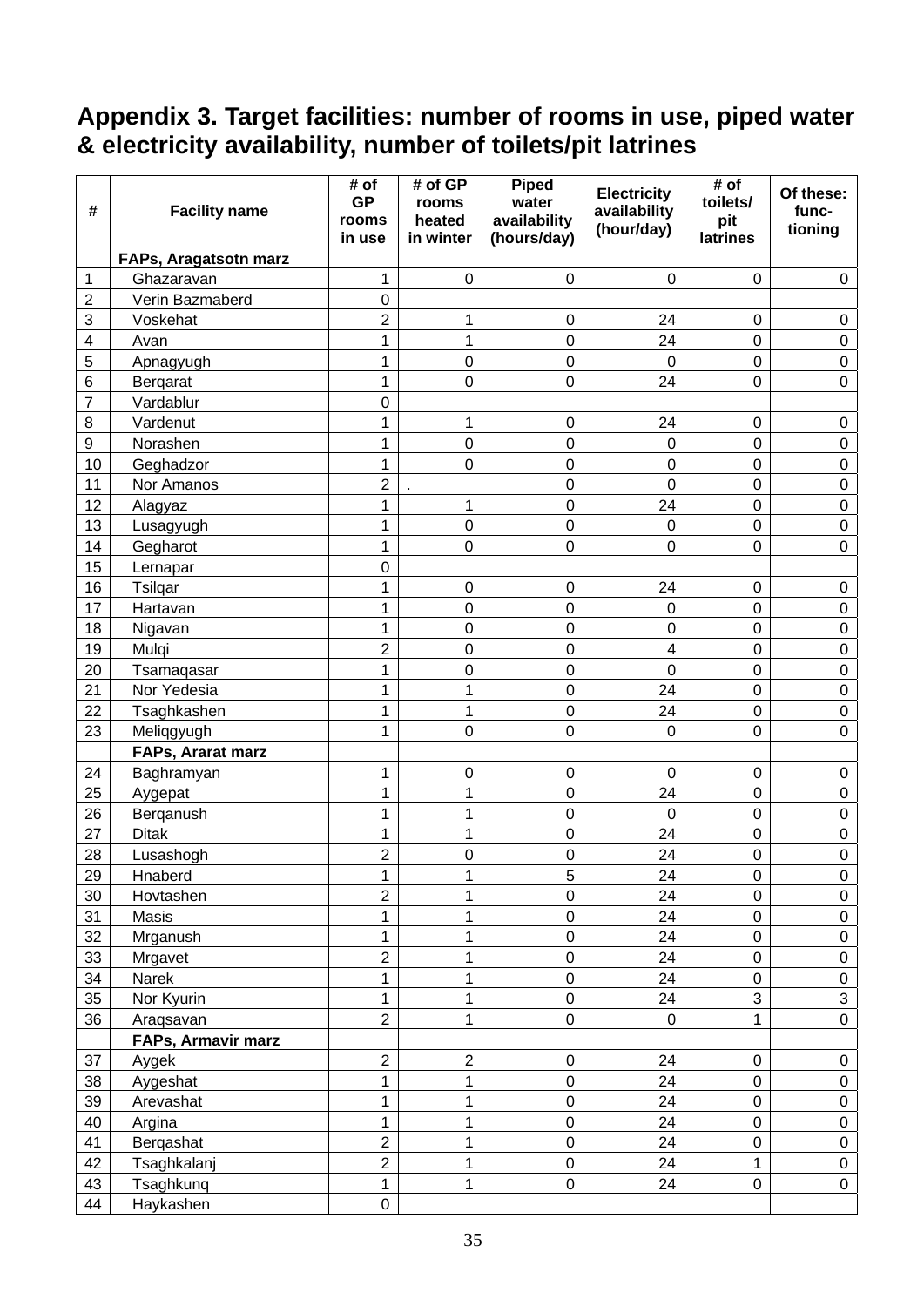|    |                                  | # of<br><b>GP</b>       | # of GP<br>rooms        | <b>Piped</b><br>water   | <b>Electricity</b> | # of<br>toilets/ | Of these:        |
|----|----------------------------------|-------------------------|-------------------------|-------------------------|--------------------|------------------|------------------|
| #  | <b>Facility name</b>             | rooms                   | heated                  | availability            | availability       | pit              | func-            |
|    |                                  | in use                  | in winter               | (hours/day)             | (hour/day)         | latrines         | tioning          |
| 45 | Hovtamej                         | 2                       | 1                       | 0                       | 24                 | 0                | 0                |
| 46 | Metsamor                         | $\overline{2}$          | 1                       | 0                       | 24                 | $\overline{0}$   | $\mathbf 0$      |
| 47 | Noravan                          | 0                       |                         |                         |                    |                  |                  |
| 48 | Vanand                           | 3                       | 1                       | 0                       | 24                 | 1                | $\mathbf 0$      |
| 49 | Shenik                           | 4                       | $\overline{2}$          | 0                       | 24                 | $\mathbf 0$      | $\pmb{0}$        |
|    | <b>MAs &amp; HCs, Aragatsotn</b> |                         |                         |                         |                    |                  |                  |
| 50 | Arutch                           | 10                      | $\mathbf 2$             | $\overline{\mathbf{4}}$ | 24                 | $\overline{c}$   | $\sqrt{2}$       |
| 51 | Ujan                             | 4                       | 3                       | 8                       | 24                 | 1                | 1                |
| 52 | Shenavan                         | 3                       | $\overline{2}$          | $\mathbf{1}$            | 24                 | 1                | 1                |
| 53 | Parpi                            | 6                       | $\overline{\mathbf{4}}$ | 24                      | 24                 | 1                | $\mathbf 1$      |
| 54 | Kosh                             | $\overline{7}$          | 3                       | 0                       | 24                 | $\mathbf 0$      | $\pmb{0}$        |
| 55 | Nerqin Bazmaberd                 | 10                      | 9                       | 10                      | 24                 | 1                | 1                |
| 56 | Voskevaz                         | 6                       | 5                       | 24                      | 24                 | $\overline{2}$   | $\mathbf 2$      |
| 57 | Aragats HC                       | $\overline{c}$          | $\overline{2}$          | 24                      | 24                 | $\overline{2}$   | $\mathbf 2$      |
| 58 | Tsaghkahovit HC                  | 5                       | 5                       | 6                       | 24                 | $\overline{2}$   | $\overline{2}$   |
|    | MAs, Ararat                      |                         |                         |                         |                    |                  |                  |
| 59 | <b>Burastan</b>                  | 3                       | $\overline{2}$          | 0                       | 24                 | 1                | $\pmb{0}$        |
| 60 | Azatavan                         | 3                       | 1                       | 0                       | 24                 | 1                | 1                |
| 61 | Getazat                          | 3                       | 3                       | 8                       | 24                 | $\boldsymbol{0}$ | $\pmb{0}$        |
| 62 | Verin Dvin                       | 3                       | $\overline{\mathbf{c}}$ | 5                       | 24                 | $\boldsymbol{0}$ | $\pmb{0}$        |
| 63 | Aygestan                         | 5                       | 1                       | 0                       | 24                 | $\overline{2}$   | $\mathbf{1}$     |
| 64 | Dalar                            | 6                       | 1                       | 0                       | 24                 | 1                | $\pmb{0}$        |
| 65 | Dimitrov                         | 4                       | $\overline{2}$          | 6                       | 24                 | 1                | 1                |
| 66 | Zangakatun                       | 4                       | 4                       | $\mathbf 0$             | 24                 | 1                | $\pmb{0}$        |
| 67 | Marmarashen                      | 5                       | $\overline{2}$          | 0                       | 24                 | 1                | $\pmb{0}$        |
| 68 | Mkhchyan                         | 10                      | 7                       | 6                       | 24                 | $\overline{c}$   | $\mathbf 2$      |
| 69 | Jrashen                          | 4                       | $\overline{2}$          | 24                      | 24                 | $\mathbf 0$      | $\pmb{0}$        |
| 70 | Verin Artashat                   | 11                      | 8                       | $\overline{2}$          | 24                 | 3                | $\overline{2}$   |
| 71 | Qaghcrashen                      | 6                       | $\overline{c}$          | $\mathbf 0$             | 24                 | 1                | $\mathbf 0$      |
|    | <b>MAs &amp; HCs, Armavir</b>    |                         |                         |                         |                    |                  |                  |
| 72 | Aragats                          | 6                       | 6                       | 0                       | 24                 | $\mathbf{1}$     | $\mathbf{1}$     |
| 73 | Baghramyan                       | $\overline{2}$          | 1                       | 0                       | 24                 | $\mathbf 0$      | $\mathbf 0$      |
| 74 | Getashen                         | $\overline{\mathbf{4}}$ | $\overline{c}$          | $\overline{\mathbf{4}}$ | 24                 | $\overline{2}$   | $\overline{2}$   |
| 75 | Merdzavan                        | 6                       | $\mathbf{1}$            | 0                       | 24                 | $\mathbf 1$      | $\mathbf 0$      |
| 76 | Musaler                          | 5                       | 5                       | 24                      | 24                 | $\mathbf{1}$     | $\mathbf 1$      |
| 77 | Shahumyan                        | 3                       | 4                       | 24                      | 24                 | $\pmb{0}$        | $\pmb{0}$        |
| 78 | Geghakert                        | 6                       | 6                       | 0                       | 24                 | $\boldsymbol{0}$ | $\pmb{0}$        |
| 79 | Qarakert                         | 14                      | 14                      | 1                       | 24                 | $\overline{2}$   | $\overline{c}$   |
| 80 | Gay HC                           | 3                       | 3                       | $\boldsymbol{0}$        | 24                 | $\mathbf{1}$     | $\mathsf 0$      |
| 81 | Yervandashat HC                  | $\overline{2}$          | 1                       | $\overline{0}$          | 24                 | $\overline{2}$   | $\boldsymbol{0}$ |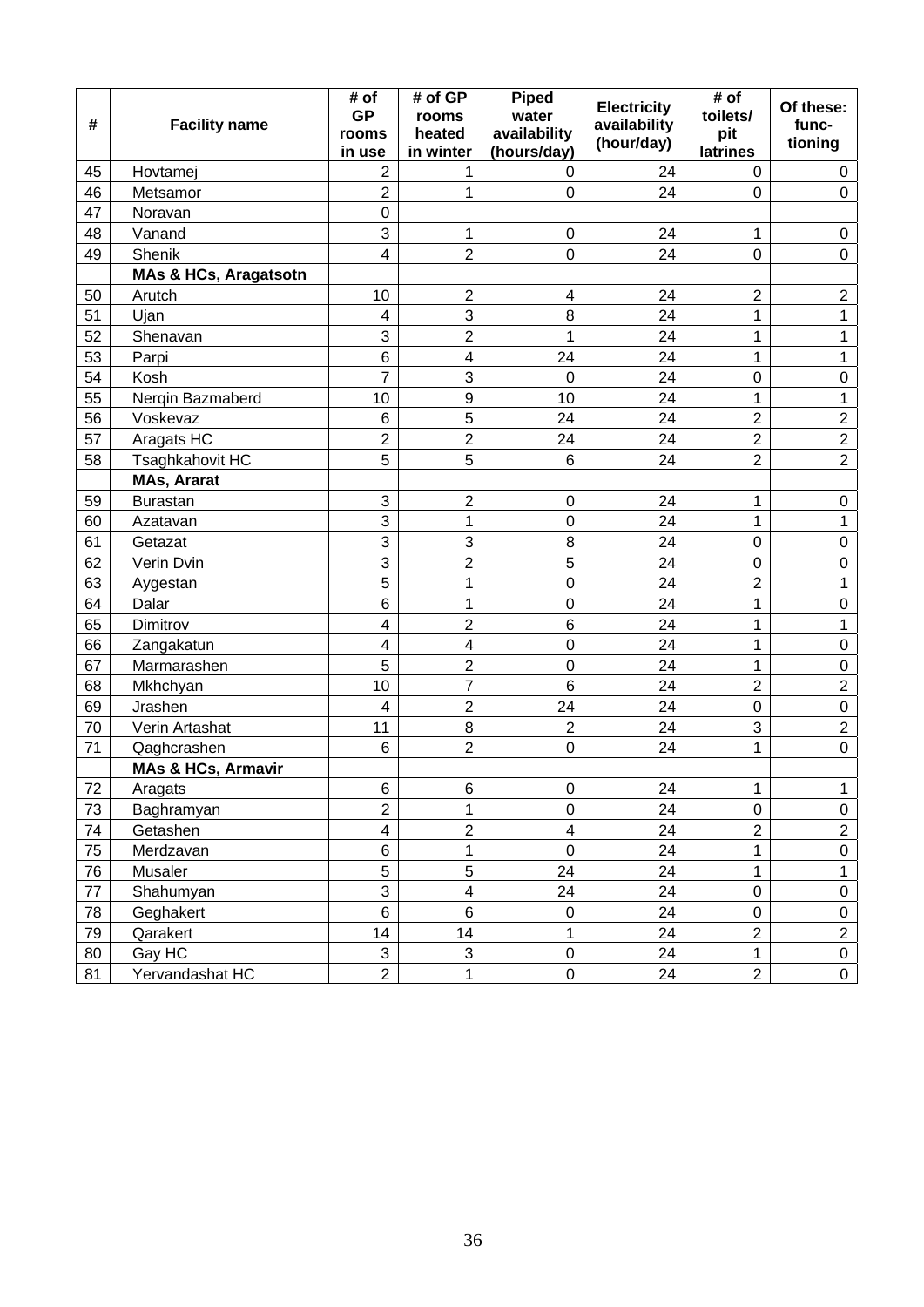|                 | Village                  | 1.Sink<br>with<br>running<br>water |                      | 2. Desks 3. Chairs cabinets | (glass)        | 5.<br>4. Med. Cabinets<br>for<br>instru-<br>ments | 6. Exam<br><b>beds</b> | 7. Bed<br>tables | 8. Cabi-<br>nets (for<br>clothes) | 9.<br><b>Screen</b> | 10.<br><b>Swaddle</b><br>table | 11. Pro-<br>cedural<br>table | <b>12. Tele-</b><br>phone |
|-----------------|--------------------------|------------------------------------|----------------------|-----------------------------|----------------|---------------------------------------------------|------------------------|------------------|-----------------------------------|---------------------|--------------------------------|------------------------------|---------------------------|
|                 | FAPs, Aragatsotn marz    |                                    |                      |                             |                |                                                   |                        |                  |                                   |                     |                                |                              |                           |
|                 | Ghazaravan               | $\pmb{0}$                          | $\mathbf{1}$         | $\overline{4}$              | $\mathbf{1}$   | $\mathbf 0$                                       | $\overline{2}$         | $\mathbf 0$      | $\mathbf 0$                       | $\overline{2}$      | $\mathbf 0$                    | $\mathbf{1}$                 | $\mathbf 0$               |
| $\overline{c}$  | Verin Bazmaberd          | $\mathbf 0$                        | $\mathbf 0$          | $\mathbf 0$                 | $\mathbf 0$    | $\mathbf 0$                                       | $\mathbf 0$            | $\boldsymbol{0}$ | $\pmb{0}$                         | $\overline{0}$      | $\mathbf 0$                    | $\pmb{0}$                    | $\mathbf 0$               |
| $\overline{3}$  | Voskehat                 | $\boldsymbol{0}$                   | $\mathbf{1}$         | 3                           | $\mathsf 0$    | $\pmb{0}$                                         | $\pmb{0}$              | $\overline{1}$   | $\pmb{0}$                         | $\pmb{0}$           | $\mathbf{1}$                   | $\pmb{0}$                    | $\pmb{0}$                 |
| 4               | Avan                     | $\mathbf 0$                        | $\mathbf 1$          | $\overline{2}$              | 1              | $\mathsf 0$                                       | $\mathsf{O}\xspace$    | -1               | $\mathsf 0$                       | 0                   | $\mathbf 0$                    | 0                            | $\pmb{0}$                 |
| 5               | Apnagyugh                | $\pmb{0}$                          | $\overline{0}$       | $\mathbf 0$                 | 0              | $\mathbf 0$                                       | 0                      | $\mathbf 0$      | $\pmb{0}$                         | $\mathbf 0$         | $\mathbf 0$                    | $\overline{2}$               | $\mathbf 0$               |
| 6               | Bergarat                 | $\pmb{0}$                          | 0                    | $\mathbf 0$                 | 0              | $\mathbf 0$                                       | 0                      | $\pmb{0}$        | $\mathbf 0$                       | 0                   | $\mathbf 0$                    | 0                            | $\mathbf 0$               |
| 7               | Vardablur                | $\mathsf 0$                        | $\mathbf 0$          | $\mathbf 0$                 | 0              | $\mathsf 0$                                       | 0                      | $\boldsymbol{0}$ | $\pmb{0}$                         | 0                   | $\mathsf{O}\xspace$            | 0                            | $\mathbf 0$               |
| $\overline{8}$  | Vardenut                 | $\mathbf 0$                        | $\blacktriangleleft$ | $\overline{0}$              | $\overline{0}$ | $\mathbf 0$                                       | $\mathbf{1}$           | $\overline{1}$   | $\mathbf 0$                       | $\overline{0}$      | $\overline{0}$                 | $\overline{0}$               | $\mathbf 0$               |
| 9               | Norashen                 | $\mathbf 0$                        | $\overline{1}$       | $\overline{0}$              | $\mathbf 0$    | $\mathbf 0$                                       | $\mathbf{1}$           | $\mathbf 0$      | $\mathbf 0$                       | $\mathbf 0$         | $\overline{0}$                 | 0                            | $\mathbf 0$               |
| 10              | Geghadzor                | $\boldsymbol{0}$                   | $\overline{1}$       | $\mathbf 1$                 | $\mathbf 0$    | $\mathbf 0$                                       | $\overline{1}$         | $\mathbf 0$      | $\pmb{0}$                         | $\mathbf 0$         | $\mathbf 0$                    | $\mathbf 0$                  | $\mathbf 0$               |
| 11              | Nor Amanos               | $\pmb{0}$                          | $\mathbf{1}$         | $\overline{2}$              | $\mathbf 0$    | $\mathsf 0$                                       | $\mathbf{1}$           | $\boldsymbol{0}$ | $\mathsf 0$                       | $\mathbf 0$         | $\mathbf{1}$                   | 0                            | $\mathbf 0$               |
| $\overline{12}$ | Alagyaz                  | $\mathbf 0$                        | $\mathbf{1}$         | $\overline{4}$              | 0              | $\mathbf 0$                                       | $\mathbf 0$            | $\mathbf 0$      | $\mathbf 0$                       | 0                   | $\mathbf 0$                    | 0                            | $\mathbf 0$               |
| 13              | Lusagyugh                | $\pmb{0}$                          | $\overline{2}$       | $\mathbf 0$                 | 1              | $\mathbf 0$                                       | $\mathbf{1}$           | $\mathbf 0$      | $\pmb{0}$                         | 1                   | $\mathbf 0$                    | 1                            | $\mathbf 0$               |
| 14              | Gegharot                 | $\boldsymbol{0}$                   | $\mathbf 0$          | $\overline{1}$              | $\mathbf 0$    | $\mathsf 0$                                       | $\mathbf{1}$           | $\mathbf 0$      | $\pmb{0}$                         | 0                   | $\mathbf{1}$                   | 0                            | $\mathbf 0$               |
| 15              | Lernapar                 | $\mathbf 0$                        | $\overline{0}$       | $\mathbf{0}$                | 0              | $\mathbf 0$                                       | 0                      | $\mathbf 0$      | $\mathbf 0$                       | $\Omega$            | $\overline{0}$                 | 0                            | $\mathbf 0$               |
| 16              | Tsilqar                  | $\boldsymbol{0}$                   | $\mathbf{1}$         | $\overline{2}$              | $\mathbf 0$    | $\mathbf 0$                                       | $\mathbf{1}$           | $\mathbf 0$      | $\mathbf 0$                       | $\mathbf 0$         | $\overline{0}$                 | $\mathbf 0$                  | $\mathbf 0$               |
| $\overline{17}$ | Hartavan                 | $\mathbf 0$                        | $\mathbf 0$          | $\mathbf 0$                 | $\mathsf 0$    | $\pmb{0}$                                         | 0                      | $\boldsymbol{0}$ | $\pmb{0}$                         | $\mathbf 0$         | $\mathbf 0$                    | $\pmb{0}$                    | $\pmb{0}$                 |
| 18              | Nigavan                  | $\boldsymbol{0}$                   | $\mathbf 0$          | $\overline{2}$              | 1              | $\mathbf 0$                                       | $\mathbf{1}$           | $\mathbf 0$      | $\mathsf 0$                       | 1                   | $\mathbf 0$                    | $\mathbf{1}$                 | $\mathbf 0$               |
| $\overline{19}$ | Mulqi                    | $\pmb{0}$                          | $\mathbf{1}$         | $\boldsymbol{2}$            | $\mathbf{1}$   | $\mathbf{1}$                                      | $\mathbf{1}$           | $\boldsymbol{0}$ | $\pmb{0}$                         | $\mathbf 0$         | $\pmb{0}$                      | $\overline{2}$               | $\mathbf 0$               |
| $\overline{20}$ | Tsamaqasar               | 0                                  | $\mathbf{1}$         | $\overline{2}$              | $\mathbf 0$    | $\pmb{0}$                                         | $\mathbf{1}$           | $\pmb{0}$        | $\pmb{0}$                         | 0                   | $\mathbf 0$                    | $\pmb{0}$                    | $\pmb{0}$                 |
| $\overline{21}$ | Nor Yedesia              | $\boldsymbol{0}$                   | $\mathbf{1}$         | 3                           | $\overline{2}$ | $\mathbf 0$                                       | $\mathbf{1}$           | $\mathbf 0$      | $\mathbf 0$                       | $\mathbf 0$         | $\mathbf 0$                    | 0                            | $\mathbf 0$               |
| $\overline{22}$ | Tsaghkashen              | $\boldsymbol{0}$                   | $\overline{1}$       | 5                           | 0              | $\overline{1}$                                    | $\mathbf 0$            | $\mathbf 0$      | $\pmb{0}$                         | $\mathbf{0}$        | $\mathbf 0$                    |                              | $\mathbf 0$               |
| $\overline{23}$ | Meliqgyugh               | $\boldsymbol{0}$                   | $\overline{0}$       | $\overline{1}$              | $\mathbf 0$    | $\overline{0}$                                    | $\overline{0}$         | $\overline{0}$   | $\overline{0}$                    | $\mathbf{0}$        | $\overline{0}$                 | $\mathbf 0$                  | $\overline{0}$            |
|                 | <b>FAPs, Ararat marz</b> |                                    |                      |                             |                |                                                   |                        |                  |                                   |                     |                                |                              |                           |
| 24              | Baghramyan               | $\mathbf 0$                        | $\overline{c}$       | 6                           | 0              | $\pmb{0}$                                         | $\mathbf 1$            | $\pmb{0}$        | 0                                 | 1                   | $\mathbf 0$                    | 0                            | $\pmb{0}$                 |
| $\overline{25}$ | Aygepat                  | $\mathbf 0$                        | $\overline{2}$       | $6\phantom{1}$              | 0              | $\mathbf 0$                                       | $\mathbf{1}$           | $\mathbf 0$      | $\mathbf 0$                       | $\mathbf 0$         | $\overline{0}$                 | 0                            | $\mathbf 0$               |
| $\overline{26}$ | Berqanush                | $\pmb{0}$                          | $\overline{2}$       | $\overline{4}$              | $\mathbf 0$    | $\mathbf 0$                                       | 0                      | $\pmb{0}$        | $\pmb{0}$                         | 0                   | $\mathbf 0$                    | 0                            | $\mathbf 0$               |
| $\overline{27}$ | <b>Ditak</b>             | $\mathbf 0$                        | $\overline{2}$       | $\overline{5}$              | 0              | $\mathbf 0$                                       | $\overline{1}$         | $\mathbf 0$      | $\mathsf 0$                       | 1                   | $\mathbf{1}$                   | 0                            | $\mathsf 0$               |
| 28              | Lusashogh                | $\overline{0}$                     | $\overline{2}$       | 8                           | $\overline{2}$ | 1                                                 | $\mathbf{1}$           | 1                | $\overline{0}$                    | 1                   | $\blacktriangleleft$           | 0                            | $\overline{0}$            |

## **Appendix 4. Number of appropriate furniture available in target facilities**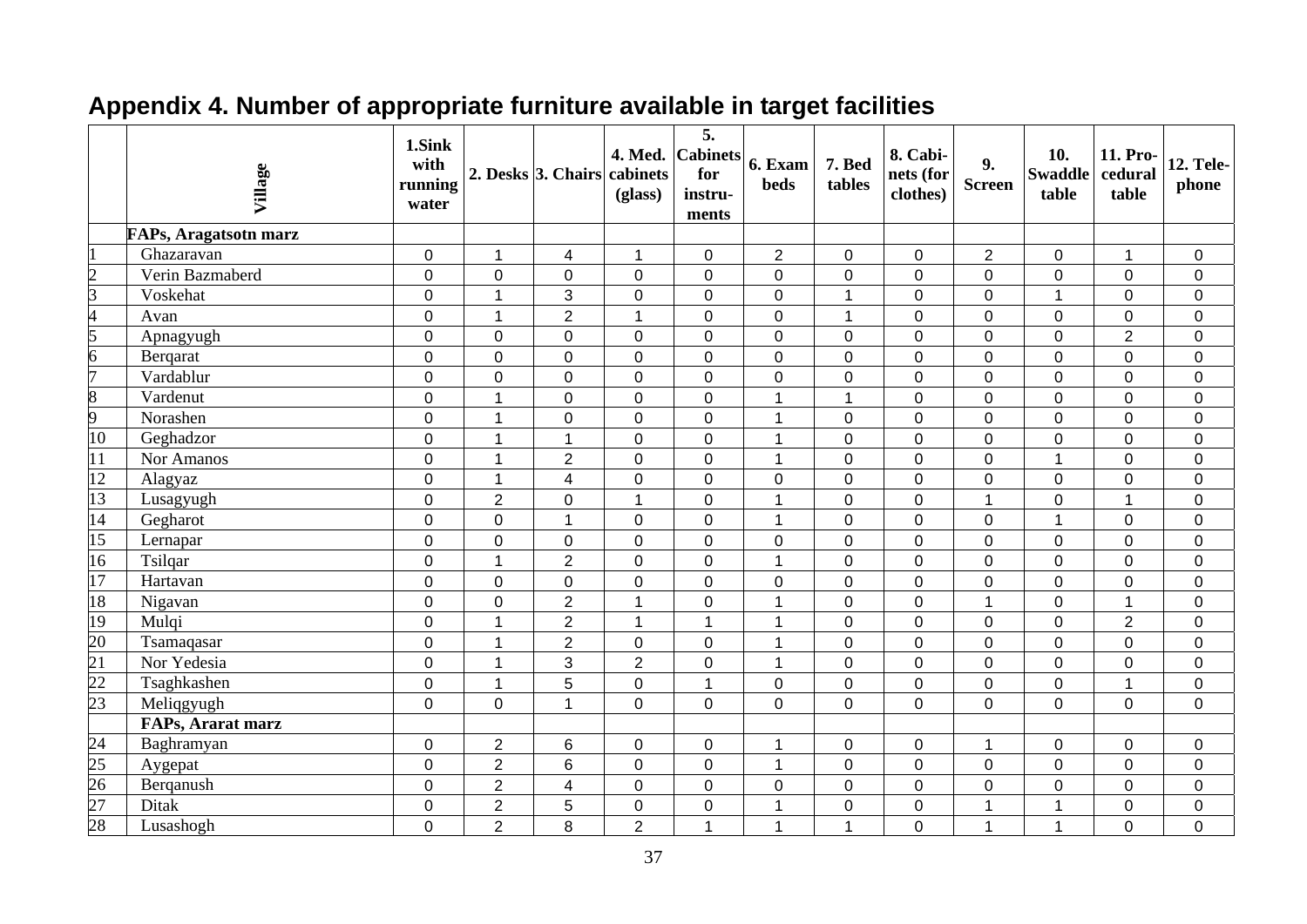|                                                                          | Village                   | 1.Sink<br>with<br>running<br>water |                         | 2. Desks 3. Chairs      | 4. Med.<br>cabinets<br>(glass) | $\overline{5}$ .<br><b>Cabinets</b><br>for<br>instru-<br>ments | 6. Exam<br><b>beds</b> | 7. Bed<br>tables | 8. Cabi-<br>nets (for<br>clothes) | 9.<br><b>Screen</b> | 10.<br><b>Swaddle</b><br>table | 11. Pro-<br>cedural<br>table | <b>12. Tele-</b><br>phone |
|--------------------------------------------------------------------------|---------------------------|------------------------------------|-------------------------|-------------------------|--------------------------------|----------------------------------------------------------------|------------------------|------------------|-----------------------------------|---------------------|--------------------------------|------------------------------|---------------------------|
|                                                                          | Hnaberd                   | $\pmb{0}$                          | $\mathbf{1}$            | 3                       | $\boldsymbol{0}$               | $\boldsymbol{0}$                                               | $\mathbf{1}$           | $\pmb{0}$        | $\mathbf{1}$                      | $\mathbf 0$         | $\mathbf 0$                    | 0                            | $\pmb{0}$                 |
| $\frac{29}{30}$<br>$\frac{31}{32}$<br>$\frac{32}{33}$<br>$\frac{33}{34}$ | Hovtashen                 | $\pmb{0}$                          | $\overline{2}$          | $\,6$                   | $\mathsf 0$                    | $\mathbf 1$                                                    | $\mathbf{1}$           | $\boldsymbol{0}$ | $\pmb{0}$                         | $\mathbf 0$         | $\overline{0}$                 | 0                            | $\mathbf 0$               |
|                                                                          | Masis                     | $\pmb{0}$                          | $\overline{0}$          | $\mathbf 0$             | $\mathsf 0$                    | $\mathbf 0$                                                    | $\overline{0}$         | $\mathbf 0$      | $\mathsf 0$                       | $\mathbf 0$         | $\mathbf 0$                    | 0                            | $\mathbf 0$               |
|                                                                          | Mrganush                  | $\pmb{0}$                          | $\mathbf{1}$            | 3                       | $\mathsf 0$                    | $\mathbf 0$                                                    | $\mathbf{1}$           | $\mathbf 0$      | $\mathsf 0$                       | $\mathbf 0$         | $\mathbf 0$                    | 0                            | $\pmb{0}$                 |
|                                                                          | Mrgavet                   | $\pmb{0}$                          | $\overline{2}$          | 9                       | $\mathbf 0$                    | $\mathbf 0$                                                    | $\mathbf{1}$           | $\mathbf 0$      | $\mathbf 0$                       | $\overline{0}$      | $\mathbf 0$                    | 0                            | $\mathbf 0$               |
|                                                                          | Narek                     | $\boldsymbol{0}$                   | $\overline{2}$          | $\overline{4}$          | $\mathbf 0$                    | $\mathbf{1}$                                                   | $\mathbf{1}$           | $\mathbf 0$      | $\mathbf 0$                       | $\overline{0}$      | $\mathbf{1}$                   | $\overline{0}$               | $\pmb{0}$                 |
| 35                                                                       | Nor Kyurin                | $\boldsymbol{0}$                   | $\mathbf 0$             | $\mathbf 2$             | $\mathsf 0$                    | $\boldsymbol{0}$                                               | $\mathbf{1}$           | $\boldsymbol{0}$ | $\mathbf 0$                       | $\mathbf 0$         | $\mathbf 0$                    | 0                            | $\pmb{0}$                 |
| 36                                                                       | Araqsavan                 | $\pmb{0}$                          | $\mathbf{1}$            | 5                       | 1                              | $\mathbf 0$                                                    | $\mathbf{1}$           | $\overline{0}$   | $\overline{0}$                    | $\mathbf 0$         | $\mathbf 0$                    | 0                            | $\mathbf 0$               |
|                                                                          | <b>FAPs, Armavir marz</b> |                                    |                         |                         |                                |                                                                |                        |                  |                                   |                     |                                |                              |                           |
| 37                                                                       | Aygek                     | $\pmb{0}$                          | $\overline{2}$          | $\overline{\mathbf{4}}$ | 1                              | $\boldsymbol{0}$                                               | $\mathbf 1$            | $\mathbf{1}$     | $\pmb{0}$                         | $\pmb{0}$           | $\pmb{0}$                      | 0                            | $\pmb{0}$                 |
|                                                                          | Aygeshat                  | $\pmb{0}$                          | $\overline{2}$          | $\overline{4}$          | $\overline{\mathcal{A}}$       | $\mathbf{1}$                                                   | $\mathbf{1}$           | $\mathbf 0$      | $\mathbf 0$                       | $\mathbf{1}$        | $\mathbf 0$                    | 0                            | $\pmb{0}$                 |
| $rac{38}{38}$<br>$rac{39}{40}$                                           | Arevashat                 | $\pmb{0}$                          | 0                       | $\mathbf 0$             | 0                              | $\mathbf 0$                                                    | $\boldsymbol{0}$       | $\mathbf 0$      | $\mathsf{O}\xspace$               | $\mathbf 0$         | $\mathbf 0$                    | 0                            | $\pmb{0}$                 |
|                                                                          | Argina                    | $\pmb{0}$                          | $\mathbf{1}$            | $\overline{2}$          | $\mathbf{1}$                   | $\mathbf 0$                                                    | $\mathbf{1}$           | $\mathbf 0$      | $\mathbf 0$                       | $\overline{1}$      | $\mathbf 0$                    | 1                            | $\pmb{0}$                 |
| 41                                                                       | Bergashat                 | $\pmb{0}$                          | $\overline{2}$          | $\overline{2}$          | $\mathbf 0$                    | $\mathbf 0$                                                    | $\overline{2}$         | $\boldsymbol{0}$ | $\mathbf 0$                       | $\mathbf{1}$        | $\mathbf 0$                    | 1                            | $\mathbf 0$               |
| 42                                                                       | Tsaghkalanj               | $\pmb{0}$                          | 0                       | $\mathbf 0$             | $\mathbf 0$                    | $\boldsymbol{0}$                                               | 0                      | $\boldsymbol{0}$ | $\mathbf 0$                       | $\mathbf 0$         | $\mathbf 0$                    | 0                            | $\pmb{0}$                 |
| $\overline{43}$                                                          | Tsaghkunq                 | $\pmb{0}$                          | $\mathbf{1}$            | 3                       | $\mathbf{1}$                   | $\pmb{0}$                                                      | $\mathbf{1}$           | $\mathbf 1$      | $\mathbf 1$                       | $\overline{1}$      | 1                              | 0                            | $\pmb{0}$                 |
|                                                                          | Haykashen                 | $\mathbf 0$                        | 0                       | $\mathbf 0$             | 0                              | $\boldsymbol{0}$                                               | 0                      | $\pmb{0}$        | $\pmb{0}$                         | $\mathbf 0$         | $\mathbf 0$                    | 0                            | $\pmb{0}$                 |
|                                                                          | Hovtamej                  | $\pmb{0}$                          | $\overline{2}$          | $\overline{\mathbf{4}}$ | 0                              | $\mathbf 0$                                                    | $\mathbf{1}$           | $\mathbf{1}$     | $\mathbf 0$                       | $\overline{1}$      | $\mathbf{1}$                   | 0                            | $\pmb{0}$                 |
|                                                                          | Metsamor                  | $\pmb{0}$                          | $\mathbf{1}$            | 6                       | $\mathbf{1}$                   | $\mathbf{1}$                                                   | $\mathbf{1}$           | $\mathbf 0$      | $\pmb{0}$                         | $\overline{1}$      | $\pmb{0}$                      | 0                            | $\pmb{0}$                 |
|                                                                          | Noravan                   | $\mathbf 0$                        | $\overline{0}$          | $\mathbf 0$             | $\mathsf 0$                    | $\mathbf 0$                                                    | $\mathbf 0$            | $\mathbf 0$      | $\mathsf 0$                       | $\mathbf 0$         | $\overline{0}$                 | 0                            | $\pmb{0}$                 |
| $\frac{44}{45}$<br>$\frac{45}{48}$<br>$\frac{47}{49}$                    | Vanand                    | $\pmb{0}$                          | $\overline{\mathbf{4}}$ | 5                       | 3                              | $\mathbf 0$                                                    | $\overline{2}$         | $\mathbf{1}$     | $\pmb{0}$                         | $\mathbf 0$         | $\mathbf 0$                    | $\mathbf 1$                  | $\pmb{0}$                 |
|                                                                          | Shenik                    | $\pmb{0}$                          | $\overline{4}$          | 10                      | $\overline{2}$                 | $\mathbf 1$                                                    | 3                      | $\mathbf{1}$     | $\pmb{0}$                         | $\overline{1}$      | $\mathbf{1}$                   | 4                            | $\mathbf 0$               |
|                                                                          | MAs & HCs, Aragatsotn     |                                    |                         |                         |                                |                                                                |                        |                  |                                   |                     |                                |                              |                           |
| $\frac{50}{51}$                                                          | Arutch                    | $\boldsymbol{9}$                   | 8                       | 22                      | 5                              | $\mathbf 1$                                                    | 5                      | $\pmb{0}$        | $\overline{2}$                    | 3                   | $\mathbf{1}$                   | $\overline{\mathbf{4}}$      | $\mathbf{1}$              |
|                                                                          | Ujan                      | $\overline{2}$                     | $\overline{7}$          | 14                      | $\overline{\mathbf{4}}$        | $\mathbf{1}$                                                   | 3                      | $\overline{2}$   | $\pmb{0}$                         | 3                   | $\mathbf{1}$                   | 0                            | $\pmb{0}$                 |
|                                                                          | Shenavan                  | 5                                  | $\overline{7}$          | 16                      | $\overline{\mathbf{4}}$        | $\mathbf 0$                                                    | $\overline{2}$         | $\mathbf 0$      | $\mathsf 0$                       | 3                   | $\mathbf{1}$                   | $\overline{2}$               | $\overline{1}$            |
|                                                                          | Parpi                     | $\mathbf{3}$                       | 5                       | 11                      | 3                              | $\mathbf 1$                                                    | 4                      | $\mathbf{1}$     | $\overline{1}$                    | 3                   | $\mathbf{1}$                   | 3                            | $\pmb{0}$                 |
| $rac{1}{52}$<br>$rac{53}{54}$                                            | Kosh                      | $\mathbf 0$                        | 9                       | $\overline{17}$         | 5                              | 3                                                              | 5                      | $\overline{2}$   | $\overline{1}$                    | 3                   | $\overline{2}$                 | 0                            | $\mathbf 0$               |
| $\frac{55}{56}$<br>$\frac{57}{58}$                                       | Nergin Bazmaberd          | 9                                  | 10                      | 33                      | 10                             | 3                                                              | $\overline{7}$         | $6\phantom{a}$   | $\overline{\mathbf{4}}$           | $\mathbf{3}$        | $\overline{2}$                 | 8                            | $\mathbf{1}$              |
|                                                                          | Voskevaz                  | $\overline{7}$                     | 8                       | 10                      | 3                              | $\overline{2}$                                                 | 5                      | $\mathbf 0$      | $\mathbf 0$                       | 3                   | $\mathbf{1}$                   | 1                            | $\pmb{0}$                 |
|                                                                          | Aragats HC                | $\overline{2}$                     | 5                       | 13                      | $\overline{1}$                 | $\boldsymbol{0}$                                               | 4                      | $\mathbf 0$      | $\overline{1}$                    | $\mathbf 0$         | $\mathbf 0$                    | 4                            | $\pmb{0}$                 |
|                                                                          | Tsaghkahovit HC           | 5                                  | 6                       | 16                      | $\mathbf 0$                    | $\mathbf 0$                                                    | 4                      | 6                | $\mathbf 0$                       | $\mathbf 0$         | $\mathbf 0$                    | 0                            | $\overline{0}$            |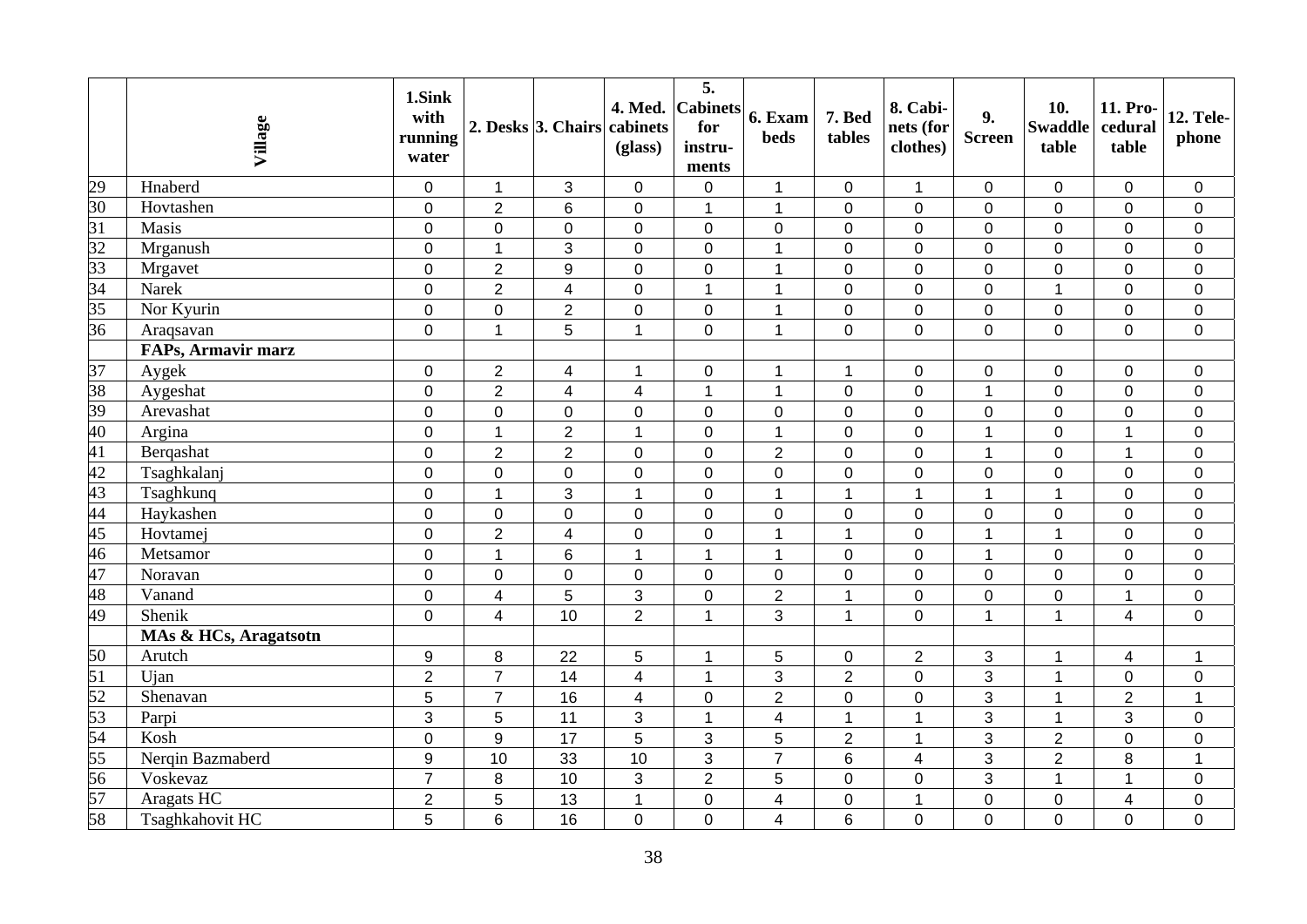|                 | Village            | 1.Sink<br>with<br>running<br>water |                         | 2. Desks 3. Chairs | 4. Med.<br>cabinets<br>(glass) | $\overline{5}$ .<br>$  \text{Cabinets}  _{6. \text{Exam}}$<br>for<br>instru-<br>ments | <b>beds</b>             | 7. Bed<br>tables     | 8. Cabi-<br>nets (for<br>clothes) | 9.<br><b>Screen</b>      | 10.<br><b>Swaddle</b><br>table | 11. Pro-<br>cedural<br>table | <b>12. Tele-</b><br>phone |
|-----------------|--------------------|------------------------------------|-------------------------|--------------------|--------------------------------|---------------------------------------------------------------------------------------|-------------------------|----------------------|-----------------------------------|--------------------------|--------------------------------|------------------------------|---------------------------|
|                 | MAs, Ararat        |                                    |                         |                    |                                |                                                                                       |                         |                      |                                   |                          |                                |                              |                           |
| 59              | Burastan           | $\pmb{0}$                          | 3                       | $6\phantom{1}$     | 1                              | $\pmb{0}$                                                                             | 3                       | $\pmb{0}$            | 3                                 | $\overline{1}$           | 1                              | $\overline{2}$               | $\mathbf 0$               |
| 60              | Azatavan           | $\pmb{0}$                          | $\overline{\mathbf{4}}$ | 9                  | $\overline{2}$                 | $\mathbf{1}$                                                                          | 3                       | $\mathbf 0$          | $\overline{\mathbf{4}}$           | $\overline{1}$           | $\mathbf{1}$                   | 0                            | $\mathbf 0$               |
| 61              | Getazat            | $\overline{2}$                     | 6                       | 10                 | 0                              | $\boldsymbol{0}$                                                                      | 1                       | $\boldsymbol{0}$     | $\mathbf 0$                       | 1                        | 0                              | 0                            | $\pmb{0}$                 |
| 62              | Verin Dvin         | 1                                  | 5                       | 13                 | $\overline{2}$                 | $\overline{1}$                                                                        | $\overline{2}$          | 1                    | $\overline{2}$                    | $\overline{2}$           | 1                              | 1                            | $\pmb{0}$                 |
|                 | Aygestan           | $\pmb{0}$                          | 9                       | 18                 | $\overline{\mathbf{4}}$        | $\overline{1}$                                                                        | 5                       | 3                    | $\overline{\mathbf{4}}$           | $\overline{ }$           | 3                              | 1                            | 1                         |
| $\frac{63}{64}$ | Dalar              | $\mathbf 0$                        | 8                       | 16                 | 3                              | $\mathbf{1}$                                                                          | 3                       | $\mathbf 0$          | $\mathbf{1}$                      | $\mathbf 0$              | 1                              | 0                            | $\mathbf 0$               |
| 65              | Dimitrov           | $\pmb{0}$                          | $\overline{\mathbf{4}}$ | 9                  | $\overline{A}$                 | $\overline{2}$                                                                        | $\overline{2}$          | $\overline{1}$       | $\pmb{0}$                         | 3                        | 1                              | 1                            | 1                         |
| 66              | Zangakatun         | $\pmb{0}$                          | $\overline{\mathbf{4}}$ | 13                 | 4                              | $\overline{2}$                                                                        | 3                       | 3                    | $\mathbf 0$                       | $\overline{2}$           | 1                              | 0                            | $\mathbf 0$               |
| 67              | Marmarashen        | $\pmb{0}$                          | $\overline{7}$          | 10                 | 3                              | $\boldsymbol{0}$                                                                      | 3                       | 1                    | $\overline{1}$                    | $\mathbf 0$              | 1                              | 0                            | $\pmb{0}$                 |
| 68              | Mkhchyan           | 11                                 | 12                      | 35                 | 5                              | $\overline{2}$                                                                        | 6                       | $\mathbf 0$          | $\overline{1}$                    | $\overline{2}$           | $\overline{2}$                 | $\overline{\mathbf{4}}$      | 3                         |
| 69              | Jrashen            | 1                                  | 6                       | 16                 | $\overline{2}$                 | $\mathbf 0$                                                                           | 3                       | 1                    | 1                                 | $\overline{2}$           | 1                              | 1                            | $\pmb{0}$                 |
| $\overline{70}$ | Verin Artashat     | 12                                 | 11                      | 29                 | 3                              | $\boldsymbol{0}$                                                                      | 4                       | 3                    | 1                                 | $\mathbf{3}$             | 1                              | 3                            | $\overline{2}$            |
| 71              | Qaghcrashen        | $\boldsymbol{0}$                   | 9                       | 18                 | 4                              | 1                                                                                     | $\overline{\mathbf{4}}$ | $\mathbf 0$          | $\pmb{0}$                         | $\overline{2}$           | 1                              | 0                            | 1                         |
|                 | MAs & HCs, Armavir |                                    |                         |                    |                                |                                                                                       |                         |                      |                                   |                          |                                |                              |                           |
| $\overline{72}$ | Aragats            | 0                                  | 5                       | 5                  | 3                              | $\overline{2}$                                                                        | $\overline{2}$          | $\pmb{0}$            | $\pmb{0}$                         | $\overline{2}$           | $\overline{2}$                 | 3                            | $\mathbf 1$               |
| 73              | Baghramyan         | $\pmb{0}$                          | $\overline{\mathbf{4}}$ | 5                  | $\overline{2}$                 | $\overline{2}$                                                                        | 3                       | $\mathbf 0$          | $\mathbf{1}$                      | $\overline{1}$           | 1                              | 1                            | $\mathbf{1}$              |
| $\overline{74}$ | Getashen           | 8                                  | 8                       | 15                 | $\overline{2}$                 | 1                                                                                     | $\overline{\mathbf{4}}$ | $\pmb{0}$            | $\mathbf{1}$                      | $\overline{2}$           | 1                              | $\overline{4}$               | 0                         |
| $\overline{75}$ | Merdzavan          | $\mathbf 0$                        | $\overline{7}$          | 20                 | 3                              | $6\phantom{1}6$                                                                       | 5                       | $\overline{5}$       | $\pmb{0}$                         | 1                        | 1                              | $\overline{2}$               | $\overline{2}$            |
| $\overline{76}$ | Musaler            | $\sqrt{3}$                         | 9                       | 27                 | $\overline{\mathbf{4}}$        | 5                                                                                     | 3                       | $\mathbf 0$          | 1                                 | $\overline{2}$           | 1                              | 3                            | $\overline{2}$            |
| 77              | Shahumyan          | $\overline{2}$                     | 5                       | 20                 | 5                              | $\mathbf{1}$                                                                          | $\mathbf{1}$            | $\mathbf 0$          | 1                                 | 1                        | $\overline{2}$                 | 0                            | $\pmb{0}$                 |
| 78              | Geghakert          | $\pmb{0}$                          | 6                       | 27                 | 3                              | $\overline{1}$                                                                        | 3                       | $\blacktriangleleft$ | $\pmb{0}$                         | $\overline{2}$           | 1                              | 0                            | 1                         |
| 79              | Qarakert           | 10                                 | 12                      | 31                 | $\overline{7}$                 | 3                                                                                     | 6                       | $\overline{7}$       | 3                                 | $\mathfrak{S}$           | 2                              | $\overline{4}$               | $\overline{4}$            |
| $\frac{80}{81}$ | Gay HC             | $\pmb{0}$                          | 4                       | $\boldsymbol{9}$   | $\overline{c}$                 | $\overline{2}$                                                                        | $\overline{\mathbf{4}}$ | 1                    | $\overline{1}$                    | $\overline{\phantom{a}}$ | 0                              | $\overline{c}$               | $\pmb{0}$                 |
|                 | Yervandashat HC    | $\overline{0}$                     | 0                       | 5                  | $\overline{2}$                 | 0                                                                                     | $\overline{2}$          | $\overline{0}$       | $\mathbf 0$                       | 1                        | $\overline{0}$                 | 3                            | $\overline{0}$            |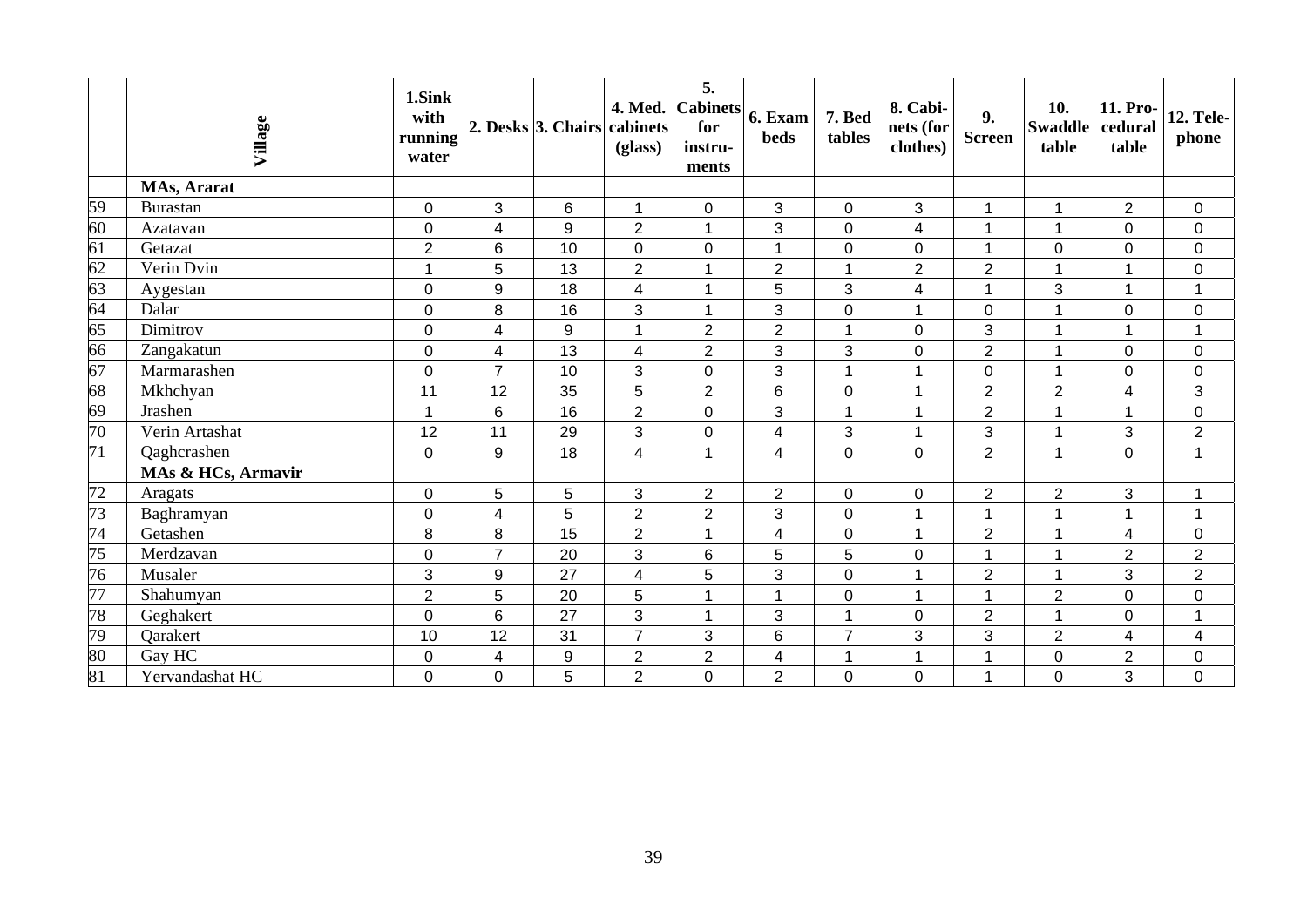|                                                         | Village                      | nen-oscope<br>1.Stethoho- | 2.Sphygnoma<br>nometer | 3.Thermo-<br>meter   | 4.Refrigera-<br>tor | 5.Cold Chain<br>Igloo | gag<br>6.Tongue<br>holder & | 7.Height mea-<br>surer-child | 8.Height mea-<br>surer-adult | 9.Scale - child | $\blacksquare$<br>10.Scale<br>adult | 11.Measure<br>tape | 12.Timer       | 13.Infusion set<br>$&$ IV cannula | 14.Medical<br>tourniquet | 15.Sterilizati-<br>on cylinders | steriliza-tion<br>$\overline{16.}$ Dry | syringe/needle<br>17.Dispos. | 18.Sharp<br>disposal |
|---------------------------------------------------------|------------------------------|---------------------------|------------------------|----------------------|---------------------|-----------------------|-----------------------------|------------------------------|------------------------------|-----------------|-------------------------------------|--------------------|----------------|-----------------------------------|--------------------------|---------------------------------|----------------------------------------|------------------------------|----------------------|
|                                                         | <b>FAPs, Aragatsotn marz</b> |                           |                        |                      |                     |                       |                             |                              |                              |                 |                                     |                    |                |                                   |                          |                                 |                                        |                              |                      |
| $\vert$ 1                                               | Ghazaravan                   | $\mathbf{1}$              | 1                      | $\overline{2}$       | $\mathbf 0$         | $\overline{2}$        | 0                           | $\boldsymbol{2}$             | $\overline{1}$               | 0               | 1                                   | $\mathbf 0$        | 0              | $\mathsf 0$                       | $\overline{1}$           | 0                               | $\mathbf 0$                            | 70                           | 3                    |
| $\frac{2}{3}$ $\frac{3}{4}$ $\frac{4}{5}$ $\frac{6}{7}$ | Verin Bazmaberd              | 1                         | 1                      | 5                    | $\overline{0}$      | $\mathbf 1$           | 0                           | $\mathbf{1}$                 | $\overline{\mathbf{1}}$      | $\mathbf 1$     | $\mathbf{1}$                        | $\overline{1}$     | $\mathbf 0$    | 5                                 | $\overline{1}$           | $\mathbf 0$                     | $\mathbf 0$                            | 25                           | 5                    |
|                                                         | Voskehat                     | 1                         | 1                      | $\mathbf{1}$         | $\overline{0}$      | 3                     | $\overline{0}$              | $\mathbf{1}$                 | 1                            | $\mathbf{1}$    | $\overline{0}$                      | $\Omega$           | $\overline{0}$ | $\overline{0}$                    | $\overline{1}$           | $\mathbf{1}$                    | $\overline{0}$                         | 10                           | 3                    |
|                                                         | Avan                         | $\overline{1}$            | 1                      | $\mathbf{1}$         | $\mathbf 0$         | $\overline{1}$        | 0                           | $\overline{2}$               | $\mathbf 0$                  | 0               | $\mathbf 0$                         | $\overline{0}$     | 0              | $\pmb{0}$                         | $\mathbf 0$              | $\overline{2}$                  | $\mathbf 0$                            | 20                           | $\overline{2}$       |
|                                                         | Apnagyugh                    | 1                         | 1                      | $\mathbf 0$          | $\mathbf 0$         | $\overline{2}$        | 0                           | $\mathbf{1}$                 | $\mathbf 0$                  | 0               | 0                                   | $\mathbf 0$        | 0              | $\mathbf 0$                       | 1                        | $\mathbf{1}$                    | $\mathbf 0$                            | $\overline{\mathbf{4}}$      | $\mathbf{1}$         |
|                                                         | Berqarat                     | 1                         | 1                      | $\mathbf{1}$         | $\mathbf{1}$        | $\overline{1}$        | 0                           | $\mathbf 0$                  | $\Omega$                     | $\overline{0}$  | $\overline{0}$                      | $\Omega$           | 0              | $\mathbf 0$                       | $\overline{1}$           | $\overline{0}$                  | $\mathbf 0$                            | 30                           | $\mathbf{1}$         |
|                                                         | Vardablur                    | 1                         | 1                      | $\mathbf 1$          | $\mathsf 0$         | 1                     | 0                           | $\mathsf 0$                  | $\overline{0}$               | $\overline{0}$  | 0                                   | $\mathbf 0$        | 0              | $\mathbf{1}$                      | $\overline{1}$           | 0                               | $\mathbf 0$                            | 10                           | 0                    |
|                                                         | Vardenut                     | 1                         | -1                     | 1                    | $\mathbf 0$         | 1                     | $\mathbf 1$                 | $\mathbf{1}$                 | $\mathbf 0$                  | 0               | $\mathbf 0$                         | -1                 | $\mathbf 0$    | $\mathbf 0$                       | -1                       | $\mathbf 1$                     | $\mathbf 0$                            | $\mathbf 0$                  | 3                    |
| $\frac{8}{9}$ $\frac{9}{10}$                            | Norashen                     | 1                         | 1                      | $\mathbf 1$          | $\mathbf 0$         | 1                     | 0                           | $\mathbf{1}$                 | $\mathbf 0$                  | $\mathbf{1}$    | $\mathbf 0$                         | $\mathbf 0$        | 0              | $\mathbf{1}$                      | -1                       | 0                               | $\mathbf 0$                            | 30                           | $6\phantom{a}$       |
|                                                         | Geghadzor                    | 1                         | 1                      | $\mathbf{1}$         | $\overline{0}$      | $\overline{2}$        | $\overline{0}$              | $\mathbf{1}$                 | $\overline{0}$               | $\overline{0}$  | $\overline{0}$                      | $\overline{1}$     | 0              | $\mathbf 0$                       | $\overline{1}$           | $\mathbf{1}$                    | $\mathbf{1}$                           | 30                           | $\overline{2}$       |
| $\overline{11}$                                         | Nor Amanos                   | 1                         | 1                      | 0                    | $\pmb{0}$           | 1                     | 0                           | $\mathbf 1$                  | $\overline{1}$               | 1               | 0                                   | $\mathbf 0$        | $\mathbf 0$    | $\mathsf 0$                       | 0                        | 1                               | $\mathbf 0$                            | 20                           | $\mathbf{1}$         |
| $\overline{12}$                                         | Alagyaz                      | 1                         | 1                      | $\mathbf 1$          | $\mathbf 0$         | 1                     | $\overline{0}$              | $\mathbf 0$                  | $\overline{0}$               | 0               | 0                                   | $\overline{0}$     | 0              | $\mathbf 0$                       | $\overline{1}$           | 0                               | $\mathbf 0$                            | 10                           | $\mathbf{1}$         |
| 13                                                      | Lusagyugh                    | 1                         | 1                      | 1                    | $\overline{0}$      | 1                     | 1                           | $\mathbf{1}$                 | $\overline{\mathbf{A}}$      | 1               | 0                                   | $\Omega$           | $\overline{0}$ | $\overline{0}$                    | $\overline{1}$           | $\mathbf{1}$                    | $\overline{0}$                         | 15                           | $\mathbf{1}$         |
| 14                                                      | Gegharot                     | 1                         | 1                      | 1                    | $\mathbf 0$         | 1                     | 0                           | $\mathbf{1}$                 | $\mathbf 0$                  | 1               | $\mathbf 0$                         | $\overline{0}$     | 0              | $\mathbf{1}$                      | 4                        | $\mathbf{1}$                    | $\mathbf 0$                            | 40                           | 10                   |
| $\overline{15}$                                         | Lernapar                     | 1                         | 1                      | 1                    | $\mathbf 0$         | -1                    | 0                           | $\mathbf 0$                  | $\mathbf 0$                  | 0               | 0                                   | $\mathbf 0$        | 0              | $\mathbf 0$                       | $\overline{1}$           | 0                               | $\mathbf 0$                            | 10                           | $\mathbf{1}$         |
| $\overline{16}$                                         | Tsilqar                      | 1                         | 1                      | $\blacktriangleleft$ | $\mathbf 0$         | $\mathbf 1$           | 0                           | $\mathbf{1}$                 | $\overline{0}$               | $\mathbf{1}$    | $\mathbf 0$                         | $\overline{0}$     | 0              | $\mathbf{1}$                      | $\mathbf 0$              | $\mathbf{1}$                    | $\mathbf 0$                            | 10                           | $\overline{2}$       |
| $\overline{17}$                                         | Hartavan                     | $\overline{2}$            | $\overline{2}$         | $\mathbf{1}$         | $\mathsf 0$         | $\overline{2}$        | 0                           | $\mathsf 0$                  | $\overline{0}$               | 0               | $\mathsf 0$                         | $\overline{0}$     | 0              | $\pmb{0}$                         | $\overline{1}$           | $\overline{2}$                  | $\pmb{0}$                              | 5                            | 3                    |
| 18                                                      | Nigavan                      | 1                         | 1                      | $\mathbf 0$          | $\pmb{0}$           | -1                    | 0                           | $\pmb{0}$                    | $\mathbf 0$                  | 1               | 0                                   | $\mathbf 0$        | 0              | $\mathsf 0$                       | $\overline{\mathbf{1}}$  | $\mathbf 1$                     | 0                                      | 0                            | $\overline{2}$       |
| 19                                                      | Mulqi                        | 1                         | 1                      | 1                    | $\mathbf 0$         | 1                     | 0                           | $\mathbf{1}$                 | 1                            | 1               | $\mathbf 0$                         | -1                 | 0              | $\mathbf 0$                       | -1                       | 1                               | $\mathbf 0$                            | 5                            | $\overline{2}$       |
| 20                                                      | Tsamaqasar                   | 1                         | 1                      | 1                    | $\mathbf 0$         | 1                     | $\overline{0}$              | $\mathbf 0$                  | 1                            | 0               | $\overline{0}$                      | $\Omega$           | 0              | $\mathbf 0$                       | $\Omega$                 | $\mathbf{1}$                    | $\overline{0}$                         | 10                           | $\mathbf{1}$         |
|                                                         | Nor Yedesia                  | 1                         | 1                      | $\mathbf 1$          | 1                   | 1                     | 0                           | $\pmb{0}$                    | -1                           | $\mathbf 1$     | 0                                   | 0                  | 0              | 0                                 | 0                        | 1                               | 0                                      | 5                            | $\mathbf{1}$         |
|                                                         | Tsaghkashen                  | 1                         | 1                      | $\mathbf{1}$         | $\pmb{0}$           | 1                     | 0                           | $\pmb{0}$                    | $\mathbf 0$                  | 0               | $\mathsf 0$                         | $\overline{1}$     | 0              | $\pmb{0}$                         | $\overline{1}$           | $\mathbf{1}$                    | $\mathbf 0$                            | 5                            | $\overline{2}$       |
| $\frac{1}{21}$<br>$\frac{22}{23}$                       | Meliqgyugh                   | $\mathbf{1}$              | 1                      | $\overline{2}$       | $\overline{0}$      | 1                     | $\Omega$                    | $\overline{0}$               | $\Omega$                     | $\Omega$        | $\overline{0}$                      | $\overline{1}$     | 0              | $\mathbf 0$                       | $\overline{2}$           | $\mathbf{1}$                    | $\overline{0}$                         | 25                           | $\overline{4}$       |
|                                                         | FAPs, Ararat marz            |                           |                        |                      |                     |                       |                             |                              |                              |                 |                                     |                    |                |                                   |                          |                                 |                                        |                              |                      |
| $\frac{24}{25}$<br>$\frac{25}{26}$                      | Baghramyan                   | $\pmb{0}$                 | 0                      | 0                    | 0                   | $\overline{2}$        | 0                           | 0                            | -1                           | 1               | 0                                   | $\Omega$           | 0              | 0                                 | $\overline{\mathbf{1}}$  | $\overline{2}$                  | $\mathbf 0$                            | 0                            | 0                    |
|                                                         | Aygepat                      | $\overline{1}$            | 1                      | $\mathbf{1}$         | $\mathbf{1}$        | 1                     | 0                           | $\mathbf 0$                  | $\mathbf 0$                  | 1               | 0                                   | $\mathbf 0$        | 0              | 0                                 | $\overline{1}$           | $\mathbf 1$                     | 0                                      | 0                            | 0                    |
|                                                         | Berqanush                    | $\overline{0}$            | 0                      | $\overline{0}$       | $\overline{0}$      | $\overline{2}$        | $\overline{0}$              | 1                            | 0                            | 1               | $\overline{0}$                      | $\overline{0}$     | $\overline{0}$ | $\overline{0}$                    | $\overline{0}$           | 0                               | $\overline{0}$                         | $\overline{0}$               | $\overline{0}$       |

# **Appendix 5. Numbers of functioning equipment/supplies in target facilities-1**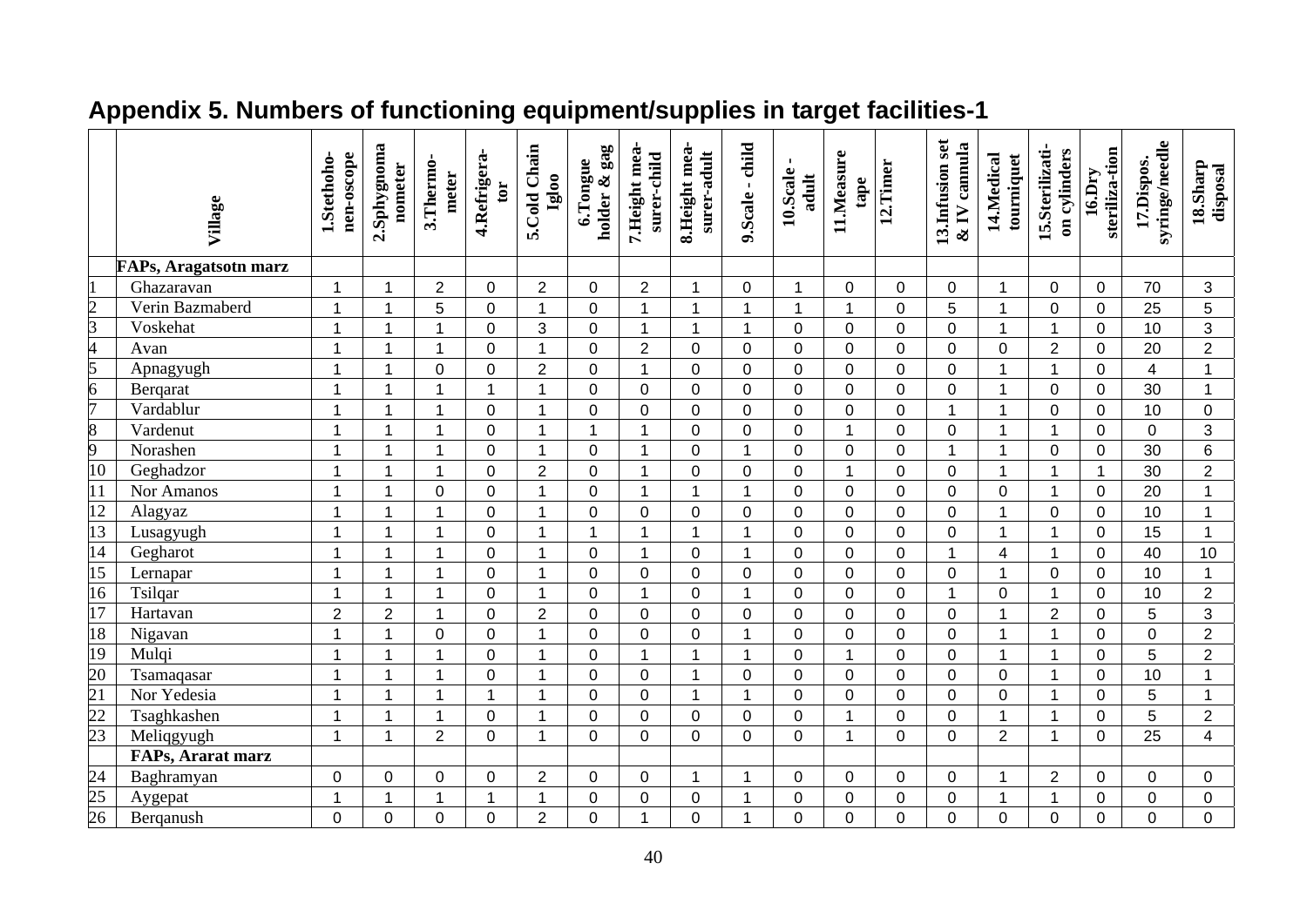|                                                                                                                            | Village               | nen-oscope<br>1.Stethoho- | 2.Sphygnoma<br>nometer | 3.Thermo-<br>meter | 4.Refrigera-<br>tor | 5.Cold Chain<br>Igloo | holder & gag<br>6.Tongue | 7.Height mea-<br>surer-child | 8. Height mea-<br>surer-adult | 9.Scale - child     | $\blacksquare$<br>10.Scale<br>adult | 11.Measure<br>tape | 12.Timer       | 13.Infusion set<br>$&$ IV cannula | 14.Medical<br>tourniquet | 15.Sterilizati-<br>on cylinders | steriliza-tion<br>$16.$ Dry | syringe/needle<br>17.Dispos. | 18.Sharp<br>disposal |
|----------------------------------------------------------------------------------------------------------------------------|-----------------------|---------------------------|------------------------|--------------------|---------------------|-----------------------|--------------------------|------------------------------|-------------------------------|---------------------|-------------------------------------|--------------------|----------------|-----------------------------------|--------------------------|---------------------------------|-----------------------------|------------------------------|----------------------|
| $\frac{27}{28} \frac{8}{29} \frac{1}{30} \frac{31}{31} \frac{1}{32} \frac{33}{33} \frac{1}{34} \frac{35}{35} \frac{1}{36}$ | Ditak                 | $\mathbf 1$               | 1                      | $\mathbf 1$        | $\mathbf 0$         | $\mathbf 1$           | $\mathbf 0$              | $\mathbf 0$                  | $\overline{1}$                | $\mathbf 1$         | $\mathbf 0$                         | $\mathbf 1$        | $\mathbf 0$    | 0                                 | 0                        | -1                              | $\mathbf 0$                 | $\mathbf 0$                  | $\mathbf{1}$         |
|                                                                                                                            | Lusashogh             | $\mathbf{1}$              | $\overline{1}$         | $\mathbf{1}$       | $\mathbf 0$         | $\mathbf{1}$          | 0                        | $\mathbf{1}$                 | $\overline{1}$                | $\mathbf{1}$        | $\mathbf 1$                         | $\mathbf{1}$       | $\overline{0}$ | $\mathbf 0$                       | $\mathbf{1}$             | $\mathbf{1}$                    | $\overline{0}$              | 10                           | $\mathbf{1}$         |
|                                                                                                                            | Hnaberd               | $\mathbf{1}$              | 0                      | $\mathbf{1}$       | $\mathbf 0$         | $\mathbf{1}$          | 0                        | 0                            | $\overline{1}$                | $\overline{0}$      | $\mathbf 0$                         | $\mathbf 0$        | 0              | $\mathbf 0$                       | $\overline{0}$           | $\mathbf{1}$                    | $\overline{0}$              | $\overline{2}$               | $\overline{2}$       |
|                                                                                                                            | Hovtashen             | $\mathbf{1}$              | $\mathbf 1$            | $\mathbf 1$        | $\mathbf 0$         | 1                     | 0                        | 0                            | $\overline{1}$                | $\mathbf{1}$        | $\mathbf 0$                         | 1                  | 0              | $\mathbf 0$                       | $\overline{0}$           | $\mathbf 0$                     | $\overline{0}$              | 10                           | $\mathbf 0$          |
|                                                                                                                            | Masis                 | $\mathbf{1}$              | 1                      | $\mathbf 1$        | $\mathbf 0$         | 1                     | 0                        | 0                            | $\mathbf 0$                   | $\mathbf{1}$        | $\mathbf 0$                         | $\mathbf 0$        | 0              | $\mathbf 0$                       | $\overline{1}$           | $\mathbf{1}$                    | $\overline{0}$              | $\mathbf 0$                  | $\mathbf 0$          |
|                                                                                                                            | Mrganush              | $\mathbf{1}$              | 0                      | 1                  | $\mathbf 0$         | $\mathbf 1$           | 0                        | $\mathbf{1}$                 | $\overline{1}$                | $\mathbf 0$         | $\mathbf 0$                         | $\mathbf 0$        | 0              | $\mathbf 0$                       | $\overline{0}$           | $\mathbf 0$                     | $\overline{0}$              | 10                           | $\mathbf{1}$         |
|                                                                                                                            | Mrgavet               | $\mathbf{1}$              | 0                      | $\mathbf{1}$       | $\mathbf 0$         | $\mathbf 0$           | 0                        | 0                            | $\mathbf 0$                   | $\mathbf 0$         | $\mathbf 0$                         | $\mathbf 0$        | 0              | $\mathbf 0$                       | $\mathbf 1$              | $\mathbf 0$                     | $\overline{0}$              | 6                            | $\mathbf 0$          |
|                                                                                                                            | Narek                 | $\mathbf{1}$              | 1                      | $\mathbf{1}$       | $\mathbf 0$         | $\mathbf 1$           | 0                        | $\mathbf{1}$                 | $\mathbf 0$                   | $\mathbf{1}$        | $\mathbf 0$                         | $\overline{0}$     | 0              | $\mathbf{1}$                      | $\mathbf 1$              | $\mathbf{1}$                    | $\overline{0}$              | 10                           | $\mathbf 0$          |
|                                                                                                                            | Nor Kyurin            | $\mathbf{1}$              | 1                      | $\overline{2}$     | $\mathbf 0$         | $\mathbf 1$           | 0                        | 0                            | $\overline{1}$                | $\overline{0}$      | $\mathbf 0$                         | $\overline{0}$     | 0              | $\mathbf 0$                       | $\mathbf 1$              | $\mathbf 0$                     | 0                           | 15                           | $\overline{2}$       |
|                                                                                                                            | Araqsavan             | $\mathbf 1$               | 1                      | $\overline{2}$     | $\mathbf 0$         | 1                     | 0                        | 0                            | $\overline{1}$                | $\mathbf{1}$        | $\mathbf 0$                         |                    | 0              | 0                                 | $\overline{\mathbf{A}}$  | 3                               | $\overline{0}$              | 5                            | $\mathbf{1}$         |
|                                                                                                                            | FAPs, Armavir marz    |                           |                        |                    |                     |                       |                          |                              |                               |                     |                                     |                    |                |                                   |                          |                                 |                             |                              |                      |
|                                                                                                                            | Aygek                 | $\mathbf 1$               | 1                      | 1                  | $\pmb{0}$           | $\overline{2}$        | 0                        | 1                            | $\overline{1}$                | 1                   | 1                                   |                    | 1              | 0                                 | 0                        | 3                               | $\mathbf 0$                 | 10                           | 1                    |
|                                                                                                                            | Aygeshat              | $\pmb{0}$                 | 0                      | $\mathbf 0$        | $\mathbf 0$         | $\overline{0}$        | 0                        | $\mathbf{1}$                 | $\overline{1}$                | 1                   | $\mathbf{1}$                        | -1                 | 0              | $\mathbf 0$                       | $\mathbf 0$              | $\overline{0}$                  | $\overline{0}$              | 10                           | $\mathbf 1$          |
|                                                                                                                            | Arevashat             | $\overline{1}$            | 1                      | $\mathbf{1}$       | $\mathbf 0$         | $\overline{0}$        | 0                        | $\mathbf{1}$                 | $\overline{0}$                | $\mathbf{1}$        | $\mathbf 0$                         | 1                  | $\overline{0}$ | $\mathbf 0$                       | $\overline{0}$           | 0                               | $\overline{0}$              | $\mathbf 0$                  | $\mathbf 0$          |
|                                                                                                                            | Argina                | $\mathbf{1}$              | 1                      | $\mathbf{1}$       | $\mathbf{1}$        | $\overline{2}$        | 0                        | $\mathbf{1}$                 | $\overline{0}$                | $\mathbf{1}$        | 1                                   | $\mathbf 0$        | 0              | $\overline{2}$                    | $\overline{\mathbf{1}}$  | $\overline{1}$                  | $\overline{0}$              | 15                           | $\mathbf 0$          |
|                                                                                                                            | Bergashat             | $\mathbf{1}$              | 1                      | $\mathbf 0$        | $\pmb{0}$           | $\overline{1}$        | 0                        | $\mathbf 0$                  | $\overline{1}$                | $\mathbf{1}$        | $\mathbf 1$                         |                    | 0              | $\mathbf 0$                       | $\overline{1}$           | $\overline{2}$                  | $\overline{0}$              | $\mathbf 0$                  | $\overline{5}$       |
|                                                                                                                            | Tsaghkalanj           | $\pmb{0}$                 | 1                      | $\mathbf{1}$       | $\pmb{0}$           | $\overline{1}$        | 0                        | $\mathbf 0$                  | $\mathbf 0$                   | $\mathsf{O}\xspace$ | $\mathbf 0$                         | 1                  | 0              | $\pmb{0}$                         | $\mathbf 0$              | $\mathbf{1}$                    | $\overline{0}$              | 10                           | $\overline{2}$       |
|                                                                                                                            | Tsaghkunq             | 1                         | 1                      | $\mathbf{1}$       | $\mathsf 0$         | $\overline{2}$        | 0                        | $\mathbf{1}$                 | $\mathbf 0$                   | $\mathbf{1}$        | $\mathbf{1}$                        | 1                  | 0              | $\overline{2}$                    | $\overline{1}$           | $\mathbf 0$                     | $\overline{0}$              | 12                           | $\mathbf{1}$         |
|                                                                                                                            | Haykashen             | $\mathbf{1}$              | 0                      | $\mathbf{1}$       | $\mathbf 0$         | $\overline{0}$        | $\overline{2}$           | $\mathbf{1}$                 | $\overline{1}$                | $\mathbf 0$         | $\mathbf 0$                         | 1                  | $\overline{0}$ | $\mathbf 0$                       | $\mathbf 0$              | $\overline{2}$                  | $\overline{0}$              | $\overline{2}$               | $\overline{2}$       |
| $\frac{37}{38}$ $\frac{39}{40}$ $\frac{40}{41}$ $\frac{42}{43}$ $\frac{44}{45}$ $\frac{45}{49}$ $\frac{47}{48}$            | Hovtamej              | $\mathbf{1}$              | 1                      | $\mathbf 1$        | $\pmb{0}$           | $\overline{0}$        | 0                        | $\mathbf{1}$                 | $\overline{0}$                | 0                   | $\mathbf 0$                         | 1                  | 0              | 5                                 | 1                        | $\mathbf{1}$                    | $\overline{0}$              | 20                           | $\overline{2}$       |
|                                                                                                                            | Metsamor              | $\mathbf{1}$              | 0                      | $\overline{2}$     | $\mathbf 0$         | 1                     | $\mathbf 1$              | $\mathbf 0$                  | $\overline{0}$                | $\mathbf{1}$        | $\mathbf 0$                         | 1                  | 0              | $\overline{0}$                    | $\mathbf 0$              | $\overline{2}$                  | $\overline{0}$              | $\overline{0}$               | 3                    |
|                                                                                                                            | Noravan               |                           |                        |                    |                     |                       |                          |                              |                               |                     |                                     |                    |                |                                   |                          |                                 |                             |                              |                      |
|                                                                                                                            | Vanand                | $\mathbf{1}$              | $\mathbf 1$            | 1                  | $\pmb{0}$           | 1                     | 0                        | $\mathbf{1}$                 | 1                             | $\mathbf{1}$        | $\pmb{0}$                           | 1                  | 0              | 0                                 | $\overline{1}$           | $\overline{2}$                  | $\mathbf 0$                 | 0                            | 1                    |
|                                                                                                                            | Shenik                | $\overline{1}$            | 1                      | $\mathbf 1$        | $\mathbf{1}$        | $\overline{1}$        | 0                        | $\mathbf{1}$                 | $\overline{1}$                | $\mathbf 0$         | 1                                   | $\overline{1}$     | 0              | 0                                 | 1                        | $\overline{2}$                  | $\mathbf 0$                 | 10                           | $\mathbf 1$          |
|                                                                                                                            | MAs & HCs, Aragatsotn |                           |                        |                    |                     |                       |                          |                              |                               |                     |                                     |                    |                |                                   |                          |                                 |                             |                              |                      |
|                                                                                                                            | Arutch                | $\overline{2}$            | $\overline{2}$         | $\overline{2}$     | $\mathbf 1$         | 6                     | 1                        | $\mathbf 1$                  | $\overline{1}$                | $\mathbf{1}$        | 1                                   | $\overline{2}$     | 0              | 3                                 | $\overline{2}$           | $\overline{4}$                  | $\mathbf 0$                 | 300                          | $\,6\,$              |
|                                                                                                                            | Ujan                  | $\overline{4}$            | $\overline{2}$         | 3                  | $\mathbf 1$         | $\overline{7}$        | $\pmb{0}$                | $\mathbf{1}$                 | $\overline{1}$                | $\overline{2}$      | 1                                   | $\mathbf{1}$       | 0              | $\overline{2}$                    | $\overline{\mathbf{4}}$  | $\overline{2}$                  | $\mathbf 0$                 | 50                           | 5                    |
| $\frac{50}{51}$ $\frac{51}{52}$ $\frac{53}{54}$ $\frac{54}{55}$                                                            | Shenavan              | $\overline{2}$            | $\overline{2}$         | $\overline{2}$     | $\mathbf 1$         | $\mathbf{1}$          | $\mathbf{1}$             | $\mathbf{1}$                 | $\mathbf 0$                   | $\mathbf{1}$        | $\mathbf 1$                         | $\mathbf{1}$       | 0              | $\mathbf{1}$                      | $\overline{2}$           | $\overline{2}$                  | $\mathbf 0$                 | 10                           | 3                    |
|                                                                                                                            | Parpi                 | $\overline{2}$            | $\overline{2}$         | 4                  | $\mathbf 1$         | $\mathbf 2$           | $\overline{2}$           | $\mathbf{1}$                 | $\overline{1}$                | $\mathbf{1}$        | 1                                   | $\mathbf{1}$       | $\mathbf 0$    | 5                                 | $\overline{2}$           | $\mathbf 0$                     | $\mathbf{1}$                | 100                          | $\mathbf 1$          |
|                                                                                                                            | Kosh                  | $\overline{2}$            | $\overline{c}$         | $\mathbf 2$        | 1                   | 15                    | $\overline{2}$           | $\overline{2}$               | $\overline{1}$                | 1                   | 1                                   | $\mathbf 2$        | 0              | 10                                | $\overline{\mathcal{A}}$ | 3                               | $\mathbf{1}$                | 100                          | 5                    |
|                                                                                                                            | Nerqin Bazmaberd      | 5                         | 5                      | 3                  | $\overline{2}$      | $\overline{7}$        | $\overline{2}$           | $\mathbf{1}$                 | 3                             | $\mathbf 1$         | 3                                   | $\overline{2}$     | 3              | 10                                | 5                        | 10                              | $\mathbf{1}$                | 300                          | 10                   |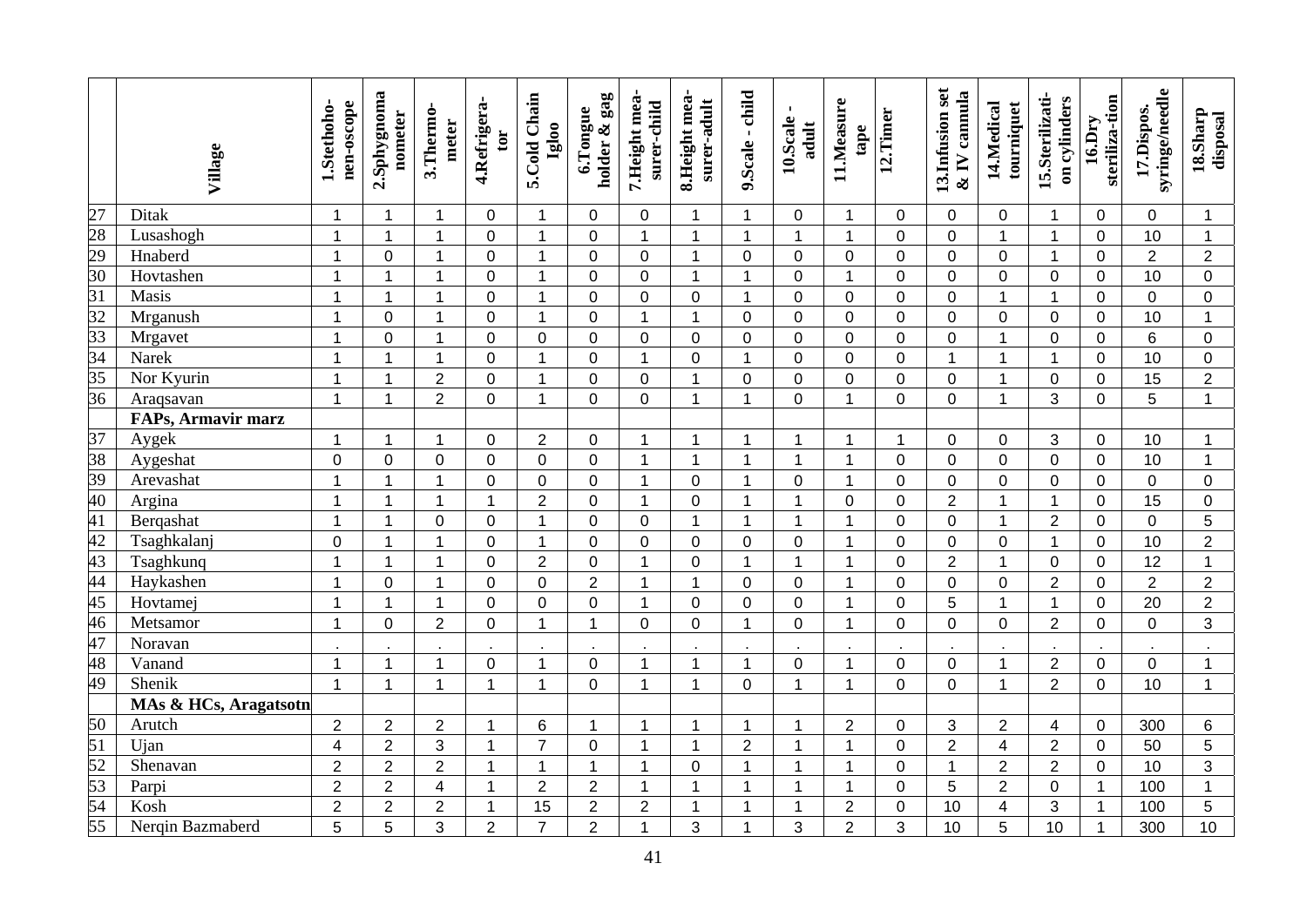|                 | Village            | nen-oscope<br>1.Stethoho- | 2.Sphygnoma<br>nometer | 3.Thermo-<br>meter      | 4.Refrigera-<br>tor | 5.Cold Chain<br>Igloo | $ga$ g<br>6.Tongue<br>holder & | 7. Height mea-<br>surer-child | 8.Height mea-<br>surer-adult | 9.Scale - child | $\blacksquare$<br>10.Scale<br>adult | 11.Measure<br>tape | 12.Timer     | 13.Infusion set<br>$&$ IV cannula | 14.Medical<br>tourniquet | 15.Sterilizati-<br>on cylinders | steriliza-tion<br>$\overline{16}$ .Dry | syringe/needle<br>17.Dispos. | 18.Sharp<br>disposal |
|-----------------|--------------------|---------------------------|------------------------|-------------------------|---------------------|-----------------------|--------------------------------|-------------------------------|------------------------------|-----------------|-------------------------------------|--------------------|--------------|-----------------------------------|--------------------------|---------------------------------|----------------------------------------|------------------------------|----------------------|
| 56              | Voskevaz           | $\overline{\mathcal{A}}$  | 4                      | $\overline{2}$          | $\mathbf 1$         | 8                     | 1                              | $\mathbf{1}$                  | $\overline{1}$               | $\mathbf 1$     | $\mathbf{1}$                        | $\mathbf 1$        | $\Omega$     | $\mathbf{1}$                      | $\overline{4}$           | $\mathbf 1$                     | $\mathbf 0$                            | 50                           | 6                    |
| $\overline{57}$ | <b>Aragats HC</b>  | 5                         | $\overline{4}$         | $\overline{\mathbf{4}}$ | $\overline{2}$      | 18                    | $\overline{2}$                 | $\overline{2}$                | $\overline{1}$               | $\mathbf{1}$    | $\mathbf{1}$                        | 1                  | 0            | $9\,$                             | 3                        | 4                               | $\mathbf 0$                            | 115                          | $\overline{2}$       |
| 58              | Tsaghkahovit HC    | 6                         | 6                      | $\mathbf{1}$            | 0                   | $\mathbf 0$           | $\mathbf 0$                    | $\mathbf{1}$                  | $\mathbf 0$                  | $\overline{0}$  | $\mathbf 0$                         | $\mathbf 0$        | 0            | $\overline{4}$                    | $\mathbf 0$              | $\mathbf 0$                     | $\overline{0}$                         | 50                           | $\mathbf 0$          |
|                 | MAs, Ararat        |                           |                        |                         |                     |                       |                                |                               |                              |                 |                                     |                    |              |                                   |                          |                                 |                                        |                              |                      |
| 59              | <b>Burastan</b>    | $\overline{2}$            | $\overline{2}$         | $\overline{2}$          | 1                   | $\overline{2}$        | 1                              | 1                             | -1                           | 1               | 1                                   |                    | 0            | 0                                 | $\mathbf 1$              | -1                              | $\mathbf 0$                            | 100                          | $\mathbf 0$          |
| $\overline{60}$ | Azatavan           | 3                         | $\overline{2}$         | 8                       | $\mathbf{1}$        | $\overline{3}$        | $\mathbf{1}$                   | 3                             | $\overline{2}$               | $\mathbf{1}$    | $\overline{2}$                      | 3                  | $\mathbf{1}$ | $\overline{2}$                    | $\overline{2}$           | 5                               | $\mathbf{1}$                           | 50                           | $\mathbf{3}$         |
| 61              | Getazat            | $\overline{2}$            | $\overline{2}$         | 3                       | $\overline{2}$      | $\overline{4}$        | 1                              | 0                             | $\overline{2}$               | 0               | $\mathbf{1}$                        |                    | 0            | $\mathbf{1}$                      | $\overline{2}$           | $\overline{2}$                  | $\mathbf 0$                            | 100                          | $\overline{2}$       |
| 62              | Verin Dvin         | 3                         | $\overline{2}$         | $\mathbf{1}$            | $\mathbf{1}$        | $\overline{2}$        | $\mathbf 0$                    | $\mathbf{1}$                  | $\overline{1}$               | $\mathbf{1}$    | 1                                   | -1                 | $\mathbf{1}$ |                                   | $\overline{ }$           | $\overline{2}$                  | $\mathbf{1}$                           | 20                           | $\mathbf{1}$         |
|                 | Aygestan           | $\overline{2}$            | $\overline{2}$         | 3                       | $\overline{2}$      | $\overline{2}$        | 1                              | $\overline{2}$                | 1                            | $\overline{2}$  | $\overline{2}$                      | $\overline{2}$     | 0            | $\overline{2}$                    | $\overline{2}$           | 4                               | $\mathbf{1}$                           | 100                          | $\overline{4}$       |
| $\frac{63}{64}$ | Dalar              | $\overline{2}$            | $\overline{2}$         | $\overline{2}$          | $\mathbf 1$         | $\overline{2}$        | $\overline{0}$                 | $\overline{2}$                | 1                            | $\mathbf 1$     | 1                                   |                    | 0            | 5                                 | $\overline{1}$           | $\overline{1}$                  | $\overline{0}$                         | 100                          | $\overline{2}$       |
|                 | Dimitrov           | $\overline{2}$            | $\overline{2}$         | 3                       | $\overline{2}$      | $\overline{2}$        | $\pmb{0}$                      | 1                             | $\overline{1}$               | 1               | $\overline{1}$                      |                    | 0            | $\overline{2}$                    | 1                        | $\overline{2}$                  | $\pmb{0}$                              | 20                           | 5                    |
| 66              | Zangakatun         | $\mathbf{1}$              | 1                      | $\mathbf{1}$            | $\mathbf{1}$        | $\overline{1}$        | 1                              | $\mathbf{1}$                  | $\overline{1}$               | $\mathbf 1$     | 1                                   | 1                  | 0            | 3                                 | $\overline{2}$           | $\overline{1}$                  | $\mathbf{1}$                           | 100                          | 5                    |
| 67              | Marmarashen        | 3                         | 3                      | 5                       | $\overline{c}$      | 4                     | 1                              | $\overline{2}$                | -1                           | $\overline{2}$  | 1                                   | $\overline{2}$     | 1            | $\overline{2}$                    | $\blacktriangleleft$     | $\overline{2}$                  | $\mathbf 0$                            | 200                          | $\overline{2}$       |
| 68              | Mkhchyan           | 5                         | 5                      | $\overline{2}$          | $\overline{2}$      | $\overline{2}$        | $\overline{2}$                 | $\overline{2}$                |                              | $\overline{2}$  | 1                                   | 5                  | 1            | 10                                | 10                       | $\overline{7}$                  | $\mathbf{1}$                           | $\overline{2}$               | $\overline{2}$       |
| 69              | Jrashen            | $\overline{2}$            | $\overline{2}$         | $\overline{2}$          | $\overline{2}$      | $\overline{1}$        | $\mathbf{1}$                   | $\mathbf 1$                   | $\overline{1}$               | $\mathbf{1}$    | $\mathbf{1}$                        | 1                  | 0            | $\overline{2}$                    | $\overline{2}$           | $\mathbf 1$                     | $\mathbf 0$                            | 200                          | 3                    |
| $\overline{70}$ | Verin Artashat     | 5                         | 3                      | 8                       | 3                   | $\overline{4}$        | 1                              | $\overline{2}$                | $\overline{1}$               | $\overline{2}$  | 3                                   | $\overline{4}$     | 1            | $\overline{2}$                    | 6                        | 8                               | $\mathbf{1}$                           | 200                          | 8                    |
| $\overline{71}$ | Qaghcrashen        | $\mathbf{1}$              | $\overline{2}$         | $\overline{2}$          | $\overline{2}$      | $\overline{2}$        | 1                              | $\mathbf{1}$                  | $\overline{1}$               | $\mathbf{1}$    | 1                                   | $\overline{1}$     | 0            | 5                                 | 3                        | $\overline{2}$                  | $\mathbf{1}$                           | 100                          | $\overline{2}$       |
|                 | MAs & HCs, Armavir |                           |                        |                         |                     |                       |                                |                               |                              |                 |                                     |                    |              |                                   |                          |                                 |                                        |                              |                      |
| $\overline{72}$ | Aragats            | $\overline{c}$            | 3                      | $\overline{2}$          | 1                   | 5                     | $\overline{2}$                 | 1                             | $\overline{\mathbf{1}}$      | 1               | 1                                   |                    | 0            | 10                                | 4                        | $\overline{2}$                  | $\mathbf 0$                            | 30                           | 3                    |
| 73              | Baghramyan         | $\mathbf{1}$              | $\overline{2}$         | $\overline{2}$          | 0                   | $\overline{2}$        | 1                              | $\mathbf{1}$                  | $\overline{1}$               | 1               | 1                                   |                    | 1            | 10                                | $\mathbf 1$              | $\overline{2}$                  | $\mathbf{1}$                           | 3                            | $\mathbf{1}$         |
| 74              | Getashen           | $\mathbf{1}$              | 1                      | 1                       | $\mathbf{1}$        | $\overline{7}$        | $\mathbf{1}$                   | $\mathbf 1$                   | $\overline{1}$               | $\mathbf 1$     | 1                                   | $\overline{1}$     | 1            | 10                                | $\mathbf 1$              | $\overline{2}$                  | $\overline{0}$                         | 20                           | $\mathbf{1}$         |
| 75              | Merdzavan          | $\overline{\mathbf{4}}$   | $\overline{4}$         | $\overline{\mathbf{4}}$ | $\mathbf{1}$        | 3                     | 1                              | $\overline{2}$                | $\overline{2}$               | $\overline{2}$  | $\overline{2}$                      | 3                  | 0            | $\overline{2}$                    | $\overline{2}$           | 1                               | $\overline{2}$                         | 30                           | $\overline{2}$       |
| 76              | Musaler            | 5                         | $\overline{4}$         | 5                       | $\overline{2}$      | 3                     | 1                              | 1                             | 1                            | $\mathbf{1}$    | 1                                   | $\overline{2}$     | 0            | $\overline{2}$                    | 1                        |                                 | $\mathbf 0$                            | 100                          | $\overline{2}$       |
| 77              | Shahumyan          | $\overline{2}$            |                        | $\mathbf{1}$            | $\mathbf{1}$        | $6\phantom{1}6$       | $\overline{0}$                 | $\overline{\mathbf{A}}$       |                              | 0               | 1                                   |                    | 0            | 5                                 | 1                        |                                 | $\overline{0}$                         | 30                           | $\overline{4}$       |
| 78              | Geghakert          | $\overline{\mathbf{4}}$   | $\overline{2}$         | $\overline{2}$          | 3                   | 4                     | 1                              | $\mathbf{1}$                  | 1                            | $\overline{2}$  | 1                                   | $\overline{2}$     | 1            | 10                                | 3                        | 4                               | $\overline{0}$                         | 50                           | 5                    |
| 79              | Qarakert           | $\overline{2}$            | 3                      | 5                       | $\overline{2}$      | $\mathbf 0$           | $\overline{2}$                 | $\overline{2}$                | $\overline{2}$               | $\overline{2}$  | $\overline{2}$                      | 5                  | $\mathbf{1}$ | 10                                | 3                        | $\overline{1}$                  | $\mathbf{1}$                           | 100                          | $\overline{5}$       |
| 80              | Gay HC             | 3                         | 3                      | 3                       | $\mathbf{1}$        | 4                     | 1                              | 3                             | 3                            | $\overline{2}$  | $\overline{2}$                      | 3                  | 0            | 10                                | $\overline{2}$           | 0                               | $\mathbf 0$                            | 20                           | $\mathbf 1$          |
| 81              | Yervandashat HC    | 1                         | 1                      | $\mathbf{1}$            | 0                   | $\Omega$              | 1                              | $\blacktriangleleft$          | -1                           | 1               | 1                                   |                    | 0            | $\overline{2}$                    | 3                        | 5                               | $\overline{0}$                         | 25                           | $\overline{2}$       |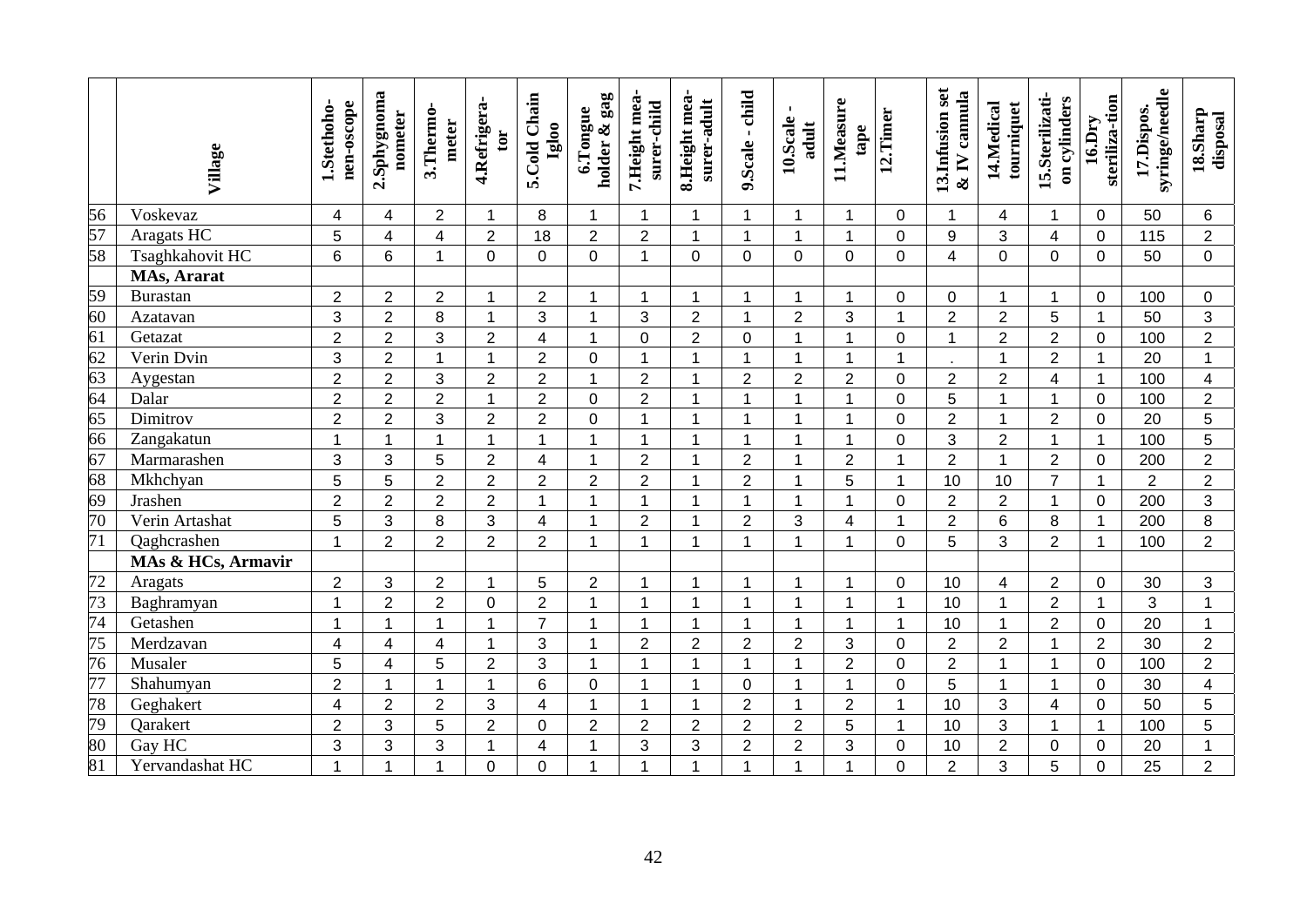#### **Numbers of functioning equipments/supplies in target facilities-2**

|                                                                                                        | Village                      | 19.Spatula<br>(metal)   | wooden (boxes)<br>20.Spatula, | 21.Tweesers<br>(pincers) | 22.Scissor     | 23.Forceps       | 24.ECG         | 25.Otoscope    | 26.Ophthalmo-<br>scope | ear exam-adult<br>27.Tool set for | 28. Tool set for<br>ear exam-child | eye exam-adult<br>29. Tool set for | eye exam-child<br>30. Tool set for | 31. Tool set for<br>nose exam-<br>adult | nose exam-child<br>32. Tool set for | 33. Bactericide<br>lamp | 34. Holder for<br>IV infusions | 35. Gauze<br>masks | thread (packs)<br>36.Surgical |
|--------------------------------------------------------------------------------------------------------|------------------------------|-------------------------|-------------------------------|--------------------------|----------------|------------------|----------------|----------------|------------------------|-----------------------------------|------------------------------------|------------------------------------|------------------------------------|-----------------------------------------|-------------------------------------|-------------------------|--------------------------------|--------------------|-------------------------------|
|                                                                                                        | <b>FAPs, Aragatsotn marz</b> |                         |                               |                          |                |                  |                |                |                        |                                   |                                    |                                    |                                    |                                         |                                     |                         |                                |                    |                               |
|                                                                                                        | Ghazaravan                   | 0                       | $\overline{5}$                | 0                        | 1              | 0                | 0              | 0              | 0                      | 0                                 | 0                                  | 0                                  | 0                                  | $\mathbf 0$                             | 0                                   | 0                       | $\mathbf 1$                    | $\mathbf 1$        | 0                             |
|                                                                                                        | Verin Bazmaberd              | $\mathbf 0$             | 1                             | 0                        | $\mathbf 0$    | $\mathbf 0$      | $\mathbf 0$    | $\mathbf 0$    | $\mathbf 0$            | 0                                 | $\mathbf 0$                        | 0                                  | $\mathbf 0$                        | $\mathbf 0$                             | $\mathbf 0$                         | $\overline{0}$          | $\mathbf 0$                    | 10                 | 0                             |
| $\frac{1}{2}$ $\frac{2}{3}$ $\frac{4}{5}$ $\frac{6}{7}$ $\frac{9}{10}$ $\frac{10}{11}$ $\frac{12}{13}$ | Voskehat                     | $\mathbf 0$             | 0.5                           | 0                        | 0              | $\mathbf 0$      | 0              | $\mathbf 0$    | $\mathbf 0$            | 0                                 | $\pmb{0}$                          | $\overline{0}$                     | $\mathbf 0$                        | $\mathsf{O}\xspace$                     | $\Omega$                            | 0                       | $\pmb{0}$                      | $\Omega$           | 0                             |
|                                                                                                        | Avan                         | $\mathbf 0$             | 0.5                           | 1                        | 0              | 3                | 0              | $\mathsf 0$    | $\overline{0}$         | 0                                 | 0                                  | $\Omega$                           | $\overline{0}$                     | $\mathbf 0$                             | $\overline{0}$                      | 0                       | $\mathbf 0$                    | $\Omega$           | 0                             |
|                                                                                                        | Apnagyugh                    | $\mathbf 0$             | $\mathbf 0$                   | 0                        | $\mathbf{1}$   | $\mathbf 0$      | 0              | $\mathbf 0$    | 0                      | 0                                 | 0                                  | $\Omega$                           | $\mathbf 0$                        | $\pmb{0}$                               | $\Omega$                            | 0                       | $\mathbf 0$                    | $\Omega$           | 0                             |
|                                                                                                        | Bergarat                     | $\mathbf 0$             | $\overline{0}$                | 0                        | $\mathbf 0$    | $\overline{0}$   | 0              | $\mathbf 0$    | $\overline{0}$         | 0                                 | $\mathbf 0$                        | $\overline{0}$                     | $\overline{0}$                     | $\mathbf 0$                             | $\overline{0}$                      | 0                       | $\mathbf 0$                    | $\overline{0}$     | 0                             |
|                                                                                                        | Vardablur                    | $\pmb{0}$               | $\overline{0}$                | $\overline{2}$           | $\pmb{0}$      | $\overline{0}$   | $\overline{0}$ | $\pmb{0}$      | $\overline{0}$         | 0                                 | $\overline{0}$                     | $\Omega$                           | $\overline{0}$                     | $\mathbf 0$                             | $\overline{0}$                      | $\overline{0}$          | $\pmb{0}$                      | $\overline{0}$     | 0                             |
|                                                                                                        | Vardenut                     | $\overline{\mathbf{4}}$ | $\mathbf{1}$                  | 0                        | $\mathbf{1}$   | $\mathbf 0$      | 0              | $\pmb{0}$      | $\mathbf 0$            | $\mathbf 0$                       | $\mathbf 0$                        | $\overline{0}$                     | $\pmb{0}$                          | $\pmb{0}$                               | $\overline{0}$                      | $\pmb{0}$               | $\mathbf 0$                    | $\overline{0}$     | 0                             |
|                                                                                                        | Norashen                     | $\mathbf{1}$            | $\overline{0}$                | $\overline{0}$           | $\mathbf 0$    | $\overline{0}$   | $\mathbf 0$    | $\mathbf 0$    | $\mathbf 0$            | $\mathbf 0$                       | $\mathbf 0$                        | $\Omega$                           | $\mathbf 0$                        | $\mathbf 0$                             | $\Omega$                            | $\mathbf 0$             | $\mathbf 0$                    | $\Omega$           | 0                             |
|                                                                                                        | Geghadzor                    | $\mathbf 0$             | 10                            | 0                        | $\mathbf{1}$   | $\overline{0}$   | 0              | $\mathbf 0$    | $\mathbf 0$            | 0                                 | $\mathbf 0$                        | 0                                  | $\mathbf 0$                        | $\mathbf 0$                             | $\overline{0}$                      | $\mathbf 0$             | $\mathbf 0$                    | $\overline{0}$     | 0                             |
|                                                                                                        | Nor Amanos                   | $\mathsf 0$             | 12                            | 0                        | $\overline{2}$ | $\mathbf 0$      | $\mathbf 0$    | $\mathbf 0$    | $\mathsf 0$            | 0                                 | $\pmb{0}$                          | $\mathbf 0$                        | $\pmb{0}$                          | $\mathsf 0$                             | $\mathbf 0$                         | 0                       | $\pmb{0}$                      | $\mathbf 0$        | 0                             |
|                                                                                                        | Alagyaz                      | $\mathsf 0$             | $\pmb{0}$                     | 0                        | 0              | $\boldsymbol{0}$ | 0              | $\mathsf 0$    | $\mathsf 0$            | 0                                 | 0                                  | $\mathbf 0$                        | $\pmb{0}$                          | $\mathbf 0$                             | $\mathbf 0$                         | 0                       | $\mathbf 0$                    | $\mathbf 0$        | 0                             |
|                                                                                                        | Lusagyugh                    | 3                       | $\mathbf 0$                   | $\mathbf{1}$             | $\mathbf 0$    | $\mathbf 0$      | $\mathbf 0$    | $\mathbf 0$    | $\mathbf 0$            | 0                                 | 0                                  | $\mathbf 0$                        | $\mathbf 0$                        | $\mathbf 0$                             | $\mathbf 0$                         | $\mathbf 0$             | $\mathbf 0$                    | $\overline{2}$     | 0                             |
| $\frac{14}{15}$ $\frac{16}{17}$                                                                        | Gegharot                     | $\mathbf{1}$            | $\mathbf{0}$                  | 0                        | $\mathbf 0$    | $\mathbf 0$      | 0              | $\mathbf 0$    | $\overline{0}$         | 0                                 | 0                                  | $\overline{0}$                     | $\overline{0}$                     | $\mathbf 0$                             | $\overline{0}$                      | 0                       | $\mathbf 0$                    | $\overline{0}$     | $\overline{0}$                |
|                                                                                                        | Lernapar                     | $\overline{0}$          | $\mathbf{0}$                  | $\overline{0}$           | $\mathbf 0$    | $\mathbf 0$      | $\overline{0}$ | $\pmb{0}$      | $\overline{0}$         | $\overline{0}$                    | $\overline{0}$                     | $\Omega$                           | $\overline{0}$                     | $\mathsf{O}\xspace$                     | $\overline{0}$                      | $\overline{0}$          | $\pmb{0}$                      | $\overline{0}$     | $\overline{0}$                |
|                                                                                                        | Tsilqar                      | $\mathbf 0$             | 0.2                           | 0                        | $\mathbf{1}$   | $\mathbf 0$      | $\mathbf 0$    | $\pmb{0}$      | $\mathbf 0$            | 0                                 | $\mathbf 0$                        | $\overline{0}$                     | $\mathbf 0$                        | $\mathsf 0$                             | $\overline{0}$                      | $\mathbf 0$             | $\mathbf 0$                    | $\overline{0}$     | 0                             |
|                                                                                                        | Hartavan                     | 0                       | 0.5                           | 0                        | $\mathbf 0$    | $\mathbf 0$      | $\overline{0}$ | $\pmb{0}$      | $\mathbf 0$            | $\mathbf 0$                       | $\mathbf 0$                        | $\mathbf 0$                        | $\mathbf 0$                        | $\pmb{0}$                               | $\mathbf 0$                         | 0                       | $\mathbf 0$                    | 0                  | 0                             |
|                                                                                                        | Nigavan                      | $\overline{2}$          | $\mathbf 0$                   | $\mathbf{1}$             | $\mathbf{1}$   | $\mathbf{1}$     | $\overline{0}$ | $\mathbf 0$    | $\overline{0}$         | $\mathbf 0$                       | $\mathbf 0$                        | $\Omega$                           | $\overline{0}$                     | $\mathbf 0$                             | $\Omega$                            | $\mathbf 0$             | $\mathbf 0$                    | $\overline{0}$     | 0                             |
| $\frac{18}{19}$<br>$\frac{19}{20}$<br>$\frac{21}{22}$<br>$\frac{22}{23}$                               | Mulgi                        | $\overline{2}$          | $\overline{1}$                | $\overline{2}$           | $\mathbf{1}$   | 3                | $\mathbf 0$    | $\mathbf 0$    | $\Omega$               | $\mathbf 0$                       | $\mathbf 0$                        | $\Omega$                           | $\mathbf 0$                        | $\mathbf 0$                             | $\Omega$                            | $\mathbf 0$             | $\mathbf 0$                    | $\overline{1}$     | $\mathbf 0$                   |
|                                                                                                        | Tsamaqasar                   | $\overline{0}$          | 0.2                           | 0                        | $\mathbf 1$    | $\overline{0}$   | 0              | $\mathbf 0$    | $\mathbf 0$            | $\mathbf 0$                       | $\overline{0}$                     | $\overline{0}$                     | $\mathbf 0$                        | $\mathsf{O}\xspace$                     | $\overline{0}$                      | 0                       | $\pmb{0}$                      | $\overline{0}$     | 0                             |
|                                                                                                        | Nor Yedesia                  | 1                       | 10                            | 0                        | $\mathbf 0$    | 0                | $\mathbf 0$    | $\mathbf 0$    | $\mathbf 0$            | $\mathbf 0$                       | $\mathbf 0$                        | $\Omega$                           | $\mathbf 0$                        | $\pmb{0}$                               | $\Omega$                            | 0                       | $\mathbf 0$                    | $\Omega$           | 0                             |
|                                                                                                        | Tsaghkashen                  | 14                      | 10                            | 0                        | $\mathbf{1}$   | $\overline{2}$   | $\overline{0}$ | $\pmb{0}$      | $\mathbf 0$            | 0                                 | $\mathbf 0$                        | 0                                  | $\mathbf 0$                        | $\mathbf 0$                             | $\overline{0}$                      | 0                       | $\mathbf 0$                    | $\Omega$           | 0                             |
|                                                                                                        | Meliqgyugh                   | $\overline{2}$          | $\mathbf{1}$                  | 3                        | $\overline{2}$ | $\overline{2}$   | $\overline{0}$ | $\overline{0}$ | $\Omega$               | $\overline{0}$                    | $\overline{0}$                     | $\Omega$                           | $\Omega$                           | $\overline{0}$                          | $\Omega$                            | $\Omega$                | $\overline{0}$                 | $\overline{0}$     | $\overline{0}$                |
|                                                                                                        | FAPs, Ararat marz            |                         |                               |                          |                |                  |                |                |                        |                                   |                                    |                                    |                                    |                                         |                                     |                         |                                |                    |                               |
| $\frac{24}{25}$ $\frac{25}{27}$ $\frac{27}{28}$                                                        | Baghramyan                   | 0                       | 0                             | 0                        | 0              | 0                | 0              | 0              | 0                      | 0                                 | $\mathbf 0$                        | 0                                  | 0                                  | 0                                       | $\Omega$                            | 0                       | 0                              | $\Omega$           | 0                             |
|                                                                                                        | Aygepat                      | $\mathbf 0$             | $\overline{0}$                | 0                        | $\overline{2}$ | $\mathbf 0$      | $\mathsf{O}$   | $\mathbf 0$    | $\overline{0}$         | 0                                 | $\mathbf 0$                        | $\overline{0}$                     | $\mathbf 0$                        | $\mathbf 0$                             | $\overline{0}$                      | 0                       | $\mathbf 0$                    | $\overline{0}$     | 0                             |
|                                                                                                        | Berganush                    | $\mathbf 0$             | 0.1                           | $\overline{0}$           | 0              | $\mathbf 0$      | $\mathbf 0$    | $\mathbf 0$    | $\mathbf 0$            | $\mathbf 0$                       | $\overline{0}$                     | $\Omega$                           | $\mathbf 0$                        | $\mathbf 0$                             | $\Omega$                            | 0                       | $\mathbf 0$                    | $\Omega$           | 0                             |
|                                                                                                        | Ditak                        | $\pmb{0}$               | $\mathbf{1}$                  | $\mathbf{1}$             | $\mathbf{1}$   | $\mathbf 0$      | 0              | $\mathbf 0$    | $\mathbf 0$            | 0                                 | 0                                  | $\overline{0}$                     | $\mathbf 0$                        | $\pmb{0}$                               | $\overline{0}$                      | 0                       | $\pmb{0}$                      | $\overline{0}$     | 0                             |
|                                                                                                        | Lusashogh                    | 0                       | 0.3                           | $\mathbf{1}$             | $\mathbf{1}$   | $\mathbf 0$      | 0              | $\overline{0}$ | $\overline{0}$         | 0                                 | 0                                  | $\overline{0}$                     | $\mathbf 0$                        | $\overline{0}$                          | $\overline{0}$                      | $\mathbf 0$             | $\mathbf 0$                    | 1                  | $\overline{0}$                |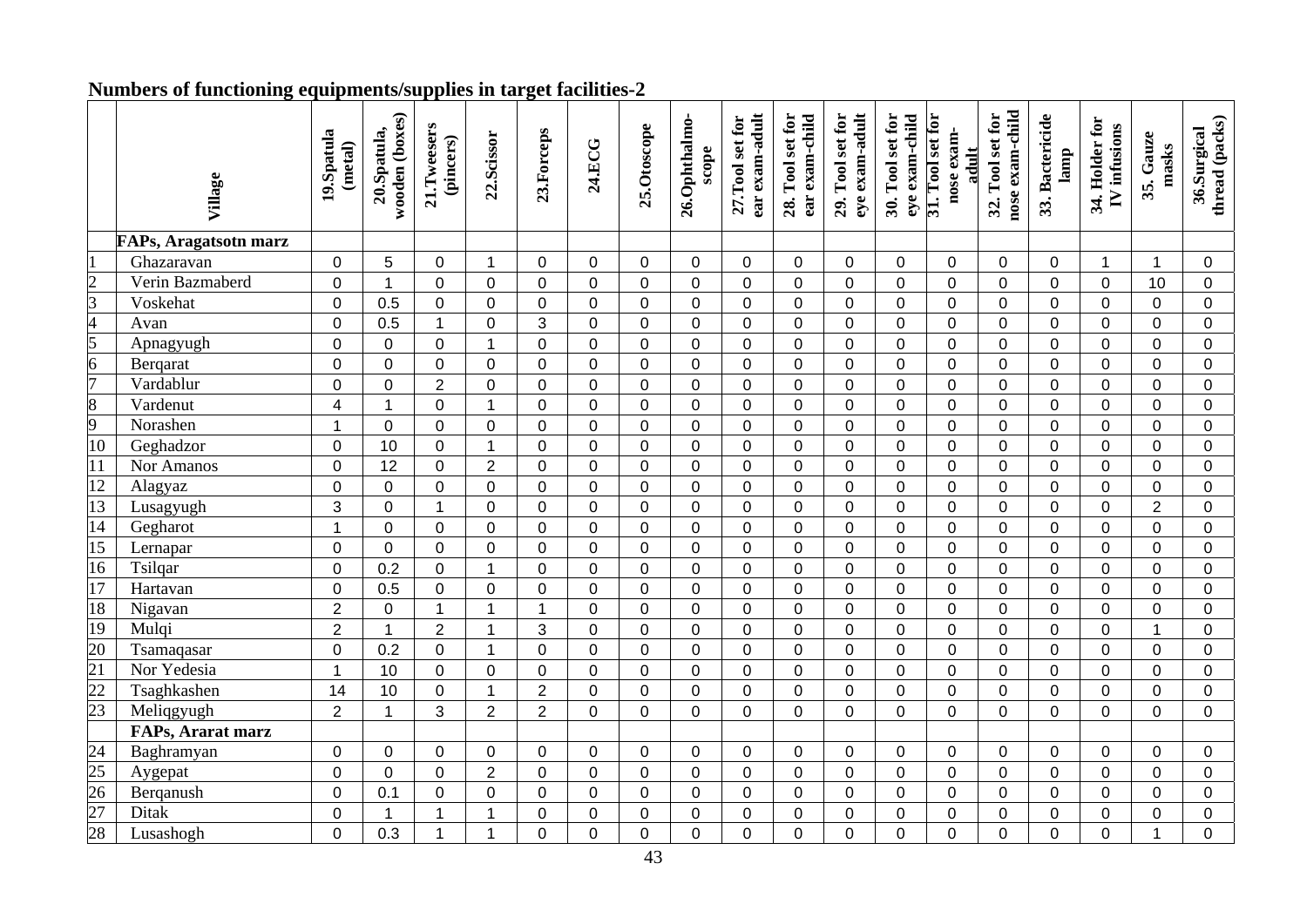|                                                                                 | Village               | 19.Spatula<br>(metal) | wooden (boxes)<br>20.Spatula, | 21.Tweesers<br>(pincers) | 22.Scissor              | 23.Forceps     | 24.ECG         | 25.Otoscope      | 26.Ophthalmo-<br>scope | ear exam-adult<br>27.Tool set for | 28. Tool set for<br>ear exam-child | eye exam-adult<br>29. Tool set for | 30. Tool set for<br>eye exam-child | $31.$ Tool set for<br>nose exam-<br>adult | nose exam-child<br>32. Tool set for | 33. Bactericide<br>lamp | 34. Holder for<br>IV infusions | 35. Gauze<br>masks | thread (packs)<br>36.Surgical |
|---------------------------------------------------------------------------------|-----------------------|-----------------------|-------------------------------|--------------------------|-------------------------|----------------|----------------|------------------|------------------------|-----------------------------------|------------------------------------|------------------------------------|------------------------------------|-------------------------------------------|-------------------------------------|-------------------------|--------------------------------|--------------------|-------------------------------|
| 29                                                                              | Hnaberd               | 0                     | $\mathbf 0$                   | 0                        | 0                       | 0              | 0              | 0                | $\Omega$               | 0                                 | $\mathbf 0$                        | $\mathbf 0$                        | 0                                  | 0                                         | $\mathbf 0$                         | 0                       | 0                              | 0                  | 0                             |
| $\overline{30}$                                                                 | Hovtashen             | $\mathbf 0$           | 0.3                           | $\mathbf 0$              | $\mathbf 0$             | $\overline{0}$ | 0              | 0                | $\mathbf 0$            | 0                                 | $\mathbf 0$                        | $\overline{0}$                     | 0                                  | 0                                         | $\mathbf 0$                         | 0                       | $\mathbf 0$                    | $\overline{0}$     | 0                             |
| 31                                                                              | Masis                 | $\mathbf 0$           | 0.5                           | $\mathbf 0$              | $\mathbf 0$             | $\overline{0}$ | 0              | 0                | $\mathbf 0$            | 0                                 | $\mathbf 0$                        | $\mathbf 0$                        | 0                                  | 0                                         | $\mathbf 0$                         | 0                       | $\mathbf 0$                    | $\mathbf 0$        | 0                             |
| $\frac{32}{33}$                                                                 | Mrganush              | $\mathbf 0$           | $\mathbf 0$                   | $\mathbf 0$              | $\mathbf{1}$            | $\mathbf 0$    | 0              | 0                | $\mathbf 0$            | $\mathbf 0$                       | $\mathbf 0$                        | $\mathbf 0$                        | 0                                  | $\mathbf 0$                               | $\mathbf 0$                         | 0                       | $\mathbf 0$                    | $\mathbf 0$        | 0                             |
|                                                                                 | Mrgavet               | $\overline{0}$        | $\overline{1}$                | $\overline{0}$           | $\mathbf 0$             | $\overline{0}$ | 0              | $\mathbf 0$      | $\Omega$               | $\overline{0}$                    | $\mathbf 0$                        | $\overline{0}$                     | $\overline{0}$                     | $\mathbf 0$                               | $\mathbf 0$                         | $\overline{0}$          | $\mathbf 0$                    | $\overline{0}$     | $\overline{0}$                |
| 34                                                                              | Narek                 | $\overline{0}$        | 0.1                           | $\mathbf{1}$             | $\mathbf{1}$            | $\overline{0}$ | $\mathbf 0$    | $\mathbf 0$      | $\mathbf 0$            | $\mathbf 0$                       | $\mathbf 0$                        | $\overline{0}$                     | $\overline{0}$                     | $\overline{0}$                            | $\mathbf 0$                         | 0                       | $\mathbf 0$                    | $\overline{2}$     | $\mathbf 0$                   |
| $\overline{35}$                                                                 | Nor Kyurin            | $\mathbf 0$           | $\mathbf{1}$                  | $\mathbf 0$              | $\mathbf 0$             | $\overline{0}$ | 0              | 0                | $\mathbf 0$            | $\mathbf 0$                       | $\mathbf 0$                        | $\overline{0}$                     | 0                                  | $\mathbf 0$                               | $\mathbf 0$                         | $\overline{0}$          | $\mathbf 0$                    | $\mathbf 0$        | $\mathbf 0$                   |
| $\overline{36}$                                                                 | Araqsavan             | $\overline{0}$        | 0.5                           | $\pmb{0}$                | $\mathsf 0$             | $\mathbf 0$    | $\overline{0}$ | 0                | $\mathbf 0$            | $\overline{0}$                    | $\pmb{0}$                          | $\mathbf 0$                        | $\overline{0}$                     | $\mathbf 0$                               | $\mathbf 0$                         | 0                       | $\pmb{0}$                      | $\mathbf 0$        | $\mathbf 0$                   |
|                                                                                 | FAPs, Armavir marz    |                       |                               |                          |                         |                |                |                  |                        |                                   |                                    |                                    |                                    |                                           |                                     |                         |                                |                    |                               |
| $\overline{37}$                                                                 | Aygek                 | $\mathbf{1}$          | 0.2                           | 1                        | 1                       | 0              | 0              | $\mathbf 0$      | $\Omega$               | $\mathbf 0$                       | $\mathbf 0$                        | $\mathbf 0$                        | 0                                  | 0                                         | $\mathbf 0$                         | 0                       | $\mathbf 0$                    | $\overline{2}$     | $\mathbf 0$                   |
| 38                                                                              | Aygeshat              | $\mathbf 0$           | $\overline{0}$                | $\mathbf 0$              | $\mathbf 0$             | $\overline{0}$ | $\mathbf 0$    | $\mathbf 0$      | $\mathbf 0$            | $\mathbf 0$                       | $\mathbf 0$                        | $\mathbf 0$                        | $\overline{0}$                     | $\mathbf 0$                               | $\mathbf 0$                         | $\overline{0}$          | $\mathbf 0$                    | $\mathbf 0$        | $\mathbf 0$                   |
| 39                                                                              | Arevashat             | $\mathbf 0$           | $\overline{2}$                | $\mathbf 0$              | $\mathbf{1}$            | $\overline{0}$ | 0              | $\mathbf 0$      | $\mathbf 0$            | $\mathbf 0$                       | $\mathbf 0$                        | $\mathbf 0$                        | 0                                  | $\mathbf 0$                               | $\mathbf 0$                         | $\overline{0}$          | $\mathbf 0$                    | $\overline{2}$     | $\mathbf 0$                   |
| 40                                                                              | Argina                | $\mathbf 0$           | $\mathbf{1}$                  | $\overline{0}$           | $\mathbf{1}$            | $\overline{0}$ | $\overline{0}$ | $\mathbf 0$      | $\overline{0}$         | $\overline{0}$                    | $\mathbf 0$                        | $\overline{0}$                     | $\overline{0}$                     | $\overline{0}$                            | $\overline{0}$                      | $\overline{0}$          | $\mathbf 0$                    | $\mathbf 0$        | $\mathbf 0$                   |
| 41                                                                              | Berqashat             | $\overline{0}$        | $\mathbf{0}$                  | $\overline{0}$           | $\mathbf{1}$            | $\Omega$       | $\mathbf 0$    | $\overline{0}$   | $\Omega$               | $\overline{0}$                    | $\overline{0}$                     | $\overline{0}$                     | 0                                  | $\mathbf 0$                               | $\overline{0}$                      | $\overline{0}$          | $\mathbf 0$                    | $\overline{0}$     | $\overline{0}$                |
| $\frac{42}{43}$                                                                 | Tsaghkalanj           | $\boldsymbol{0}$      | 0.5                           | $\mathbf 0$              | $\mathsf 0$             | $\mathbf 0$    | $\mathbf 0$    | $\mathsf 0$      | $\mathbf 0$            | $\mathbf 0$                       | $\pmb{0}$                          | $\overline{0}$                     | 0                                  | $\mathbf 0$                               | $\mathbf 0$                         | 0                       | $\mathbf 0$                    | $\mathbf 0$        | $\overline{0}$                |
|                                                                                 | Tsaghkunq             | $\pmb{0}$             | 0.2                           | $\pmb{0}$                | $\mathbf 1$             | $\mathbf 0$    | $\mathbf 0$    | $\pmb{0}$        | $\mathbf 0$            | $\mathbf 0$                       | $\pmb{0}$                          | $\mathbf 0$                        | 0                                  | 0                                         | $\mathbf 0$                         | $\mathbf 0$             | $\pmb{0}$                      | $\mathbf 0$        | $\mathbf 0$                   |
| $\frac{44}{45}$                                                                 | Haykashen             | $\mathbf{1}$          | $\mathbf{1}$                  | $\mathbf 0$              | $\mathbf 1$             | $\mathbf 0$    | 0              | $\mathbf 0$      | $\mathbf 0$            | $\mathbf 0$                       | $\mathbf 0$                        | $\mathbf 0$                        | 0                                  | $\mathbf 0$                               | $\mathbf 0$                         | $\mathbf 0$             | $\mathbf 0$                    | $\mathbf 0$        | $\mathbf 0$                   |
|                                                                                 | Hovtamej              | $\boldsymbol{0}$      | 0.2                           | $\mathbf{1}$             | $\mathbf{1}$            | $\overline{0}$ | 0              | $\boldsymbol{0}$ | $\mathbf 0$            | $\mathbf 0$                       | $\mathbf 0$                        | $\mathbf 0$                        | 0                                  | 0                                         | $\mathbf 0$                         | 0                       | $\mathbf 0$                    | $\mathbf 0$        | $\mathbf 0$                   |
| 46                                                                              | Metsamor              | $\mathbf{1}$          | $\mathbf{1}$                  | $\mathbf{1}$             | $\mathbf{1}$            | $\overline{0}$ | $\mathbf 0$    | 0                | $\mathbf 0$            | $\mathbf 0$                       | $\mathbf 0$                        | $\mathbf 0$                        | 0                                  | 0                                         | $\mathbf 0$                         | $\overline{0}$          | $\mathbf 0$                    | $\mathbf 0$        | $\mathbf 0$                   |
| 47                                                                              | Noravan               |                       |                               |                          |                         |                |                |                  |                        |                                   |                                    |                                    |                                    |                                           |                                     |                         |                                |                    |                               |
| 48                                                                              | Vanand                | $\mathbf 0$           | 0                             | $\mathbf 0$              | $\mathbf 0$             | $\mathbf 0$    | 0              | $\mathbf 0$      | $\mathbf 0$            | $\mathbf 0$                       | $\mathbf 0$                        | $\mathbf 0$                        | 0                                  | $\mathbf 0$                               | $\mathbf 0$                         | $\overline{0}$          | $\mathbf 0$                    | $\mathbf 0$        | 0                             |
| 49                                                                              | Shenik                | $\overline{0}$        | $\overline{1}$                | $\overline{0}$           | $\mathbf{1}$            | $\Omega$       | $\overline{0}$ | $\mathbf 0$      | $\Omega$               | $\overline{0}$                    | $\overline{0}$                     | $\overline{0}$                     | $\overline{0}$                     | $\mathbf 0$                               | $\overline{0}$                      | $\overline{2}$          | $\mathbf{1}$                   | $\overline{2}$     | $\overline{0}$                |
|                                                                                 | MAs & HCs, Aragatsotn |                       |                               |                          |                         |                |                |                  |                        |                                   |                                    |                                    |                                    |                                           |                                     |                         |                                |                    |                               |
|                                                                                 | Arutch                | 6                     | $\overline{2}$                | 12                       | 12                      | 12             | $\mathbf{1}$   | $\overline{2}$   | $\overline{1}$         | 1                                 | 1                                  | $\pmb{0}$                          | 0                                  | $\mathbf{1}$                              | $\mathbf 1$                         | 3                       | 3                              | 300                | 6                             |
|                                                                                 | Ujan                  | $\overline{2}$        | $\mathbf{1}$                  | $\overline{2}$           | $\overline{2}$          | $\overline{2}$ | $\mathbf{1}$   | $\mathbf{1}$     | $\overline{1}$         | $\mathbf{1}$                      | 1                                  | $\mathbf 0$                        | 0                                  | $\mathbf 0$                               | $\overline{0}$                      | 3                       | $\overline{2}$                 | 5                  | $\mathbf 0$                   |
|                                                                                 | Shenavan              | 5                     | $\mathbf{1}$                  | 4                        | $\overline{\mathbf{4}}$ | $\overline{4}$ | $\mathbf{1}$   | $\mathbf{1}$     | $\overline{1}$         | $\mathbf{1}$                      | 1                                  | $\mathbf{1}$                       | $\mathbf{1}$                       | $\mathbf{1}$                              | $\mathbf{1}$                        | $\overline{2}$          | $\overline{2}$                 | $\overline{1}$     | $\mathbf{1}$                  |
| $\frac{50}{51}$ $\frac{51}{52}$ $\frac{53}{54}$ $\frac{54}{55}$ $\frac{55}{56}$ | Parpi                 | $\overline{2}$        | 100                           | 5                        | 3                       | $\overline{2}$ | $\mathbf{1}$   | $\overline{1}$   | $\overline{1}$         | $\mathbf{1}$                      | 1                                  | $\overline{1}$                     | $\mathbf{1}$                       | $\mathbf{1}$                              | $\overline{1}$                      | $\mathbf{1}$            | $\overline{2}$                 | 5                  | $\overline{2}$                |
|                                                                                 | Kosh                  | 5                     | $\overline{2}$                | 10                       | 5                       | 10             | $\mathbf{1}$   | $\overline{1}$   | $\overline{1}$         | $\mathbf{1}$                      | $\overline{1}$                     | $\overline{1}$                     | $\mathbf{1}$                       | $\mathbf{1}$                              | $\overline{1}$                      | 3                       | $\overline{2}$                 | $\overline{4}$     | $\overline{0}$                |
|                                                                                 | Nerqin Bazmaberd      | $\overline{2}$        | $\overline{2}$                | 10                       | 10                      | 10             | $\mathbf{1}$   | $\overline{2}$   | $\overline{1}$         | 0                                 | $\mathsf 0$                        | $\overline{1}$                     | 0                                  | $\mathbf{1}$                              | $\overline{1}$                      | $\overline{\mathbf{4}}$ | $\mathbf{1}$                   | 10                 | 5                             |
|                                                                                 | Voskevaz              | 5                     | $\mathbf{1}$                  | 5                        | $\sqrt{5}$              | 8              | 1              | $\mathbf{1}$     | $\overline{1}$         | 0                                 | $\pmb{0}$                          | $\mathbf 0$                        | 0                                  | 0                                         | $\mathbf 0$                         | 3                       | $\overline{2}$                 | $\pmb{0}$          | $\boldsymbol{0}$              |
| 57                                                                              | Aragats HC            | $\overline{4}$        | 21                            | $\overline{\mathbf{4}}$  | $\overline{\mathbf{4}}$ | $\overline{2}$ | $\mathbf 1$    | $\mathbf{1}$     | $\mathbf 0$            | 0                                 | $\mathbf 0$                        | $\mathbf 0$                        | 0                                  | 0                                         | $\mathbf 0$                         | 0                       | 3                              | 8                  | 11                            |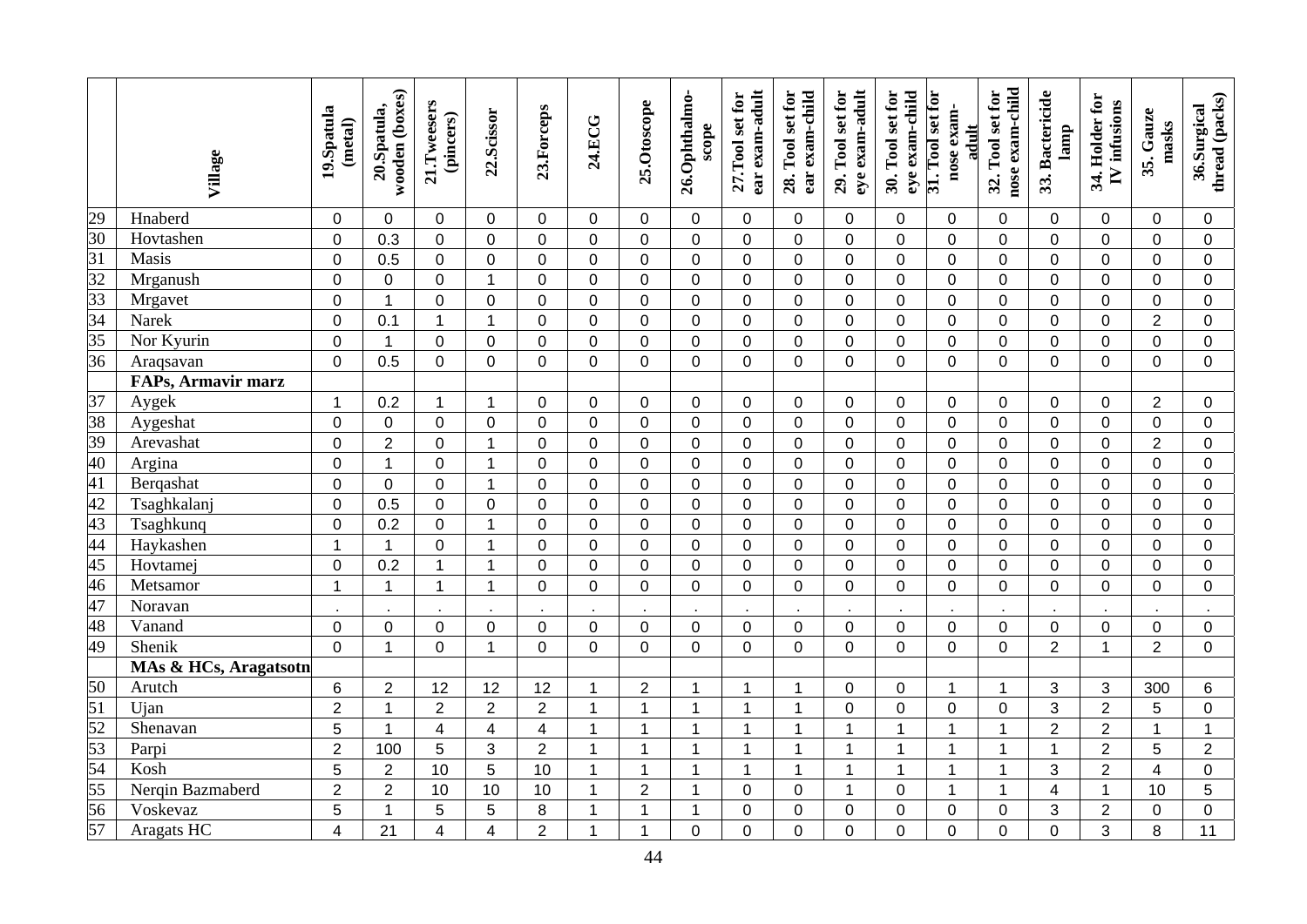|                 | Village            | 19.Spatula<br>(metal)   | wooden (boxes)<br>20.Spatula, | 21.Tweesers<br>(pincers) | 22.Scissor              | 23.Forceps     | 24.ECG         | 25.Otoscope          | 26.Ophthalmo-<br>scope  | ear exam-adult<br>27.Tool set for | 28. Tool set for<br>ear exam-child | eye exam-adult<br>29. Tool set for | eye exam-child<br>30. Tool set for | $31.$ Tool set for<br>nose exam-<br>adult | nose exam-child<br>32. Tool set for | 33. Bactericide<br>lamp | 34. Holder for<br>IV infusions | 35. Gauze<br>masks | thread (packs)<br>36.Surgical |
|-----------------|--------------------|-------------------------|-------------------------------|--------------------------|-------------------------|----------------|----------------|----------------------|-------------------------|-----------------------------------|------------------------------------|------------------------------------|------------------------------------|-------------------------------------------|-------------------------------------|-------------------------|--------------------------------|--------------------|-------------------------------|
| $\overline{58}$ | Tsaghkahovit HC    | $\mathbf 0$             | 20.3                          | $\mathbf 0$              | $\pmb{0}$               | $\mathbf 0$    | 0              | 0                    | $\mathbf 0$             | $\mathbf 0$                       | 0                                  | $\mathbf 0$                        | $\overline{0}$                     | 0                                         | $\mathbf 0$                         | 0                       | 0                              | 3                  | $\overline{0}$                |
|                 | MAs, Ararat        |                         |                               |                          |                         |                |                |                      |                         |                                   |                                    |                                    |                                    |                                           |                                     |                         |                                |                    |                               |
| 59              | Burastan           | $\mathbf 0$             | $\overline{2}$                | $\overline{2}$           | $\overline{2}$          | 1              | 1              | 1                    | $\overline{1}$          | $\mathbf 1$                       | 1                                  | $\mathbf 0$                        | 1                                  | $\mathbf 0$                               | $\mathbf 0$                         |                         | $\mathbf 1$                    | $\mathbf 0$        | 0                             |
| 60              | Azatavan           | $\overline{2}$          | 1                             | 3                        | $\overline{2}$          | $\overline{4}$ | 1              | $\blacktriangleleft$ | -1                      | 1                                 |                                    | $\Omega$                           | $\Omega$                           | 1                                         | $\overline{\mathbf{A}}$             |                         | $\overline{2}$                 | 10                 | 5                             |
| $\overline{61}$ | Getazat            | $\mathbf 0$             | 1                             | $\overline{2}$           | $\mathbf{1}$            | 3              | 0              | $\mathbf{1}$         | $\overline{1}$          | $\mathbf 0$                       | 1                                  | $\mathbf 0$                        | 1                                  | 1                                         | $\mathbf 0$                         | $\mathbf 0$             | $\mathbf 0$                    | $\mathbf 0$        | 0                             |
| $\overline{62}$ | Verin Dvin         | $\mathbf 0$             | 1                             | 5                        | 5                       | $\overline{4}$ | $\mathbf{1}$   | $\mathbf 0$          | $\overline{1}$          | 0                                 | $\mathbf 0$                        | 1                                  | 1                                  | 1                                         | $\overline{1}$                      | $\overline{4}$          | $\overline{2}$                 | $\overline{0}$     | $\mathbf 0$                   |
| $rac{63}{64}$   | Aygestan           | $\overline{2}$          | $\overline{2}$                | $\overline{4}$           | 5                       | 3              | 1              | $\mathbf 1$          | -1                      | 1                                 | 1                                  |                                    | 1                                  | $\mathbf{1}$                              | -1                                  | 3                       | 3                              | 6                  | 3                             |
|                 | Dalar              | 3                       | $\overline{2}$                | 1                        | $\overline{2}$          | 1              | 1              | $\mathbf{1}$         | -1                      | 1                                 | 1                                  |                                    | 1                                  | $\mathbf{1}$                              | 1                                   | 3                       | $\overline{2}$                 | 10                 | $\mathbf{1}$                  |
|                 | Dimitrov           | $\overline{1}$          | 1                             | $\mathbf 1$              | $\overline{2}$          | $\overline{1}$ | 1              | $\mathbf{1}$         | -1                      | $\mathbf{1}$                      | 1                                  | $\overline{0}$                     | $\Omega$                           | $\overline{0}$                            | $\overline{0}$                      | $\overline{2}$          | $\overline{2}$                 | $\overline{1}$     | $\overline{2}$                |
| 66              | Zangakatun         | $\overline{2}$          | 1                             | $\overline{2}$           | $\overline{2}$          | $\overline{2}$ | 1              | $\mathbf{1}$         | $\overline{\mathbf{1}}$ | $\mathbf 1$                       | 1                                  |                                    | 1                                  | $\mathbf{1}$                              | $\overline{1}$                      | 3                       | $\overline{2}$                 | 10                 | $\mathbf{1}$                  |
| 67              | Marmarashen        | $\overline{0}$          | $\overline{2}$                | $\overline{0}$           | $\overline{4}$          | 1              | 1              | $\mathbf 1$          | 1                       | 0                                 | 1                                  | $\mathbf 0$                        | 0                                  | $\mathbf 0$                               | $\overline{0}$                      | 3                       | $\mathbf{1}$                   | $\overline{0}$     | 20                            |
| 68              | Mkhchyan           | $\overline{7}$          | 15                            | 15                       | 5                       | 10             | $\overline{2}$ | $\overline{0}$       | $\overline{1}$          | $\mathbf 1$                       | 1                                  | $\overline{0}$                     | $\Omega$                           | 1                                         | $\overline{1}$                      | 4                       | $\overline{2}$                 | 10                 | 6                             |
| $\frac{69}{70}$ | Jrashen            | $\overline{2}$          |                               | 4                        | $\overline{2}$          | $\overline{2}$ | $\mathbf{1}$   | $\mathbf{1}$         | $\overline{1}$          | 1                                 | 1                                  |                                    | $\mathbf{1}$                       | $\mathbf{1}$                              | 1                                   | 4                       | $\overline{2}$                 | 10                 | $\mathbf{1}$                  |
|                 | Verin Artashat     | 8                       | $\overline{2}$                | 3                        | $\overline{\mathbf{4}}$ | $\overline{2}$ | 1              | $\overline{2}$       | -1                      | $\mathbf 0$                       | $\mathbf 0$                        | $\mathbf 0$                        | 0                                  | $\mathbf 0$                               | $\overline{0}$                      | $\mathbf{3}$            | $\mathbf 2$                    | 16                 |                               |
| $\overline{71}$ | Qaghcrashen        | $\overline{\mathbf{4}}$ | 1                             | 3                        | $\overline{2}$          | $\overline{2}$ | $\mathbf{1}$   | $\mathbf 1$          | 1                       | $\mathbf 1$                       | 1                                  | $\overline{1}$                     | $\mathbf{1}$                       | $\mathbf{1}$                              | $\overline{\mathbf{A}}$             | 3                       | $\overline{2}$                 | 10                 | $\Omega$                      |
|                 | MAs & HCs, Armavir |                         |                               |                          |                         |                |                |                      |                         |                                   |                                    |                                    |                                    |                                           |                                     |                         |                                |                    |                               |
| $\overline{72}$ | Aragats            | 4                       | 1                             | 4                        | 5                       | 6              | 1              | 1                    | -1                      | 1                                 | $\Omega$                           | $\Omega$                           | 0                                  | $\Omega$                                  | 0                                   |                         | $\overline{2}$                 | $\mathbf 0$        | $\mathbf 1$                   |
| 73              | Baghramyan         | 0                       | 1                             | 1                        | 1                       | -1             | 1              | 1                    | -1                      | 1                                 | $\mathbf 0$                        | -1                                 | 0                                  | $\mathbf 1$                               | $\mathbf 0$                         | 3                       | $\overline{2}$                 | 5                  | $\mathbf 1$                   |
| $\overline{74}$ | Getashen           | 1                       | $\overline{2}$                | 1                        | $\overline{2}$          | 1              | 1              | 1                    | -1                      | 0                                 | $\overline{0}$                     | $\mathbf 0$                        | 0                                  | $\mathbf 0$                               | $\overline{0}$                      | $\overline{2}$          | $\overline{2}$                 | 5                  |                               |
| $\overline{75}$ | Merdzavan          | 3                       | $\overline{2}$                | 1                        | 1                       |                | 1              | 1                    |                         | 1                                 |                                    | $\mathbf 0$                        | 0                                  | $\mathbf 0$                               | $\mathbf 0$                         |                         | 3                              | 5                  | $\overline{0}$                |
| 76              | Musaler            | $\mathbf 0$             | 5                             | $\overline{2}$           | 3                       | 1              | 1              | $\mathbf{1}$         | -1                      | $\mathbf 1$                       | 1                                  |                                    | 1                                  | 1                                         | $\mathbf 0$                         | 3                       | $\overline{2}$                 | 10                 | 0                             |
| $\overline{77}$ | Shahumyan          | $\mathbf 0$             | $\overline{2}$                | $\mathbf{1}$             | $\overline{2}$          | 4              | 1              | 1                    | $\overline{1}$          | 1                                 | 1                                  | $\mathbf 0$                        | 0                                  | $\mathbf 0$                               | $\mathbf 0$                         |                         | $\overline{2}$                 | 20                 | $\mathbf 0$                   |
| 78              | Geghakert          | 4                       | 1                             | 10                       | $\overline{\mathbf{4}}$ | $\overline{2}$ | 1              | $\blacktriangleleft$ | -1                      | 1                                 | 1                                  | 0                                  | 0                                  | 1                                         | 0                                   | 3                       | $\overline{2}$                 | 0                  | 0                             |
| 79              | Qarakert           | 10                      | $\overline{2}$                | $\overline{2}$           | 3                       | $\overline{2}$ | $\mathbf 1$    | $\mathbf{1}$         | -1                      | 0                                 | $\pmb{0}$                          | $\mathbf 0$                        | $\overline{0}$                     | $\mathbf 0$                               | $\mathbf 0$                         | 1                       | $\mathbf{1}$                   | $\mathbf 0$        | 0                             |
| 80              | Gay HC             | 3                       | 2.3                           | 3                        | 5                       | 5              | 0              | 1                    | -1                      | 0                                 | 0                                  | $\mathbf 0$                        | 0                                  | 0                                         | $\mathbf 0$                         | 0                       | 4                              | $\mathbf 0$        | 0                             |
| 81              | Yervandashat HC    | 0                       | 0                             | $\overline{2}$           | 5                       | $\overline{2}$ | $\overline{2}$ | $\blacktriangleleft$ | -1                      | 1                                 |                                    | $\Omega$                           | 0                                  | 1                                         | -1                                  | 3                       | 3                              | $\Omega$           | $\overline{2}$                |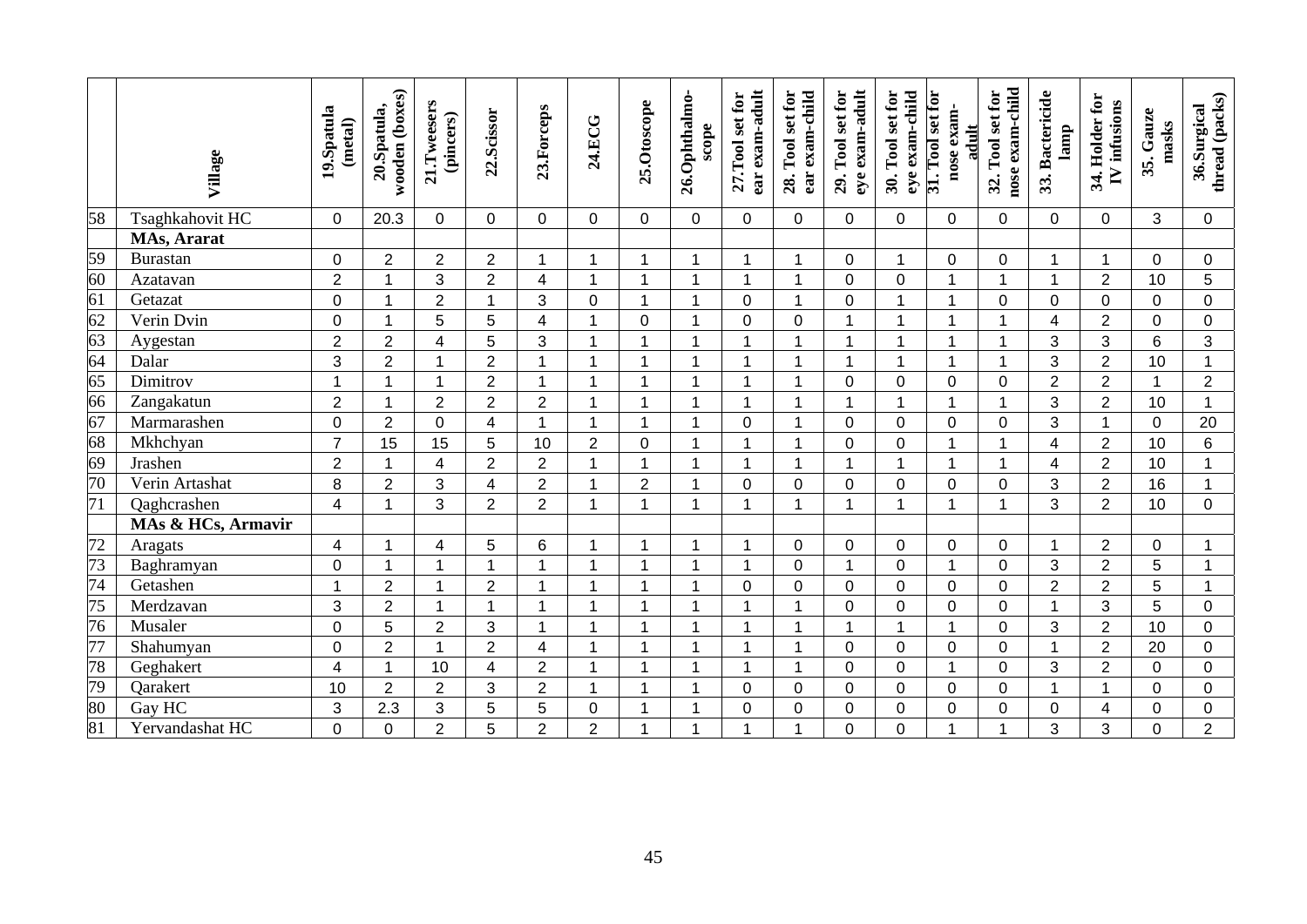### **Numbers of functioning equipments/supplies in target facilities-3**

|                                                                                      | Village               | 37.Tube (naso-<br>gastric) | 38. Scalpel    | 39. Scalpel<br>holder | instruments<br>40. Tray for | 41.Needle<br>holder | 42. Surgical<br>needles | instru-ments'<br>43. Used<br>trav | 44.Instrument<br>cleaning jar | Gynecologic.<br>45. | Gynecologic.<br>mirrors<br>chair<br>46. | 47. Packer<br>curved | 48. Kocher     | 49. Folkman<br>spoon | 50. Obstetrical<br>stethoscope | 51. Subject<br>glasses | 52. Sterile<br>bandages | 53. Elastic<br>bandages | 54. Medical<br>cotton wool |
|--------------------------------------------------------------------------------------|-----------------------|----------------------------|----------------|-----------------------|-----------------------------|---------------------|-------------------------|-----------------------------------|-------------------------------|---------------------|-----------------------------------------|----------------------|----------------|----------------------|--------------------------------|------------------------|-------------------------|-------------------------|----------------------------|
|                                                                                      | FAPs, Aragatsotn marz |                            |                |                       |                             |                     |                         |                                   |                               |                     |                                         |                      |                |                      |                                |                        |                         |                         |                            |
|                                                                                      | Ghazaravan            | $\mathbf 0$                | 0              | $\mathbf 0$           | $\mathbf 0$                 | $\mathbf 0$         | 0                       | $\mathbf{1}$                      | $\mathbf 0$                   | $\mathbf{1}$        | $\mathbf 0$                             | $\mathbf 0$          | 0              | $\mathbf 0$          | $\mathbf 0$                    | $\overline{0}$         | $\mathbf 1$             | $\mathbf 0$             | $\mathbf{1}$               |
| $\frac{2}{3}$ $\frac{3}{4}$ $\frac{4}{5}$ $\frac{6}{8}$ $\frac{7}{9}$ $\frac{8}{10}$ | Verin Bazmaberd       | $\mathbf 0$                | 0              | $\mathbf 0$           | $\pmb{0}$                   | $\mathbf 0$         | 0                       | 0                                 | $\mathbf 0$                   | $\mathbf 0$         | $\mathbf 0$                             | $\overline{0}$       | 0              | $\mathbf 0$          | 1                              | 0                      | $\boldsymbol{2}$        | 6                       | $\sqrt{2}$                 |
|                                                                                      | Voskehat              | $\mathbf 0$                | 0              | $\mathbf 0$           | $\pmb{0}$                   | $\mathbf 0$         | 0                       | $\mathsf 0$                       | $\mathbf 0$                   | $\mathbf 0$         | $\mathbf 0$                             | $\mathbf 0$          | 0              | $\mathbf 0$          | $\mathbf 0$                    | $\mathbf 0$            | $\pmb{0}$               | $\mathbf 0$             | $\mathbf{1}$               |
|                                                                                      | Avan                  | $\mathbf 0$                | 0              | $\pmb{0}$             | $\pmb{0}$                   | $\mathbf 0$         | 0                       | 3                                 | $\mathbf 0$                   | $\mathbf 0$         | $\pmb{0}$                               | $\mathbf 0$          | 0              | $\mathbf 0$          | $\overline{2}$                 | $\mathbf 0$            | $\overline{2}$          | $\mathbf 0$             | $\mathbf{1}$               |
|                                                                                      | Apnagyugh             | $\mathbf 0$                | 0              | $\mathbf 0$           | $\pmb{0}$                   | $\mathbf 0$         | 0                       | $\mathbf 0$                       | $\mathbf 0$                   | $\mathbf 0$         | $\mathbf 0$                             | $\overline{0}$       | 0              | 0                    | $\mathbf 0$                    | 0                      | 3                       | $\mathbf 0$             | $\overline{1}$             |
|                                                                                      | Berqarat              | $\pmb{0}$                  | $\mathbf 0$    | $\pmb{0}$             | $\pmb{0}$                   | $\mathbf 0$         | 0                       | 0                                 | $\mathbf 0$                   | 0                   | $\pmb{0}$                               | $\overline{0}$       | 0              | $\mathbf 0$          | $\mathbf 0$                    | 0                      | $\mathbf 0$             | 10                      | 5                          |
|                                                                                      | Vardablur             | $\mathbf 0$                | 0              | $\mathbf 0$           | $\mathbf 0$                 | $\overline{0}$      | $\overline{0}$          | $\mathbf 0$                       | $\mathbf 0$                   | $\overline{0}$      | $\mathbf 0$                             | $\mathbf 0$          | 0              | $\mathbf 0$          | $\overline{0}$                 | 0                      | $\mathbf 0$             | $\mathbf 0$             | $\mathbf{1}$               |
|                                                                                      | Vardenut              | $\mathbf 0$                | $\Omega$       | $\mathbf 0$           | $\mathsf 0$                 | $\mathbf 0$         | 0                       | $\mathbf{1}$                      | $\mathbf 0$                   | 0                   | $\mathsf 0$                             | $\mathbf 0$          | 0              | $\mathbf 0$          | $\overline{1}$                 | $\mathbf 0$            | $\mathbf 0$             | $\mathbf 0$             | 0                          |
|                                                                                      | Norashen              | $\mathbf 1$                | $\Omega$       | $\pmb{0}$             | $\mathsf 0$                 | $\overline{0}$      | 0                       | $\mathbf 0$                       | $\Omega$                      | $\mathsf 0$         | $\mathsf 0$                             | $\overline{0}$       | 1              | $\pmb{0}$            | $\overline{0}$                 | 0                      | 3                       | $\mathbf 0$             | $\mathbf 0$                |
|                                                                                      | Geghadzor             | $\pmb{0}$                  | 0              | $\pmb{0}$             | $\mathsf 0$                 | $\Omega$            | 0                       | $\mathbf{1}$                      | $\Omega$                      | 0                   | $\mathsf 0$                             | $\mathbf 0$          | 0              | $\boldsymbol{0}$     | 0                              | 10                     | $\overline{2}$          | $\overline{\mathbf{4}}$ | 1                          |
| $\overline{11}$                                                                      | Nor Amanos            | $\mathbf 0$                | 0              | $\mathbf 0$           | $\mathsf 0$                 | $\overline{0}$      | 0                       | $\mathbf 0$                       | $\mathbf 0$                   | $\mathbf 0$         | $\mathbf 0$                             | $\overline{0}$       | 0              | $\mathbf 0$          | $\overline{1}$                 | 0                      | $\mathsf{O}\xspace$     | $\mathbf 0$             | $\mathbf{1}$               |
| 12                                                                                   | Alagyaz               | $\mathbf 0$                | $\Omega$       | $\mathbf 0$           | $\mathsf 0$                 | $\Omega$            | 0                       | $\mathbf 0$                       | $\Omega$                      | 0                   | $\mathbf 0$                             | $\Omega$             | 0              | 0                    | $\mathbf 0$                    | 0                      | $\mathbf 0$             | $\mathbf 0$             | 1                          |
| $\overline{13}$                                                                      | Lusagyugh             | $\pmb{0}$                  | $\Omega$       | $\overline{0}$        | $\pmb{0}$                   | $\overline{1}$      | $\overline{0}$          | $\overline{0}$                    | $\mathbf 0$                   | 0                   | $\pmb{0}$                               | $\mathbf 0$          | 0              | $\mathbf 0$          | $\mathbf{1}$                   | 0                      | $\overline{0}$          | $\mathbf 0$             | $\mathbf{1}$               |
| $\frac{14}{15}$ $\frac{16}{17}$                                                      | Gegharot              | $\boldsymbol{0}$           | $\Omega$       | $\overline{0}$        | $\mathsf 0$                 | $\overline{0}$      | $\overline{0}$          | $\mathbf 0$                       | $\mathbf 0$                   | 0                   | $\mathsf 0$                             | $\overline{0}$       | $\overline{0}$ | $\mathbf 0$          | $\overline{0}$                 | $\overline{0}$         | $\overline{0}$          | $\overline{0}$          | $\overline{4}$             |
|                                                                                      | Lernapar              | $\mathbf 0$                | 0              | $\overline{0}$        | $\mathbf 0$                 | $\overline{0}$      | 0                       | $\mathbf 0$                       | $\mathbf 0$                   | $\overline{0}$      | $\mathbf 0$                             | $\overline{0}$       | $\overline{0}$ | $\mathbf 0$          | $\overline{0}$                 | 0                      | $\mathbf 0$             | $\overline{2}$          | $\mathbf{1}$               |
|                                                                                      | Tsilqar               | $\mathbf 0$                | 0              | $\overline{0}$        | $\mathbf 0$                 | $\mathbf 0$         | 0                       | $\overline{0}$                    | $\mathbf 0$                   | 0                   | $\mathbf 0$                             | $\overline{0}$       | 0              | $\mathbf 0$          | $\overline{0}$                 | 0                      | $\mathbf 0$             | $\mathbf 0$             | 1                          |
|                                                                                      | Hartavan              | $\mathbf 0$                | 0              | $\mathbf 0$           | $\mathbf 0$                 | $\overline{0}$      | 0                       | $\mathbf 0$                       | $\overline{0}$                | 0                   | $\mathbf 0$                             | $\mathbf 0$          | $\overline{0}$ | $\mathbf 0$          | $\mathbf 0$                    | 0                      | $\overline{2}$          | $\overline{2}$          | $\overline{1}$             |
| $\frac{18}{19}$                                                                      | Nigavan               | $\mathbf 0$                | 0              | $\mathbf 0$           | $\mathbf 0$                 | $\overline{0}$      | 0                       | $\mathbf 0$                       | $\overline{0}$                | 0                   | $\mathbf 0$                             | $\mathbf 0$          | 0              | 0                    | $\mathbf 0$                    | $\overline{0}$         | $\mathbf 0$             | $\mathbf 0$             | 1                          |
|                                                                                      | Mulqi                 | $\overline{0}$             | $\overline{0}$ | $\overline{0}$        | $\mathbf 0$                 | $\overline{0}$      | $\overline{0}$          | $\overline{2}$                    | $\mathbf 0$                   | $\overline{0}$      | $\overline{0}$                          | $\overline{0}$       | $\overline{0}$ | $\mathbf 0$          | $\mathbf{1}$                   | 0                      | $\mathbf 0$             | $\mathbf 0$             | $\mathbf{1}$               |
| $\frac{20}{21}$<br>$\frac{22}{23}$                                                   | Tsamaqasar            | $\mathbf 0$                | $\mathbf 0$    | $\mathbf 0$           | $\mathbf 0$                 | $\overline{0}$      | 0                       | 0                                 | $\mathbf 0$                   | 0                   | $\mathbf 0$                             | $\overline{0}$       | $\overline{0}$ | $\mathbf 0$          | $\overline{0}$                 | 0                      | $\mathbf 0$             | $\mathbf 0$             | $\mathbf{1}$               |
|                                                                                      | Nor Yedesia           | $\mathbf 0$                | $\Omega$       | $\mathbf 0$           | $\mathbf 0$                 | $\overline{0}$      | 0                       | $\mathbf{1}$                      | $\mathbf 0$                   | 0                   | $\mathbf 0$                             | $\overline{0}$       | $\overline{0}$ | $\mathbf 0$          | $\mathbf 0$                    | $\overline{0}$         | $\overline{2}$          | $\mathbf 0$             | $\mathbf{1}$               |
|                                                                                      | Tsaghkashen           | $\mathbf 0$                | $\mathbf 0$    | $\mathbf 0$           | $\mathbf 0$                 | $\overline{0}$      | 0                       | 0                                 | $\mathbf 0$                   | $\mathbf 0$         | $\mathbf 0$                             | $\overline{0}$       | $\overline{0}$ | $\mathbf 0$          | $\overline{0}$                 | $\overline{0}$         | $\mathbf 0$             | $\mathbf 0$             | $\mathbf{1}$               |
|                                                                                      | Meliqgyugh            | $\overline{0}$             | $\Omega$       | $\overline{0}$        | $\overline{0}$              | $\Omega$            | 0                       | $\overline{1}$                    | $\Omega$                      | $\overline{0}$      | $\overline{0}$                          | $\Omega$             | $\Omega$       | $\mathbf 0$          | $\Omega$                       | $\Omega$               | $\overline{0}$          | $\Omega$                | $\mathbf{1}$               |
|                                                                                      | FAPs, Ararat marz     |                            |                |                       |                             |                     |                         |                                   |                               |                     |                                         |                      |                |                      |                                |                        |                         |                         |                            |
|                                                                                      | Baghramyan            | $\mathbf 0$                | $\Omega$       | 0                     | 0                           | $\Omega$            | 0                       | $\mathbf 0$                       | $\Omega$                      | 0                   | 0                                       | 0                    | 0              | 0                    | 0                              | 0                      | 0                       | $\pmb{0}$               | 0                          |
|                                                                                      | Aygepat               | $\mathbf 0$                | $\Omega$       | $\mathbf 0$           | $\mathbf 0$                 | $\mathbf 0$         | 0                       | $\mathbf 0$                       | $\Omega$                      | $\mathbf 0$         | $\overline{0}$                          | $\mathbf 0$          | 0              | $\mathbf 0$          | $\mathbf{1}$                   | $\mathbf 0$            | $\mathbf 0$             | $\mathbf 1$             | $\mathbf{1}$               |
|                                                                                      | Berganush             | 0                          | 0              | $\Omega$              | $\mathbf 0$                 | $\Omega$            | 0                       | 0                                 | $\Omega$                      | 0                   | $\mathbf 0$                             | $\Omega$             | 0              | 0                    | $\Omega$                       | 0                      | 0                       | 0                       | 0                          |
| $\frac{24}{25}$<br>$\frac{25}{27}$<br>$\frac{27}{28}$                                | Ditak                 | $\mathbf 0$                | 0              | $\mathbf 0$           | $\mathbf 0$                 | 0                   | 0                       | $\overline{2}$                    | $\mathbf 0$                   | 0                   | $\mathbf 0$                             | $\mathbf 0$          | 0              | 0                    | $\mathbf 0$                    | 0                      | $\mathbf 0$             | $\overline{0}$          | $\mathbf 1$                |
|                                                                                      | Lusashogh             | $\mathbf 0$                | 0              | 0                     | 1                           | 1                   | 0                       | $\overline{2}$                    | $\mathbf 0$                   | 0                   | 0                                       | 0                    | 0              | 0                    | 1                              | 0                      | 1                       | 1                       | 1                          |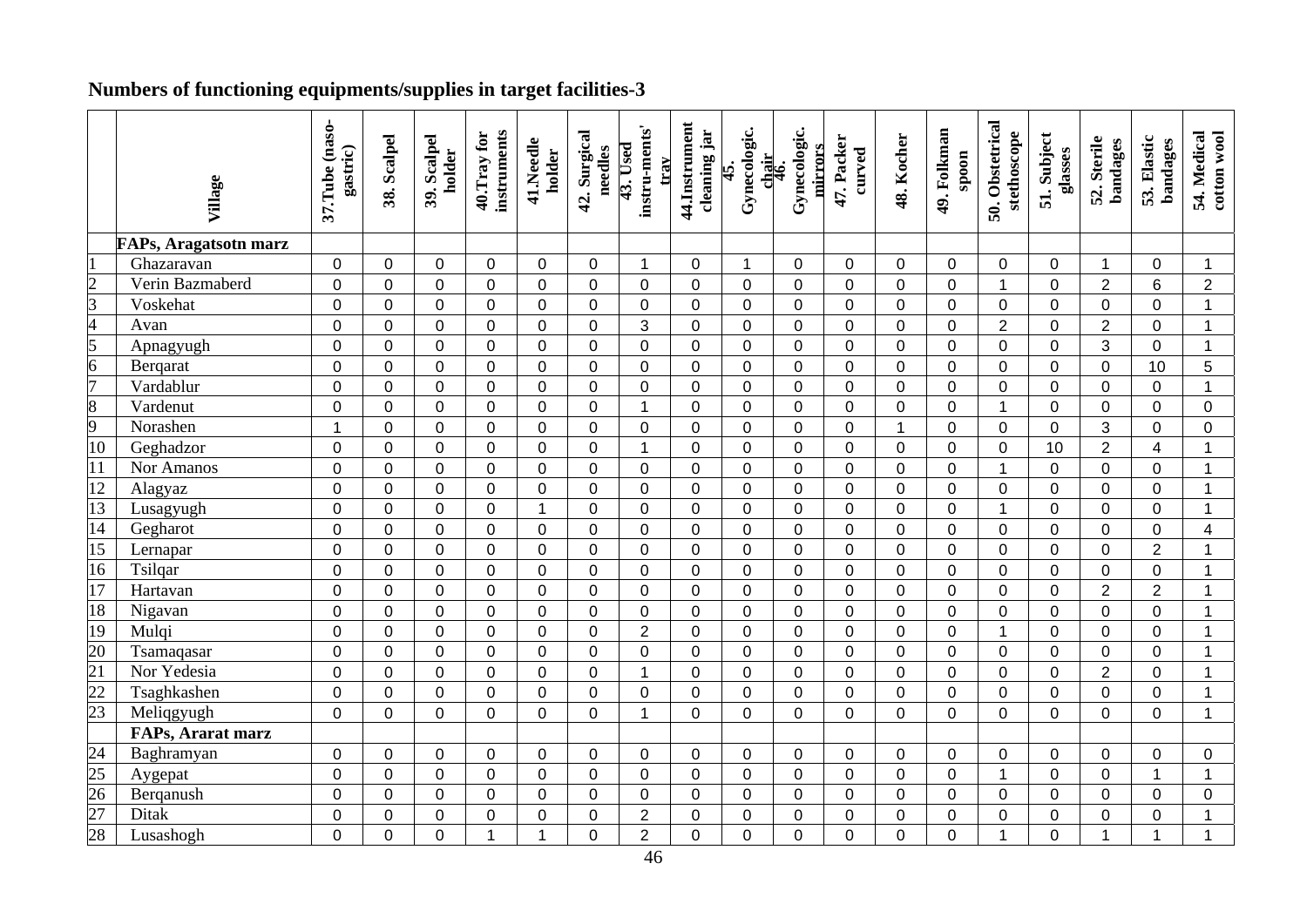|                                                                                                                 | Village                   | 37.Tube (naso-<br>gastric) | 38. Scalpel    | 39. Scalpel<br>holder | instruments<br>40. Tray for | 41.Needle<br>holder     | 42. Surgical<br>needles | instru-ments'<br>43. Used<br>trav | 44.Instrument<br>cleaning jar | Gynecologic.<br>45. | Gynecologic.<br>mirrors<br>chair<br>46. | 47. Packer<br>curved | 48. Kocher     | 49. Folkman<br>spoon | 50. Obstetrical<br>stethoscope | 51. Subject<br>glasses | 52. Sterile<br>bandages   | 53. Elastic<br>bandages | 54. Medical<br>cotton wool |
|-----------------------------------------------------------------------------------------------------------------|---------------------------|----------------------------|----------------|-----------------------|-----------------------------|-------------------------|-------------------------|-----------------------------------|-------------------------------|---------------------|-----------------------------------------|----------------------|----------------|----------------------|--------------------------------|------------------------|---------------------------|-------------------------|----------------------------|
|                                                                                                                 | Hnaberd                   | $\pmb{0}$                  | $\mathbf{0}$   | 0                     | $\mathbf 0$                 | $\Omega$                | $\mathbf 0$             | $\mathbf 0$                       | $\Omega$                      | 0                   | $\mathbf 0$                             | 0                    | 0              | 0                    | $\mathbf 0$                    | 0                      | 0                         | 0                       | 0                          |
| $\frac{29}{30} \frac{3}{31} \frac{3}{33} \frac{3}{34} \frac{3}{35} \frac{3}{36}$                                | Hovtashen                 | $\mathbf 0$                | $\mathbf 0$    | $\mathbf 0$           | $\mathbf 0$                 | $\mathbf 0$             | $\mathbf 0$             | $\mathbf{1}$                      | $\mathbf 0$                   | $\mathbf 0$         | $\mathbf 0$                             | $\mathbf 0$          | 0              | $\mathbf 0$          | $\mathbf 0$                    | 0                      | $\mathbf 0$               | $\mathbf 0$             | $\mathbf{1}$               |
|                                                                                                                 | Masis                     | $\mathbf 0$                | $\mathbf 0$    | $\mathbf 0$           | $\mathbf 0$                 | $\mathbf 0$             | $\mathbf 0$             | $\mathbf{1}$                      | $\overline{1}$                | $\mathbf 0$         | $\mathbf 0$                             | $\overline{0}$       | 0              | $\mathbf 0$          | $\mathbf 0$                    | 0                      | $\mathbf 0$               | $\mathbf 0$             | 0                          |
|                                                                                                                 | Mrganush                  | $\mathbf 0$                | $\mathbf 0$    | $\mathbf 0$           | $\pmb{0}$                   | $\mathbf 0$             | $\mathbf 0$             | $\overline{2}$                    | $\mathbf 0$                   | $\mathbf 0$         | $\mathbf 0$                             | $\mathbf 0$          | 0              | $\mathbf 0$          | $\mathbf 0$                    | $\mathbf 0$            | $\mathbf 0$               | $\mathbf 0$             | 0                          |
|                                                                                                                 | Mrgavet                   | $\pmb{0}$                  | $\Omega$       | $\mathbf 0$           | $\boldsymbol{0}$            | $\Omega$                | $\mathbf 0$             | $\pmb{0}$                         | $\Omega$                      | $\mathbf 0$         | $\pmb{0}$                               | $\mathbf 0$          | 0              | $\mathbf 0$          | $\mathbf 0$                    | $\mathbf 0$            | $\mathbf 0$               | $\mathbf 0$             | $\mathbf 1$                |
|                                                                                                                 | Narek                     | $\pmb{0}$                  | $\Omega$       | $\overline{0}$        | $\mathbf{1}$                | $\Omega$                | $\overline{0}$          | $\overline{2}$                    | $\Omega$                      | $\mathbf 0$         | $\mathbf 0$                             | $\mathbf 0$          | 0              | $\mathbf 0$          | $\mathbf 0$                    | $\overline{0}$         | $\mathbf 0$               | $\mathbf 1$             | $\mathbf{1}$               |
|                                                                                                                 | Nor Kyurin                | $\mathbf 0$                | $\mathbf{0}$   | 0                     | $\mathbf 0$                 | $\Omega$                | $\mathbf 0$             | $\mathbf{1}$                      | $\mathbf 0$                   | $\mathbf 0$         | $\mathbf 0$                             | $\mathbf 0$          | 0              | $\mathbf 0$          | $\mathbf 0$                    | 0                      | 0                         | $\mathbf 0$             | $\overline{2}$             |
|                                                                                                                 | Araqsavan                 | $\overline{0}$             | $\Omega$       | $\overline{0}$        | 0                           | $\Omega$                | $\overline{0}$          | $\overline{2}$                    | $\Omega$                      | $\mathbf 0$         | $\overline{0}$                          | $\Omega$             | 0              | $\mathbf 0$          | $\Omega$                       | $\overline{0}$         | $\mathbf{1}$              | $\Omega$                | $\mathbf{1}$               |
|                                                                                                                 | <b>FAPs, Armavir marz</b> |                            |                |                       |                             |                         |                         |                                   |                               |                     |                                         |                      |                |                      |                                |                        |                           |                         |                            |
|                                                                                                                 | Aygek                     | $\mathbf 0$                | $\mathbf{0}$   | 0                     | $\mathbf 0$                 | $\mathbf 0$             | $\mathbf 0$             | $\overline{2}$                    | $\mathbf 0$                   | $\mathbf 0$         | $\mathbf 0$                             | $\mathbf 0$          | 0              | $\mathbf 0$          | $\mathbf 0$                    | 0                      | 0                         | $\mathbf 0$             | $\mathbf 1$                |
|                                                                                                                 | Aygeshat                  | $\overline{0}$             | $\mathbf 0$    | 0                     | $\mathbf 0$                 | $\mathbf 0$             | 0                       | $\mathbf 0$                       | $\mathbf 0$                   | 0                   | $\overline{0}$                          | $\overline{0}$       | 0              | $\mathbf 0$          | $\overline{0}$                 | $\overline{0}$         | $\overline{0}$            | $\mathbf 0$             | 0                          |
|                                                                                                                 | Arevashat                 | $\overline{0}$             | $\mathbf 0$    | 0                     | 0                           | $\mathbf 0$             | 0                       | $\mathbf 0$                       | $\mathbf 0$                   | 0                   | $\mathbf 0$                             | $\mathbf 0$          | 0              | $\mathbf 0$          | $\mathbf 0$                    | $\overline{0}$         | 3                         | $\mathbf 1$             | $\overline{2}$             |
|                                                                                                                 | Argina                    | $\overline{0}$             | $\mathbf{0}$   | 0                     | $\mathbf{1}$                | $\Omega$                | 0                       | $\mathbf 0$                       | $\Omega$                      | 0                   | $\mathbf 0$                             | $\mathbf 0$          | 0              | $\mathbf 0$          | $\mathbf 0$                    | 0                      | 4                         | $\mathbf 0$             | $\overline{2}$             |
|                                                                                                                 | Bergashat                 | $\mathbf 0$                | $\mathbf{0}$   | 0                     | $\mathbf 0$                 | $\Omega$                | 0                       | $\mathbf 0$                       | $\Omega$                      | 0                   | $\mathbf 0$                             | $\mathbf 0$          | 0              | $\mathbf 0$          | $\mathbf 0$                    | 0                      | 0                         | $\mathbf 0$             | 0                          |
| $\frac{37}{38}$ $\frac{39}{40}$ $\frac{40}{41}$ $\frac{42}{43}$ $\frac{44}{45}$ $\frac{44}{49}$ $\frac{45}{49}$ | Tsaghkalanj               | $\mathbf 0$                | $\mathbf 0$    | 0                     | 0                           | $\mathbf 0$             | 0                       | $\mathbf 0$                       | $\overline{0}$                | 0                   | $\mathbf 0$                             | $\overline{0}$       | 0              | $\overline{0}$       | $\overline{0}$                 | 0                      | $\overline{0}$            | $\overline{0}$          | $\mathbf{1}$               |
|                                                                                                                 | Tsaghkunq                 | $\mathbf 0$                | $\mathbf 0$    | 0                     | 0                           | $\mathbf 0$             | 0                       | $\mathbf 0$                       | $\mathbf 0$                   | 0                   | $\mathbf 0$                             | $\mathbf 0$          | 0              | $\mathbf 0$          | $\mathbf 0$                    | 0                      | 0                         | $\mathbf 0$             | 0                          |
|                                                                                                                 | Haykashen                 | $\mathbf 0$                | $\mathbf 0$    | 0                     | 0                           | $\mathbf 0$             | 0                       | $\mathbf 0$                       | $\mathbf 0$                   | 0                   | $\mathbf 0$                             | $\mathbf 0$          | 0              | $\mathbf 0$          | $\overline{0}$                 | 0                      | $\overline{0}$            | $\mathbf 0$             | $\mathbf{1}$               |
|                                                                                                                 | Hovtamej                  | $\mathbf 0$                | $\mathbf 0$    | 0                     | $\pmb{0}$                   | $\mathbf 0$             | 0                       | $\pmb{0}$                         | $\mathbf 0$                   | $\Omega$            | $\mathbf 0$                             | $\mathbf 0$          | $\Omega$       | $\mathbf 0$          | $\mathbf 0$                    | 0                      | $\mathbf 0$               | $\pmb{0}$               | 1.5                        |
|                                                                                                                 | Metsamor                  | $\overline{0}$             | $\mathbf 0$    | 0                     | $\pmb{0}$                   | $\mathbf 0$             | 0                       | $\pmb{0}$                         | $\mathbf 0$                   | 0                   | $\overline{0}$                          | $\overline{0}$       | $\overline{0}$ | $\overline{0}$       | $\overline{0}$                 | $\overline{0}$         | $\overline{0}$            | $\overline{0}$          | $\mathbf{1}$               |
|                                                                                                                 | Noravan                   |                            |                |                       |                             |                         |                         |                                   |                               |                     |                                         |                      |                |                      |                                |                        |                           |                         |                            |
|                                                                                                                 | Vanand                    | $\mathbf 0$                | $\mathbf 0$    | 0                     | 0                           | $\mathbf 0$             | 0                       | $\pmb{0}$                         | $\mathbf 0$                   | $\mathbf{1}$        | $\mathbf 0$                             | $\mathbf 0$          | 0              | $\mathbf 0$          | $\mathbf 1$                    | 0                      | 0                         | $\mathbf 0$             | $\boldsymbol{0}$           |
|                                                                                                                 | Shenik                    | $\overline{0}$             | $\mathbf 0$    | $\overline{0}$        | $\overline{0}$              | $\mathbf 0$             | 0                       | $\mathbf{1}$                      | $\mathbf 0$                   | $\mathbf{1}$        | $\mathbf{1}$                            | $\overline{0}$       | 0              | $\mathbf{1}$         | $\overline{0}$                 | $\mathbf{1}$           | $\overline{0}$            | $\overline{1}$          | $\overline{0}$             |
|                                                                                                                 | MAs & HCs, Aragatsotn     |                            |                |                       |                             |                         |                         |                                   |                               |                     |                                         |                      |                |                      |                                |                        |                           |                         |                            |
|                                                                                                                 | Arutch                    | 5                          | 50             | 5                     | $\overline{2}$              | 5                       | 100                     | 10                                | $\overline{\mathbf{4}}$       | $\mathbf{1}$        | $\overline{\mathcal{A}}$                | $\overline{4}$       | 5              | $\mathbf 0$          | $\overline{2}$                 | 50                     | 3                         | $6\phantom{1}$          | $\overline{4}$             |
|                                                                                                                 | Ujan                      | $\mathbf 0$                | $\overline{1}$ | $\mathbf{1}$          | $\mathbf{1}$                | $\overline{1}$          | $\overline{2}$          | 3                                 | $\overline{2}$                | $\mathbf{1}$        | $\overline{2}$                          | $\overline{2}$       | 0              | $\mathbf{1}$         | $\overline{2}$                 | $\mathbf 0$            | 5                         | 10                      | $\bf 8$                    |
|                                                                                                                 | Shenavan                  | $\mathbf 0$                | $\overline{2}$ | $\overline{2}$        | $\mathbf{1}$                | $\overline{2}$          | $\overline{7}$          | $\overline{\mathbf{4}}$           | $\overline{1}$                | $\mathbf{1}$        | $\overline{2}$                          | $\mathbf{1}$         | $\mathbf{1}$   | $\mathbf{1}$         | $\mathbf 1$                    | 10                     | 5                         | $\overline{2}$          | 3                          |
|                                                                                                                 | Parpi                     | $\mathbf 0$                | $\mathbf{1}$   | $\mathbf{1}$          | $\overline{2}$              | $\overline{2}$          | $\overline{2}$          | $\overline{\mathbf{4}}$           | $\overline{2}$                | $\mathbf{1}$        | $\mathbf{1}$                            | $\mathbf{1}$         | $\mathbf{1}$   | 5                    | $\mathbf{1}$                   | 100                    | 0                         | $6\phantom{a}$          | 6                          |
| $\frac{50}{51}$ $\frac{52}{53}$ $\frac{53}{54}$ $\frac{54}{55}$ $\frac{56}{57}$                                 | Kosh                      | $\mathbf{1}$               | 15             | 5                     | $\mathbf{1}$                | $\overline{\mathbf{4}}$ | 5                       | 10                                | 5                             | $\mathbf{1}$        | 5                                       | 5                    | 4              | $\mathbf{1}$         | $\overline{2}$                 | 100                    | 10                        | 5                       | 3                          |
|                                                                                                                 | Nerqin Bazmaberd          | $\mathbf{1}$               | 10             | $\overline{2}$        | $\overline{7}$              | $\overline{2}$          | 10                      | $\sqrt{5}$                        | 3                             | $\overline{2}$      | 5                                       | $\overline{2}$       | $\mathbf{1}$   | 3                    | $\mathbf{1}$                   | 100                    | 25                        | $\overline{\mathbf{4}}$ | 20                         |
|                                                                                                                 | Voskevaz                  | $\overline{\mathbf{4}}$    | 30             | 5                     | 3                           | 10                      | $\pmb{0}$               | 6                                 | $\overline{2}$                | $\mathbf{1}$        | 5                                       | $\pmb{0}$            | 0              | $\mathbf 0$          | $\mathbf 1$                    | 25                     | $\ensuremath{\mathsf{3}}$ | $\sqrt{5}$              | 4                          |
|                                                                                                                 | Aragats HC                | $\mathbf{1}$               | $\overline{1}$ | 0                     | 3                           | 4                       | 17                      | $\overline{\mathbf{4}}$           | $\overline{2}$                | 0                   | 0                                       | $\mathbf 0$          | 0              | $\pmb{0}$            | $\mathbf 0$                    | 0                      | 3                         | $\overline{7}$          | $\overline{7}$             |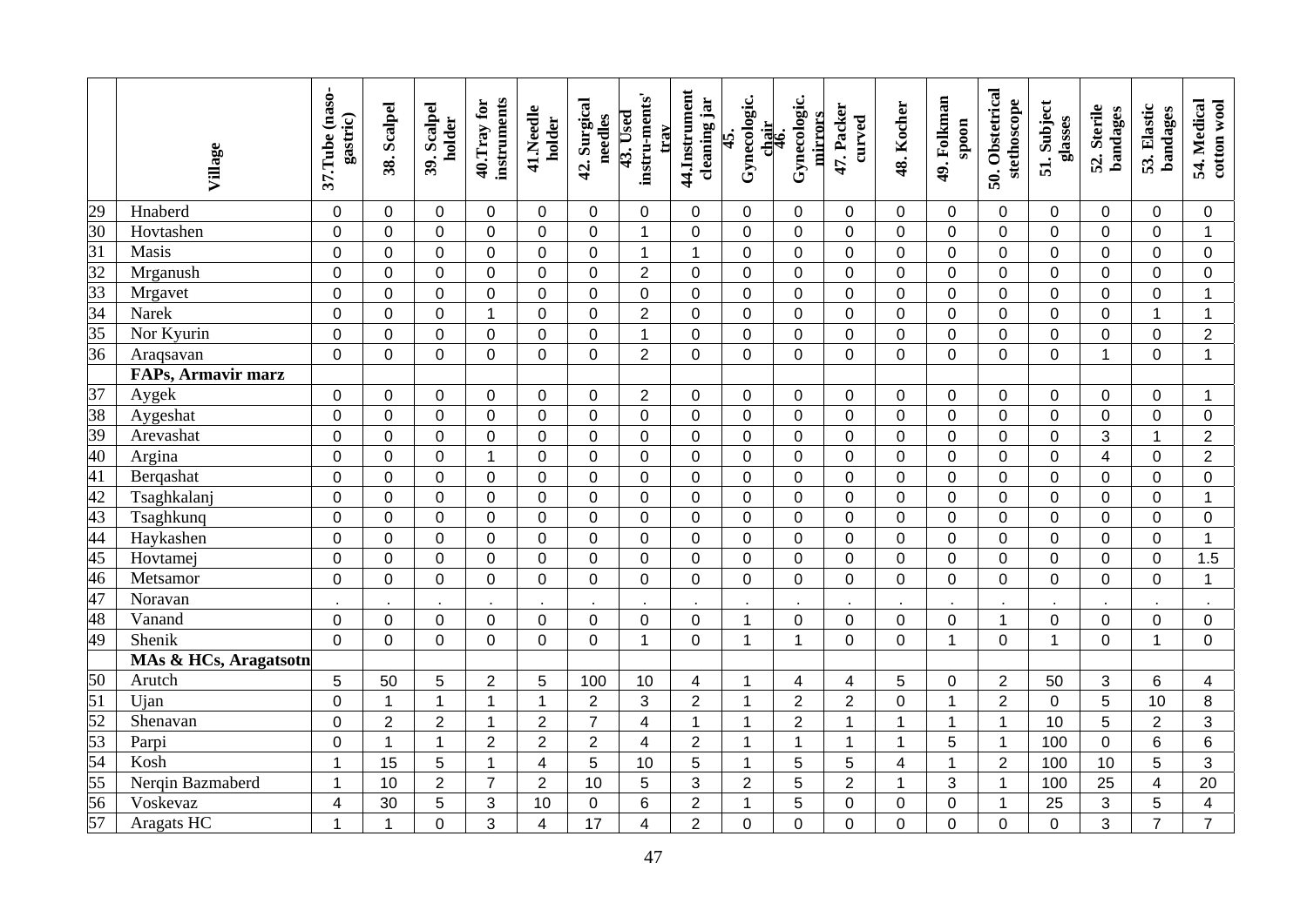|                                                                                                                                 | Village            | 37.Tube (naso-<br>gastric) | 38. Scalpel    | 39. Scalpel<br>holder | instruments<br>40. Tray for | 41.Needle<br>holder     | 42. Surgical<br>needles | instru-ments'<br>43. Used<br>trav | 44.Instrument<br>cleaning jar | Gynecologic.<br>45. | Gynecologic.<br>mirrors<br>chair<br>46. | 47. Packer<br>curved | 48. Kocher     | 49. Folkman<br>spoon | 50. Obstetrical<br>stethoscope | 51. Subject<br>glasses | 52. Sterile<br>bandages | 53. Elastic<br>bandages | 54. Medical<br>cotton wool |
|---------------------------------------------------------------------------------------------------------------------------------|--------------------|----------------------------|----------------|-----------------------|-----------------------------|-------------------------|-------------------------|-----------------------------------|-------------------------------|---------------------|-----------------------------------------|----------------------|----------------|----------------------|--------------------------------|------------------------|-------------------------|-------------------------|----------------------------|
| 58                                                                                                                              | Tsaghkahovit HC    | $\mathbf 0$                | $\mathbf 0$    | 0                     | $\mathbf 0$                 | $\mathbf 0$             | 0                       | $\mathbf 0$                       | $\mathbf 0$                   | 0                   | 0                                       | $\mathbf 0$          | 0              | $\mathbf 0$          | $\mathbf 0$                    | $\Omega$               | $\mathbf 0$             | $\mathbf 0$             | 0                          |
|                                                                                                                                 | MAs, Ararat        |                            |                |                       |                             |                         |                         |                                   |                               |                     |                                         |                      |                |                      |                                |                        |                         |                         |                            |
|                                                                                                                                 | Burastan           | $\mathbf 0$                | $\Omega$       | 0                     | $\overline{2}$              | $\Omega$                | 0                       | $\overline{4}$                    | $\mathbf 0$                   | 1                   | $\mathbf 1$                             | 0                    | 0              | 1                    | $\blacktriangleleft$           | 20                     | 10                      | 10                      | $\overline{0}$             |
| $\frac{59}{60} \frac{60}{61} \frac{61}{63} \frac{63}{64} \frac{64}{65} \frac{66}{67} \frac{67}{68} \frac{68}{69} \frac{69}{70}$ | Azatavan           | $\mathbf{1}$               | $\overline{2}$ | 1                     | $\overline{2}$              | 1                       | 10                      | 5                                 | $\overline{2}$                | 1                   | 1                                       | 1                    | 1              | 1                    | $\overline{2}$                 | 50                     | 10                      | 5                       | 3                          |
|                                                                                                                                 | Getazat            | $\mathbf 0$                | $\mathbf 0$    | 1                     | 1                           | $\overline{1}$          | $\Omega$                | $\overline{2}$                    | $\mathbf 0$                   | 1                   | $\overline{2}$                          | $\mathbf 0$          | 0              | $\mathbf 0$          | 1                              | $\Omega$               | 5                       | $\mathbf 1$             | $\overline{2}$             |
|                                                                                                                                 | Verin Dvin         | $\mathbf 0$                | $\mathbf 1$    | 1                     | $\mathbf{1}$                | $\overline{2}$          | 5                       | $\,6$                             | $\overline{0}$                | 1                   | $\overline{2}$                          | $\overline{0}$       | 0              | $\mathbf 0$          | 1                              | 50                     | 1                       | $\overline{2}$          | $\overline{2}$             |
|                                                                                                                                 | Aygestan           | $\mathbf{1}$               | $\overline{2}$ | $\overline{2}$        | $\overline{2}$              | 6                       | 5                       | $6\phantom{a}$                    | $\overline{1}$                | 0                   | $\overline{2}$                          | $\overline{1}$       | $\overline{2}$ | $\mathbf 0$          | $\mathbf 1$                    | 100                    | $\overline{5}$          | 6                       | 10                         |
|                                                                                                                                 | Dalar              | $\mathbf 0$                | $\overline{0}$ | 1                     | $\overline{2}$              | 1                       | 10                      | 3                                 | $\overline{2}$                | 1                   | $\overline{2}$                          | $\overline{0}$       | 0              | $\mathbf{1}$         | 1                              | 10                     | 3                       | 3                       | $\overline{2}$             |
|                                                                                                                                 | Dimitrov           | $\mathbf 0$                |                | 1                     | $\overline{c}$              | 3                       | $\overline{2}$          | $\boldsymbol{2}$                  | $\mathbf 0$                   | 1                   | $\mathbf 1$                             | $\mathbf 0$          |                | 0                    | $\overline{2}$                 | 10                     | 10                      | 5                       | $\overline{2}$             |
|                                                                                                                                 | Zangakatun         | $\mathbf 0$                | $\mathbf 1$    | 1                     | $\overline{2}$              | $\overline{2}$          | 10                      | 3                                 | $\overline{2}$                | 1                   | $\overline{2}$                          | $\mathbf 0$          | 1              | 1                    | $\mathbf 1$                    | 10                     | 10                      | $\overline{2}$          | $\overline{3}$             |
|                                                                                                                                 | Marmarashen        | $\mathbf{1}$               | $\overline{0}$ | 5                     | $\overline{2}$              | $\overline{4}$          | 200                     | 8                                 | $\overline{0}$                | 1                   | 5                                       | $\overline{0}$       | 0              | $\mathbf 0$          | $\overline{2}$                 | 30                     | $\mathbf 0$             | $\mathbf 0$             | $\mathbf 0$                |
|                                                                                                                                 | Mkhchyan           | $\mathbf 0$                | $\overline{4}$ | $\overline{2}$        | $\blacktriangleleft$        | 6                       | 40                      | 10                                | $\mathbf 0$                   | 4                   | 1                                       | $\mathbf 0$          | 0              | $\pmb{0}$            |                                | 100                    | 20                      | 10                      | 5                          |
|                                                                                                                                 | Jrashen            | $\mathbf 0$                | $\mathbf 0$    | 1                     | 52                          | $\overline{2}$          | 10                      | 5                                 | $\overline{2}$                | 1                   | 1                                       | $\mathbf 0$          | 0              | $\mathbf 0$          | $\mathbf{1}$                   | 100                    | $\overline{2}$          | $\overline{2}$          | $\overline{4}$             |
|                                                                                                                                 | Verin Artashat     | $\overline{0}$             | 10             | 3                     | $\overline{2}$              | $\overline{\mathbf{4}}$ | 3                       | 5                                 | $\overline{0}$                | 1                   | 1                                       | $\mathbf 0$          | 0              | $\mathbf 0$          | $\overline{2}$                 | 100                    | 3                       | $\overline{2}$          | $\overline{2}$             |
| $\overline{71}$                                                                                                                 | Qaghcrashen        | $\mathbf 0$                | $\mathbf 1$    | 1                     | 3                           | 3                       | 10                      | 4                                 | $\overline{2}$                | 1                   | 3                                       | $\mathbf 0$          | 0              | 1                    |                                | 10                     | 3                       | $\overline{2}$          | 1                          |
|                                                                                                                                 | MAs & HCs, Armavir |                            |                |                       |                             |                         |                         |                                   |                               |                     |                                         |                      |                |                      |                                |                        |                         |                         |                            |
| $\frac{72}{73} \frac{73}{74} \frac{75}{76} \frac{77}{77}$                                                                       | Aragats            | $\mathbf 0$                | $\mathbf 1$    | $\mathbf 0$           | 1                           | $\overline{1}$          | $\mathbf{1}$            | 1                                 | $\mathbf 0$                   | 1                   | $\mathbf{1}$                            | $\overline{1}$       | 0              | $\mathbf 0$          | 1                              | 10                     | $\overline{4}$          | 8                       | $\mathbf 0$                |
|                                                                                                                                 | Baghramyan         | 1                          | -1             | 1                     | $\blacktriangleleft$        | -1                      | 1                       | 1                                 |                               | 1                   | 0                                       | $\mathbf 0$          | 0              | $\mathbf 0$          | 1                              | 50                     | $\boldsymbol{0}$        | 10                      | $\overline{2}$             |
|                                                                                                                                 | Getashen           | $\mathbf{1}$               | $\mathbf 1$    | 1                     | $\mathbf{1}$                | -1                      | 10                      | 5                                 | $\mathbf 0$                   | 1                   | $\mathbf{1}$                            | $\mathbf 1$          | 1              | $\mathbf 0$          | $\mathbf 1$                    | 50                     | 4                       | $\overline{2}$          | $\overline{2}$             |
|                                                                                                                                 | Merdzavan          | $\mathbf{1}$               | $\overline{2}$ | 1                     | $\overline{2}$              | 1                       | 5                       | 3                                 |                               | 1                   | 1                                       | $\overline{1}$       | 1              | 1                    | $\overline{1}$                 | 30                     | 10                      | 5                       | $\overline{2}$             |
|                                                                                                                                 | Musaler            | $\mathbf 0$                |                | 1                     | 1                           |                         | 5                       | 1                                 |                               | 0                   | 0                                       |                      |                | 1                    |                                | 10                     | 12                      | 12                      | 5                          |
|                                                                                                                                 | Shahumyan          | $\mathbf 0$                | $\mathbf 1$    | 1                     | $\mathbf{1}$                |                         | $\mathbf{1}$            | 1                                 |                               | 1                   | 1                                       |                      |                | $\mathbf 1$          | 3                              | $\Omega$               | $\overline{\mathbf{4}}$ | $\overline{2}$          | 10                         |
|                                                                                                                                 | Geghakert          | $\mathbf{1}$               | $\overline{1}$ | 1                     | 1                           | 1                       | 3                       | 3                                 |                               | 1                   | 1                                       | -1                   | $\overline{2}$ | $\overline{2}$       | 1                              | 40                     | 10                      | $\overline{2}$          | 5                          |
| $\frac{79}{80}$ $\frac{80}{81}$                                                                                                 | <b>Qarakert</b>    | $\mathbf 0$                | $\overline{2}$ | 1                     | 1                           | -1                      | 1                       | 1                                 | -1                            | 1                   | 1                                       |                      | 3              | 3                    | $\overline{2}$                 | 10                     | 10                      | 10                      | 10                         |
|                                                                                                                                 | Gay HC             | $\mathbf 0$                | $\overline{2}$ | 1                     | $\overline{1}$              |                         | 0                       | $\pmb{0}$                         | $\mathbf 0$                   | 1                   | 1                                       |                      |                | 1                    | $\overline{2}$                 | 3                      | $\sqrt{5}$              | 4                       | 15                         |
|                                                                                                                                 | Yervandashat HC    | $\overline{0}$             | 3              | $\overline{4}$        | 3                           | 4                       | $\overline{7}$          | $\overline{2}$                    |                               | 1                   | $\overline{0}$                          | 1                    |                | 0                    |                                | 10                     | 0                       | 3                       | 0.6                        |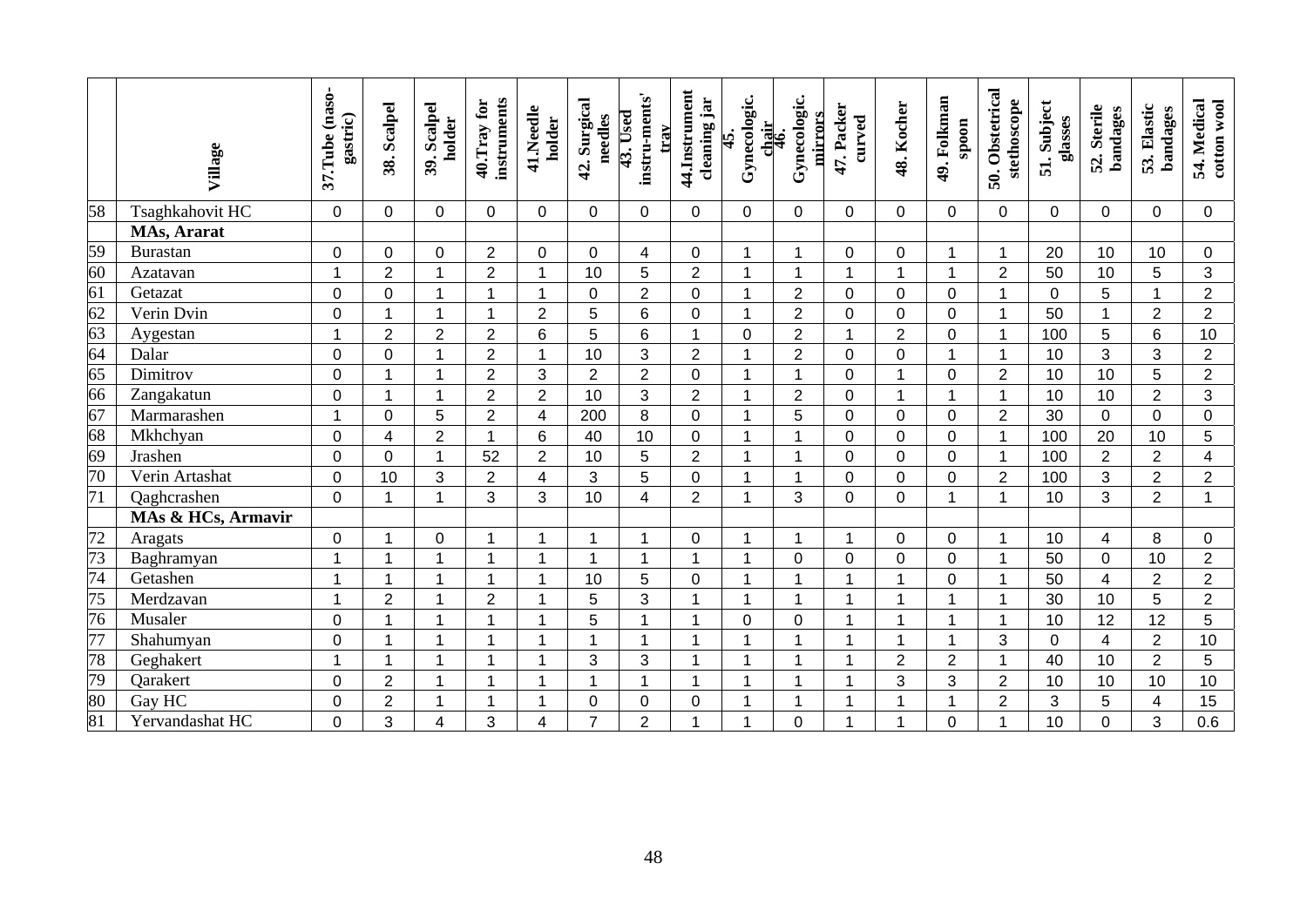### **Numbers of functioning equipments/supplies in target facilities-4**

|                                                                       | Village                      | 55. Tape,<br>adhesive | surgical, sterile<br>56. Gloves, | Examination<br>gloves<br>57. | 58. Medical<br>splints | 59. Stretchers | 60. Syringe for<br>ear irrigation | 61.Neurologic.<br>hammer | 62. Disposable<br>cups | catheter-hard<br>63. Urethric | catheter-soft<br>64. Urethric | 65. Glucometer | 66. Tests for<br>glucometer | Sterilization<br>boxes for<br>67. | 68. Autoclave  | 69. Microscope | 70. Emergency<br>care kit |
|-----------------------------------------------------------------------|------------------------------|-----------------------|----------------------------------|------------------------------|------------------------|----------------|-----------------------------------|--------------------------|------------------------|-------------------------------|-------------------------------|----------------|-----------------------------|-----------------------------------|----------------|----------------|---------------------------|
|                                                                       | <b>FAPs, Aragatsotn marz</b> |                       |                                  |                              |                        |                |                                   |                          |                        |                               |                               |                |                             |                                   |                |                |                           |
| I1                                                                    | Ghazaravan                   | $\mathbf{1}$          | $\pmb{0}$                        | $\mathbf 0$                  | $\pmb{0}$              | $\pmb{0}$      | 0                                 | $\mathbf 0$              | $\mathbf 0$            | $\overline{0}$                | $\mathbf 0$                   | $\pmb{0}$      | $\pmb{0}$                   | $\mathbf 0$                       | $\mathbf{1}$   | $\mathbf 0$    | $\mathbf{1}$              |
|                                                                       | Verin Bazmaberd              | 1                     | $\mathbf{1}$                     | 1                            | $\mathbf{1}$           | $\mathsf 0$    | $\mathbf 0$                       | $\mathbf 0$              | $\mathbf 0$            | 0                             | $\mathbf 0$                   | $\mathbf{1}$   | 6                           | $\mathbf 0$                       | $\overline{0}$ | $\mathbf 0$    | $\mathbf 0$               |
| $\frac{2}{3}$ $\frac{4}{5}$ $\frac{6}{7}$ $\frac{7}{8}$ $\frac{8}{9}$ | Voskehat                     | $\mathbf 0$           | $\mathbf 0$                      | $\mathbf 0$                  | $\mathbf 0$            | $\mathsf 0$    | $\mathbf 0$                       | $\mathbf 0$              | $\mathbf 0$            | 0                             | $\mathbf 0$                   | $\mathbf 0$    | $\mathsf{O}\xspace$         | $\mathbf 0$                       | $\overline{0}$ | $\mathbf 0$    | 0                         |
|                                                                       | Avan                         | 1                     | $\mathbf 0$                      | $\mathbf 0$                  | 0                      | $\mathsf 0$    | 0                                 | $\mathbf 0$              | $\mathbf 0$            | 0                             | $\mathbf 0$                   | $\mathsf 0$    | $\mathsf{O}\xspace$         | $\overline{7}$                    | 0              | $\mathbf 0$    | 0                         |
|                                                                       | Apnagyugh                    | $\mathbf{1}$          | $\mathbf 0$                      | $\mathbf 0$                  | $\mathbf 0$            | $\mathsf 0$    | $\mathbf 0$                       | $\overline{0}$           | $\mathbf 0$            | $\overline{0}$                | $\mathbf 0$                   | $\mathsf 0$    | $\pmb{0}$                   | 1                                 | $\overline{0}$ | $\overline{0}$ | 0                         |
|                                                                       | Berqarat                     | $\pmb{0}$             | $\pmb{0}$                        | $\mathbf 0$                  | $\pmb{0}$              | $\mathsf 0$    | $\pmb{0}$                         | $\pmb{0}$                | $\mathbf 0$            | 0                             | $\mathbf 0$                   | $\pmb{0}$      | $\pmb{0}$                   | $\mathbf 0$                       | $\mathbf 0$    | $\mathbf 0$    | $\mathbf 0$               |
|                                                                       | Vardablur                    | $\mathbf 2$           | $\pmb{0}$                        | $\mathbf 0$                  | $\mathbf 0$            | $\mathbf 0$    | $\mathsf 0$                       | $\pmb{0}$                | $\mathbf 0$            | 0                             | $\pmb{0}$                     | $\mathbf 0$    | $\mathbf 0$                 | $\pmb{0}$                         | $\mathbf 0$    | $\mathbf 0$    | $\mathbf 0$               |
|                                                                       | Vardenut                     | $\mathbf 0$           | $\mathbf 0$                      | $\overline{0}$               | $\mathbf{1}$           | $\mathbf 0$    | $\mathbf 0$                       | $\overline{0}$           | $\overline{0}$         | $\overline{4}$                | $\overline{1}$                | $\mathbf 0$    | $\mathbf 0$                 | $\overline{2}$                    | $\overline{0}$ | $\overline{0}$ | $\overline{0}$            |
|                                                                       | Norashen                     | $\overline{0}$        | $\mathbf 0$                      | $\overline{0}$               | $\overline{0}$         | $\mathbf 0$    | $\overline{0}$                    | $\overline{0}$           | $\overline{0}$         | $\overline{0}$                | $\mathbf 0$                   | $\overline{0}$ | $\mathbf 0$                 | $\overline{2}$                    | $\Omega$       | $\overline{0}$ | 0                         |
| 10                                                                    | Geghadzor                    | 10                    | $\mathbf{1}$                     | 1                            | $\mathbf 0$            | $\mathbf 0$    | $\mathbf 0$                       | $\overline{0}$           | $\overline{0}$         | $\overline{0}$                | $\mathbf 0$                   | $\mathbf 0$    | $\mathbf 0$                 | $\mathbf{1}$                      | $\overline{0}$ | $\overline{0}$ | 0                         |
| $\overline{11}$                                                       | Nor Amanos                   | $\mathbf 0$           | $\overline{0}$                   | $\mathbf 0$                  | $\mathbf 0$            | $\mathsf 0$    | $\overline{0}$                    | $\overline{0}$           | $\overline{0}$         | $\overline{0}$                | $\mathbf 0$                   | $\mathbf 0$    | $\pmb{0}$                   | $\mathbf 0$                       | $\Omega$       | $\overline{0}$ | 0                         |
| $\frac{12}{13}$                                                       | Alagyaz                      | $\mathbf 0$           | $\mathbf 0$                      | $\mathbf 0$                  | $\mathbf 0$            | $\mathsf 0$    | $\mathbf 0$                       | $\overline{0}$           | $\overline{0}$         | $\overline{0}$                | $\mathbf 0$                   | $\mathsf 0$    | $\pmb{0}$                   | $\overline{0}$                    | $\overline{0}$ | $\overline{0}$ | 0                         |
|                                                                       | Lusagyugh                    | $\mathbf 1$           | $\mathbf 0$                      | $\mathbf 0$                  | $\overline{2}$         | $\mathsf 0$    | 0                                 | $\overline{0}$           | $\mathbf 0$            | 0                             | $\mathbf 0$                   | $\mathbf 0$    | $\pmb{0}$                   | 1                                 | $\Omega$       | $\mathbf 0$    | $\mathbf 0$               |
| $\frac{14}{15}$                                                       | Gegharot                     | $\mathbf 0$           | $\mathbf 0$                      | $\mathbf 0$                  | $\mathbf 0$            | $\mathbf 0$    | $\mathbf 0$                       | $\mathbf 0$              | $\overline{0}$         | $\overline{0}$                | $\mathbf 0$                   | $\mathbf 0$    | $\pmb{0}$                   | $\mathbf 0$                       | $\overline{0}$ | $\overline{0}$ | 0                         |
|                                                                       | Lernapar                     | $\mathbf 0$           | $\mathbf 0$                      | $\overline{0}$               | $\mathbf 0$            | $\mathsf 0$    | $\overline{0}$                    | $\overline{0}$           | $\mathbf 0$            | $\overline{0}$                | $\mathbf 0$                   | $\mathbf 0$    | $\pmb{0}$                   | $\overline{0}$                    | $\overline{0}$ | $\overline{0}$ | $\overline{0}$            |
| 16                                                                    | Tsilqar                      | $\mathbf 0$           | $\mathbf 0$                      | $\overline{0}$               | $\overline{0}$         | $\mathbf 0$    | $\overline{0}$                    | $\overline{0}$           | $\overline{0}$         | $\overline{0}$                | $\overline{0}$                | $\mathbf 0$    | $\mathbf 0$                 | $\overline{2}$                    | $\overline{0}$ | $\overline{0}$ | $\overline{0}$            |
| 17                                                                    | Hartavan                     | 1                     | $\mathbf 0$                      | $\mathbf 0$                  | $\mathbf 0$            | $\mathsf 0$    | 0                                 | $\overline{0}$           | $\mathbf 0$            | 0                             | $\mathbf 0$                   | $\mathbf 0$    | $\pmb{0}$                   | $\overline{2}$                    | $\Omega$       | $\mathbf 0$    | 0                         |
| 18                                                                    | Nigavan                      | $\overline{0}$        | $\mathbf 0$                      | $\mathbf 0$                  | $\mathbf 0$            | $\mathsf 0$    | $\mathbf 0$                       | $\mathbf 0$              | $\mathbf 0$            | 0                             | $\mathbf 0$                   | $\mathbf 0$    | $\pmb{0}$                   | 3                                 | $\overline{0}$ | $\overline{0}$ | $\mathbf 0$               |
| $\frac{19}{20}$<br>$\frac{21}{22}$<br>$\frac{22}{23}$                 | Mulqi                        | $\mathbf 0$           | $\mathbf 0$                      | $\mathbf 0$                  | 3                      | $\mathsf 0$    | $\mathbf 0$                       | $\mathbf 0$              | $\mathbf 0$            | 0                             | $\mathbf 0$                   | $\mathsf 0$    | $\pmb{0}$                   | $\overline{2}$                    | $\overline{0}$ | $\mathbf 0$    | 0                         |
|                                                                       | Tsamaqasar                   | $\mathbf 1$           | $\mathbf 0$                      | $\mathbf 0$                  | $\mathbf 0$            | $\mathsf 0$    | $\mathbf 0$                       | $\mathbf 0$              | $\mathbf 0$            | 0                             | $\mathbf 0$                   | $\mathsf 0$    | $\pmb{0}$                   | $\overline{2}$                    | $\overline{0}$ | $\mathbf 0$    | 0                         |
|                                                                       | Nor Yedesia                  | 1                     | $\pmb{0}$                        | $\mathbf 0$                  | $\mathbf 0$            | $\mathsf 0$    | $\mathsf 0$                       | $\mathbf 0$              | $\mathbf 0$            | 0                             | $\mathbf 0$                   | $\pmb{0}$      | $\mathbf 0$                 | $\overline{2}$                    | $\mathbf 0$    | $\mathbf 0$    | 0                         |
|                                                                       | Tsaghkashen                  | $\mathbf{1}$          | $\mathbf 0$                      | $\mathbf 0$                  | $\mathbf{1}$           | $\mathsf 0$    | $\mathsf 0$                       | $\pmb{0}$                | $\mathbf 0$            | 0                             | $\mathbf 0$                   | $\mathbf 0$    | $\mathbf 0$                 | $\overline{1}$                    | $\overline{0}$ | $\mathbf 0$    | $\mathbf 0$               |
|                                                                       | Meliqgyugh                   | $\mathbf{1}$          | $\mathbf 0$                      | $\mathbf 0$                  | $\overline{2}$         | $\mathbf 0$    | $\mathbf 0$                       | $\overline{0}$           | $\mathbf 0$            | 0                             | $\mathbf 0$                   | $\mathbf 0$    | $\mathbf 0$                 | 1                                 | $\overline{0}$ | $\mathbf{0}$   | $\mathbf 0$               |
|                                                                       | FAPs, Ararat marz            |                       |                                  |                              |                        |                |                                   |                          |                        |                               |                               |                |                             |                                   |                |                |                           |
|                                                                       | Baghramyan                   | 0                     | 0                                | 0                            | 0                      | $\mathbf 0$    | 0                                 | 0                        | 0                      | $\Omega$                      | 0                             | 0              | 0                           | 0                                 | $\Omega$       | 0              | 0                         |
|                                                                       | Aygepat                      | $\mathbf{1}$          | $\mathbf 0$                      | $\mathbf 0$                  | $\mathbf 0$            | $\mathbf 0$    | 0                                 | $\mathbf 0$              | $\mathbf 0$            | 0                             | $\mathbf 0$                   | $\mathbf 0$    | $\pmb{0}$                   | $\mathbf 0$                       | 0              | $\mathbf 0$    | $\mathbf{1}$              |
| $\frac{24}{25}$<br>$\frac{26}{27}$                                    | Berganush                    | $\mathbf 0$           | $\mathbf 0$                      | $\mathbf 0$                  | $\mathbf 0$            | $\mathsf 0$    | 0                                 | $\mathbf 0$              | $\overline{0}$         | 0                             | $\mathbf 0$                   | $\mathbf 0$    | $\pmb{0}$                   | $\overline{0}$                    | $\overline{0}$ | $\mathbf 0$    | 0                         |
|                                                                       | <b>Ditak</b>                 | $\overline{0}$        | $\mathbf 0$                      | 0                            | 0                      | 0              | 0                                 | $\mathbf 0$              | $\mathbf 0$            | 0                             | $\mathbf 0$                   | $\mathbf 0$    | 0                           | 0                                 | $\overline{0}$ | $\overline{0}$ | 0                         |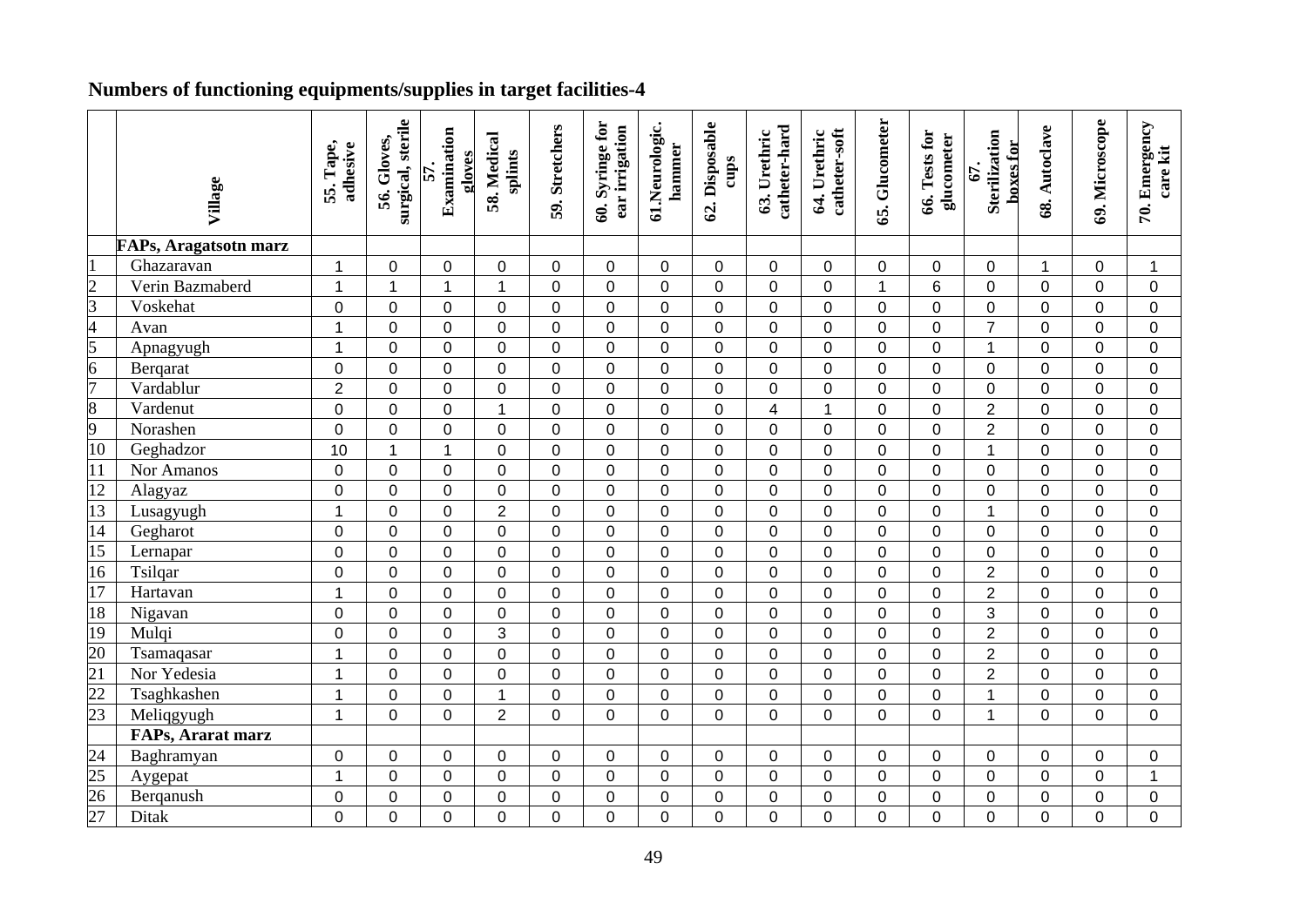|                                                                 | Village                   | 55. Tape,<br>adhesive | surgical, sterile<br>56. Gloves, | Examination<br>gloves<br>57. | 58. Medical<br>splints | 59. Stretchers | 60. Syringe for<br>ear irrigation | 61.Neurologic.<br>hammer | 62. Disposable<br>cups | catheter-hard<br>63. Urethric | catheter-soft<br>64. Urethric | 65. Glucometer          | 66. Tests for<br>glucometer | Sterilization<br>boxes for<br><b>67.</b> | 68. Autoclave  | 69. Microscope          | 70. Emergency<br>care kit |
|-----------------------------------------------------------------|---------------------------|-----------------------|----------------------------------|------------------------------|------------------------|----------------|-----------------------------------|--------------------------|------------------------|-------------------------------|-------------------------------|-------------------------|-----------------------------|------------------------------------------|----------------|-------------------------|---------------------------|
| 28                                                              | Lusashogh                 | 10                    | 0                                | 0                            | $\mathbf 0$            | 0              | 0                                 | 0                        | 0                      | 0                             | 0                             | 0                       | 0                           | 0                                        | 0              | 0                       | $\mathbf{1}$              |
| $\frac{29}{30}$                                                 | Hnaberd                   | $\mathbf 0$           | 0                                | 0                            | $\mathbf 0$            | $\mathsf 0$    | $\overline{0}$                    | $\Omega$                 | $\mathbf 0$            | $\mathbf 0$                   | 0                             | $\mathbf 0$             | 0                           | 0                                        | $\overline{0}$ | 0                       | 0                         |
|                                                                 | Hovtashen                 | 20                    | 0                                | 0                            | $\mathbf 0$            | $\mathsf 0$    | 0                                 | $\mathbf 0$              | $\mathbf 0$            | 0                             | 0                             | $\mathbf 0$             | 0                           | 0                                        | 0              | 0                       | $\mathbf 0$               |
| $\overline{31}$                                                 | Masis                     | $\mathbf 0$           | 0                                | $\mathbf 0$                  | $\mathbf 0$            | 0              | $\Omega$                          | 0                        | $\mathbf 0$            | 0                             | 0                             | $\mathbf 0$             | 0                           | 0                                        | $\mathbf 0$    | 0                       | 0                         |
| $\overline{32}$                                                 | Mrganush                  | 1                     | 0                                | $\mathbf 0$                  | $\mathbf 0$            | 0              | $\Omega$                          | 0                        | $\mathbf 0$            | 0                             | 0                             | $\mathbf 0$             | 0                           | 0                                        | $\mathbf 0$    | 0                       | 0                         |
| $\frac{33}{34}$<br>$\frac{34}{35}$<br>$\frac{35}{36}$           | Mrgavet                   | $\mathbf 0$           | 0                                | $\mathbf 0$                  | $\mathbf 0$            | 0              | 0                                 | $\mathbf 0$              | $\mathbf 0$            | $\mathbf 0$                   | 0                             | $\mathbf 0$             | 0                           | 0                                        | $\mathbf 0$    | 0                       | 0                         |
|                                                                 | Narek                     | 1                     | 0                                | $\mathbf 0$                  | $\mathbf 0$            | $\mathsf 0$    | 0                                 | $\overline{0}$           | $\mathbf 0$            | $\mathbf 0$                   | $\mathsf 0$                   | $\mathbf 0$             | 0                           | 0                                        | $\overline{0}$ | 0                       | 0                         |
|                                                                 | Nor Kyurin                | $\mathbf 0$           | 0                                | $\mathbf 0$                  | $\mathbf 0$            | $\mathsf 0$    | 0                                 | $\mathbf 0$              | $\mathbf 0$            | $\mathbf 0$                   | 0                             | $\mathbf 0$             | 0                           | 0                                        | $\mathbf 0$    | 0                       | $\pmb{0}$                 |
|                                                                 | Araqsavan                 | $\mathbf 0$           | 0                                | $\mathbf 0$                  | $\mathbf 0$            | $\mathbf 0$    | 0                                 | $\overline{0}$           | $\mathbf 0$            | 0                             | 0                             | $\mathbf 0$             | 0                           | $\mathbf 0$                              | $\overline{0}$ | $\mathbf 0$             | $\mathbf 0$               |
|                                                                 | <b>FAPs, Armavir marz</b> |                       |                                  |                              |                        |                |                                   |                          |                        |                               |                               |                         |                             |                                          |                |                         |                           |
|                                                                 | Aygek                     | $\mathbf 0$           | 0                                | $\mathbf 0$                  | $\pmb{0}$              | $\mathbf 1$    | 0                                 | 0                        | $\mathsf 0$            | $\mathbf 0$                   | $\pmb{0}$                     | $\mathbf 0$             | 0                           | 0                                        | 0              | 0                       | $\mathbf 0$               |
| $\frac{37}{38}$ $\frac{39}{40}$                                 | Aygeshat                  | $\mathbf 0$           | 0                                | $\pmb{0}$                    | $\mathbf 0$            | $\mathsf 0$    | $\mathbf 0$                       | $\overline{0}$           | $\mathbf 0$            | $\mathbf 0$                   | $\boldsymbol{0}$              | $\pmb{0}$               | 0                           | $\mathbf 0$                              | $\Omega$       | 0                       | $\mathbf 0$               |
|                                                                 | Arevashat                 | 1                     | $\overline{2}$                   | $\overline{2}$               | $\mathbf 0$            | $\mathsf 0$    | $\mathbf 0$                       | $\mathbf 0$              | $\boldsymbol{0}$       | $\mathbf 0$                   | $\boldsymbol{0}$              | $\pmb{0}$               | 0                           | $\mathbf 0$                              | 0              | 0                       | 0                         |
|                                                                 | Argina                    | $\pmb{0}$             | 0                                | $\pmb{0}$                    | $\mathbf 0$            | $\mathbf{1}$   | $\mathbf 0$                       | $\mathbf 0$              | $\boldsymbol{0}$       | 0                             | $\mathbf 0$                   | $\mathbf 0$             | 0                           | $\overline{1}$                           | $\mathbf 0$    | $\mathbf{1}$            | $\mathsf 0$               |
| 41                                                              | Berqashat                 | $\overline{0}$        | 0                                | $\mathbf 0$                  | $\mathbf 0$            | $\mathsf 0$    | $\mathbf 0$                       | $\overline{0}$           | $\boldsymbol{0}$       | 0                             | $\boldsymbol{0}$              | $\mathbf 0$             | 0                           | $\pmb{0}$                                | 0              | 0                       | $\mathbf 0$               |
| $\overline{42}$                                                 | Tsaghkalanj               | $\overline{0}$        | 0                                | $\mathbf 0$                  | $\mathbf 0$            | $\mathsf 0$    | $\mathbf 0$                       | $\overline{0}$           | $\mathbf 0$            | $\mathbf 0$                   | $\boldsymbol{0}$              | $\mathbf 0$             | 0                           | $\mathbf 0$                              | 0              | 0                       | $\mathbf 0$               |
| 43                                                              | Tsaghkunq                 | 0                     | 0                                | $\mathbf 0$                  | $\mathbf 0$            | $\mathsf 0$    | $\mathbf 0$                       | $\overline{0}$           | $\overline{0}$         | $\mathbf 0$                   | $\mathbf 0$                   | $\mathbf 0$             | 0                           | $\mathbf 0$                              | 0              | $\mathbf 0$             | $\mathbf 0$               |
| $\frac{44}{45}$                                                 | Haykashen                 | 1                     | 0                                | $\mathbf 0$                  | $\mathbf 0$            | $\mathbf 0$    | 0                                 | $\overline{0}$           | $\overline{0}$         | 0                             | $\mathbf 0$                   | $\mathbf 0$             | 0                           | $\mathbf 0$                              | 0              | $\mathbf 0$             | 1                         |
|                                                                 | Hovtamej                  | $\mathbf 0$           | 0                                | 3                            | $\mathbf 0$            | $\mathbf 0$    | $\mathbf 0$                       | 1                        | $\overline{0}$         | 0                             | $\mathbf 0$                   | $\mathbf 0$             | 0                           | $\overline{0}$                           | $\overline{0}$ | $\mathbf 0$             | $\mathbf 0$               |
| 46                                                              | Metsamor                  | $\mathbf 0$           | 0                                | $\mathbf 0$                  | $\mathbf 0$            | $\mathbf 0$    | 0                                 | $\overline{0}$           | $\mathbf 0$            | $\mathbf 0$                   | $\mathbf 0$                   | $\mathbf 0$             | 0                           | $\mathbf 0$                              | $\mathbf{1}$   | $\mathbf 0$             | $\mathbf 0$               |
| 47                                                              | Noravan                   |                       |                                  |                              |                        |                |                                   |                          |                        |                               |                               | $\mathbf 0$             | 0                           |                                          |                | $\mathsf 0$             |                           |
| 48                                                              | Vanand                    | $\mathbf 0$           | 0                                | $\mathbf 0$                  | $\mathbf 0$            | $\mathsf 0$    | 0                                 | $\mathbf 0$              | $\mathbf 0$            | $\mathbf 0$                   | $\pmb{0}$                     | $\mathbf 0$             | 0                           | 0                                        | 0              | $\mathbf 0$             | $\mathsf{O}$              |
| 49                                                              | Shenik                    | $\overline{0}$        | $\mathbf 0$                      | 100                          | $\mathbf 0$            | $\mathbf{1}$   | 0                                 | 1                        | $\mathbf 0$            | $\mathbf 0$                   | $\mathbf 0$                   | $\mathbf{1}$            | 10                          | $\overline{1}$                           | $\overline{0}$ | $\mathbf 0$             | $\mathbf{1}$              |
|                                                                 | MAs & HCs, Aragatsotn     |                       |                                  |                              |                        |                |                                   |                          |                        |                               |                               |                         |                             |                                          |                |                         |                           |
|                                                                 | Arutch                    | 300                   | 3                                | 50                           | $\sqrt{3}$             | $\overline{c}$ | 1                                 | 4                        | 10                     | $\overline{2}$                | 3                             | $\overline{c}$          | 100                         | $\overline{2}$                           | 1              | $\overline{2}$          | $\overline{2}$            |
|                                                                 | Ujan                      | $\overline{2}$        | 10                               | 10                           | $\overline{2}$         | $\mathbf{1}$   | $\mathbf 1$                       | 1                        | $\mathbf 0$            | $\pmb{0}$                     | $\mathbf 0$                   | $\overline{2}$          | 20                          | $\mathsf 0$                              | $\overline{2}$ | 3                       | $\pmb{0}$                 |
| $\frac{50}{51}$ $\frac{51}{52}$ $\frac{53}{54}$ $\frac{55}{56}$ | Shenavan                  | 10                    | 4                                | 3                            | $\mathbf{1}$           | $\mathbf{1}$   | 1                                 | $\mathbf{1}$             | $\overline{2}$         | $\overline{2}$                | $\overline{c}$                | $\overline{c}$          | 60                          | $\overline{1}$                           | 1              | $\overline{2}$          | $\mathbf{1}$              |
|                                                                 | Parpi                     | $\boldsymbol{2}$      | 10                               | $\pmb{0}$                    | $\mathbf{1}$           | $\mathbf{1}$   | 1                                 | $\mathbf{1}$             | 10                     | $\overline{2}$                | 5                             | $\overline{c}$          | 75                          | $\overline{1}$                           | $\mathbf 1$    | $\overline{2}$          | 1                         |
|                                                                 | Kosh                      | $\boldsymbol{2}$      | 3                                | $\mathbf{1}$                 | $\mathbf 1$            | $\mathbf{1}$   | 1                                 | 1                        | $\overline{2}$         | $\mathbf 0$                   | 3                             | $\overline{c}$          | $\overline{2}$              | $\overline{2}$                           | $\overline{2}$ | $\overline{\mathbf{4}}$ | 1                         |
|                                                                 | Nergin Bazmaberd          | 5                     | $\overline{2}$                   | 100                          | $\mathbf 1$            | $\mathbf{1}$   | 1                                 | 3                        | 100                    | $\overline{2}$                | $\overline{\mathbf{4}}$       | $\overline{\mathbf{4}}$ | 100                         | $\overline{c}$                           | 1              | 4                       | 1                         |
|                                                                 | Voskevaz                  | $\overline{c}$        | 0                                | 70                           | $\overline{2}$         | $\mathbf{1}$   | 1                                 | 1                        | $\boldsymbol{0}$       | 0                             | 3                             | 1                       | 100                         | 0                                        | 1              | $\overline{2}$          | 1                         |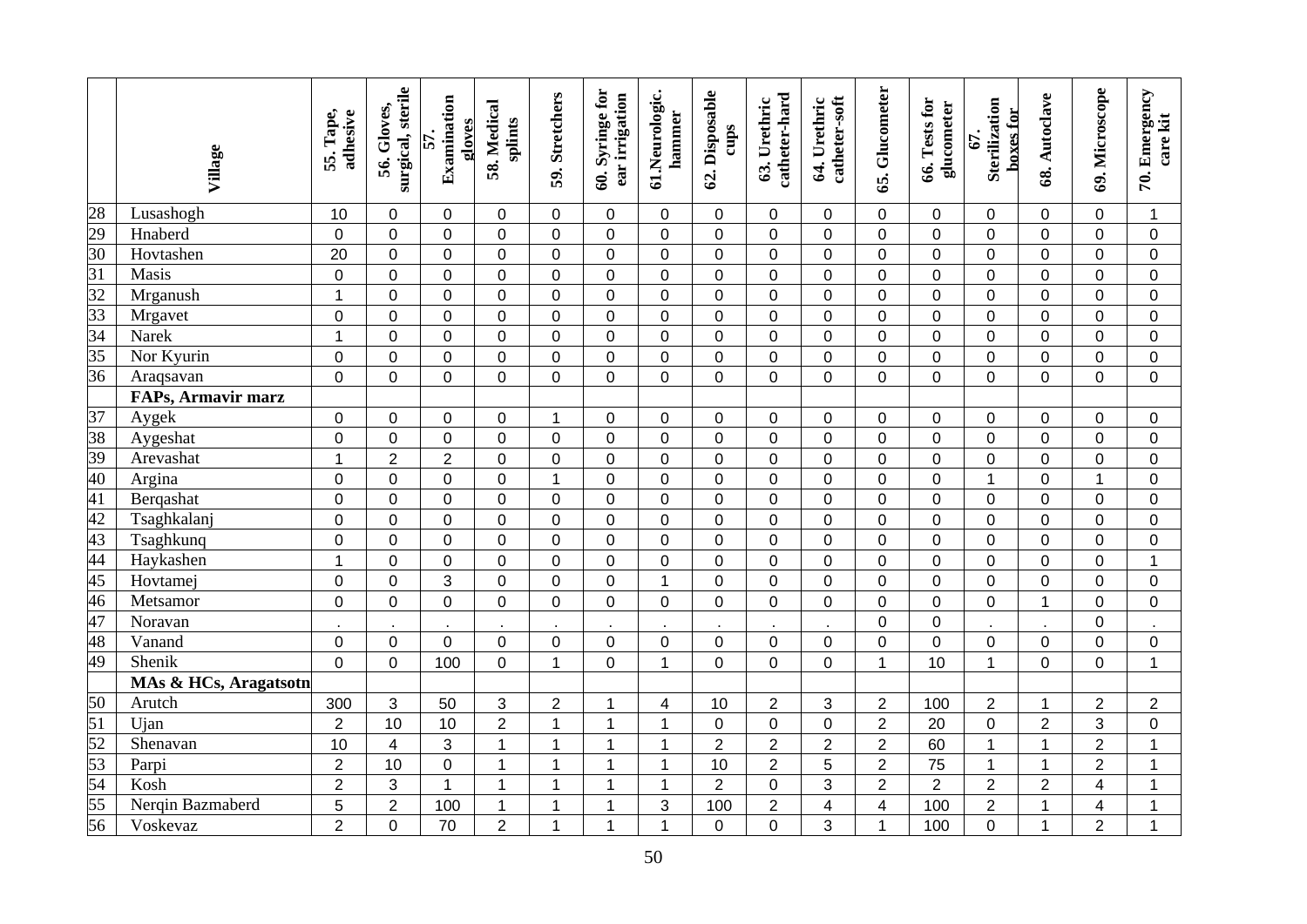|                 | Village            | Tape,<br>adhesive<br>55. | surgical, sterile<br>56. Gloves, | Examination<br>gloves<br>57. | 58. Medical<br>splints | 59. Stretchers | 60. Syringe for<br>ear irrigation | 61.Neurologic.<br>hammer | 62. Disposable<br>cups | catheter-hard<br>63. Urethric | catheter-soft<br>64. Urethric | 65. Glucometer   | 66. Tests for<br>glucometer | Sterilization<br>boxes for<br>67. | 68. Autoclave  | 69. Microscope | Emergency<br>care kit<br>$\tilde{z}$ |
|-----------------|--------------------|--------------------------|----------------------------------|------------------------------|------------------------|----------------|-----------------------------------|--------------------------|------------------------|-------------------------------|-------------------------------|------------------|-----------------------------|-----------------------------------|----------------|----------------|--------------------------------------|
| 57              | Aragats HC         | 3                        | 14                               | 10                           | 1                      | $\overline{2}$ |                                   | $\mathbf 1$              | $\mathbf 0$            | $\Omega$                      | $\overline{2}$                | $\mathbf 1$      | 0                           | 0                                 | $\Omega$       | 1              | 0                                    |
| 58              | Tsaghkahovit HC    | $\mathbf 0$              | 0                                | $\overline{0}$               | $\mathbf 0$            | 0              | $\mathbf 0$                       | $\overline{0}$           | $\overline{0}$         | $\mathbf 0$                   | 0                             | $\mathbf 0$      | $\overline{0}$              | 0                                 | $\overline{0}$ | $\mathbf{1}$   | 0                                    |
|                 | MAs, Ararat        |                          |                                  |                              |                        |                |                                   |                          |                        |                               |                               |                  |                             |                                   |                |                |                                      |
| 59              | Burastan           | $\mathbf 0$              | 10                               | 50                           | 1                      | $\mathbf{1}$   |                                   | 1                        | $\overline{2}$         | $\mathbf 0$                   | 0                             | $\overline{2}$   | 180                         | $\overline{0}$                    | 1              | $\overline{2}$ |                                      |
| 60              | Azatavan           | 3                        | $\overline{2}$                   | $\overline{2}$               | $\overline{1}$         | $\overline{1}$ |                                   | 1                        | 20                     | $\overline{ }$                |                               | $\overline{2}$   | 90                          | $\overline{\mathbf{A}}$           | 1              | $\overline{2}$ |                                      |
| 61              | Getazat            | $\mathbf{1}$             | 0                                | $\mathbf 0$                  | $\mathbf 0$            | 1              | 1                                 | 1                        | $\mathbf 0$            | $\mathbf 1$                   | 1                             | $\boldsymbol{0}$ | 0                           | $\mathbf 0$                       | $\overline{0}$ | $\pmb{0}$      | 1                                    |
| 62              | Verin Dvin         | $\overline{2}$           | 5                                | $6\phantom{1}$               | $\overline{1}$         | 1              | 0                                 | 0                        | $\overline{0}$         | $\mathbf 0$                   | 0                             | $\overline{2}$   | $\mathbf{1}$                | 1                                 | $\overline{2}$ | $\overline{2}$ | 1                                    |
| 63              | Aygestan           | $\overline{2}$           | 5                                | 10                           | 1                      | 1              |                                   | 1                        | 20                     | 1                             | 1                             | $\overline{2}$   | 20                          | 1                                 | $\overline{2}$ | $\overline{2}$ |                                      |
| 64              | Dalar              | $\mathbf 1$              | 5                                | 10                           | $\overline{1}$         | 1              |                                   | 1                        | 10                     | $\mathbf 0$                   | 10                            | $\mathbf 1$      | 0                           | 1                                 | 1              | $\overline{0}$ |                                      |
| 65              | Dimitrov           | 3                        | 4                                | 4                            | $\mathbf 0$            | 1              |                                   | 1                        | 20                     | $\mathbf 0$                   | $\overline{2}$                | $\overline{2}$   | 40                          | $\Omega$                          | 1              | $\overline{2}$ | 1                                    |
| 66              | Zangakatun         | 100                      | $\overline{2}$                   | 10                           | $\overline{1}$         | 1              |                                   | 1                        | 10                     | $\Omega$                      | 10                            | 1                | $\mathbf 0$                 | 1                                 | 1              | $\mathbf{1}$   | 1                                    |
| 67              | Marmarashen        | $\mathbf 0$              | 100                              | $\mathbf 0$                  | 1                      | 1              |                                   | 1                        | $\overline{0}$         | $\mathbf 0$                   | $\overline{2}$                | $\mathbf{1}$     | 40                          | 1                                 | 1              | $\mathbf 1$    | 1                                    |
| 68              | Mkhchyan           | $\overline{\mathbf{4}}$  | 0                                | 100                          | 1                      | 3              |                                   | 1                        | $\overline{0}$         | 4                             | 1                             | $\overline{2}$   | 200                         | $\mathbf 0$                       | $\overline{2}$ | $\overline{2}$ | $\overline{2}$                       |
| 69              | Jrashen            | 1                        | 4                                | 30                           | 1                      | 1              |                                   | 0                        | 20                     | $\mathbf 0$                   | 5                             | $\overline{2}$   | 0                           | 1                                 | 1              | $\overline{2}$ |                                      |
| $\frac{1}{70}$  | Verin Artashat     | $\overline{2}$           | 10                               | 1                            | 1                      | $\overline{2}$ |                                   | 1                        | $6\phantom{1}$         | $\Omega$                      | 3                             | $\overline{2}$   | 180                         | 0                                 | 3              | 5              | $\overline{2}$                       |
| $\overline{71}$ | Qaghcrashen        | $\overline{2}$           | 5                                | 15                           | 1                      | $\mathbf{1}$   | 1                                 | 1                        | 10                     | $\overline{1}$                | 10                            | 1                | 1                           | 1                                 | 1              | 1              | $\mathbf 1$                          |
|                 | MAs & HCs, Armavir |                          |                                  |                              |                        |                |                                   |                          |                        |                               |                               |                  |                             |                                   |                |                |                                      |
| $\overline{72}$ | Aragats            | 5                        | 5                                | 10                           | $\pmb{0}$              | 1              |                                   | 1                        | 0                      | 5                             | 0                             | 1                | 1                           | $\overline{2}$                    | 1              | $\mathbf{2}$   |                                      |
| 73              | Baghramyan         | $\overline{0}$           | $\overline{0}$                   | 100                          | $\overline{1}$         | 1              | 1                                 | 1                        | $\overline{0}$         | $\overline{1}$                | $\mathbf 1$                   | 1                | 50                          | 1                                 | $\overline{1}$ | $\mathbf{1}$   | 1                                    |
| $\overline{74}$ | Getashen           | 5                        | $\overline{2}$                   | $\overline{7}$               | $\mathbf 0$            | 1              |                                   | 1                        | 10                     | $\mathbf 0$                   | 1                             | $\overline{2}$   | 20                          | 1                                 | 3              | $\overline{2}$ |                                      |
| $\overline{75}$ | Merdzavan          | 50                       | 50                               | $\mathbf 1$                  | $\overline{1}$         | 1              |                                   | 1                        | 5                      | $\sim$                        | 10                            | 1                | 100                         | $\overline{2}$                    |                | 1              |                                      |
| 76              | Musaler            | 5                        | 0                                | 50                           | 3                      | $\overline{2}$ | 1                                 | 1                        | 20                     | $\mathbf 1$                   | 1                             | $\mathbf{1}$     | 50                          | 1                                 | 1              | $\mathbf 1$    | 1                                    |
| 77              | Shahumyan          | 10                       | 40                               | 40                           | $\overline{2}$         | $\overline{c}$ | $\overline{c}$                    | $\overline{2}$           | $\mathbf 0$            | $\mathbf 0$                   | 0                             | 1                | 20                          | 1                                 | 1              | $\mathbf{1}$   | 1                                    |
| 78              | Geghakert          | $\overline{2}$           | 10                               | 100                          | $\overline{c}$         | $\mathbf{1}$   | 1                                 | $\mathbf 1$              | 20                     | 5                             | 5                             | 1                | 50                          | $\overline{1}$                    | 1              | $\mathbf 0$    | $\overline{2}$                       |
| 79              | Qarakert           | 10                       | 10                               | 200                          | $\overline{1}$         | $\mathbf{1}$   |                                   | 1                        | $\mathbf 0$            | $\mathbf 0$                   | 0                             | $\mathbf 1$      | $\overline{c}$              | 5                                 | $\overline{1}$ | $\overline{2}$ | 3                                    |
| 80              | Gay HC             | 3                        | 1                                | 1                            | 1                      | 1              |                                   | 3                        | $\mathbf 0$            | $\mathbf 0$                   | $\mathbf 0$                   | $\overline{c}$   | $\mathbf{1}$                | 0                                 | $\mathbf 0$    |                | 0                                    |
| 81              | Yervandashat HC    | $\overline{0}$           | $\mathbf 0$                      | 0                            | $\overline{2}$         | $\overline{2}$ | 0                                 | $\overline{2}$           | $\overline{0}$         |                               | 1                             | 3                | 190                         | 0                                 | $\overline{0}$ | $\mathbf{1}$   | 0                                    |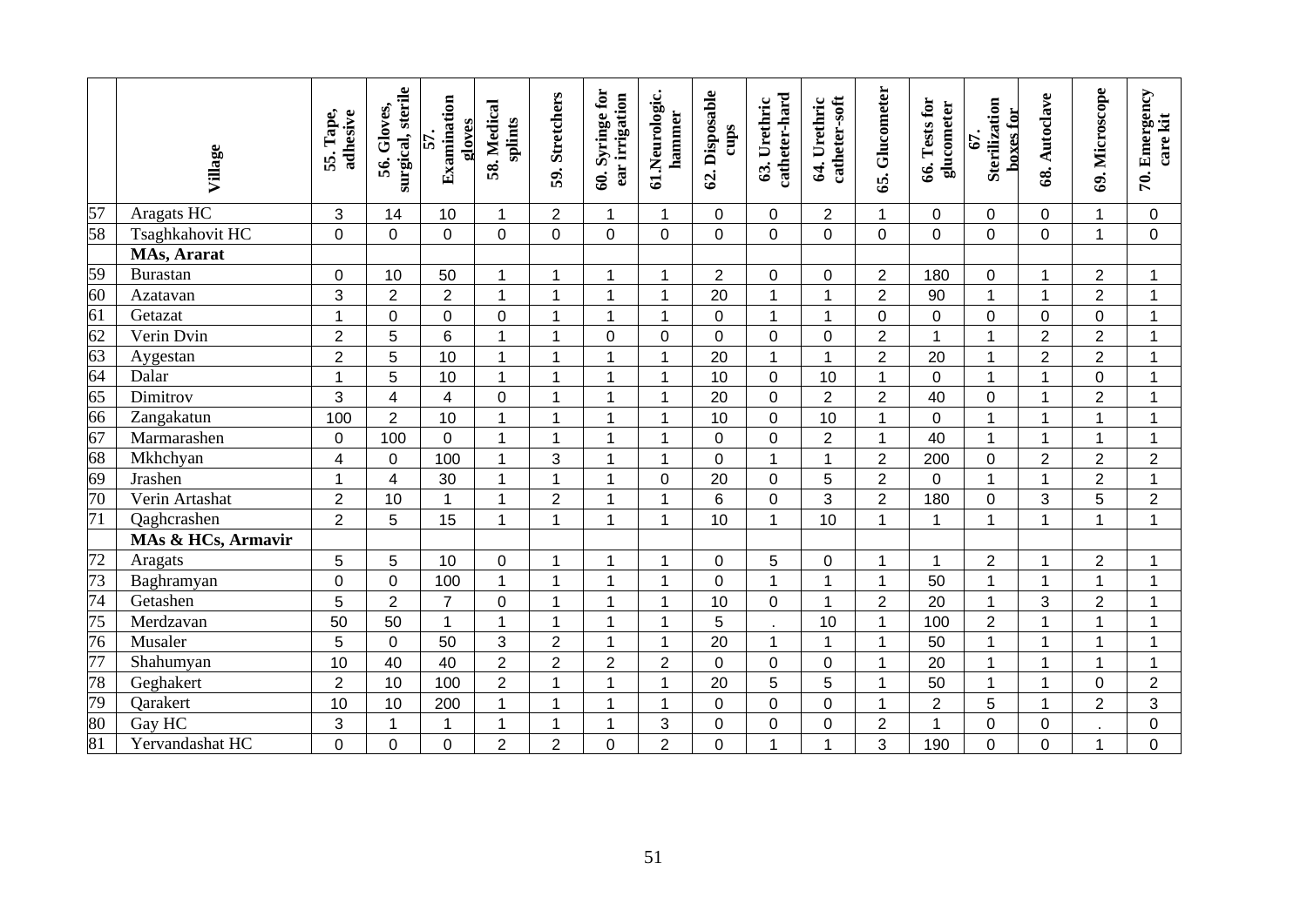#### **Appendix 6. Numbers of PHC providers involved in continuous FM/FN education**

| #               | <b>Facilities</b>          | # of district doctors<br>in target facilities | at NIHYSMU during<br># of those trained<br>the last 5 years | # of those involved<br>in continuous FM<br>education | # of those willing to<br>continuous FM<br>get involved in<br>education | # of district nurses<br>in target facilities | at NIH/BNC during<br># of those trained<br>the last 5 years | # of those involved<br>in continuous FN<br>education | # of those willing to<br>준<br>get involved in<br>continuous<br>education |
|-----------------|----------------------------|-----------------------------------------------|-------------------------------------------------------------|------------------------------------------------------|------------------------------------------------------------------------|----------------------------------------------|-------------------------------------------------------------|------------------------------------------------------|--------------------------------------------------------------------------|
|                 | FAPs, Aragatsotn           |                                               |                                                             |                                                      |                                                                        |                                              |                                                             |                                                      |                                                                          |
| 1               | Ghazaravan                 | $\boldsymbol{0}$                              | $\mathbf 0$                                                 | $\mathbf 0$                                          | $\mathbf 0$                                                            | 1                                            | $\mathbf 0$                                                 | $\mathbf 0$                                          | 1                                                                        |
| $\overline{c}$  | Verin Bazmaberd            | $\mathbf 0$                                   | $\overline{0}$                                              | $\overline{0}$                                       | $\overline{0}$                                                         | $\mathbf 1$                                  | $\overline{0}$                                              | $\mathbf 0$                                          | $\overline{0}$                                                           |
| 3               | Voskehat                   | $\mathbf 0$                                   | $\overline{0}$                                              | $\overline{0}$                                       | $\overline{0}$                                                         | $\overline{2}$                               | $\overline{0}$                                              | $\overline{0}$                                       | $\overline{2}$                                                           |
| $\overline{4}$  | Avan                       | $\overline{0}$                                | $\overline{0}$                                              | $\overline{0}$                                       | $\overline{0}$                                                         | $\overline{1}$                               | $\overline{0}$                                              | $\overline{0}$                                       | $\overline{1}$                                                           |
| $\overline{5}$  | Apnagyugh                  | $\mathbf 0$                                   | $\overline{0}$                                              | $\mathbf 0$                                          | $\overline{0}$                                                         | $\overline{1}$                               | $\overline{0}$                                              | $\mathbf 0$                                          | $\overline{1}$                                                           |
| $\overline{6}$  | Bergarat                   | $\mathbf 0$                                   | $\overline{0}$                                              | $\mathbf 0$                                          | $\overline{0}$                                                         | $\overline{1}$                               | $\overline{0}$                                              | $\mathbf 0$                                          | $\overline{1}$                                                           |
| $\overline{7}$  | Vardablur                  | $\mathbf 0$                                   | $\overline{0}$                                              | $\overline{0}$                                       | $\overline{0}$                                                         | $\overline{1}$                               | $\overline{0}$                                              | $\overline{0}$                                       | 1                                                                        |
| $\overline{8}$  | Vardenut                   | $\overline{0}$                                | $\overline{0}$                                              | $\overline{0}$                                       | $\overline{0}$                                                         | $\mathbf 1$                                  | $\overline{1}$                                              | $\overline{0}$                                       | 1                                                                        |
| $\overline{9}$  | Norashen                   | $\mathbf 0$                                   | $\overline{0}$                                              | $\overline{0}$                                       | $\overline{0}$                                                         | $\overline{1}$                               | $\overline{0}$                                              | $\mathbf 0$                                          | $\overline{1}$                                                           |
| 10              | Geghadzor                  | $\boldsymbol{0}$                              | $\overline{0}$                                              | $\mathbf 0$                                          | $\overline{0}$                                                         | $\overline{1}$                               | $\overline{0}$                                              | $\mathbf 0$                                          | $\overline{1}$                                                           |
| 11              | Nor Amanos                 | $\mathbf 0$                                   | $\overline{0}$                                              | $\mathbf 0$                                          | $\overline{0}$                                                         | $\overline{1}$                               | $\overline{0}$                                              | $\mathbf 0$                                          | $\overline{1}$                                                           |
| $\overline{12}$ | Alagyaz                    | $\mathbf 0$                                   | $\overline{0}$                                              | $\mathbf 0$                                          | $\overline{0}$                                                         | $\overline{1}$                               | $\overline{1}$                                              | $\mathbf 0$                                          | 1                                                                        |
| $\overline{13}$ | Lusagyugh                  | $\mathbf 0$                                   | $\overline{0}$                                              | $\overline{0}$                                       | $\overline{0}$                                                         | $\mathbf 1$                                  | $\overline{0}$                                              | $\overline{0}$                                       | 1                                                                        |
| 14              | Gegharot                   | $\mathbf 0$                                   | $\overline{0}$                                              | $\overline{0}$                                       | $\overline{0}$                                                         | $\overline{1}$                               | $\overline{0}$                                              | $\overline{0}$                                       | 1                                                                        |
| 15<br>16        | Lernapar                   | $\boldsymbol{0}$<br>$\mathbf 0$               | $\overline{0}$<br>$\overline{0}$                            | $\overline{0}$<br>$\mathbf 0$                        | $\overline{0}$<br>$\overline{0}$                                       | $\overline{1}$<br>$\overline{1}$             | $\overline{0}$<br>$\overline{0}$                            | $\mathbf 0$<br>$\mathbf 0$                           | $\overline{1}$<br>$\overline{1}$                                         |
| $\overline{17}$ | <b>Tsilqar</b><br>Hartavan | $\mathbf 0$                                   | $\overline{0}$                                              | $\mathbf 0$                                          | $\overline{0}$                                                         | $\overline{2}$                               | $\overline{1}$                                              | $\mathbf 0$                                          | 1                                                                        |
| $\overline{18}$ |                            | $\mathbf 0$                                   | $\overline{0}$                                              | $\overline{0}$                                       | $\overline{0}$                                                         | $\overline{1}$                               | $\overline{0}$                                              | $\overline{0}$                                       | 1                                                                        |
| 19              | Nigavan<br>Mulqi           | $\overline{0}$                                | $\overline{0}$                                              | $\overline{0}$                                       | $\overline{0}$                                                         | $\mathbf 1$                                  | $\overline{0}$                                              | $\overline{0}$                                       | 1                                                                        |
| $\overline{20}$ | Tsamaqasar                 | $\boldsymbol{0}$                              | $\overline{0}$                                              | $\overline{0}$                                       | $\overline{0}$                                                         | $\overline{1}$                               | $\overline{0}$                                              | $\mathbf 0$                                          | $\overline{1}$                                                           |
| $\overline{21}$ | Nor Yedesia                | $\mathbf 0$                                   | $\overline{0}$                                              | $\overline{0}$                                       | $\overline{0}$                                                         | $\overline{1}$                               | $\overline{0}$                                              | $\mathbf 0$                                          | $\overline{1}$                                                           |
| $\overline{22}$ | Tsaghkashen                | $\mathbf 0$                                   | $\overline{0}$                                              | $\mathbf 0$                                          | $\overline{0}$                                                         | $\mathbf{1}$                                 | $\overline{1}$                                              | $\mathbf 0$                                          | $\overline{1}$                                                           |
| $\overline{23}$ | Meliqgyugh                 | $\overline{0}$                                | $\overline{0}$                                              | $\overline{0}$                                       | $\overline{0}$                                                         | $\overline{1}$                               | $\overline{0}$                                              | $\overline{0}$                                       | $\overline{1}$                                                           |
|                 | <b>FAPs, Ararat</b>        |                                               |                                                             |                                                      |                                                                        |                                              |                                                             |                                                      |                                                                          |
| 24              | Baghramyan                 | 0                                             | $\pmb{0}$                                                   | $\boldsymbol{0}$                                     | $\boldsymbol{0}$                                                       | $\overline{\mathbf{c}}$                      | 1                                                           | $\mathbf 0$                                          | 1                                                                        |
| $\overline{25}$ | Aygepat                    | $\boldsymbol{0}$                              | $\overline{0}$                                              | $\mathbf 0$                                          | $\overline{0}$                                                         | $\overline{3}$                               | $\boldsymbol{0}$                                            | $\mathbf 0$                                          | $\overline{3}$                                                           |
| $\overline{26}$ | Berganush                  | $\mathbf 0$                                   | $\overline{0}$                                              | $\overline{0}$                                       | $\overline{0}$                                                         | $\overline{2}$                               | $\overline{0}$                                              | $\mathbf 0$                                          | $\overline{2}$                                                           |
| $\overline{27}$ | <b>Ditak</b>               | $\overline{0}$                                | $\overline{0}$                                              | $\overline{0}$                                       | $\overline{0}$                                                         | $\overline{1}$                               | $\overline{1}$                                              | $\overline{0}$                                       | $\overline{0}$                                                           |
| $\overline{28}$ | Lusashogh                  | O                                             | O                                                           | O                                                    | $\overline{0}$                                                         | 1                                            | $\pmb{0}$                                                   | O                                                    | 1                                                                        |
| $\overline{29}$ | Hnaberd                    | $\overline{0}$                                | $\overline{0}$                                              | $\mathbf 0$                                          | $\overline{0}$                                                         | $\mathbf 1$                                  | $\mathbf 1$                                                 | $\mathbf 0$                                          | $\mathbf 0$                                                              |
| 30              | Hovtashen                  | $\pmb{0}$                                     | $\mathbf 0$                                                 | $\pmb{0}$                                            | $\pmb{0}$                                                              | $\mathbf 1$                                  | 1                                                           | $\boldsymbol{0}$                                     | $\boldsymbol{0}$                                                         |
| 31              | Masis                      | $\mathbf 0$                                   | $\mathbf 0$                                                 | $\mathbf 0$                                          | $\pmb{0}$                                                              | $\overline{c}$                               | $\boldsymbol{0}$                                            | $\mathbf 0$                                          | $\overline{2}$                                                           |
| 32              | Mrganush                   | $\mathbf 0$                                   | $\mathbf 0$                                                 | $\mathbf 0$                                          | $\mathbf 0$                                                            | $\mathbf 1$                                  | 1                                                           | $\mathbf 0$                                          | $\mathbf 0$                                                              |
| 33              | Mrgavet                    | $\mathbf 0$                                   | $\mathbf 0$                                                 | $\mathbf 0$                                          | $\mathbf 0$                                                            | $\overline{2}$                               | $\mathbf 2$                                                 | $\mathbf 0$                                          | $\mathbf 0$                                                              |
| 34              | Narek                      | $\mathbf 0$                                   | $\pmb{0}$                                                   | $\mathbf 0$                                          | $\mathbf 0$                                                            | $\mathbf 1$                                  | $\mathbf 0$                                                 | $\boldsymbol{0}$                                     | $\mathbf 1$                                                              |
| $\overline{35}$ | Nor Kyurin                 | $\pmb{0}$                                     | $\pmb{0}$                                                   | $\pmb{0}$                                            | $\mathbf 0$                                                            | 1                                            | $\mathbf 0$                                                 | $\boldsymbol{0}$                                     | $\mathbf 1$                                                              |
| $\overline{36}$ | Araqsavan                  | $\overline{0}$                                | $\mathbf 0$                                                 | $\mathbf 0$                                          | $\overline{0}$                                                         | $\mathbf 1$                                  | $\pmb{0}$                                                   | $\mathbf 0$                                          | 1                                                                        |
|                 | FAPs, Armavir              |                                               |                                                             |                                                      |                                                                        |                                              |                                                             |                                                      |                                                                          |
| 37              | Aygek                      | 0                                             | $\boldsymbol{0}$                                            | $\boldsymbol{0}$                                     | 0                                                                      | $\overline{2}$                               | $\boldsymbol{0}$                                            | $\mathbf 0$                                          | $\mathbf 2$                                                              |
| 38              | Aygeshat                   | $\pmb{0}$                                     | $\mathbf 0$                                                 | $\mathbf 0$                                          | $\pmb{0}$                                                              | $\overline{2}$                               | $\boldsymbol{0}$                                            | $\boldsymbol{0}$                                     | $\mathbf 0$                                                              |
| 39              | Arevashat                  | $\mathbf 0$                                   | $\pmb{0}$                                                   | $\mathbf 0$                                          | $\mathbf 0$                                                            | $\overline{2}$                               | $\boldsymbol{0}$                                            | $\boldsymbol{0}$                                     | $\overline{2}$                                                           |
| 40              | Argina                     | $\mathbf 0$                                   | $\mathbf 0$                                                 | $\mathbf 0$                                          | $\mathbf 0$                                                            | 1                                            | $\pmb{0}$                                                   | $\mathbf 0$                                          | 1                                                                        |
| 41              | Bergashat                  | $\mathbf 0$                                   | $\mathbf 0$                                                 | $\mathbf 0$                                          | $\mathbf 0$                                                            | 1                                            | $\mathbf 0$                                                 | $\mathbf 0$                                          | $\mathbf{1}$                                                             |
| 42              | Tsaghkalanj                | $\mathbf 0$                                   | $\mathbf 0$                                                 | $\mathbf 0$                                          | $\mathbf 0$                                                            | 1                                            | 1                                                           | $\mathbf 0$                                          | $\mathbf 0$                                                              |
| 43              | Tsaghkunq                  | $\mathbf 0$                                   | $\mathbf 0$                                                 | $\mathbf 0$                                          | $\mathbf 0$                                                            | $\mathbf 2$                                  | 1                                                           | $\boldsymbol{0}$                                     | $\mathbf 1$                                                              |
| 44              | Haykashen                  | $\mathbf 0$                                   | $\pmb{0}$                                                   | $\mathbf 0$                                          | $\mathbf 0$                                                            | $\overline{2}$                               | 1                                                           | $\boldsymbol{0}$                                     | $\mathbf 0$                                                              |
| 45              | Hovtamej                   | $\mathbf 0$                                   | $\mathbf 0$                                                 | $\mathbf 0$                                          | $\mathbf 0$                                                            | $\mathbf 1$                                  | 1                                                           | $\boldsymbol{0}$                                     | $\mathbf 0$                                                              |
| 46              | Metsamor                   | $\overline{0}$                                | $\mathsf 0$                                                 | $\mathbf 0$                                          | $\mathbf 0$                                                            | $\overline{2}$                               | $\pmb{0}$                                                   | $\mathbf 0$                                          | $\overline{2}$                                                           |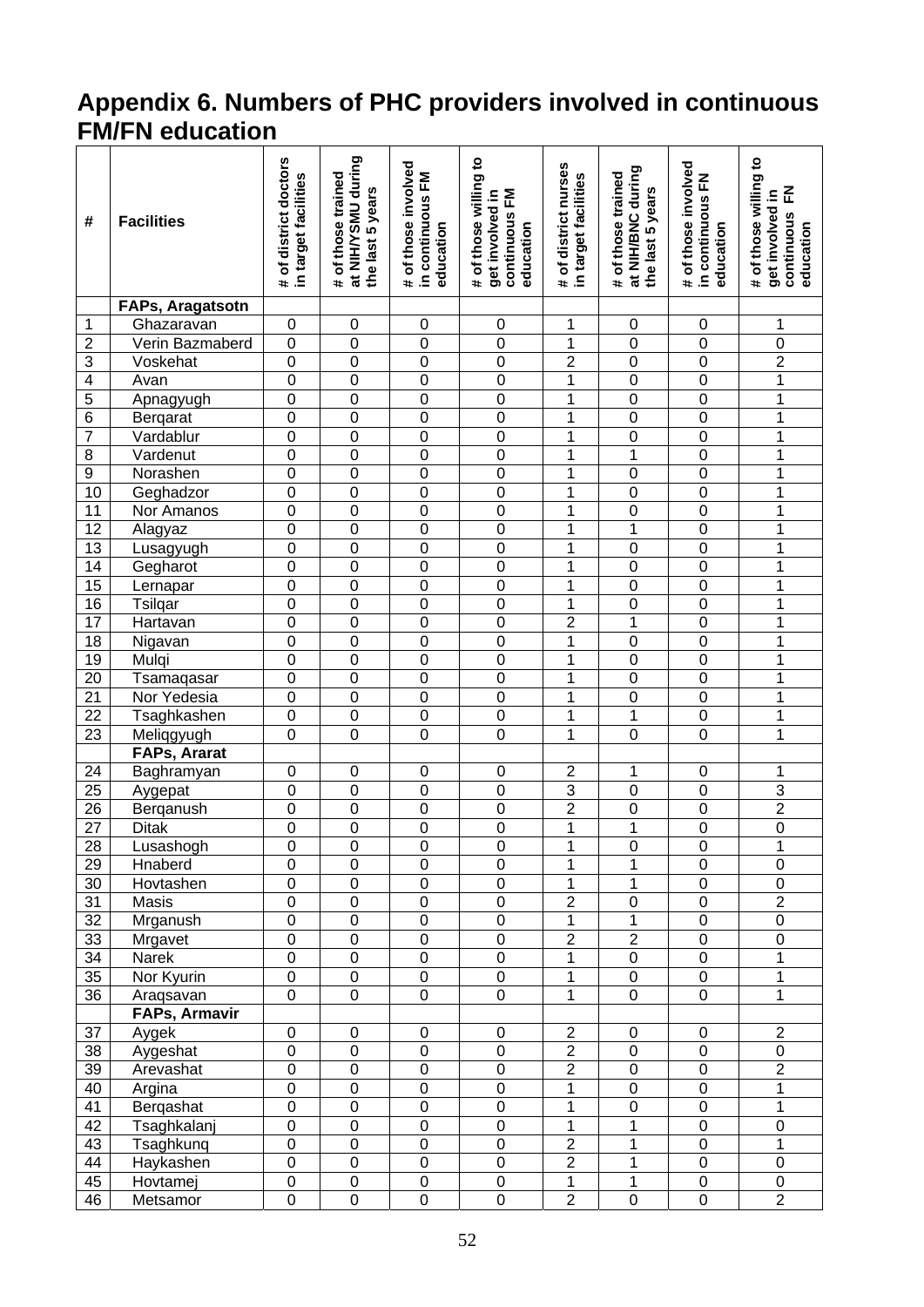| #               | <b>Facilities</b>               | # of district doctors<br>in target facilities | at NIHYSMU during<br># of those trained<br>the last 5 years | # of those involved<br>in continuous FM<br>education | # of those willing to<br>continuous FM<br>get involved in<br>education | # of district nurses<br>in target facilities | at NIH/BNC during<br># of those trained<br>the last 5 years | # of those involved<br>in continuous FN<br>education | # of those willing to<br>준<br>get involved in<br>continuous<br>education |
|-----------------|---------------------------------|-----------------------------------------------|-------------------------------------------------------------|------------------------------------------------------|------------------------------------------------------------------------|----------------------------------------------|-------------------------------------------------------------|------------------------------------------------------|--------------------------------------------------------------------------|
| 47              | Noravan                         | $\boldsymbol{0}$                              | $\mathbf 0$                                                 | $\boldsymbol{0}$                                     | 0                                                                      | $\boldsymbol{2}$                             | $\mathbf 0$                                                 | $\boldsymbol{0}$                                     | $\overline{\mathbf{c}}$                                                  |
| 48              | Vanand                          | $\mathbf 0$                                   | $\mathbf 0$                                                 | $\mathbf 0$                                          | $\boldsymbol{0}$                                                       | 1                                            | $\pmb{0}$                                                   | $\boldsymbol{0}$                                     | 1                                                                        |
| 49              | Shenik                          | $\overline{0}$                                | $\overline{0}$                                              | $\mathbf 0$                                          | $\overline{0}$                                                         | $\overline{2}$                               | $\mathbf 1$                                                 | $\mathbf 0$                                          | $\overline{1}$                                                           |
|                 | MAs & HCs,<br>Aragatsotn        |                                               |                                                             |                                                      |                                                                        |                                              |                                                             |                                                      |                                                                          |
| 50              | Arutch                          | 1                                             | 1                                                           | $\boldsymbol{0}$                                     | 0                                                                      | $\,$ 5 $\,$                                  | 3                                                           | $\pmb{0}$                                            | 0                                                                        |
| 51              | Ujan                            | $\overline{2}$                                | $\overline{2}$                                              | $\boldsymbol{0}$                                     | $\mathbf 0$                                                            | $\overline{5}$                               | $\overline{\mathcal{A}}$                                    | $\boldsymbol{0}$                                     | 1                                                                        |
| $\overline{52}$ | Shenavan                        | 1                                             | 1                                                           | $\mathbf 0$                                          | $\overline{0}$                                                         | $\overline{3}$                               | $\mathbf{1}$                                                | $\boldsymbol{0}$                                     | 1                                                                        |
| 53              | Parpi                           | $\overline{2}$                                | $\overline{2}$                                              | $\mathbf 0$                                          | $\overline{0}$                                                         | $\overline{3}$                               | $\overline{2}$                                              | $\boldsymbol{0}$                                     | $\overline{0}$                                                           |
| 54              | Kosh                            | $\overline{2}$                                | 1                                                           | $\mathbf 0$                                          | $\overline{0}$                                                         | $\overline{5}$                               | $\overline{3}$                                              | 0                                                    | $\overline{0}$                                                           |
| 55              | Nergin<br>Bazmaberd             | $\mathbf{2}$                                  | $\overline{2}$                                              | $\mathbf 0$                                          | $\mathbf 0$                                                            | $\overline{2}$                               | $\overline{2}$                                              | $\boldsymbol{0}$                                     | $\mathbf 0$                                                              |
| 56              | Voskevaz                        | 1                                             | 1                                                           | $\boldsymbol{0}$                                     | $\mathbf 0$                                                            | 9                                            | $\overline{3}$                                              | 1                                                    | 1                                                                        |
| $\overline{57}$ | <b>Aragats HC</b>               | $\overline{2}$                                | $\overline{2}$                                              | $\mathbf 0$                                          | 0                                                                      | $\overline{4}$                               | $\overline{3}$                                              | $\boldsymbol{0}$                                     | $\overline{2}$                                                           |
| 58              | Tsaghkahovit HC                 | 6                                             | 1                                                           | 1                                                    | $\overline{4}$                                                         | $\overline{\mathbf{4}}$                      | $\overline{0}$                                              | 0                                                    | $\overline{4}$                                                           |
|                 | <b>MAs, Ararat</b>              |                                               |                                                             |                                                      |                                                                        |                                              |                                                             |                                                      |                                                                          |
| 59              | <b>Burastan</b>                 | $\boldsymbol{2}$                              | $\overline{c}$                                              | $\boldsymbol{0}$                                     | $\pmb{0}$                                                              | $\ensuremath{\mathsf{3}}$                    | $\pmb{0}$                                                   | $\boldsymbol{2}$                                     | 1                                                                        |
| 60              | Azatavan                        | $\overline{2}$                                | $\overline{2}$                                              | $\pmb{0}$                                            | $\mathbf 0$                                                            | $\overline{5}$                               | $\mathbf 1$                                                 | $\overline{2}$                                       | $\overline{1}$                                                           |
| 61              | Getazat                         | $\mathbf 1$                                   | $\overline{1}$                                              | $\mathbf 0$                                          | $\overline{0}$                                                         | $\overline{3}$                               | $\pmb{0}$                                                   | $\overline{1}$                                       | $\overline{\mathbf{c}}$                                                  |
| 62              | Verin Dvin                      | 1                                             | 1                                                           | $\mathbf 0$                                          | $\overline{0}$                                                         | $\overline{3}$                               | $\overline{2}$                                              | 0                                                    | $\overline{1}$                                                           |
| 63              | Aygestan                        | $\overline{2}$                                | $\pmb{0}$                                                   | $\mathbf 1$                                          | $\overline{0}$                                                         | $\overline{3}$                               | $\overline{0}$                                              | $\mathbf{1}$                                         | $\overline{1}$                                                           |
| 64              | Dalar                           | $\overline{2}$                                | $\overline{2}$                                              | $\pmb{0}$                                            | $\overline{0}$                                                         | $\overline{5}$                               | $\overline{1}$                                              | $\mathbf 1$                                          | $\overline{3}$                                                           |
| 65              | Dimitrov                        | $\mathbf 1$                                   | $\overline{1}$                                              | $\mathbf 0$                                          | $\overline{0}$                                                         | $\overline{2}$                               | $\overline{2}$<br>$\overline{1}$                            | 0                                                    | $\overline{0}$                                                           |
| 66<br>67        | Zangakatun<br>Marmarashen       | $\overline{c}$<br>$\overline{2}$              | $\overline{c}$<br>$\overline{1}$                            | $\boldsymbol{0}$<br>1                                | $\overline{0}$<br>$\overline{0}$                                       | $\overline{\mathbf{4}}$                      |                                                             | 0                                                    | $\overline{3}$<br>$\overline{1}$                                         |
| 68              |                                 | $\overline{\mathbf{4}}$                       | $\overline{2}$                                              | $\mathbf 0$                                          | $\overline{0}$                                                         | $\overline{\mathbf{4}}$<br>$\overline{5}$    | $\pmb{0}$<br>$\overline{\mathbf{4}}$                        | 3<br>$\mathbf 0$                                     | $\mathbf 0$                                                              |
| 69              | Mkhchyan<br>Jrashen             | $\mathbf 1$                                   | $\overline{1}$                                              | $\mathbf 0$                                          | $\overline{0}$                                                         | $\overline{3}$                               | $\pmb{0}$                                                   | $\mathbf 0$                                          | $\overline{3}$                                                           |
| 70              | Verin Artashat                  | 3                                             | $\overline{\mathbf{c}}$                                     | $\mathbf 0$                                          | 0                                                                      | $\overline{6}$                               | $\overline{3}$                                              | 0                                                    | $\overline{1}$                                                           |
| $\overline{71}$ | Qaghcrashen                     | $\mathbf{1}$                                  | $\overline{1}$                                              | $\mathbf 0$                                          | $\overline{0}$                                                         | $\overline{4}$                               | $\overline{0}$                                              | 1                                                    | $\overline{3}$                                                           |
|                 | MAs & HCs,                      |                                               |                                                             |                                                      |                                                                        |                                              |                                                             |                                                      |                                                                          |
|                 | <b>Armavir</b>                  |                                               |                                                             |                                                      |                                                                        |                                              |                                                             |                                                      |                                                                          |
| 72              | Aragats                         | $\mathbf{2}$                                  | $\sqrt{2}$                                                  | $\pmb{0}$                                            | 0                                                                      | 4                                            | $\boldsymbol{2}$                                            | 0                                                    | $\overline{\mathbf{c}}$                                                  |
| $\overline{73}$ | Baghramyan                      | 1                                             | 1                                                           | 0                                                    | 0                                                                      | $\overline{2}$                               | 1                                                           | 0                                                    | $\overline{0}$                                                           |
| $\overline{74}$ | Getashen                        | $\overline{1}$                                | 1                                                           | $\boldsymbol{0}$                                     | $\pmb{0}$                                                              | $\overline{3}$                               | $\mathbf 1$                                                 | $\pmb{0}$                                            | $\overline{2}$                                                           |
| $\overline{75}$ | Merdzavan                       | $\overline{2}$                                | $\overline{2}$                                              | $\pmb{0}$                                            | $\overline{0}$                                                         | $\overline{4}$                               | $\overline{2}$                                              | $\pmb{0}$                                            | $\overline{2}$                                                           |
| $\overline{76}$ | Musaler                         | $\overline{4}$                                | 1                                                           | $\boldsymbol{0}$                                     | $\overline{1}$                                                         | $\overline{\mathbf{4}}$                      | $\overline{2}$                                              | $\pmb{0}$                                            | $\overline{2}$                                                           |
| 77              | Shahumyan                       | $\overline{2}$                                | $\overline{2}$                                              | $\pmb{0}$                                            | $\overline{0}$                                                         | $\overline{\mathbf{4}}$                      | $\mathbf 1$                                                 | $\pmb{0}$                                            | $\overline{2}$                                                           |
| 78              | Geghakert                       | $\overline{2}$                                | $\overline{2}$                                              | $\boldsymbol{0}$                                     | $\pmb{0}$                                                              | $\overline{\mathbf{4}}$                      | $\overline{2}$                                              | $\pmb{0}$                                            | $\overline{1}$                                                           |
| 79              | Qarakert                        | $\overline{2}$                                | $\overline{2}$                                              | $\pmb{0}$                                            | $\overline{0}$                                                         | $\overline{5}$                               | $\overline{2}$                                              | $\pmb{0}$                                            | $\overline{2}$                                                           |
| 80              | Gay HC                          | $\overline{3}$                                | $\overline{3}$                                              | $\pmb{0}$                                            | $\pmb{0}$                                                              | $\overline{5}$                               | 4                                                           | 0                                                    | 1                                                                        |
| 81              | Yervandashat HC<br><b>Total</b> | $\overline{1}$<br>63                          | $\mathbf{1}$<br>48                                          | 0<br>$\overline{\mathbf{3}}$                         | $\pmb{0}$<br>$\overline{5}$                                            | $\overline{2}$<br>192                        | $\mathbf{1}$<br>69                                          | 0<br>$\overline{12}$                                 | $\mathbf{1}$<br>92                                                       |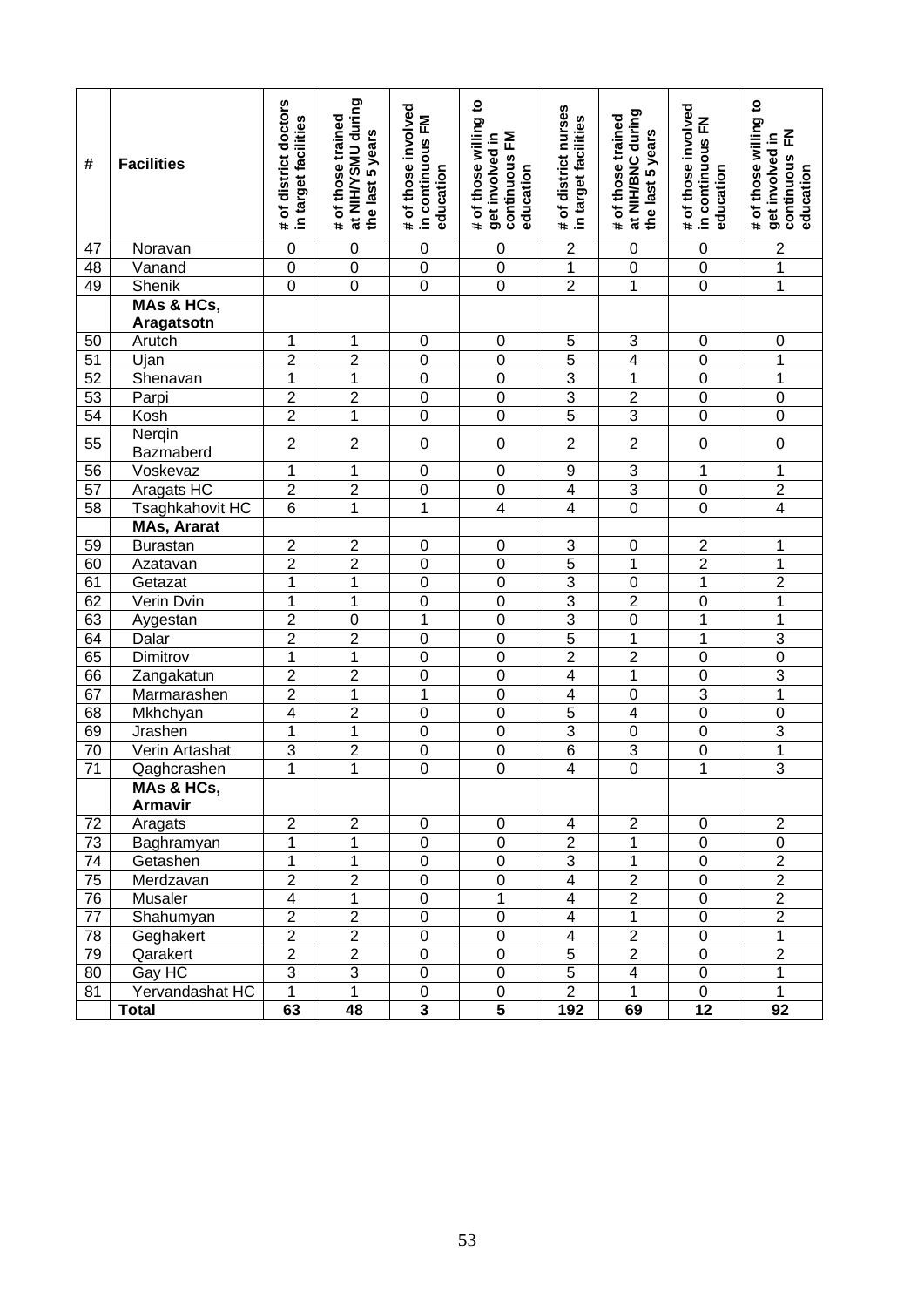| #  | Marz       | <b>Facility name</b> | <b>Visits of</b><br>children in<br>2007 | <b>Visits of</b><br>children in<br>2008<br><b>February</b> | <b>Visits of</b><br>children in<br>2008<br><b>March</b> | <b>Visits of</b><br>adults in<br>2007 | <b>Visits of</b><br>adults in<br>2008<br>February | <b>Visits of</b><br>adults in<br>2008<br><b>March</b> | <b>Total</b><br>visits in<br>2007 | <b>Total</b><br>visits in<br>2008<br>February | <b>Total</b><br>visits in<br>2008<br><b>March</b> |
|----|------------|----------------------|-----------------------------------------|------------------------------------------------------------|---------------------------------------------------------|---------------------------------------|---------------------------------------------------|-------------------------------------------------------|-----------------------------------|-----------------------------------------------|---------------------------------------------------|
|    | Aragatsotn | Ghazaravan FAP       |                                         | 42                                                         | 18                                                      |                                       | 28                                                | 45                                                    |                                   | 70                                            | 63                                                |
| 2  | Aragatsotn | V. Bazmaberd FAP     | 33                                      | 13                                                         | 13                                                      | 38                                    | 10                                                | 6                                                     | 71                                | 23                                            | 19                                                |
| 3  | Aragatsotn | Voskehat FAP         | 358                                     | 39                                                         | 26                                                      | 508                                   | 31                                                | 35                                                    | 866                               | 70                                            | 61                                                |
| 4  | Aragatsotn | Avan FAP             | 199                                     | $6\phantom{1}6$                                            | 20                                                      | 236                                   | 17                                                | 41                                                    | 435                               | 23                                            | 61                                                |
| 5  | Aragatsotn | Apnagyugh FAP        | 67                                      | 9                                                          | 13                                                      | 124                                   | 24                                                | 12                                                    | 191                               | 33                                            | 25                                                |
| 6  | Aragatsotn | <b>Bergarat FAP</b>  | 156                                     | 11                                                         | 33                                                      | 268                                   | 25                                                | 19                                                    | 424                               | 36                                            | 52                                                |
|    | Aragatsotn | Vardablur FAP        | 110                                     | 17                                                         | 12                                                      | 204                                   | 15                                                | 18                                                    | 314                               | 32                                            | 30                                                |
| 8  | Aragatsotn | Vardenut FAP         | 209                                     | 19                                                         | 8                                                       | 148                                   | 17                                                | 33                                                    | 357                               | 36                                            | 41                                                |
| 9  | Aragatsotn | Norashen FAP         | 340                                     | 23                                                         | 23                                                      | 186                                   | 23                                                | 19                                                    | 526                               | 46                                            | 42                                                |
| 10 | Aragatsotn | Geghadzor FAP        | 175                                     | 14                                                         | 31                                                      | 300                                   | 30                                                | 22                                                    | 475                               | 44                                            | 53                                                |
| 11 | Aragatsotn | Nor Amanos FAP       | 98                                      | 34                                                         | 24                                                      | 123                                   | 60                                                | 60                                                    | 221                               | 94                                            | 84                                                |
| 12 | Aragatsotn | Alagyaz FAP          | 65                                      | 14                                                         | 15                                                      | 30                                    | 4                                                 | 6                                                     | 95                                | 18                                            | 21                                                |
| 13 | Aragatsotn | Lusagyugh FAP        | 125                                     | 27                                                         | 21                                                      | 52                                    | 15                                                | 12                                                    | 177                               | 42                                            | 33                                                |
| 14 | Aragatsotn | <b>Gegharot FAP</b>  | 42                                      | 9                                                          | 10                                                      | 28                                    | 5                                                 | 8                                                     | 70                                | 14                                            | 18                                                |
| 15 | Aragatsotn | Lernapar FAP         | 65                                      | 20                                                         | 21                                                      | 62                                    | 15                                                | 16                                                    | 127                               | 35                                            | 37                                                |
| 16 | Aragatsotn | <b>Tsilgar FAP</b>   | 60                                      | 24                                                         | 19                                                      | 55                                    | 14                                                | 12                                                    | 115                               | 38                                            | 31                                                |
| 17 | Aragatsotn | Hartavan FAP         | 214                                     | 26                                                         | 25                                                      | 171                                   | 13                                                | 19                                                    | 385                               | 39                                            | 44                                                |
| 18 | Aragatsotn | Nigavan FAP          | 94                                      | $\mathbf 0$                                                | 30                                                      | 125                                   | $\mathbf 0$                                       | 17                                                    | 219                               | $\mathbf 0$                                   | 47                                                |
| 19 | Aragatsotn | Mulgi FAP            | 189                                     | 6                                                          | 8                                                       | 389                                   | 28                                                | 24                                                    | 578                               | 34                                            | 32                                                |
| 20 | Aragatsotn | Tsamaqasar FAP       | 75                                      | 13                                                         | 17                                                      | 40                                    | 5                                                 | 10                                                    | 115                               | 18                                            | 27                                                |
| 21 | Aragatsotn | Nor Yedesia FAP      | 141                                     | 31                                                         | 25                                                      | 74                                    | 25                                                | 20                                                    | 215                               | 56                                            | 45                                                |
| 22 | Aragatsotn | Tsaghkashen FAP      | 162                                     | 30                                                         | 47                                                      | 120                                   | 32                                                | 30                                                    | 282                               | 62                                            | 77                                                |
| 23 | Aragatsotn | Meliggyugh FAP       | 270                                     | 32                                                         | 36                                                      | 400                                   | 30                                                | 25                                                    | 670                               | 62                                            | 61                                                |
| 24 | Ararat     | Baghramyan FAP       | 383                                     | 59                                                         | 77                                                      | 403                                   | 63                                                | 72                                                    | 786                               | 122                                           | 149                                               |
| 25 | Ararat     | Aygepat FAP          | 270                                     | 19                                                         | 27                                                      | 255                                   | 22                                                | 27                                                    | 525                               | 41                                            | 54                                                |
| 26 | Ararat     | Berganush FAP        | 370                                     | 40                                                         | 48                                                      | 1115                                  | 55                                                | 60                                                    | 1485                              | 95                                            | 108                                               |
| 27 | Ararat     | Ditak FAP            | 173                                     | 8                                                          | 9                                                       | 475                                   | 44                                                | 45                                                    | 648                               | 52                                            | 54                                                |
| 28 | Ararat     | Lusashogh FAP        | 112                                     | 14                                                         | 14                                                      | 151                                   | 17                                                | 15                                                    | 263                               | 31                                            | 29                                                |
| 29 | Ararat     | <b>Hnaberd FAP</b>   | 340                                     | 30                                                         | 35                                                      | 420                                   | 55                                                | 43                                                    | 760                               | 85                                            | 78                                                |
| 30 | Ararat     | Hovtashen FAP        | 219                                     | 23                                                         | 23                                                      | 255                                   | 21                                                | 18                                                    | 474                               | 44                                            | 41                                                |
| 31 | Ararat     | Masis FAP            | 358                                     | 35                                                         | 41                                                      | 360                                   | 30                                                | 39                                                    | 718                               | 65                                            | 80                                                |

## **Appendix 7. Client visits to the target PHC facilities in 2007 & February-March 2008**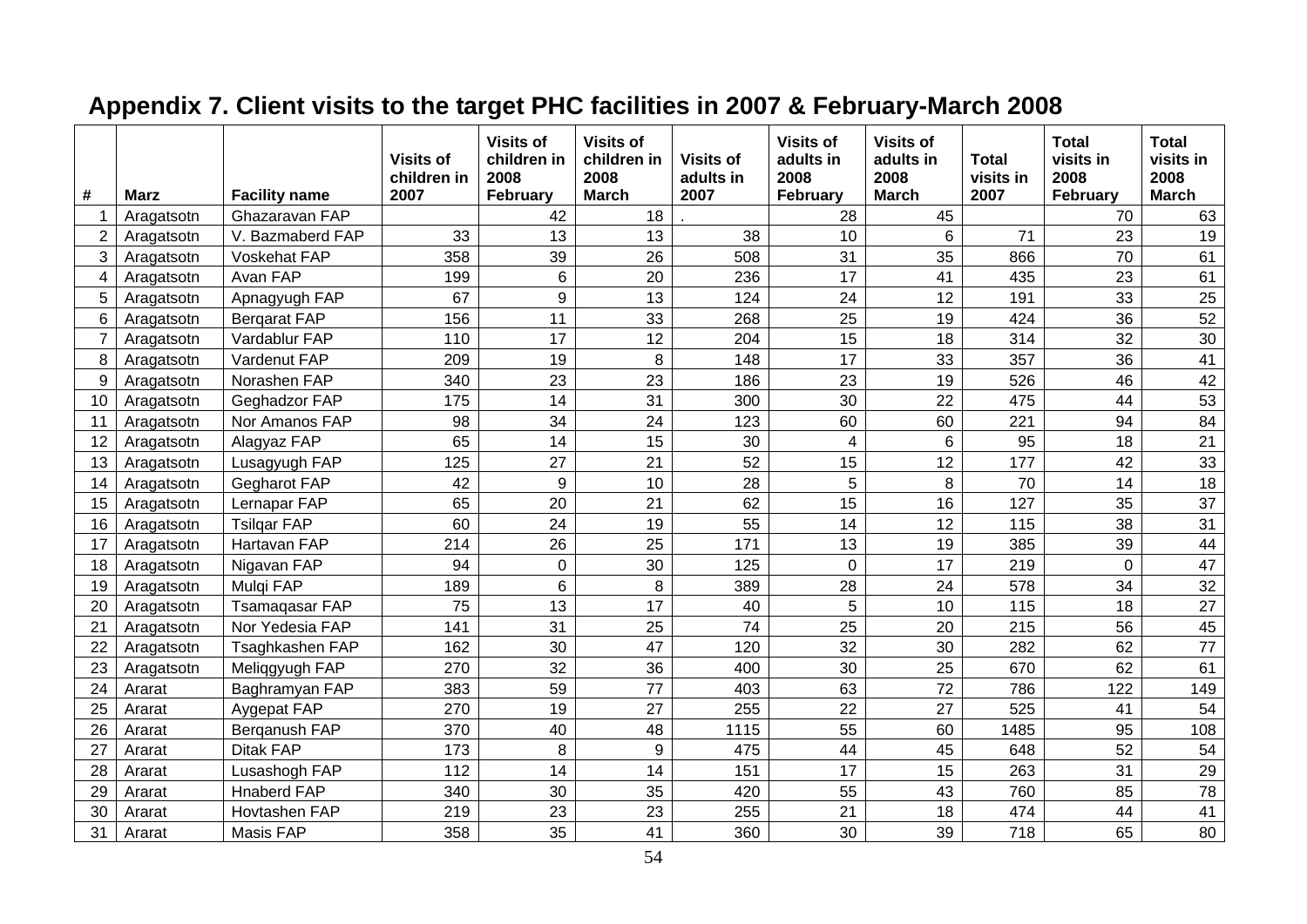| #  | <b>Marz</b> | <b>Facility name</b> | <b>Visits of</b><br>children in<br>2007 | <b>Visits of</b><br>children in<br>2008<br>February | <b>Visits of</b><br>children in<br>2008<br><b>March</b> | <b>Visits of</b><br>adults in<br>2007 | <b>Visits of</b><br>adults in<br>2008<br>February | <b>Visits of</b><br>adults in<br>2008<br><b>March</b> | <b>Total</b><br>visits in<br>2007 | <b>Total</b><br>visits in<br>2008<br>February | <b>Total</b><br>visits in<br>2008<br><b>March</b> |
|----|-------------|----------------------|-----------------------------------------|-----------------------------------------------------|---------------------------------------------------------|---------------------------------------|---------------------------------------------------|-------------------------------------------------------|-----------------------------------|-----------------------------------------------|---------------------------------------------------|
| 32 | Ararat      | Mrganush FAP         | 229                                     | 20                                                  | 16                                                      | 307                                   | 25                                                | 27                                                    | 536                               | 45                                            | 43                                                |
| 33 | Ararat      | <b>Mrgavet FAP</b>   | 0                                       | $\mathbf 0$                                         | 0                                                       | $\mathbf 0$                           | 0                                                 | $\mathbf 0$                                           | $\mathbf 0$                       | $\mathbf 0$                                   | $\mathbf 0$                                       |
| 34 | Ararat      | Narek FAP            | 324                                     | 68                                                  | 25                                                      | 966                                   | 130                                               | 83                                                    | 1290                              | 198                                           | 108                                               |
| 35 | Ararat      | Nor Kyurin FAP       | 336                                     | 37                                                  | 43                                                      | 538                                   | 23                                                | 55                                                    | 874                               | 60                                            | 98                                                |
| 36 | Ararat      | Araqsavan FAP        | 195                                     | 22                                                  | 48                                                      | 365                                   | 23                                                | 75                                                    | 560                               | 45                                            | 123                                               |
| 37 | Armavir     | Aygek FAP            | 523                                     | 38                                                  | 64                                                      | 677                                   | 44                                                | 48                                                    | 1200                              | 82                                            | 112                                               |
| 38 | Armavir     | Aygeshat FAP         | 357                                     | 46                                                  | 48                                                      | 617                                   | 58                                                | 54                                                    | 974                               | 104                                           | 102                                               |
| 39 | Armavir     | Arevashat FAP        | 613                                     | 43                                                  | 51                                                      | 737                                   | 74                                                | 58                                                    | 1350                              | 117                                           | 109                                               |
| 40 | Armavir     | Argina FAP           | 210                                     | 10                                                  | $\overline{7}$                                          | 510                                   | 46                                                | 51                                                    | 720                               | 56                                            | 58                                                |
| 41 | Armavir     | Bergashat MA         | 450                                     | 13                                                  | 17                                                      | 650                                   | 95                                                | 91                                                    | 1100                              | 108                                           | 108                                               |
| 42 | Armavir     | Tsaghkalanj FAP      | 724                                     | 55                                                  | 50                                                      | 1178                                  | 86                                                | 140                                                   | 1902                              | 141                                           | 190                                               |
| 43 | Armavir     | Tsaghkung FAP        | 450                                     | 53                                                  | 38                                                      | 470                                   | 92                                                | 74                                                    | 920                               | 145                                           | 112                                               |
| 44 | Armavir     | Haykashen FAP        | 400                                     | $\mathbf 0$                                         | 87                                                      | 700                                   | 47                                                | 70                                                    | 1100                              | 47                                            | 157                                               |
| 45 | Armavir     | Hovtamej FAP         | 432                                     | 49                                                  | 37                                                      | 1669                                  | 168                                               | 157                                                   | 2101                              | 217                                           | 194                                               |
| 46 | Armavir     | Metsamor FAP         | 537                                     | 57                                                  | 68                                                      | 600                                   | 60                                                | 80                                                    | 1137                              | 117                                           | 148                                               |
| 47 | Armavir     | Noravan FAP          |                                         | 30                                                  | 18                                                      |                                       | 117                                               | 135                                                   |                                   | 147                                           | 153                                               |
| 48 | Armavir     | Vanand FAP           | 86                                      | $\overline{25}$                                     | 24                                                      | 278                                   | $\overline{7}$                                    | 20                                                    | 364                               | 32                                            | 44                                                |
| 49 | Armavir     | Shenik FAP           | 825                                     | 52                                                  | 81                                                      | 1275                                  | 67                                                | 94                                                    | 2100                              | 119                                           | 175                                               |
| 50 | Aragatsotn  | Arutch MA            | 1112                                    | 105                                                 | 111                                                     | 1982                                  | 217                                               | 272                                                   | 3094                              | 322                                           | 383                                               |
| 51 | Aragatsotn  | Ujan MA              | 1140                                    | 135                                                 | 100                                                     | 2847                                  | 197                                               | 145                                                   | 3987                              | 332                                           | 245                                               |
| 52 | Aragatsotn  | Shenavan MA          | 371                                     | 32                                                  | 23                                                      | 515                                   | 34                                                | 39                                                    | 886                               | 66                                            | 62                                                |
| 53 | Aragatsotn  | Parpi MA             | 1266                                    | 72                                                  | 76                                                      | 3010                                  | 210                                               | 205                                                   | 4276                              | 282                                           | 281                                               |
| 54 | Aragatsotn  | Kosh MA              | 1304                                    | 89                                                  | 142                                                     | 3516                                  | 350                                               | 345                                                   | 4820                              | 439                                           | 487                                               |
| 55 | Aragatsotn  | N. Bazmaberd MA      | 1078                                    | 80                                                  | 119                                                     | 1854                                  | 405                                               | 328                                                   | 2932                              | 485                                           | 447                                               |
| 56 | Aragatsotn  | Voskevaz MA          | 990                                     | 77                                                  | 107                                                     | 5759                                  | 347                                               | 294                                                   | 6749                              | 424                                           | 401                                               |
| 57 | Ararat      | <b>Burastan MA</b>   | 604                                     | 62                                                  | 75                                                      | 669                                   | 115                                               | 120                                                   | 1273                              | 177                                           | 195                                               |
| 58 | Ararat      | Azatavan MA          | 2093                                    | 207                                                 | 169                                                     | 1932                                  | 137                                               | 165                                                   | 4025                              | 344                                           | 334                                               |
| 59 | Ararat      | Getazat MA           | 474                                     | 50                                                  | 51                                                      | 658                                   | 75                                                | 49                                                    | 1132                              | 125                                           | 100                                               |
| 60 | Ararat      | Verin Dvin           | 1708                                    | 53                                                  | 86                                                      | 5353                                  | 126                                               | 149                                                   | 7061                              | 179                                           | 235                                               |
| 61 | Ararat      | Aygestan MA          | 3640                                    | 79                                                  | 88                                                      | 2574                                  | 80                                                | 87                                                    | 6214                              | 159                                           | 175                                               |
| 62 | Ararat      | Dalar MA             | 1589                                    | 117                                                 | 141                                                     | 2125                                  | 127                                               | 132                                                   | 3714                              | 244                                           | 273                                               |
| 63 | Ararat      | Dimitrov MA          | 1223                                    | 65                                                  | 83                                                      | 1225                                  | 130                                               | 123                                                   | 2448                              | 195                                           | 206                                               |
| 64 | Ararat      | Zangakatun MA        | 229                                     | 17                                                  | 23                                                      | 245                                   | 25                                                | 31                                                    | 474                               | 42                                            | 54                                                |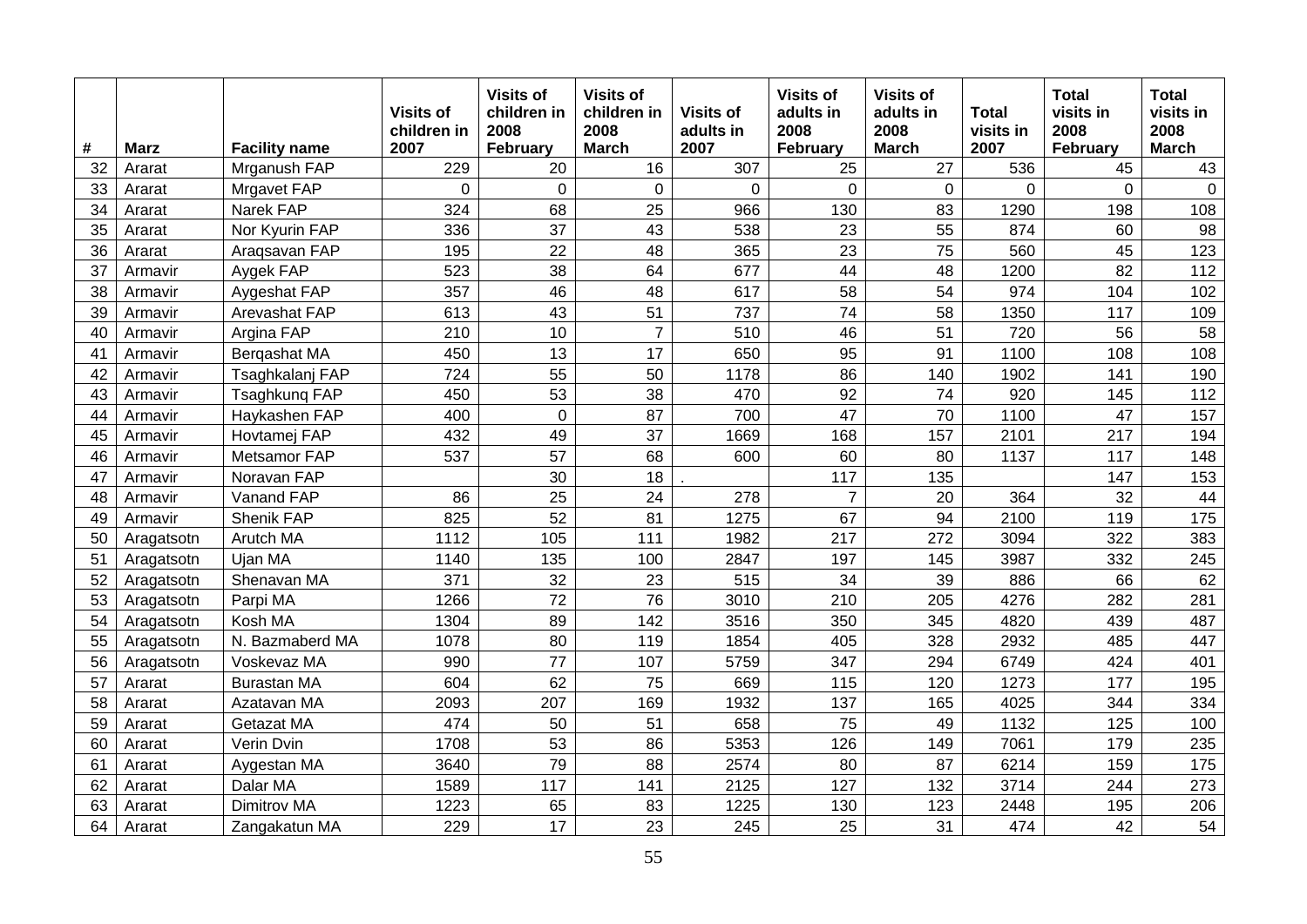| #  | <b>Marz</b>  | <b>Facility name</b> | <b>Visits of</b><br>children in<br>2007 | <b>Visits of</b><br>children in<br>2008<br>February | <b>Visits of</b><br>children in<br>2008<br><b>March</b> | <b>Visits of</b><br>adults in<br>2007 | <b>Visits of</b><br>adults in<br>2008<br>February | <b>Visits of</b><br>adults in<br>2008<br><b>March</b> | <b>Total</b><br>visits in<br>2007 | <b>Total</b><br>visits in<br>2008<br>February | <b>Total</b><br>visits in<br>2008<br>March |
|----|--------------|----------------------|-----------------------------------------|-----------------------------------------------------|---------------------------------------------------------|---------------------------------------|---------------------------------------------------|-------------------------------------------------------|-----------------------------------|-----------------------------------------------|--------------------------------------------|
| 65 | Ararat       | Marmarashen MA       | 915                                     | 61                                                  | 116                                                     | 621                                   | 61                                                | 42                                                    | 1536                              | 122                                           | 158                                        |
| 66 | Ararat       | Mkhchyan MA          | 5520                                    | 443                                                 | 460                                                     | 7980                                  | 610                                               | 623                                                   | 13500                             | 1053                                          | 1083                                       |
| 67 | Ararat       | Jrashen MA           | 608                                     | 20                                                  | 39                                                      | 824                                   | 68                                                | 90                                                    | 1432                              | 88                                            | 129                                        |
| 68 | Ararat       | Verin Artashat MA    | 2212                                    | 247                                                 | 257                                                     | 4017                                  | 565                                               | 576                                                   | 6229                              | 812                                           | 833                                        |
| 69 | Ararat       | Qaghcrashen MA       | 1735                                    | 173                                                 | 184                                                     | 3154                                  | 248                                               | 277                                                   | 4889                              | 421                                           | 461                                        |
| 70 | Armavir      | Aragats MA           | 2009                                    | 215                                                 | 212                                                     | 2000                                  | 205                                               | 240                                                   | 4009                              | 420                                           | 452                                        |
| 71 | Armavir      | Baghramyan MA        | 621                                     | 49                                                  | 34                                                      | 1175                                  | 149                                               | 182                                                   | 1796                              | 198                                           | 216                                        |
| 72 | Armavir      | Getashen MA          | 2275                                    | 214                                                 | 180                                                     | 2075                                  | 250                                               | 270                                                   | 4350                              | 464                                           | 450                                        |
| 73 | Armavir      | Merdzavan MA         | 724                                     | 47                                                  | 51                                                      | 1062                                  | 66                                                | 77                                                    | 1786                              | 113                                           | 128                                        |
| 74 | Armavir      | Musaler MA           | 4130                                    | 180                                                 | 295                                                     | 2353                                  | 382                                               | 386                                                   | 6483                              | 562                                           | 681                                        |
| 75 | Armavir      | Shahumyan MA         | 4387                                    | 232                                                 | 240                                                     | 3043                                  | 423                                               | 367                                                   | 7430                              | 655                                           | 607                                        |
| 76 | Armavir      | Geghakert MA         | 1517                                    | 183                                                 | 163                                                     | 2894                                  | 287                                               | 222                                                   | 4411                              | 470                                           | 385                                        |
| 77 | Armavir      | Qarakert MA          | 4008                                    | 161                                                 | 214                                                     | 3870                                  | 202                                               | 130                                                   | 7878                              | 363                                           | 344                                        |
| 78 | Aragatsotn   | Aragats HC           | 1256                                    | 96                                                  | 126                                                     | 994                                   | 104                                               | 64                                                    | 2250                              | 200                                           | 190                                        |
| 79 | Aragatsotn   | Tsaghkahovit HC      | 2220                                    | 180                                                 | 218                                                     | 2051                                  | 61                                                | 84                                                    | 4271                              | 241                                           | 302                                        |
| 80 | Armavir      | Gay HC               | 1230                                    | 100                                                 | 133                                                     | 120                                   | 50                                                | 47                                                    | 1350                              | 150                                           | 180                                        |
| 81 | Armavir      | Yervandashat HC      | 426                                     | 44                                                  | 41                                                      | 1472                                  | 99                                                | 116                                                   | 1898                              | 143                                           | 157                                        |
|    | <b>Total</b> |                      | 66777                                   | 5190                                                | 5848                                                    | 92621                                 | 8340                                              | 8417                                                  | 159398                            | 13530                                         | 14265                                      |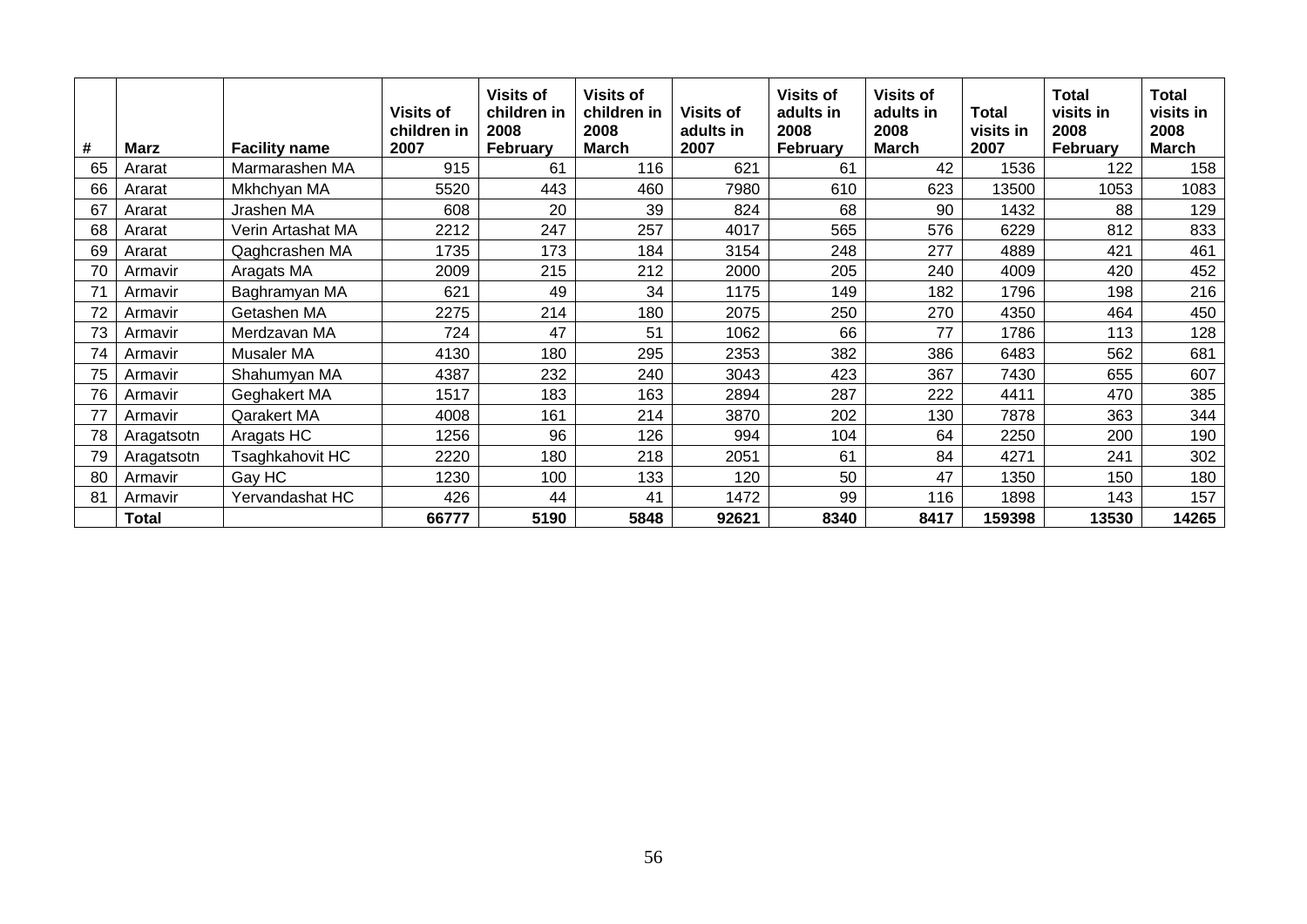|    |             |                        | Home                | Home                     | Home<br>visits of   | Home              | Home                   | Home<br>visits of | <b>Total</b>      | <b>Total</b><br>home | <b>Total</b><br>home    |
|----|-------------|------------------------|---------------------|--------------------------|---------------------|-------------------|------------------------|-------------------|-------------------|----------------------|-------------------------|
|    |             |                        | visits of           | visits of                | children in<br>2008 | visits of         | visits of              | adults in<br>2008 | home              | visits in<br>2008    | visits in<br>2008       |
| #  | <b>Marz</b> | <b>Facility name</b>   | children in<br>2007 | children in<br>2008 Feb. | <b>March</b>        | adults in<br>2007 | adults in<br>2008 Feb. | <b>March</b>      | visits in<br>2007 | February             | <b>March</b>            |
|    | Aragatsotn  | Ghazaravan FAP         |                     | 15                       | 11                  |                   | 20                     | 8                 |                   | 35                   | 19                      |
| 2  | Aragatsotn  | V. Bazmaberd FAP       | 9                   | 0                        | 0                   | $\mathbf 0$       | $\mathbf 0$            | 0                 | 9                 | $\overline{0}$       | 0                       |
| 3  | Aragatsotn  | Voskehat FAP           | 20                  | 0                        | $\mathbf{1}$        | $\mathbf 0$       | $\mathbf 0$            | 0                 | 20                | 0                    | $\mathbf{1}$            |
| 4  | Aragatsotn  | Avan FAP               | 24                  | 4                        | 4                   | $\mathsf 0$       | $\pmb{0}$              | 0                 | 24                | 4                    | $\overline{\mathbf{4}}$ |
| 5  | Aragatsotn  | Apnagyugh FAP          | 25                  | 4                        | 5                   | $\mathbf 0$       | $\pmb{0}$              | 0                 | 25                | 4                    | 5                       |
| 6  | Aragatsotn  | <b>Bergarat FAP</b>    | 35                  | 6                        | 32                  | $\pmb{0}$         | $\pmb{0}$              | 0                 | 35                | 6                    | 32                      |
|    | Aragatsotn  | Vardablur FAP          | 40                  | 3                        | 4                   | $\mathbf 0$       | $\mathbf 0$            | $\overline{0}$    | 40                | 3                    | $\overline{\mathbf{4}}$ |
| 8  | Aragatsotn  | Vardenut FAP           | 42                  | $\overline{4}$           | 3                   | $\mathbf 0$       | $\mathbf 0$            | 0                 | 42                | $\overline{4}$       | 3                       |
| 9  | Aragatsotn  | Norashen FAP           | 64                  | 5                        | 4                   | $\pmb{0}$         | $\pmb{0}$              | $\overline{0}$    | 64                | 5                    | $\overline{\mathbf{4}}$ |
| 10 | Aragatsotn  | Geghadzor FAP          | 96                  | 8                        | 5                   | $\mathbf 0$       | $\pmb{0}$              | $\overline{0}$    | 96                | 8                    | 5                       |
| 11 | Aragatsotn  | Nor Amanos FAP         | 47                  | 18                       | 16                  | 62                | 15                     | 12                | 109               | 33                   | 28                      |
| 12 | Aragatsotn  | Alagyaz FAP            | 85                  | 14                       | 18                  | 50                | 5                      | 8                 | 135               | 19                   | 26                      |
| 13 | Aragatsotn  | Lusagyugh FAP          | 95                  | 25                       | 20                  | 40                | 16                     | 15                | 135               | 41                   | 35                      |
| 14 | Aragatsotn  | Gegharot FAP           | 98                  | 18                       | 15                  | 40                | 10                     | 9                 | 138               | 28                   | 24                      |
| 15 | Aragatsotn  | Lernapar FAP           | 111                 | 13                       | 15                  | 30                | $\boldsymbol{9}$       | 10                | 141               | 22                   | 25                      |
| 16 | Aragatsotn  | <b>Tsilgar FAP</b>     | 130                 | 39                       | 39                  | 45                | 18                     | 20                | 175               | 57                   | 59                      |
| 17 | Aragatsotn  | Hartavan FAP           | 86                  | 22                       | 22                  | 131               | 8                      | 6                 | 217               | 30                   | 28                      |
| 18 | Aragatsotn  | Nigavan FAP            | 210                 | 55                       | 48                  | 50                | 20                     | 50                | 260               | 75                   | 98                      |
| 19 | Aragatsotn  | Mulqi FAP              | 160                 | 32                       | 22                  | 106               | 8                      | 13                | 266               | 40                   | 35                      |
| 20 | Aragatsotn  | <b>Tsamagasar FAP</b>  | 170                 | 37                       | 34                  | 120               | 30                     | 37                | 290               | 67                   | 71                      |
| 21 | Aragatsotn  | Nor Yedesia FAP        | 156                 | 54                       | 47                  | 185               | 14                     | 20                | 341               | 68                   | 67                      |
| 22 | Aragatsotn  | <b>Tsaghkashen FAP</b> | 213                 | 29                       | 28                  | 150               | 30                     | 28                | 363               | 59                   | 56                      |
| 23 | Aragatsotn  | Meliggyugh FAP         | 600                 | 56                       | 59                  | 450               | 34                     | 30                | 1050              | 90                   | 89                      |
| 24 | Ararat      | Baghramyan FAP         | 98                  | 9                        | 9                   | 118               | 10                     | 17                | 216               | 19                   | 26                      |
| 25 | Ararat      | Aygepat FAP            | 146                 | 17                       | 24                  | 101               | $\overline{7}$         | 13                | 247               | 24                   | 37                      |
| 26 | Ararat      | Berganush FAP          | 405                 | 28                       | 35                  | 300               | 28                     | 29                | 705               | 56                   | 64                      |
| 27 | Ararat      | <b>Ditak FAP</b>       | 109                 | 13                       | 12                  | 239               | 23                     | 16                | 348               | 36                   | 28                      |
| 28 | Ararat      | Lusashogh FAP          | 71                  | $\boldsymbol{9}$         | 11                  | $\overline{77}$   | 10                     | 8                 | 148               | 19                   | 19                      |
| 29 | Ararat      | <b>Hnaberd FAP</b>     | 169                 | 20                       | 25                  | 244               | 28                     | 24                | 413               | 48                   | 49                      |
| 30 | Ararat      | Hovtashen FAP          | 119                 | 15                       | 18                  | 88                | 5                      | 13                | 207               | 20                   | 31                      |

## **Appendix 8. Home visits made by providers of target facilities in 2007 & February-March 2008**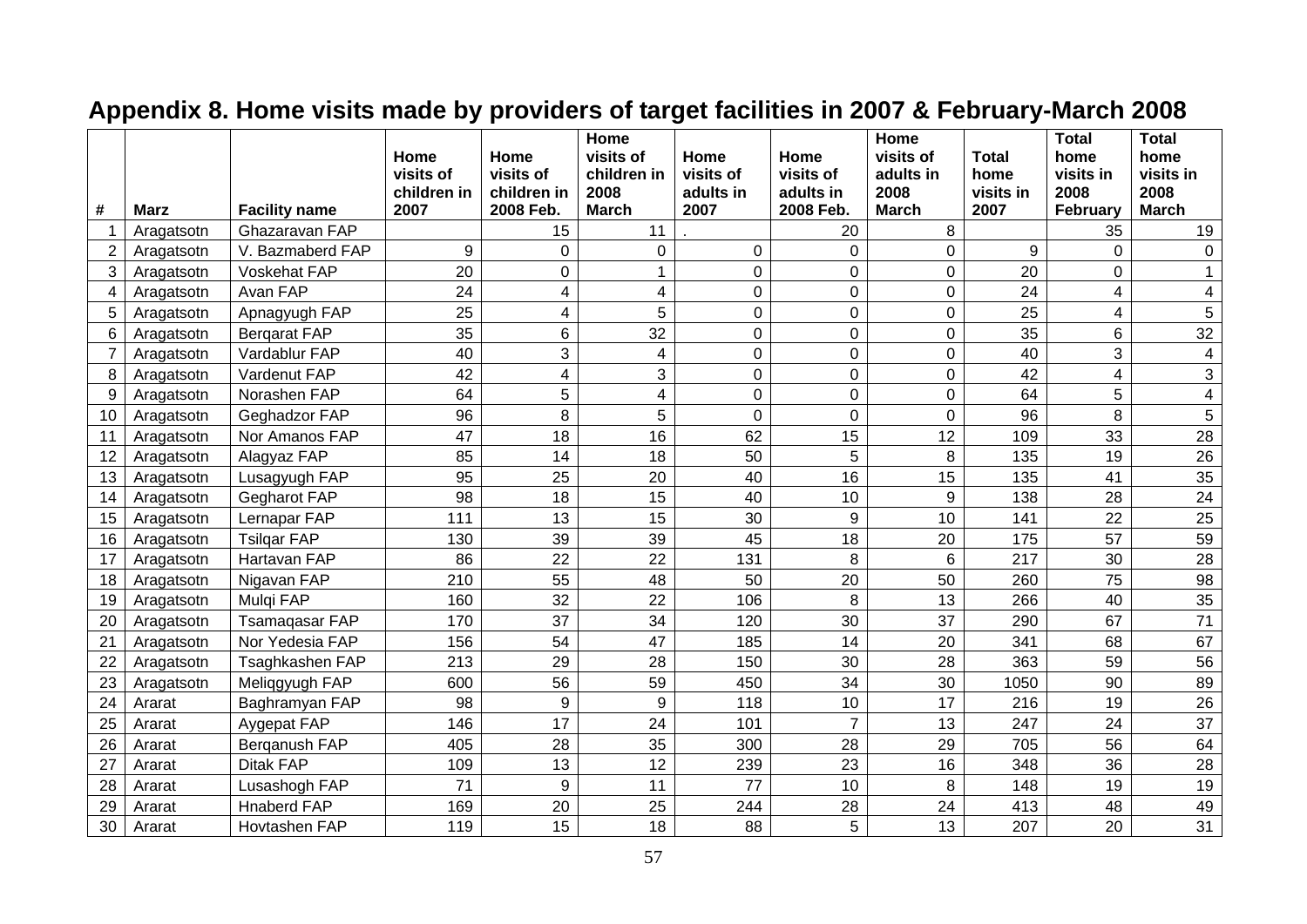|    |             |                      |             |              | <b>Home</b>    |           |                | Home           |              | <b>Total</b>   | <b>Total</b>   |
|----|-------------|----------------------|-------------|--------------|----------------|-----------|----------------|----------------|--------------|----------------|----------------|
|    |             |                      | Home        | Home         | visits of      | Home      | Home           | visits of      | <b>Total</b> | home           | home           |
|    |             |                      | visits of   | visits of    | children in    | visits of | visits of      | adults in      | home         | visits in      | visits in      |
|    |             |                      | children in | children in  | 2008           | adults in | adults in      | 2008           | visits in    | 2008           | 2008           |
| #  | <b>Marz</b> | <b>Facility name</b> | 2007        | 2008 Feb.    | <b>March</b>   | 2007      | 2008 Feb.      | <b>March</b>   | 2007         | February       | <b>March</b>   |
| 31 | Ararat      | Masis FAP            | 224         | 56           | 45             | 121       | 22             | 17             | 345          | 78             | 62             |
| 32 | Ararat      | Mrganush FAP         | 163         | 24           | $\overline{7}$ | 66        | $\overline{7}$ | 5              | 229          | 31             | 12             |
| 33 | Ararat      | <b>Mrgavet FAP</b>   | 440         | 35           | 37             | 130       | 10             | 15             | 570          | 45             | 52             |
| 34 | Ararat      | Narek FAP            | 138         | 11           | 20             | 256       | 21             | 16             | 394          | 32             | 36             |
| 35 | Ararat      | Nor Kyurin FAP       | 172         | 32           | 19             | 133       | 27             | 15             | 305          | 59             | 34             |
| 36 | Ararat      | Aragsavan FAP        | 215         | 19           | 24             | 170       | 14             | 12             | 385          | 33             | 36             |
| 37 | Armavir     | Aygek FAP            | 974         | 73           | 63             | 1146      | 95             | 92             | 2120         | 168            | 155            |
| 38 | Armavir     | Aygeshat FAP         | 405         | 28           | 23             | 307       | 20             | 24             | 712          | 48             | 47             |
| 39 | Armavir     | Arevashat FAP        | 580         | 54           | 62             | 845       | 74             | 75             | 1425         | 128            | 137            |
| 40 | Armavir     | Argina FAP           | 136         | 24           | 27             | 502       | 23             | 31             | 638          | 47             | 58             |
| 41 | Armavir     | Bergashat MA         |             |              |                |           |                |                |              |                |                |
| 42 | Armavir     | Tsaghkalanj FAP      | 85          | 22           | 13             | 60        | 16             | 15             | 145          | 38             | 28             |
| 43 | Armavir     | Tsaghkung FAP        | 36          | 3            | $\overline{2}$ | 50        | 3              | 5              | 86           | 6              | $\overline{7}$ |
| 44 | Armavir     | Haykashen FAP        | 143         | 23           | 25             | 200       | 10             | 8              | 343          | 33             | 33             |
| 45 | Armavir     | Hovtamej FAP         | 57          | $\mathbf{1}$ | 0              | 102       | $\mathbf{1}$   | $\overline{2}$ | 159          | $\overline{2}$ | $\overline{2}$ |
| 46 | Armavir     | Metsamor FAP         | 230         | 42           | 40             | 470       | 32             | 28             | 700          | 74             | 68             |
| 47 | Armavir     | Noravan FAP          |             | 57           | 64             |           | 73             | 86             |              | 130            | 150            |
| 48 | Armavir     | Vanand FAP           | 252         | 17           | 23             | 160       | 15             | $\overline{7}$ | 412          | 32             | 30             |
| 49 | Armavir     | Shenik FAP           | 422         | 48           | 42             | 352       | 67             | 48             | 774          | 115            | 90             |
| 50 | Aragatsotn  | Arutch MA            | 90          | 26           | 21             | 181       | 30             | 20             | 271          | 56             | 41             |
| 51 | Aragatsotn  | Ujan MA              | 246         | 36           | 29             | 78        | 17             | 19             | 324          | 53             | 48             |
| 52 | Aragatsotn  | Shenavan MA          | 174         | 17           | 18             | 200       | 16             | 19             | 374          | 33             | 37             |
| 53 | Aragatsotn  | Parpi MA             | 236         | 26           | 15             | 261       | 21             | 23             | 497          | 47             | 38             |
| 54 | Aragatsotn  | Kosh MA              | 470         | 48           | 45             | 190       | 24             | 17             | 660          | 72             | 62             |
| 55 | Aragatsotn  | N. Bazmaberd MA      | 196         | 25           | 23             | 553       | 52             | 61             | 749          | 77             | 84             |
| 56 | Aragatsotn  | Voskevaz MA          | 436         | 115          | 105            | 374       | 76             | 72             | 810          | 191            | 177            |
| 57 | Ararat      | <b>Burastan MA</b>   | 282         | 21           | 23             | 86        | 19             | 10             | 368          | 40             | 33             |
| 58 | Ararat      | Azatavan MA          | 242         | 31           | 24             | 142       | 17             | 21             | 384          | 48             | 45             |
| 59 | Ararat      | Getazat MA           | 345         | 56           | 60             | 135       | 14             | 13             | 480          | 70             | 73             |
| 60 | Ararat      | Verin Dvin           | 492         | 18           | 34             | 220       | 38             | 34             | 712          | 56             | 68             |
| 61 | Ararat      | Aygestan MA          | 1106        | 49           | 33             | 414       | 23             | 16             | 1520         | 72             | 49             |
| 62 | Ararat      | Dalar MA             | 465         | 41           | 50             | 299       | 33             | 28             | 764          | 74             | 78             |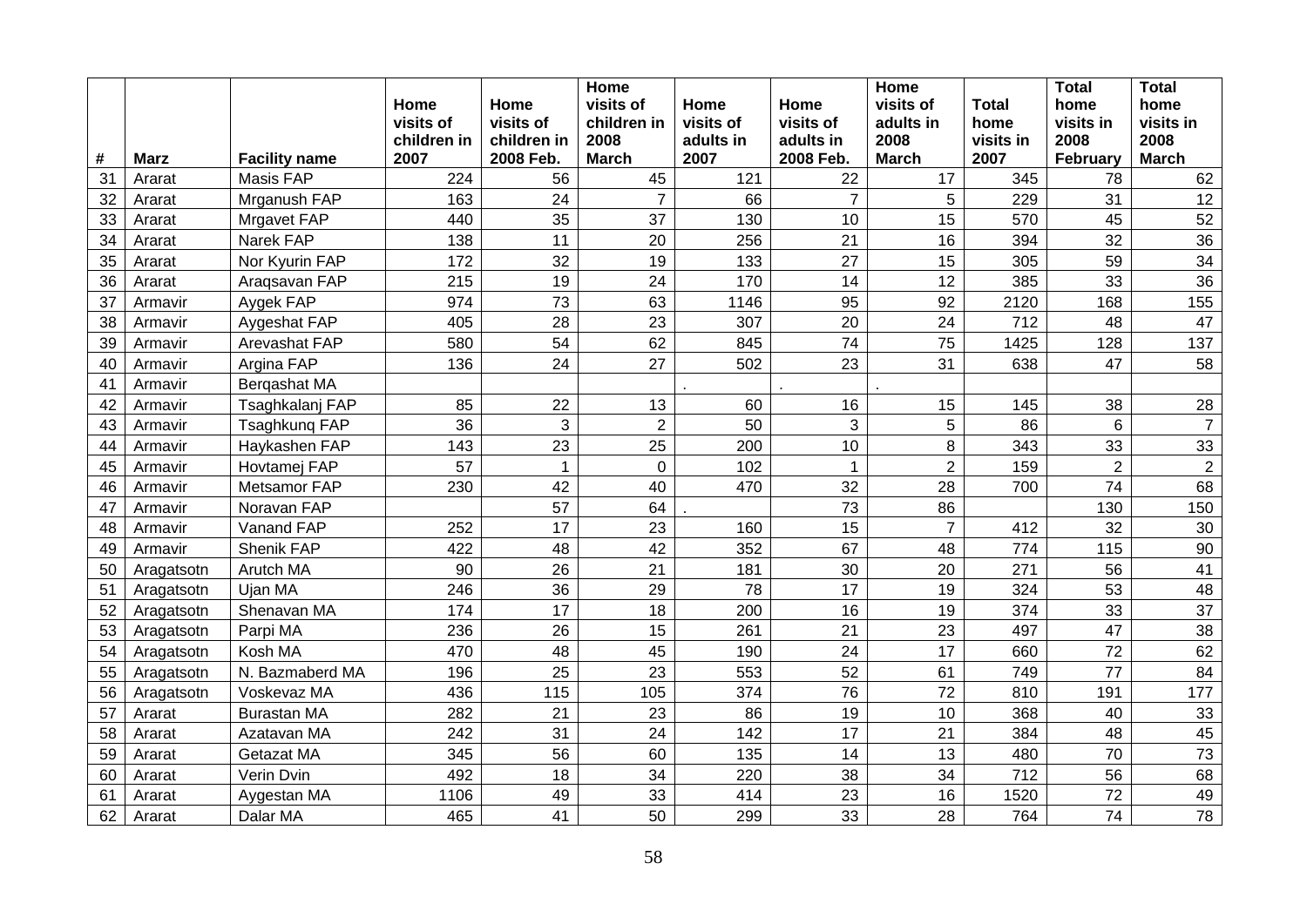|    |              |                      | Home<br>visits of<br>children in | Home<br>visits of<br>children in | Home<br>visits of<br>children in<br>2008 | Home<br>visits of<br>adults in | Home<br>visits of<br>adults in | Home<br>visits of<br>adults in<br>2008 | Total<br>home<br>visits in | <b>Total</b><br>home<br>visits in<br>2008 | Total<br>home<br>visits in<br>2008 |
|----|--------------|----------------------|----------------------------------|----------------------------------|------------------------------------------|--------------------------------|--------------------------------|----------------------------------------|----------------------------|-------------------------------------------|------------------------------------|
| #  | <b>Marz</b>  | <b>Facility name</b> | 2007                             | 2008 Feb.                        | <b>March</b>                             | 2007                           | 2008 Feb.                      | <b>March</b>                           | 2007                       | February                                  | <b>March</b>                       |
| 63 | Ararat       | Dimitrov MA          | 396                              | 28                               | 24                                       | 182                            | 26                             | 24                                     | 578                        | 54                                        | 48                                 |
| 64 | Ararat       | Zangakatun MA        | 193                              | 18                               | 25                                       | 112                            | 15                             | 9                                      | 305                        | 33                                        | 34                                 |
| 65 | Ararat       | Marmarashen MA       | 440                              | 59                               | 54                                       | 850                            | 60                             | 119                                    | 1290                       | 119                                       | 173                                |
| 66 | Ararat       | Mkhchyan MA          | 1170                             | 95                               | 97                                       | 810                            | 65                             | 68                                     | 1980                       | 160                                       | 165                                |
| 67 | Ararat       | Jrashen MA           | 126                              | 31                               | 33                                       | 653                            | 41                             | 56                                     | 779                        | 72                                        | 89                                 |
| 68 | Ararat       | Verin Artashat MA    | 57                               | 4                                | 5                                        | 244                            | 14                             | 21                                     | 301                        | 18                                        | 26                                 |
| 69 | Ararat       | Qaghcrashen MA       | 714                              | 85                               | 101                                      | 306                            | 23                             | 27                                     | 1020                       | 108                                       | 128                                |
| 70 | Armavir      | Aragats MA           | 61                               | 17                               |                                          | 160                            | 71                             |                                        | 221                        | 88                                        |                                    |
| 71 | Armavir      | Baghramyan MA        | 120                              | 14                               | 17                                       | 116                            | 9                              | 13                                     | 236                        | 23                                        | 30                                 |
| 72 | Armavir      | Getashen MA          | 288                              | 25                               | 41                                       | 832                            | 97                             | 62                                     | 1120                       | 122                                       | 103                                |
| 73 | Armavir      | Merdzavan MA         | 264                              | 27                               | 34                                       | 752                            | 43                             | 48                                     | 1016                       | 70                                        | 82                                 |
| 74 | Armavir      | Musaler MA           | 275                              | 17                               | 27                                       | 161                            | 12                             | 25                                     | 436                        | 29                                        | 52                                 |
| 75 | Armavir      | Shahumyan MA         | 898                              | 101                              | 91                                       | 276                            | 30                             | 24                                     | 1174                       | 131                                       | 115                                |
| 76 | Armavir      | Geghakert MA         |                                  |                                  | 58                                       |                                |                                | 27                                     |                            |                                           | 85                                 |
| 77 | Armavir      | Qarakert MA          | 1000                             | 38                               | 40                                       | 450                            | 17                             | 42                                     | 1450                       | 55                                        | 82                                 |
| 78 | Aragatsotn   | Aragats HC           | 159                              | 10                               | 15                                       | 340                            | 26                             |                                        | 499                        | 36                                        | 19                                 |
| 79 | Aragatsotn   | Tsaghkahovit HC      | 2116                             | 129                              | 119                                      | 2514                           | 91                             | 86                                     | 4630                       | 220                                       | 205                                |
| 80 | Armavir      | Gay HC               | 250                              | 88                               | 83                                       | 125                            | 70                             | 72                                     | 375                        | 158                                       | 155                                |
| 81 | Armavir      | Yervandashat HC      | 39                               | $\overline{ }$                   | 8                                        | 191                            | 14                             | 13                                     | 230                        | 21                                        | 21                                 |
|    | <b>Total</b> |                      | 21651                            | 2443                             | 2474                                     | 19903                          | 1982                           | 1980                                   | 41554                      | 4425                                      | 4454                               |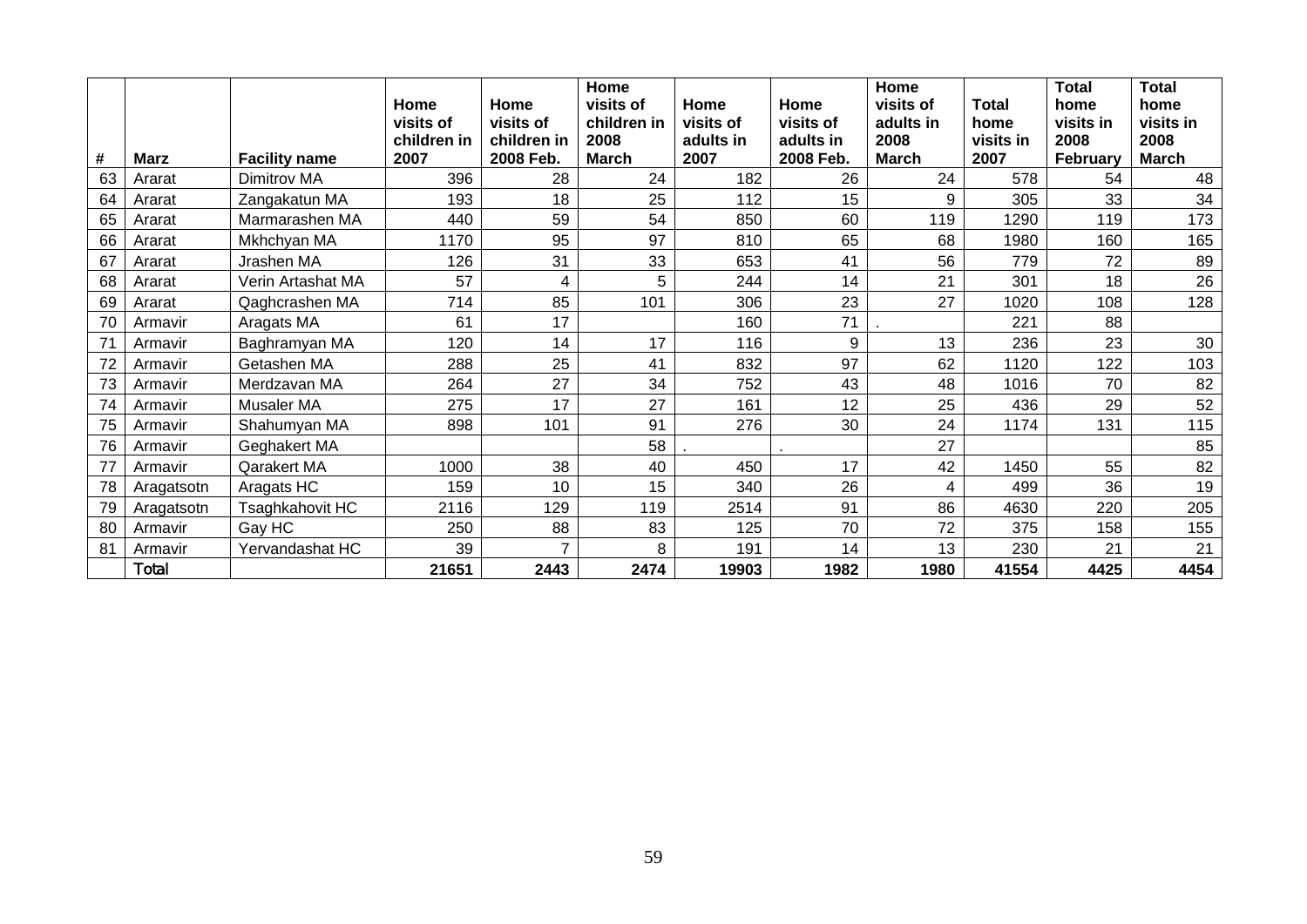## **Appendix 9. Per facility numbers of served population, deaths, and hospitalizations**

|                 |             |                     | <b>Total number of served</b> | population       |                  |                 | <b>Number of deaths</b><br>in 2006 |                |                 | Number of deaths in<br>2007 |                |                 | Number of hospi-<br>talizations in 2006 |                 |                     | Number of hospi-<br>talizations in 2007 |                         |
|-----------------|-------------|---------------------|-------------------------------|------------------|------------------|-----------------|------------------------------------|----------------|-----------------|-----------------------------|----------------|-----------------|-----------------------------------------|-----------------|---------------------|-----------------------------------------|-------------------------|
|                 | <b>Marz</b> | Village             | total                         | children         | adults           | total           | infants                            | maternal       | total           | infants                     | maternal       | total           | children                                | adults          | total               | children                                | adults                  |
|                 | Aragatsotn  | Ghazaravan FAP      | 550                           | 236              | 314              | 6               | 0                                  | $\mathbf 0$    | 5               | $\mathbf 0$                 | $\mathbf 0$    |                 |                                         |                 | $\overline{2}$      | $\overline{2}$                          | $\mathbf 0$             |
| $\overline{2}$  | Aragatsotn  | V. Bazmaberd FAP    | 750                           | 135              | 615              | $\overline{4}$  | $\mathbf 0$                        | $\mathbf 0$    | $\overline{8}$  | $\mathbf 0$                 | $\mathbf 0$    | 9               | 3                                       | 6               | $\overline{3}$      | $\overline{0}$                          | $\overline{3}$          |
| 3               | Aragatsotn  | Voskehat FAP        | 1050                          | 296              | 754              | 9               | $\mathbf 0$                        | $\mathbf 0$    | $\overline{7}$  | $\pmb{0}$                   | $\mathbf 0$    | $\overline{9}$  | $\overline{3}$                          | 6               | $6\phantom{1}$      | $\overline{3}$                          | $\overline{3}$          |
| 4               | Aragatsotn  | Avan FAP            | 746                           | $\overline{37}$  | 709              | $\overline{5}$  | 0                                  | $\overline{0}$ | $\overline{8}$  | $\mathbf 0$                 | $\overline{0}$ | $\overline{7}$  | 4                                       | $\overline{3}$  | 12                  | $\overline{8}$                          | $\overline{4}$          |
| 5               | Aragatsotn  | Apnagyugh FAP       | 576                           | 155              | 421              | $\overline{4}$  | $\overline{0}$                     | $\overline{0}$ | $\overline{7}$  | $\overline{0}$              | $\overline{0}$ | $\overline{3}$  | 0                                       | $\overline{3}$  | 3                   | $\overline{3}$                          | $\overline{0}$          |
| 6               | Aragatsotn  | <b>Bergarat FAP</b> | 640                           | $\overline{213}$ | 427              | $\overline{11}$ | $\mathbf{1}$                       | $\mathbf 0$    | $\overline{8}$  | $\overline{0}$              | $\mathbf 0$    | 18              | 6                                       | 12              | $\overline{23}$     | $\overline{3}$                          | $\overline{20}$         |
| $\overline{7}$  | Aragatsotn  | Vardablur FAP       | 500                           | 169              | 331              | 6               | 0                                  | $\overline{0}$ | $\overline{5}$  | $\mathbf 0$                 | $\mathbf 0$    | $\overline{23}$ | 4                                       | $\overline{19}$ | $\overline{25}$     | $\overline{5}$                          | 20                      |
| 8               | Aragatsotn  | Vardenut FAP        | $\overline{920}$              | 296              | 624              | $\overline{8}$  | 0                                  | $\mathbf 0$    | $\overline{5}$  | $\mathbf 0$                 | $\overline{0}$ | $\overline{7}$  | 4                                       | 3               | $\overline{9}$      | $\overline{5}$                          | $\overline{\mathbf{4}}$ |
| 9               | Aragatsotn  | Norashen FAP        | 1160                          | 307              | 853              | $\overline{7}$  | $\overline{0}$                     | $\mathbf 0$    | $\overline{5}$  | $\mathsf{O}$                | $\overline{0}$ | 9               | 4                                       | $\overline{5}$  | $\overline{5}$      | $\overline{2}$                          | $\overline{3}$          |
| 10 <sup>°</sup> | Aragatsotn  | Geghadzor FAP       | 1098                          | 306              | 792              | $\overline{13}$ | 0                                  | $\mathbf 0$    | $\overline{7}$  | $\mathbf 0$                 | $\mathbf 0$    | $\overline{26}$ | 11                                      | 15              | 24                  | 6                                       | 18                      |
| 11              | Aragatsotn  | Nor Amanos FAP      | 720                           | 165              | 555              | 8               | $\mathbf 0$                        | $\mathbf 0$    | $\overline{6}$  | $\mathbf 0$                 | $\mathbf 0$    | 6               | $\mathbf{1}$                            | 5               | 5                   | $\mathbf 0$                             | $\overline{5}$          |
| 12              | Aragatsotn  | Alagyaz FAP         | 466                           | 152              | 314              | $\overline{2}$  | 0                                  | 0              | $\overline{3}$  | $\mathbf 0$                 | $\overline{0}$ | $\overline{11}$ | 5                                       | $\overline{6}$  | 10                  | $\overline{6}$                          | $\overline{4}$          |
| 13              | Aragatsotn  | Lusagyugh FAP       | 831                           | 179              | 652              | $\overline{5}$  | $\overline{0}$                     | $\Omega$       | $\overline{7}$  | $\mathbf{1}$                | $\overline{0}$ | $\overline{8}$  | $\overline{2}$                          | $\overline{6}$  | 10                  | $\mathbf{1}$                            | $\overline{9}$          |
| 14              | Aragatsotn  | Gegharot FAP        | 557                           | 135              | 422              | $\overline{5}$  | 0                                  | $\Omega$       | 4               | $\overline{0}$              | $\mathbf 0$    | 18              | 6                                       | 12              | $\overline{20}$     | $\overline{6}$                          | 14                      |
| 15              | Aragatsotn  | Lernapar FAP        | 620                           | 198              | 422              | $\overline{4}$  | 0                                  | $\overline{0}$ | $\overline{7}$  | $\mathbf{1}$                | $\mathbf 0$    | $\overline{5}$  | 0                                       | $\overline{5}$  | $\overline{9}$      | $\overline{1}$                          | $\overline{8}$          |
| 16              | Aragatsotn  | <b>Tsilgar FAP</b>  | 580                           | $\overline{86}$  | 494              | $\overline{5}$  | 0                                  | $\mathbf 0$    | $\overline{6}$  | $\mathbf 0$                 | $\overline{0}$ | 5               | $\overline{2}$                          | $\overline{3}$  | 8                   | $\overline{3}$                          | $\overline{5}$          |
| 17              | Aragatsotn  | Hartavan FAP        | $\overline{927}$              | 284              | 643              | 13              | $\mathbf 0$                        | $\mathbf 0$    | $\overline{11}$ | $\mathbf 0$                 | $\overline{0}$ | $\overline{7}$  | $\overline{1}$                          | $\overline{6}$  | 10                  | $\overline{3}$                          | $\overline{7}$          |
| 18              | Aragatsotn  | Nigavan FAP         | 720                           | 217              | 503              | $\overline{5}$  | 0                                  | $\mathbf 0$    | 6               | $\mathbf 0$                 | $\mathbf 0$    | 3               | 0                                       | 3               | 5                   | $\overline{0}$                          | $\overline{5}$          |
| 19              | Aragatsotn  | Mulqi FAP           | 580                           | 95               | 485              | $\overline{3}$  | 0                                  | $\mathbf 0$    | $\overline{7}$  | $\overline{0}$              | $\mathbf 0$    | $\overline{7}$  | $\mathbf{1}$                            | 6               | 3                   | $\mathbf 0$                             | $\overline{3}$          |
| 20              | Aragatsotn  | Tsamaqasar FAP      | 370                           | 132              | 238              | $\overline{2}$  | $\mathbf 0$                        | $\mathbf 0$    | 3               | $\mathbf 0$                 | $\mathbf 0$    | 35              | 3                                       | 32              | 39                  | $\overline{2}$                          | $\overline{37}$         |
| 21              | Aragatsotn  | Nor Yedesia FAP     | 1200                          | 282              | 918              | $\overline{5}$  | $\mathbf 0$                        | $\mathbf 0$    | 4               | $\mathbf 0$                 | $\mathsf{O}$   | 34              | 12                                      | $\overline{22}$ | 41                  | 16                                      | $\overline{25}$         |
| 22              | Aragatsotn  | Tsaghkashen FAP     | 660                           | 149              | $\overline{511}$ | $\overline{7}$  | $\overline{0}$                     | $\mathbf 0$    | 13              | $\mathbf 0$                 | $\overline{0}$ | 1               | $\overline{0}$                          | $\mathbf{1}$    | $\overline{\omega}$ | $\mathbf{1}$                            | $\overline{2}$          |
| 23              | Aragatsotn  | Meliqgyugh FAP      | 1130                          | 520              | 610              | 16              | 0                                  | $\mathbf 0$    | 19              | $\overline{0}$              | $\mathbf 0$    | $\overline{24}$ | $\overline{14}$                         | 10              | 35                  | $\overline{20}$                         | 15                      |
| 24              | Ararat      | Baghramyan FAP      | 1876                          | $\overline{577}$ | 1299             | $\overline{13}$ | 0                                  | $\mathbf 0$    | $\overline{7}$  | $\mathbf 0$                 | $\overline{0}$ | 12              | $\overline{4}$                          | 8               | 11                  | $\overline{4}$                          | $\overline{7}$          |
| 25              | Ararat      | Aygepat FAP         | 1539                          | 407              | 1132             | 16              | $\mathbf 1$                        | $\mathbf 0$    | 12              | $\overline{0}$              | $\overline{0}$ | $\overline{23}$ | 8                                       | 15              | $\overline{16}$     | $\overline{5}$                          | 11                      |
| 26              | Ararat      | Berganush FAP       | 1933                          | 409              | 1524             | $\overline{8}$  | $\mathbf{1}$                       | $\mathbf 0$    | 12              | $\overline{0}$              | $\mathbf 0$    | 12              | 6                                       | 6               | $\overline{21}$     | 16                                      | $\overline{5}$          |
| 27              | Ararat      | <b>Ditak FAP</b>    | 686                           | 183              | 503              | 4               | 0                                  | $\mathbf 0$    | $\overline{3}$  | $\overline{0}$              | $\mathbf 0$    | 8               | $\overline{2}$                          | $6\phantom{1}$  | 9                   | $\overline{2}$                          | $\overline{7}$          |
| 28              | Ararat      | Lusashogh FAP       | 471                           | 167              | 304              | $\overline{2}$  | $\mathbf 0$                        | $\mathbf 0$    | 3               | $\mathbf 0$                 | $\mathbf 0$    | $\overline{7}$  | $\overline{2}$                          | 5               | $\overline{7}$      | 3                                       | $\overline{\mathbf{4}}$ |
| 29              | Ararat      | <b>Hnaberd FAP</b>  | 807                           | 176              | 631              | $\mathbf{1}$    | 0                                  | $\mathbf 0$    | 4               | $\mathbf 0$                 | 0              | $\overline{7}$  | 5                                       | $\overline{2}$  | $\overline{7}$      | 4                                       | $\overline{3}$          |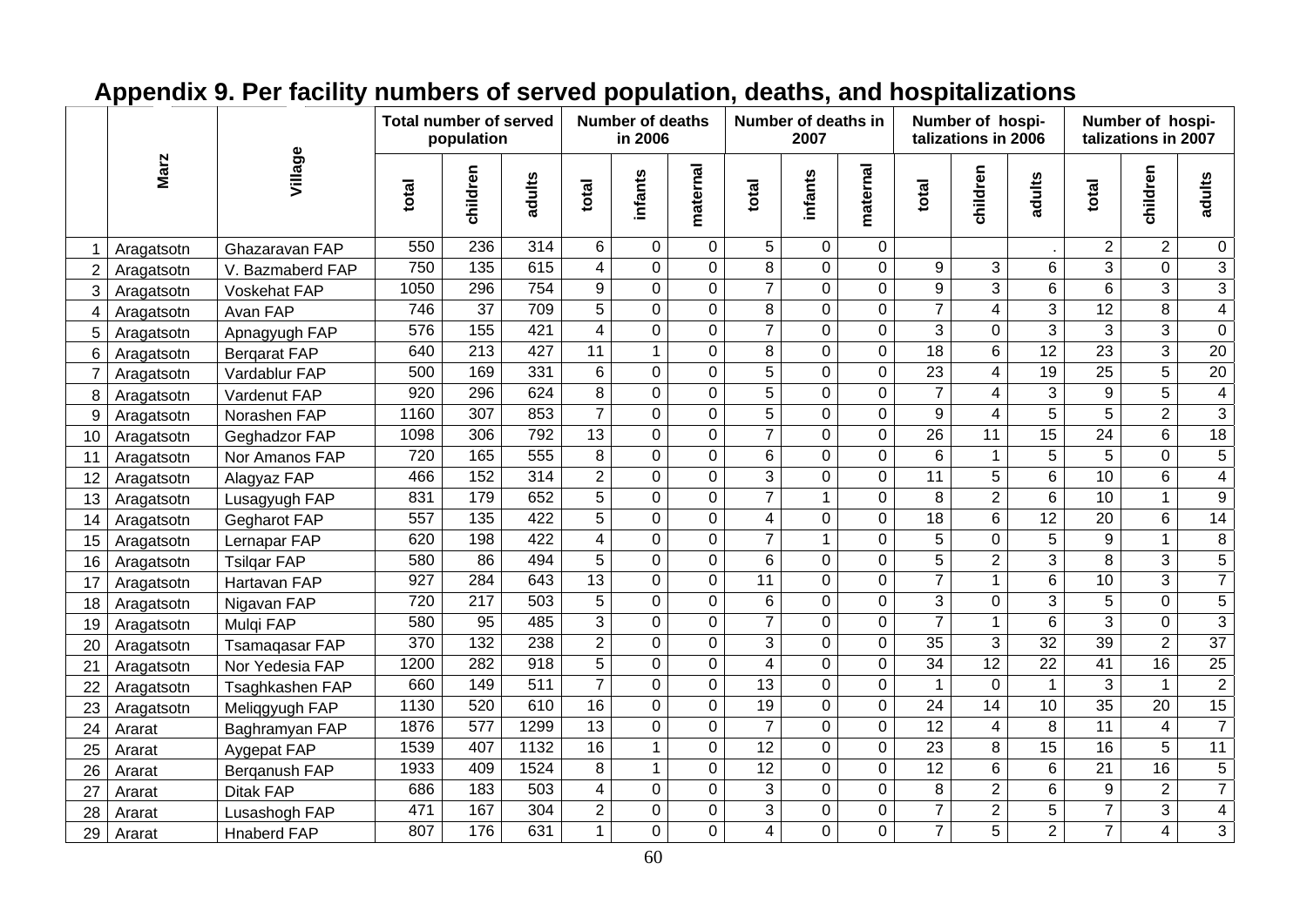|    |             |                    | <b>Total number of served</b> | population       |                  |                     | <b>Number of deaths</b><br>in 2006 |                |                 | Number of deaths in<br>2007 |                |                 | Number of hospi-<br>talizations in 2006 |                 |                 | Number of hospi-<br>talizations in 2007 |                 |
|----|-------------|--------------------|-------------------------------|------------------|------------------|---------------------|------------------------------------|----------------|-----------------|-----------------------------|----------------|-----------------|-----------------------------------------|-----------------|-----------------|-----------------------------------------|-----------------|
|    | <b>Marz</b> | Village            | total                         | children         | adults           | total               | infants                            | maternal       | total           | infants                     | maternal       | total           | children                                | adults          | total           | children                                | adults          |
| 30 | Ararat      | Hovtashen FAP      | 1246                          | $\overline{271}$ | 975              | 10                  | $\Omega$                           | $\mathbf 0$    | 11              | $\Omega$                    | $\overline{0}$ | 18              | $\overline{7}$                          | 11              | 23              | 8                                       | 15              |
| 31 | Ararat      | Masis FAP          | 1730                          | 539              | 1191             | $\overline{12}$     | $\overline{0}$                     | $\overline{0}$ | $\overline{14}$ | $\mathbf 0$                 | $\overline{0}$ | $\overline{24}$ | $\overline{13}$                         | $\overline{11}$ | 29              | $\overline{14}$                         | 15              |
| 32 | Ararat      | Mrganush FAP       | 1093                          | $\overline{312}$ | 781              | 9                   | $\overline{0}$                     | $\overline{0}$ | $\overline{7}$  | $\overline{0}$              | $\overline{0}$ | 11              | $\overline{2}$                          | 9               | 15              | $\overline{4}$                          | 11              |
| 33 | Ararat      | Mrgavet FAP        | 2125                          | 677              | 1448             | $\overline{25}$     | $\mathbf 0$                        | $\overline{0}$ | $\overline{15}$ | $\overline{0}$              | $\overline{0}$ |                 |                                         |                 | $\overline{50}$ |                                         | 50              |
| 34 | Ararat      | Narek FAP          | 1264                          | 240              | 1024             | $\overline{2}$      | $\mathsf{O}$                       | 0              | 4               | $\mathbf 0$                 | $\overline{0}$ | 17              | 8                                       | 9               | 17              | 4                                       | 13              |
| 35 | Ararat      | Nor Kyurin FAP     | 920                           | 197              | $\overline{723}$ | $\overline{\omega}$ | $\mathsf{O}$                       | 0              | 4               | $\mathbf 0$                 | $\overline{0}$ | 13              | $\overline{5}$                          | $\overline{8}$  | 6               | $\mathbf{1}$                            | $\overline{5}$  |
| 36 | Ararat      | Aragsavan FAP      | 670                           | 207              | 463              | $\overline{2}$      | $\overline{0}$                     | $\overline{0}$ | $\overline{3}$  | $\mathbf 0$                 | $\mathsf{O}$   | $\overline{4}$  | $\mathbf{1}$                            | $\overline{3}$  | $\overline{4}$  | $\mathbf{1}$                            | $\overline{3}$  |
| 37 | Armavir     | Aygek FAP          | 1621                          | 301              | 1320             | $\overline{7}$      | 0                                  | $\overline{0}$ | $\overline{8}$  | $\mathbf 0$                 | $\overline{0}$ | $\overline{13}$ | $\overline{7}$                          | $\overline{6}$  | $\overline{13}$ | $\overline{6}$                          | $\overline{7}$  |
| 38 | Armavir     | Aygeshat FAP       | 1810                          | 329              | 1481             | $\overline{7}$      | $\overline{0}$                     | 0              | $\overline{7}$  | $\mathbf 0$                 | $\mathsf{O}$   | 11              | 9                                       | $\overline{2}$  | 20              | $\overline{5}$                          | $\overline{15}$ |
| 39 | Armavir     | Arevashat FAP      | 2004                          | 379              | 1625             | 6                   | $\mathsf{O}$                       | $\overline{0}$ | $\overline{12}$ | $\mathbf 0$                 | $\mathbf 0$    | 6               | $\overline{\mathbf{4}}$                 | $\overline{2}$  | $\overline{3}$  | $\overline{2}$                          | $\mathbf{1}$    |
| 40 | Armavir     | Argina FAP         | 533                           | $\overline{128}$ | 405              | $\mathbf{1}$        | $\mathsf{O}$                       | $\mathbf 0$    | 0               | $\mathbf 0$                 | $\overline{0}$ | $\mathbf{1}$    | $\mathbf{1}$                            | $\mathbf 0$     | $\overline{3}$  | $\overline{2}$                          | $\mathbf{1}$    |
| 41 | Armavir     | Bergashat MA       | 460                           | 140              | 320              | $\mathbf{1}$        | $\overline{0}$                     | $\overline{0}$ | $\mathbf{1}$    | $\mathbf 0$                 | $\overline{0}$ | $\overline{3}$  | $\mathbf{1}$                            | $\overline{2}$  | $\overline{7}$  | $\overline{6}$                          | $\mathbf{1}$    |
| 42 | Armavir     | Tsaghkalanj FAP    | 1217                          | 306              | 911              | $\overline{9}$      | $\mathbf{1}$                       | $\overline{0}$ | $\overline{7}$  | $\mathbf 0$                 | $\overline{0}$ | $\overline{4}$  | $\overline{2}$                          | $\overline{2}$  | $\overline{3}$  | $\mathbf{1}$                            | $\overline{2}$  |
| 43 | Armavir     | Tsaghkung FAP      | 1139                          | 359              | 780              | $\overline{7}$      | $\overline{0}$                     | 0              | $\overline{8}$  | $\overline{0}$              | $\overline{0}$ | $\overline{1}$  | $\Omega$                                | $\mathbf{1}$    | $\mathbf{1}$    | 0                                       | $\overline{1}$  |
| 44 | Armavir     | Haykashen FAP      | 1039                          | 389              | 650              | $\overline{9}$      | $\overline{0}$                     | $\overline{0}$ | $\overline{5}$  | $\overline{0}$              | $\overline{0}$ | $\overline{4}$  |                                         | $\overline{4}$  | $\overline{3}$  | $\overline{2}$                          | $\overline{1}$  |
| 45 | Armavir     | Hovtamej FAP       | 1375                          | 429              | 946              | 10                  | $\overline{0}$                     | $\overline{0}$ | $\overline{8}$  | $\overline{0}$              | $\overline{0}$ | $\overline{3}$  | $\overline{2}$                          | $\mathbf{1}$    | $\overline{4}$  | $\overline{2}$                          | $\overline{2}$  |
| 46 | Armavir     | Metsamor FAP       | 1090                          | 406              | 684              | 6                   | $\overline{0}$                     | $\overline{0}$ | $\overline{5}$  | $\overline{0}$              | $\overline{0}$ | 3               | $\overline{0}$                          | $\overline{3}$  | $\overline{12}$ | $\mathbf{1}$                            | 11              |
| 47 | Armavir     | Noravan FAP        | 1416                          | 366              | 1050             | 5                   | $\overline{0}$                     | 0              | $\overline{4}$  | $\Omega$                    | $\mathbf 0$    |                 |                                         |                 | 13              | 8                                       | $\sqrt{5}$      |
| 48 | Armavir     | Vanand FAP         | 1100                          | 430              | 670              | $\mathbf 0$         | $\mathsf{O}$                       | $\mathbf 0$    | $\overline{2}$  | $\mathbf 0$                 | $\pmb{0}$      | $\overline{7}$  | 5                                       | $\overline{2}$  | $\,6$           | $\overline{\mathbf{4}}$                 | $\overline{2}$  |
| 49 | Armavir     | Shenik FAP         | 820                           | 288              | 532              | $\overline{5}$      | $\overline{0}$                     | 0              | $\overline{6}$  | $\overline{0}$              | $\mathbf 0$    | 13              | $\overline{0}$                          | 13              | $\overline{16}$ | $\mathbf{1}$                            | 15              |
| 50 | Aragatsotn  | Arutch MA          | 1210                          | 324              | 886              | 10                  | $\mathsf{O}$                       | 0              | $\overline{5}$  | $\mathbf 0$                 | $\mathbf 0$    | $\overline{18}$ | $\overline{5}$                          | $\overline{13}$ | $\overline{16}$ | $\overline{6}$                          | 10              |
| 51 | Aragatsotn  | Ujan MA            | 2794                          | 757              | 2037             | $\overline{26}$     | $\mathbf{1}$                       | 0              | $\overline{27}$ | $\mathbf 0$                 | $\overline{0}$ | 68              | $\overline{25}$                         | $\overline{43}$ | 60              | $\overline{20}$                         | 40              |
| 52 | Aragatsotn  | Shenavan MA        | 1667                          | 418              | 1249             | 12                  | $\mathbf 0$                        | 0              | $\, 8$          | $\mathbf 0$                 | $\overline{0}$ | $\overline{27}$ | 10                                      | $\overline{17}$ | 30              | 12                                      | 18              |
| 53 | Aragatsotn  | Parpi MA           | 2193                          | 628              | 1565             | $\overline{24}$     | $\mathsf{O}$                       | $\overline{0}$ | 18              | $\mathbf 0$                 | $\overline{0}$ | 40              | 18                                      | $\overline{22}$ | $\overline{18}$ | $\overline{7}$                          | $\overline{11}$ |
| 54 | Aragatsotn  | Kosh MA            | 2295                          | 698              | 1597             | $\overline{20}$     | $\mathbf{1}$                       | $\overline{0}$ | 15              | $\mathbf{1}$                | $\overline{0}$ | 26              | $\overline{10}$                         | 16              | 55              | $\overline{27}$                         | 28              |
| 55 | Aragatsotn  | N. Bazmaberd MA    | 1408                          | 490              | 918              | 47                  | 3                                  | $\mathbf{1}$   | $\overline{47}$ | $\mathbf{1}$                | $\overline{0}$ | $\overline{48}$ | 10                                      | $\overline{38}$ | $\overline{13}$ | $\overline{2}$                          | 11              |
| 56 | Aragatsotn  | Voskevaz MA        | 4925                          | 992              | 3933             | 18                  | $\overline{0}$                     | $\overline{0}$ | 34              | $\mathbf{1}$                | $\overline{0}$ | 47              | $\overline{13}$                         | $\overline{34}$ | 61              | $\overline{20}$                         | 41              |
| 57 | Ararat      | <b>Burastan MA</b> | 1912                          | 680              | 1232             | $\overline{32}$     | $\overline{0}$                     | $\overline{0}$ | $\overline{29}$ | $\mathbf 0$                 | $\mathbf 0$    | $\overline{28}$ | 15                                      | $\overline{13}$ | $\overline{34}$ | $\overline{18}$                         | 16              |
| 58 | Ararat      | Azatavan MA        | 2669                          | 737              | 1932             | 14                  | 0                                  | $\mathbf 0$    | $\overline{21}$ | $\mathbf 0$                 | $\overline{0}$ | 34              | $\overline{10}$                         | 24              | 34              | 11                                      | 23              |
| 59 | Ararat      | Getazat MA         | 2006                          | 517              | 1489             | 12                  | $\overline{0}$                     | $\overline{0}$ | $\overline{14}$ | $\overline{0}$              | $\overline{0}$ | 35              | 15                                      | $\overline{20}$ | $\overline{35}$ | $\overline{12}$                         | 23              |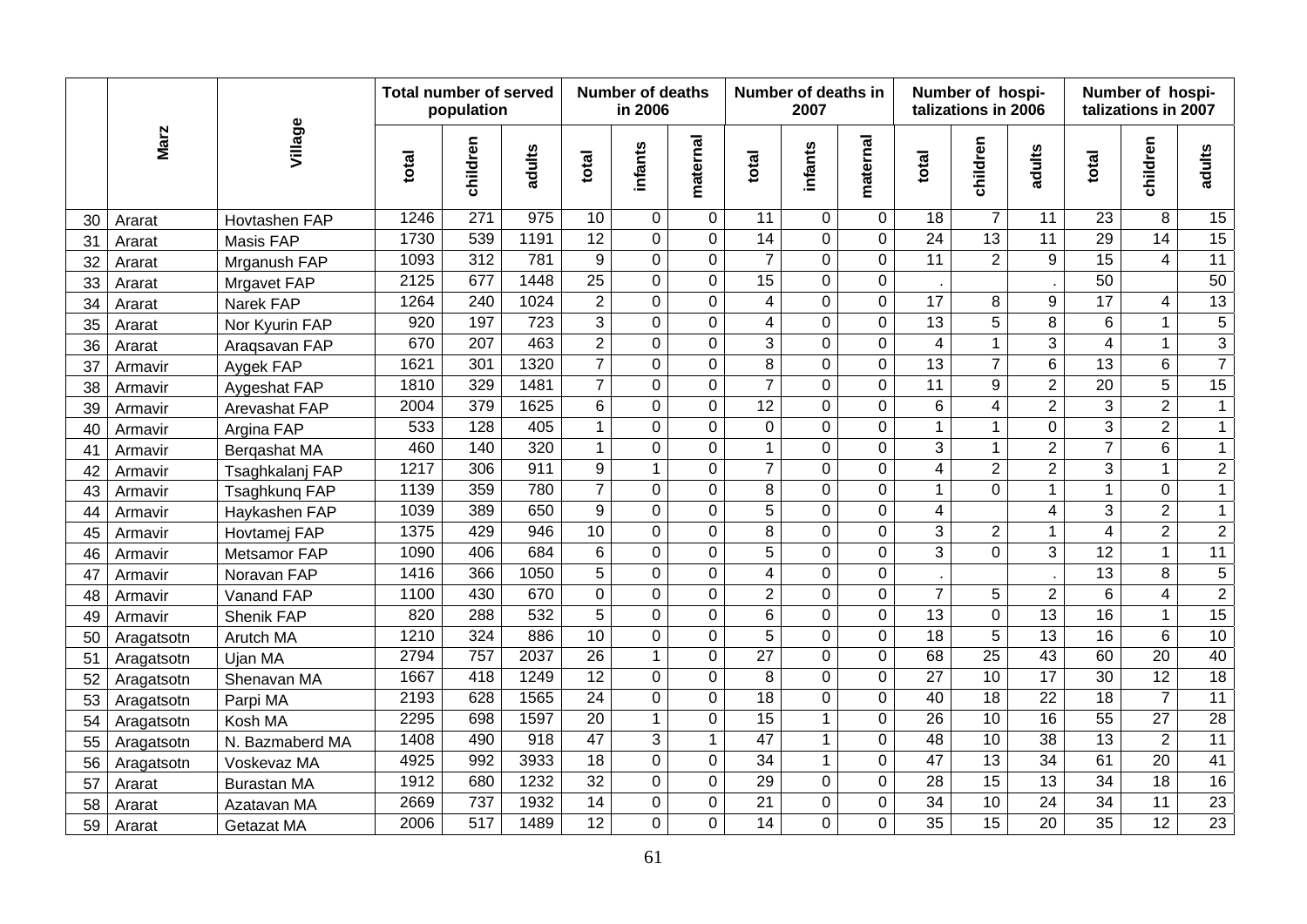|    |              |                   | <b>Total number of served</b> | population |        |                 | Number of deaths<br>in 2006 |                |                 | Number of deaths in<br>2007 |                |                 | Number of hospi-<br>talizations in 2006 |                 |                  | Number of hospi-<br>talizations in 2007 |                 |
|----|--------------|-------------------|-------------------------------|------------|--------|-----------------|-----------------------------|----------------|-----------------|-----------------------------|----------------|-----------------|-----------------------------------------|-----------------|------------------|-----------------------------------------|-----------------|
|    | <b>Marz</b>  | Village           | total                         | children   | adults | total           | infants                     | maternal       | total           | infants                     | maternal       | total           | children                                | adults          | total            | children                                | adults          |
| 60 | Ararat       | Verin Dvin        | 2702                          | 622        | 2080   | 17              |                             | 0              | 19              | 1                           | $\mathbf 0$    |                 |                                         |                 | 6                | 5                                       |                 |
| 61 | Ararat       | Aygestan MA       | 2661                          | 620        | 2041   | 23              | $\mathsf{O}$                | $\mathbf 0$    | 14              | $\mathbf 0$                 | $\mathbf 0$    | 17              | 8                                       | 9               | $\boldsymbol{9}$ | $\overline{5}$                          | $\overline{4}$  |
| 62 | Ararat       | Dalar MA          | 3745                          | 720        | 3025   | 24              | $\overline{0}$              | 0              | 29              | $\Omega$                    | $\mathbf 0$    | $\overline{33}$ | $\overline{11}$                         | 22              | $\overline{25}$  | $\overline{8}$                          | 17              |
| 63 | Ararat       | Dimitrov MA       | 1559                          | 513        | 1046   | $\overline{13}$ |                             | $\overline{0}$ | $\overline{11}$ | $\overline{0}$              | $\overline{0}$ | $\overline{23}$ | $\overline{7}$                          | $\overline{16}$ | $\overline{28}$  | 10                                      | 18              |
| 64 | Ararat       | Zangakatun MA     | 1167                          | 304        | 863    | $\overline{7}$  | $\overline{0}$              | 0              | 8               | $\Omega$                    | $\overline{0}$ | $\overline{17}$ | $\overline{7}$                          | 10              | 22               | $\overline{7}$                          | 15              |
| 65 | Ararat       | Marmarashen MA    | 2735                          | 888        | 1847   | $\overline{17}$ | 0                           | 0              | $\overline{13}$ | $\Omega$                    | $\overline{0}$ | 199             | 74                                      | 125             | 240              | $\overline{87}$                         | 153             |
| 66 | Ararat       | Mkhchyan MA       | 4746                          | 1207       | 3539   | 47              | $\mathbf 0$                 | $\Omega$       | 54              | $\Omega$                    | $\overline{0}$ | 136             | $\overline{48}$                         | 88              | 143              | $\overline{53}$                         | 90              |
| 67 | Ararat       | Jrashen MA        | 2012                          | 658        | 1354   | $\overline{14}$ | 0                           | $\overline{0}$ | $\overline{10}$ | $\overline{0}$              | $\mathsf{O}$   | $\overline{32}$ | 13                                      | $\overline{19}$ | $\overline{38}$  | $\overline{16}$                         | $\overline{22}$ |
| 68 | Ararat       | Verin Artashat MA | 3835                          | 1124       | 2711   | 31              | $\overline{0}$              | $\Omega$       | 40              | $\mathbf{1}$                | $\mathbf 0$    | 123             | 51                                      | 72              | 124              | 54                                      | $\overline{70}$ |
| 69 | Ararat       | Qaghcrashen MA    | 3150                          | 816        | 2334   | 15              | 0                           | 0              | 18              | 1                           | $\mathbf 0$    | 57              | 16                                      | 41              | 53               | 16                                      | $\overline{37}$ |
| 70 | Armavir      | Aragats MA        | 2453                          | 685        | 1768   | $\overline{7}$  | 1                           | $\Omega$       | $\overline{24}$ | $\Omega$                    | $\mathsf{O}$   | $\overline{22}$ | 5                                       | $\overline{17}$ | $\overline{24}$  | 10                                      | 14              |
| 71 | Armavir      | Baghramyan MA     | 780                           | 171        | 609    | $\overline{4}$  | $\mathbf 0$                 | 0              | 1               | 0                           | $\mathsf{O}$   | $\overline{17}$ | 1                                       | 16              | 21               | $\overline{2}$                          | 19              |
| 72 | Armavir      | Getashen MA       | 2312                          | 690        | 1622   | $\overline{27}$ | $\mathbf 0$                 | $\overline{0}$ | $\overline{17}$ | $\mathbf 0$                 | $\overline{0}$ | 26              | 11                                      | $\overline{15}$ | $\overline{41}$  | $\overline{15}$                         | 26              |
| 73 | Armavir      | Merdzavan MA      | 2863                          | 763        | 2100   | $\overline{17}$ | $\overline{0}$              | 0              | 30              | $\overline{0}$              | $\mathsf{O}$   | $\overline{46}$ | 22                                      | 24              | 36               | $\overline{18}$                         | 18              |
| 74 | Armavir      | Musaler MA        | 2692                          | 519        | 2173   | $\overline{17}$ | $\overline{0}$              | $\overline{0}$ | 30              | $\overline{0}$              | $\mathsf{O}$   | $\overline{34}$ | $\overline{11}$                         | 23              | 58               | $\overline{12}$                         | 46              |
| 75 | Armavir      | Shahumyan MA      | 2074                          | 560        | 1514   | 16              | $\mathsf{O}$                | $\mathbf 0$    | 28              | $\mathbf 0$                 | $\mathsf{O}$   | 54              | $\overline{18}$                         | $\overline{36}$ | 49               | $\overline{19}$                         | 30              |
| 76 | Armavir      | Geghakert MA      | 2450                          | 825        | 1625   | 29              | $\overline{0}$              | $\mathbf 0$    | 27              | $\mathbf 0$                 | $\overline{0}$ | 20              | 8                                       | 12              | 18               | 5                                       | $\overline{13}$ |
| 77 | Armavir      | Qarakert MA       | 3907                          | 1071       | 2836   | 37              | $\overline{0}$              | 0              | 23              | $\Omega$                    | $\overline{0}$ | 33              | 11                                      | 22              | 65               | 27                                      | $\overline{38}$ |
| 78 | Aragatsotn   | Aragats HC        | 1700                          | 757        | 943    | 22              | 0                           | 0              | 15              | $\Omega$                    | $\overline{0}$ | 64              | 22                                      | 42              | 80               | 16                                      | 64              |
| 79 | Aragatsotn   | Tsaghkahovit HC   | 2344                          | 664        | 1680   | 9               | $\overline{0}$              | $\overline{0}$ | 11              | $\mathbf{1}$                | $\mathsf{O}$   | 165             | 87                                      | 78              | 285              | $\overline{74}$                         | 211             |
| 80 | Armavir      | Gay HC            | 2968                          | 944        | 2024   | 21              | $\Omega$                    | $\Omega$       | 16              | $\Omega$                    | $\overline{0}$ | 6               | 3                                       | 3               | 9                | 4                                       | 5               |
| 81 | Armavir      | Yervandashat HC   | 680                           | 248        | 432    | $\overline{4}$  | 0                           | $\overline{0}$ | $\overline{2}$  | $\Omega$                    | $\mathsf{O}$   | 8               | 5                                       | 3               | 5                | $\overline{4}$                          | $\overline{1}$  |
|    | <b>Total</b> |                   | 127949                        | 34966      | 92983  | 966             | 12                          | 1              | 991             | 9                           | $\mathbf 0$    | 2003            | 750                                     | 1253            | 2364             | 804                                     | 1560            |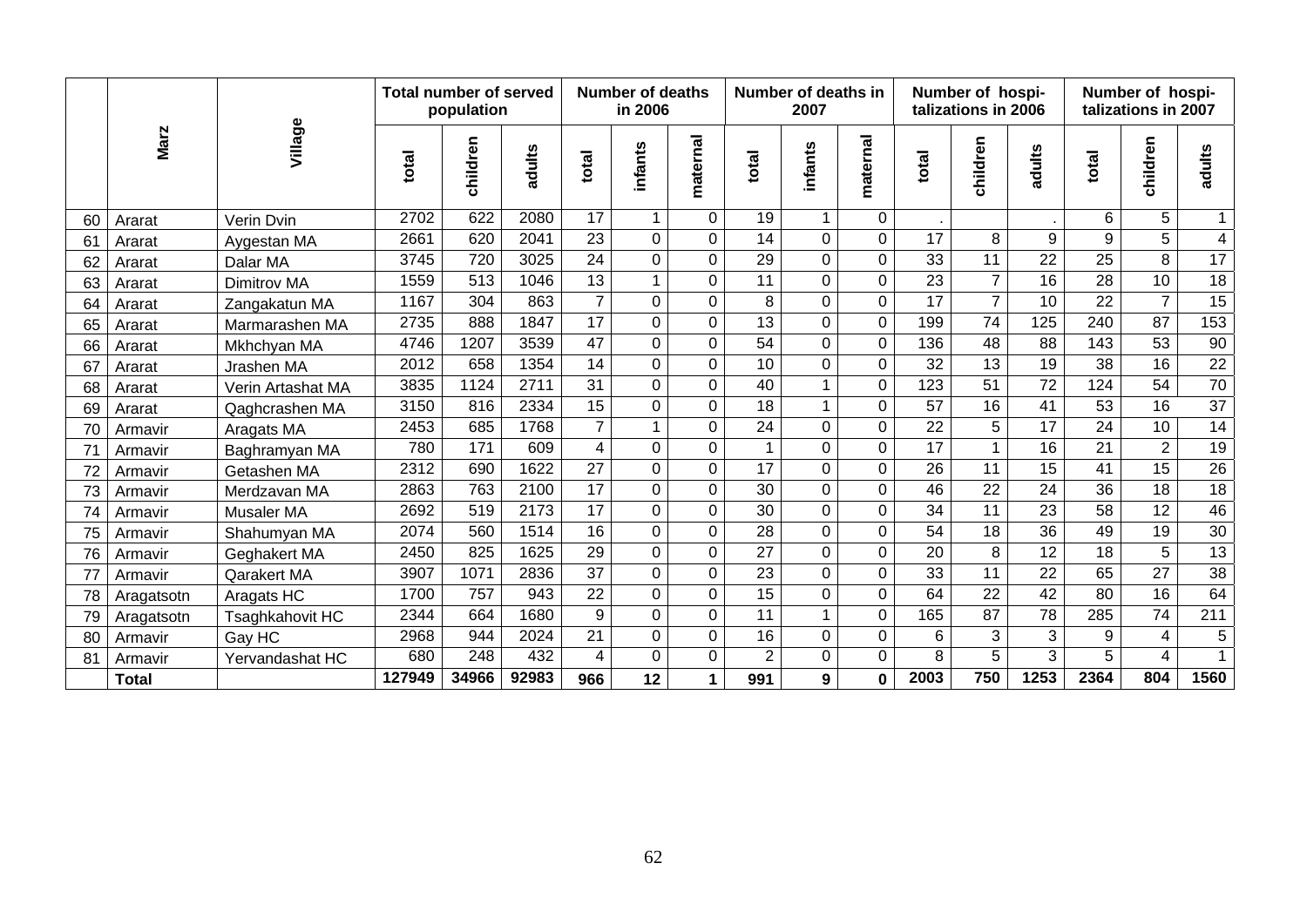### **Appendix 10. Per facility annual (2006, 2007) numbers of pregnancies, births, neonatal deaths, delivery settings and number of disabled**

|                |             |                     |                                  |                     | Number of               |                    |                                      | <b>Number of deliveries</b>                  |                |                               |                     | <b>Number of</b>        |                    |                                      | <b>Number of deliveries</b>           |                  |                       |
|----------------|-------------|---------------------|----------------------------------|---------------------|-------------------------|--------------------|--------------------------------------|----------------------------------------------|----------------|-------------------------------|---------------------|-------------------------|--------------------|--------------------------------------|---------------------------------------|------------------|-----------------------|
|                |             |                     | ัธ                               |                     | births/deaths in 2006   |                    |                                      | in 2006                                      |                | Ξ.<br>ัธ                      |                     | births/deaths in 2007   |                    |                                      | in 2007                               |                  |                       |
|                | <b>Marz</b> | Town/<br>village    | pregnancies in<br>Number<br>2006 | Term life<br>births | life births<br>Pre-term | Neonatal<br>deaths | $\mathbf{5}$<br>${\bf FAP}$<br>In MA | Maternity<br><b>hospital</b><br>$\mathbf{H}$ | At Home        | pregnancies<br>Number<br>2007 | Term life<br>births | life births<br>Pre-term | Neonatal<br>deaths | $\mathbf{5}$<br>${\bf FAP}$<br>In MA | Maternity<br>hospital<br>$\mathbf{H}$ | At Home          | Number of<br>disabled |
|                | Aragatsotn  | Ghazaravan FAP      | 4                                | 4                   | 0                       | $\mathbf 0$        | $\boldsymbol{0}$                     | 4                                            | $\mathbf 0$    | 5                             | 3                   | 1                       | $\mathbf 0$        | $\mathbf 0$                          | $\overline{\mathbf{4}}$               | $\boldsymbol{0}$ | 12                    |
| $\overline{2}$ | Aragatsotn  | V. Bazmaberd FAP    | 4                                | $\overline{c}$      | $\mathbf 0$             | $\mathbf 0$        | $\mathbf 0$                          | $\overline{2}$                               | $\mathbf 0$    | $\overline{2}$                | $\overline{2}$      | $\overline{0}$          | 0                  | $\mathbf 0$                          | $\overline{2}$                        | $\mathbf 0$      | $\,6$                 |
| 3              | Aragatsotn  | <b>Voskehat FAP</b> | 20                               | 13                  | $\mathbf 0$             | 0                  | 0                                    | 13                                           | $\mathbf 0$    | 22                            | 18                  | $\mathbf{1}$            | $\mathbf{1}$       | 0                                    | 18                                    | $\mathbf{1}$     | 22                    |
| 4              | Aragatsotn  | Avan FAP            | 11                               | 8                   | $\mathbf 0$             | $\mathbf 0$        | $\mathbf 0$                          | 8                                            | $\mathbf 0$    | 15                            | 12                  | $\mathbf 0$             | 0                  | $\mathbf 0$                          | 12                                    | $\overline{0}$   | 22                    |
| 5              | Aragatsotn  | Apnagyugh FAP       | 10                               | 10                  | $\overline{0}$          | $\overline{0}$     | $\overline{0}$                       | 10                                           | 0              | $6\phantom{1}$                | 3                   | 3                       | $\Omega$           | $\overline{0}$                       | 6                                     |                  | 5                     |
| 6              | Aragatsotn  | <b>Bergarat FAP</b> | 9                                | $\boldsymbol{9}$    |                         |                    |                                      | 9                                            |                | 11                            | 10                  | $\mathbf{1}$            |                    |                                      | 9                                     |                  | 34                    |
|                | Aragatsotn  | Vardablur FAP       | 11                               | 11                  | $\mathbf 0$             | $\overline{0}$     | $\mathbf 0$                          | 11                                           | $\mathbf 0$    | $\boldsymbol{9}$              | 5                   | $\mathbf 0$             | $\mathbf 0$        | $\overline{0}$                       | 5                                     | 0                | 25                    |
| 8              | Aragatsotn  | Vardenut FAP        | 12                               | 9                   | $\overline{0}$          | $\overline{0}$     | $\overline{0}$                       | 9                                            | $\mathbf{0}$   | 9                             | $\overline{7}$      | $\overline{0}$          | $\overline{0}$     | $\overline{0}$                       | $\overline{7}$                        | $\overline{0}$   | 28                    |
| 9              | Aragatsotn  | Norashen FAP        | 17                               | 15                  | $\boldsymbol{0}$        | $\mathbf 0$        | 0                                    | 15                                           |                | 19                            | 16                  | 0                       | 0                  |                                      | 16                                    |                  | 48                    |
| 10             | Aragatsotn  | Geghadzor FAP       | 11                               | 11                  | $\mathbf 0$             | $\overline{0}$     | $\mathbf 0$                          | 11                                           | $\mathbf 0$    | 11                            | 11                  | $\overline{0}$          | 0                  | $\mathbf 0$                          | 11                                    | $\mathsf 0$      | 23                    |
| 11             | Aragatsotn  | Nor Amanos FAP      | 9                                | $\bf 8$             | $\boldsymbol{0}$        | $\mathsf 0$        | 0                                    | 8                                            | $\mathbf 0$    | $\overline{7}$                | 6                   | $\mathbf 0$             | $\mathbf 0$        | 0                                    | 6                                     | $\mathsf 0$      | $\,6\,$               |
| 12             | Aragatsotn  | Alagyaz FAP         | 10                               | $\overline{7}$      | $\mathbf 0$             | $\mathbf 0$        | $\mathbf 0$                          | 5                                            | $\overline{2}$ | 19                            | 15                  | $\mathbf{1}$            | $\mathbf 0$        | $\mathbf 0$                          | 15                                    | $\mathbf{1}$     | 12                    |
| 13             | Aragatsotn  | Lusagyugh FAP       | 8                                | 6                   | $\mathbf 0$             | $\mathbf 0$        | $\overline{0}$                       | 6                                            | 0              | 13                            | 10                  | $\mathbf{1}$            | 1                  | $\mathbf 0$                          | 11                                    | $\mathsf 0$      | 13                    |
| 14             | Aragatsotn  | <b>Gegharot FAP</b> | 8                                | 6                   | $\mathbf 0$             | $\mathbf 0$        | $\overline{0}$                       | 6                                            | $\mathbf 0$    | 10                            | 8                   | $\mathbf 0$             | $\overline{0}$     | $\mathbf 0$                          | 8                                     | $\mathsf 0$      | 17                    |
| 15             | Aragatsotn  | Lernapar FAP        | 5                                | 3                   | $\boldsymbol{0}$        | 0                  | $\mathbf 0$                          | 3                                            | $\mathbf 0$    | 10                            | $\overline{7}$      | $\mathsf 0$             | $\mathbf 0$        | $\mathbf 0$                          | $\overline{7}$                        | $\mathsf 0$      | 10                    |
| 16             | Aragatsotn  | <b>Tsilgar FAP</b>  | 5                                | 4                   | $\boldsymbol{0}$        | 0                  | 0                                    | 4                                            | $\mathbf 0$    | 5                             | 3                   | $\mathbf 0$             | $\mathbf 0$        | 0                                    | 3                                     | $\boldsymbol{0}$ | $\overline{2}$        |
| -17            | Aragatsotn  | Hartavan FAP        | 6                                | 6                   | $\mathbf 0$             | $\mathbf 0$        | $\overline{0}$                       | 6                                            | 0              | 6                             | 6                   | $\mathbf 0$             | 0                  | $\mathbf 0$                          | 6                                     | $\mathbf 0$      | 28                    |
| 18             | Aragatsotn  | Nigavan FAP         | 12                               | 8                   | $\mathbf 0$             | 0                  | 0                                    | $\overline{7}$                               | 1              | 15                            | 11                  | $\mathbf 0$             | $\mathbf 0$        | 0                                    | 11                                    | $\mathbf 0$      | $\overline{7}$        |
| 19             | Aragatsotn  | Mulgi FAP           | 10                               | 9                   | $\mathbf 0$             | 0                  | $\mathbf 0$                          | 9                                            | $\mathbf 0$    | 5                             | 4                   | $\overline{0}$          | $\mathbf 0$        | $\overline{0}$                       | $\overline{\mathbf{4}}$               | $\mathsf 0$      | $\boldsymbol{9}$      |
| 20             | Aragatsotn  | Tsamaqasar FAP      | 4                                | 3                   | $\overline{0}$          | $\mathbf 0$        | $\overline{0}$                       | 3                                            | $\overline{0}$ | $\overline{3}$                | 3                   | $\overline{0}$          | 0                  | $\overline{0}$                       | 3                                     | $\overline{0}$   | $\overline{9}$        |
| 21             | Aragatsotn  | Nor Yedesia FAP     | 19                               | 17                  | $\overline{0}$          | $\mathbf 0$        | $\overline{0}$                       | 17                                           | $\mathbf 0$    | 22                            | 20                  | $\mathbf{1}$            | $\overline{0}$     | $\mathbf 0$                          | 21                                    | $\overline{0}$   | $\overline{21}$       |
| 22             | Aragatsotn  | Tsaghkashen FAP     | 16                               | 11                  | $\boldsymbol{0}$        | $\overline{0}$     | $\overline{0}$                       | 11                                           | $\mathbf{0}$   | 10                            | $\overline{7}$      | $\mathbf 0$             | $\overline{0}$     | $\overline{0}$                       | $\overline{7}$                        | $\mathsf 0$      | 14                    |
| 23             | Aragatsotn  | Meliqgyugh FAP      | 19                               | 16                  | $\boldsymbol{0}$        | 0                  | 0                                    | 16                                           | $\mathbf 0$    | 23                            | 18                  | $\mathbf 1$             | $\mathbf 0$        | 0                                    | 19                                    | $\mathsf 0$      | 36                    |
| 24             | Ararat      | Baghramyan FAP      | 14                               | 14                  | $\mathbf 0$             | $\mathsf 0$        | $\mathbf 0$                          | 14                                           | $\mathbf 0$    | 21                            | 20                  | $\mathsf 0$             | $\mathbf 0$        | 0                                    | 20                                    | $\mathsf 0$      | 14                    |
| 25             | Ararat      | Aygepat FAP         | 17                               | 16                  | $\mathbf 0$             |                    | 0                                    | 16                                           | $\pmb{0}$      | 23                            | 23                  | $\mathsf 0$             | $\pmb{0}$          | 0                                    | 23                                    | $\mathsf 0$      | 46                    |
| 26             | Ararat      | Berganush FAP       | 13                               | 12                  | $\overline{0}$          |                    | $\overline{0}$                       | 12                                           | $\overline{0}$ | 19                            | 17                  | $\overline{2}$          | 0                  | $\mathbf 0$                          | 19                                    | $\mathbf 0$      | $\overline{22}$       |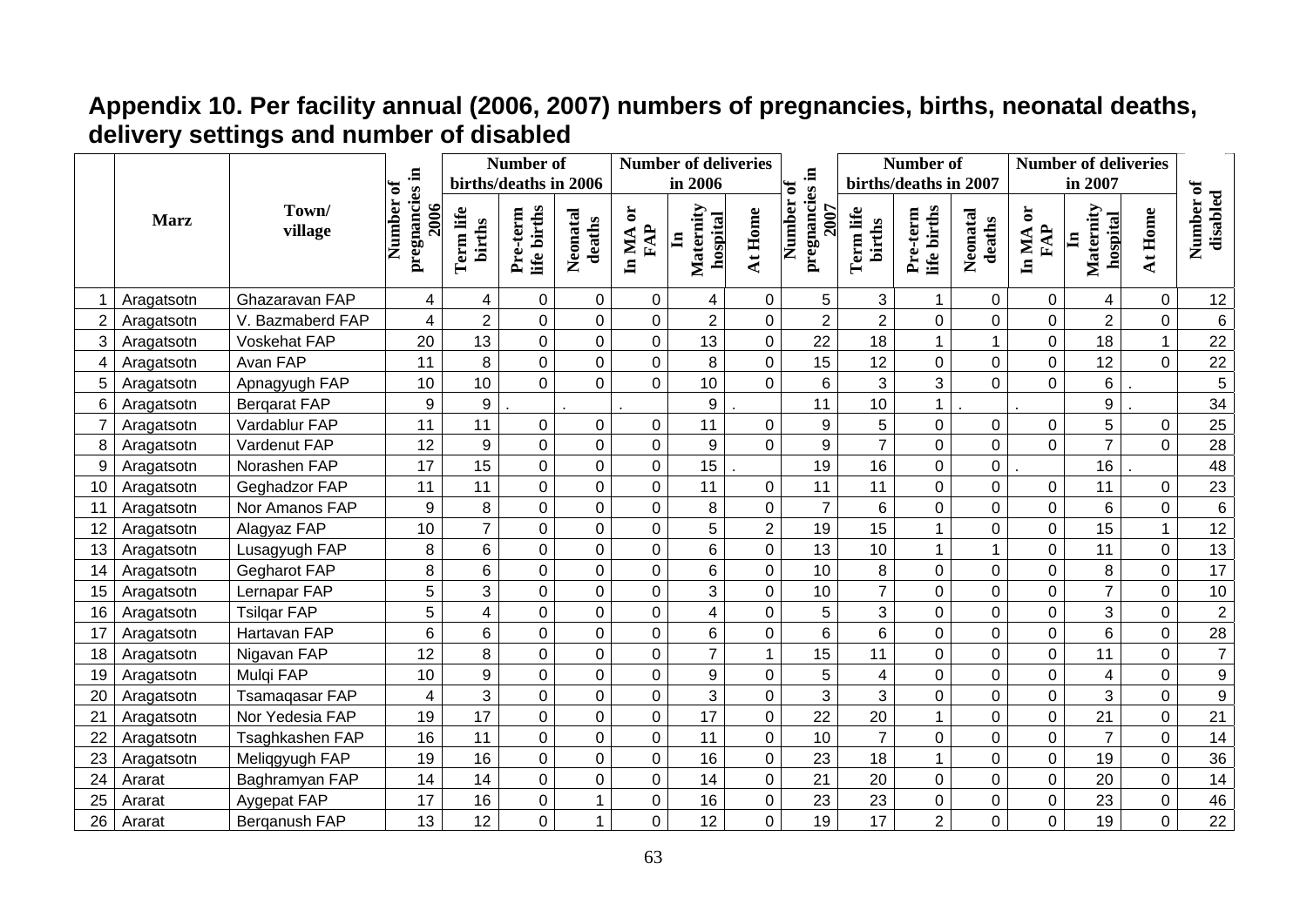|    |             |                    |                                     |                     | Number of               |                    |                                        | <b>Number of deliveries</b>           |                | - -                           |                     | <b>Number of</b>        |                    |                                      | <b>Number of deliveries</b>           |                  |                       |
|----|-------------|--------------------|-------------------------------------|---------------------|-------------------------|--------------------|----------------------------------------|---------------------------------------|----------------|-------------------------------|---------------------|-------------------------|--------------------|--------------------------------------|---------------------------------------|------------------|-----------------------|
|    |             |                    |                                     |                     | births/deaths in 2006   |                    |                                        | in 2006                               |                | ัธ                            |                     | births/deaths in 2007   |                    |                                      | in 2007                               |                  |                       |
|    | <b>Marz</b> | Town/<br>village   | pregnancies in<br>Number of<br>2006 | Term life<br>births | life births<br>Pre-term | Neonatal<br>deaths | $\mathfrak{S}$<br>${\bf FAP}$<br>In MA | Maternity<br>hospital<br>$\mathbf{H}$ | At Home        | pregnancies<br>Number<br>2007 | Term life<br>births | life births<br>Pre-term | Neonatal<br>deaths | $\mathbf{5}$<br>${\bf FAP}$<br>In MA | Maternity<br>hospital<br>$\mathbf{H}$ | At Home          | Number of<br>disabled |
| 27 | Ararat      | <b>Ditak FAP</b>   | $\overline{7}$                      | 6                   | 1                       | 0                  | $\Omega$                               | $\overline{7}$                        | $\Omega$       | 4                             | 3                   | $\Omega$                | 0                  | 0                                    | 3                                     | 0                | 12                    |
| 28 | Ararat      | Lusashogh FAP      | $\overline{2}$                      | $\overline{2}$      | $\pmb{0}$               | $\pmb{0}$          | $\pmb{0}$                              | $\overline{2}$                        | $\mathbf 0$    | $\bf 8$                       | $\overline{7}$      | $\mathbf 1$             | $\mathbf 0$        | $\mathbf 0$                          | 8                                     | $\boldsymbol{0}$ | 17                    |
| 29 | Ararat      | <b>Hnaberd FAP</b> | 11                                  | $\overline{7}$      | $\overline{0}$          | $\mathbf 0$        | 0                                      | $\overline{7}$                        | $\overline{0}$ | 10                            | $\overline{8}$      | $\mathbf 0$             | 0                  | $\mathbf 0$                          | 8                                     | $\mathsf 0$      | $\overline{27}$       |
| 30 | Ararat      | Hovtashen FAP      | 14                                  | 13                  | $\mathbf{1}$            | $\mathbf 0$        | 0                                      | 14                                    | $\mathbf 0$    | 11                            | 11                  | $\pmb{0}$               | $\mathbf 0$        | $\mathbf 0$                          | 11                                    | $\mathsf 0$      | 39                    |
| 31 | Ararat      | Masis FAP          | 27                                  | 25                  | $\mathbf{1}$            | $\pmb{0}$          | 0                                      | 25                                    | 0              | 34                            | 29                  | $\mathbf 0$             | 0                  | $\mathbf 0$                          | 29                                    | 0                | 32                    |
| 32 | Ararat      | Mrganush FAP       | 11                                  | 11                  | $\overline{0}$          | $\overline{0}$     | 0                                      | 11                                    | $\overline{0}$ | 12                            | 12                  | $\overline{0}$          | $\overline{0}$     | $\overline{0}$                       | 12                                    | $\overline{0}$   | 22                    |
| 33 | Ararat      | Mrgavet FAP        |                                     |                     |                         |                    |                                        |                                       |                |                               |                     |                         |                    |                                      |                                       |                  | 53                    |
| 34 | Ararat      | Narek FAP          | 16                                  | 16                  | $\pmb{0}$               | $\mathbf 0$        | 0                                      | 16                                    | $\overline{0}$ | 16                            | 16                  | $\mathbf 0$             | $\mathbf 0$        | $\mathbf 0$                          | 16                                    | $\mathbf 0$      | 21                    |
| 35 | Ararat      | Nor Kyurin FAP     | 10                                  | 9                   | $\mathbf{1}$            | $\overline{0}$     | $\overline{0}$                         | 10                                    | $\overline{0}$ | 17                            | 13                  | $\mathbf{1}$            | $\overline{0}$     | $\overline{0}$                       | 14                                    | $\overline{0}$   | 25                    |
| 36 | Ararat      | Araqsavan FAP      | 3                                   | 3                   | $\mathbf 0$             | $\pmb{0}$          | 0                                      | 3                                     | $\mathbf 0$    | $\boldsymbol{2}$              | $\overline{2}$      | $\mathbf 0$             | $\mathbf 0$        | $\pmb{0}$                            | $\overline{2}$                        | 0                | $\overline{7}$        |
| 37 | Armavir     | Aygek FAP          | 19                                  | 17                  | $\mathbf 0$             | $\pmb{0}$          | 0                                      | 17                                    | $\overline{0}$ | 17                            | 25                  | $\mathbf 0$             | $\overline{0}$     | $\mathbf 0$                          | 25                                    | $\mathbf 0$      | 15                    |
| 38 | Armavir     | Aygeshat FAP       | 22                                  | 12                  | $\mathbf 0$             | $\pmb{0}$          | $\boldsymbol{0}$                       | 12                                    | $\mathbf 0$    | 18                            | 12                  | $\pmb{0}$               | $\mathbf{1}$       | $\mathbf 0$                          | 13                                    | 0                | 23                    |
| 39 | Armavir     | Arevashat FAP      | 19                                  | 15                  | $\pmb{0}$               | $\mathbf 0$        | 0                                      | 15                                    | 0              | 21                            | 18                  | $\mathbf 0$             | $\overline{0}$     | $\mathbf 0$                          | 18                                    | $\mathbf 0$      | 16                    |
| 40 | Armavir     | Argina FAP         | 3                                   | $\overline{4}$      | $\mathsf 0$             | $\mathbf 0$        | $\mathbf 0$                            | $\overline{4}$                        | $\overline{0}$ | $\overline{\mathbf{4}}$       | 3                   | $\mathbf 0$             | $\mathbf 0$        | $\mathbf 0$                          | $\overline{2}$                        | $\mathbf{1}$     | $\overline{7}$        |
| 41 | Armavir     | Bergashat MA       | 10                                  | 10                  | $\mathbf 0$             | $\mathbf 0$        | $\overline{0}$                         | 10                                    | $\overline{0}$ | 10                            | 8                   | $\mathbf 0$             | $\mathbf 0$        | $\mathbf 0$                          | 8                                     | $\overline{0}$   | $\overline{3}$        |
| 42 | Armavir     | Tsaghkalanj FAP    | 24                                  | 20                  | $\mathbf 0$             | $\mathbf 0$        | $\overline{0}$                         | 20                                    | $\overline{0}$ | 23                            | 22                  | $\overline{0}$          | $\overline{0}$     | $\mathbf 0$                          | 22                                    | $\overline{0}$   | 30                    |
| 43 | Armavir     | Tsaghkung FAP      | 25                                  | 18                  | $\mathbf 0$             | $\mathbf 0$        | 0                                      | 18                                    | $\overline{0}$ | 27                            | 16                  | $\mathbf 0$             | $\mathbf 0$        | $\mathbf 0$                          | 16                                    | $\mathbf 0$      | 36                    |
| 44 | Armavir     | Haykashen FAP      | 12                                  | 18                  | $\boldsymbol{0}$        | $\pmb{0}$          | 0                                      | 18                                    | $\mathbf 0$    | 12                            | 18                  | $\mathbf 0$             | $\mathbf 0$        | $\mathbf 0$                          | 18                                    | 0                |                       |
| 45 | Armavir     | Hovtamej FAP       | 16                                  | 9                   | $\mathbf 0$             | $\mathbf 0$        | $\overline{0}$                         | 9                                     | $\overline{0}$ | $\overline{27}$               | 18                  | $\overline{0}$          | $\overline{0}$     | $\overline{0}$                       | 18                                    | $\overline{0}$   | 18                    |
| 46 | Armavir     | Metsamor FAP       | 12                                  | 13                  | $\mathbf 0$             | $\pmb{0}$          | $\mathsf 0$                            | 13                                    | $\overline{0}$ | 17                            | 20                  | $\overline{2}$          | $\mathbf 0$        | $\boldsymbol{0}$                     | 22                                    | $\mathbf 0$      | $\overline{17}$       |
| 47 | Armavir     | Noravan FAP        | 14                                  | 12                  | $\mathbf 0$             | $\mathbf 0$        | $\mathbf 0$                            | 12                                    | $\overline{0}$ | 22                            | 15                  | $\overline{0}$          | $\mathbf 0$        | $\mathbf 0$                          | 15                                    | $\overline{0}$   | $\overline{32}$       |
| 48 | Armavir     | Vanand FAP         | $\overline{2}$                      | 19                  | $\mathbf 0$             | $\mathbf 0$        | $\overline{0}$                         | 19                                    | $\overline{0}$ | 18                            | 11                  | $\overline{0}$          | $\overline{0}$     | $\overline{0}$                       | 11                                    | $\overline{0}$   | 10                    |
| 49 | Armavir     | Shenik FAP         | 27                                  | 18                  | $\mathbf 0$             | $\mathbf 0$        | 0                                      | 18                                    | $\mathbf 0$    | 29                            | 21                  | $\mathbf 0$             | $\overline{0}$     | $\pmb{0}$                            | 21                                    | $\mathsf 0$      | 12                    |
| 50 | Aragatsotn  | Arutch MA          | 13                                  | 11                  | $\overline{0}$          | $\pmb{0}$          | 0                                      | 11                                    | $\overline{0}$ | 24                            | 23                  | $\mathbf 0$             | $\mathbf 0$        | $\mathbf 0$                          | 23                                    | $\mathsf 0$      | 33                    |
| 51 | Aragatsotn  | Ujan MA            | 39                                  | 32                  | $\mathbf{1}$            | $\mathbf 0$        | $\mathsf 0$                            | 33                                    | $\mathbf 0$    | 38                            | 34                  | $\mathbf 0$             | $\mathbf 0$        | $\boldsymbol{0}$                     | 34                                    | $\mathbf 0$      | 43                    |
| 52 | Aragatsotn  | Shenavan MA        | 17                                  | 15                  | $\boldsymbol{0}$        | $\mathbf 0$        | 0                                      | 15                                    | $\overline{0}$ | 22                            | 19                  | $\mathbf 0$             | $\mathbf 0$        | $\mathbf 0$                          | 19                                    | $\mathsf 0$      | 19                    |
| 53 | Aragatsotn  | Parpi MA           | 30                                  | 30                  | $\overline{0}$          | $\pmb{0}$          |                                        | 30                                    | $\overline{0}$ | 29                            | 27                  | $\mathbf 0$             | $\mathbf 0$        |                                      | 27                                    | 0                | 68                    |
| 54 | Aragatsotn  | Kosh MA            | 50                                  | 37                  | 0                       | $\mathbf 0$        | 0                                      | 37                                    | $\overline{0}$ | 53                            | 36                  | $\mathbf 0$             | $\overline{0}$     | $\overline{0}$                       | 36                                    | 0                | 37                    |
| 55 | Aragatsotn  | N. Bazmaberd MA    | 21                                  | 20                  | $\mathbf{1}$            | $\mathbf 0$        | 0                                      | 21                                    | $\overline{0}$ | 24                            | 20                  | $\overline{2}$          | $\mathbf 0$        | $\overline{0}$                       | 22                                    | $\overline{0}$   | 36                    |
| 56 | Aragatsotn  | Voskevaz MA        | 78                                  | 50                  | $\mathbf{1}$            | $\overline{0}$     | $\overline{0}$                         | 51                                    | $\overline{0}$ | 58                            | 51                  | 3                       | 1                  | $\mathbf 0$                          | 54                                    | $\overline{0}$   | 98                    |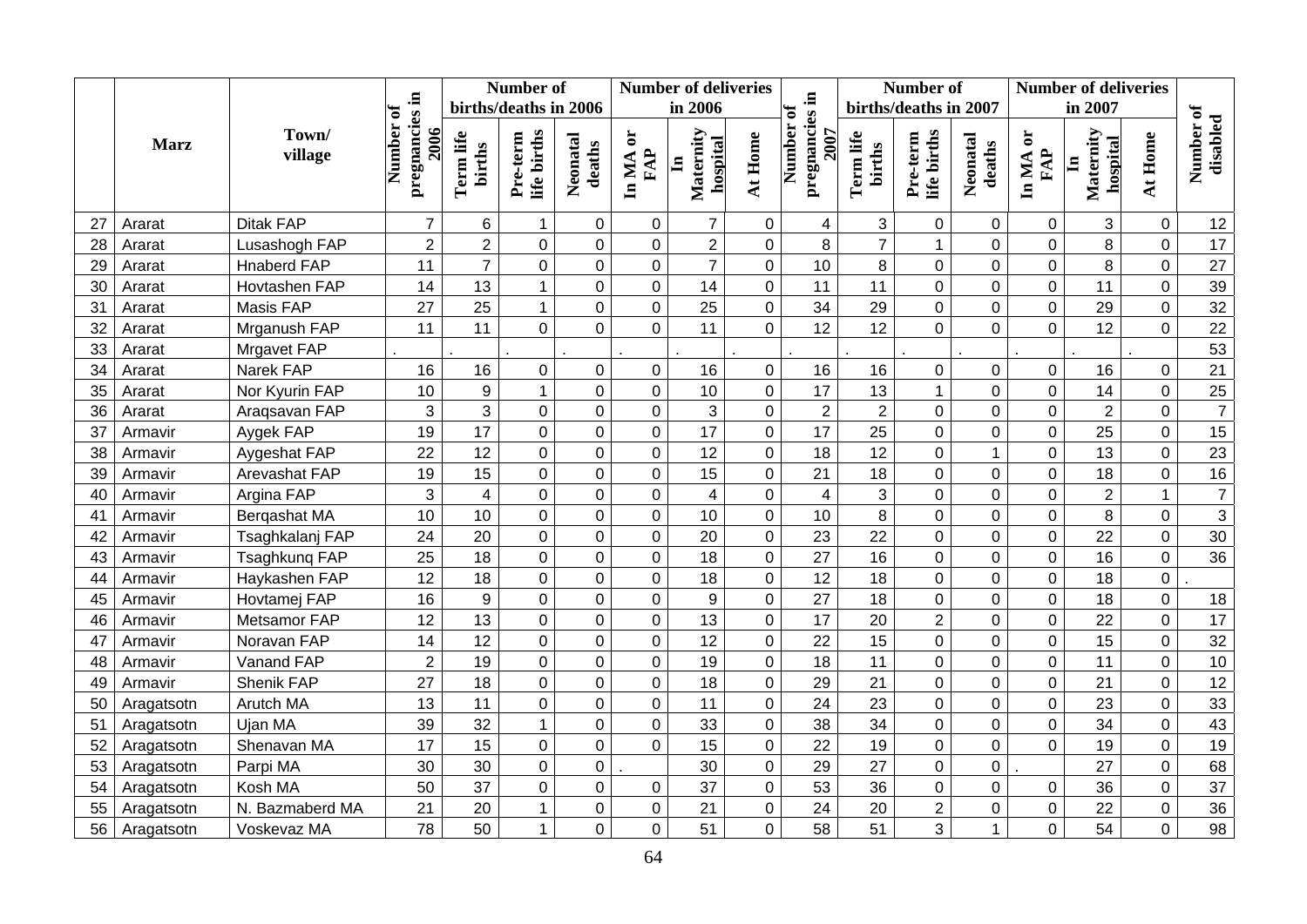|    |              |                    |                                  |                          | Number of               |                         |                                        | <b>Number of deliveries</b>           |                |                               |                     | Number of               |                    |                              | <b>Number of deliveries</b>           |                  |                       |
|----|--------------|--------------------|----------------------------------|--------------------------|-------------------------|-------------------------|----------------------------------------|---------------------------------------|----------------|-------------------------------|---------------------|-------------------------|--------------------|------------------------------|---------------------------------------|------------------|-----------------------|
|    |              |                    | ಕ                                |                          | births/deaths in 2006   |                         |                                        | in 2006                               |                | - -<br>ð                      |                     | births/deaths in 2007   |                    |                              | in 2007                               |                  |                       |
|    | <b>Marz</b>  | Town/<br>village   | pregnancies in<br>Number<br>2006 | Term life<br>births      | life births<br>Pre-term | Neonatal<br>deaths      | $\mathfrak{b}$<br>${\bf FAP}$<br>In MA | Maternity<br>hospital<br>$\mathbf{H}$ | At Home        | pregnancies<br>Number<br>2007 | Term life<br>births | life births<br>Pre-term | Neonatal<br>deaths | $\mathbf{5}$<br>FAP<br>In MA | Maternity<br>hospital<br>$\mathbf{H}$ | At Home          | Number of<br>disabled |
| 57 | Ararat       | <b>Burastan MA</b> | 31                               | 26                       | $\mathbf 1$             | $\Omega$                | $\pmb{0}$                              | 26                                    | $\mathbf 0$    | 32                            | 31                  | $\mathbf 1$             | 0                  | $\mathbf 0$                  | 31                                    | 0                | 36                    |
| 58 | Ararat       | Azatavan MA        | 25                               | 24                       | $\mathbf{1}$            |                         | 0                                      | 24                                    | $\mathbf 0$    | 20                            | 20                  | $\overline{0}$          | $\mathbf 0$        | $\mathbf 0$                  | 20                                    | $\mathsf 0$      | 34                    |
| 59 | Ararat       | Getazat MA         | 24                               | 20                       | $\overline{2}$          | $\overline{0}$          | 0                                      | 22                                    | $\overline{0}$ | 22                            | 20                  | $\overline{1}$          | $\overline{0}$     | $\overline{0}$               | 21                                    | $\mathbf 0$      | 41                    |
| 60 | Ararat       | Verin Dvin         | 27                               | 29                       | $\mathbf 0$             | 0                       | 0                                      | 29                                    | $\overline{0}$ | 30                            | 26                  | $\mathbf{1}$            | $\mathbf 0$        | $\mathbf 0$                  | 27                                    | $\boldsymbol{0}$ | 32                    |
| 61 | Ararat       | Aygestan MA        | 57                               | 52                       | $\boldsymbol{0}$        | 0                       | 0                                      | 52                                    | $\overline{0}$ | 60                            | 56                  | $\overline{2}$          | $\mathbf 0$        | $\mathbf 0$                  | 57                                    | $\mathbf{1}$     | $\overline{31}$       |
| 62 | Ararat       | Dalar MA           | 31                               | 29                       | $\overline{2}$          | $\overline{0}$          | 0                                      | 31                                    | $\overline{0}$ | 38                            | 37                  | $\mathbf{1}$            | $\overline{0}$     | $\overline{0}$               | 38                                    | $\mathbf 0$      | 148                   |
| 63 | Ararat       | Dimitrov MA        | 16                               | 13                       | $\overline{2}$          | 0                       | 0                                      | 13                                    | 0              | 14                            | 13                  | 0                       | $\mathbf 0$        | $\mathbf 0$                  | 13                                    | 0                | 35                    |
| 64 | Ararat       | Zangakatun MA      | 17                               | 16                       | $\overline{1}$          | $\overline{0}$          | $\overline{0}$                         | 17                                    | $\overline{0}$ | 9                             | 9                   | $\mathbf 0$             | $\mathbf 0$        | $\overline{0}$               | 9                                     | $\mathsf 0$      | 25                    |
| 65 | Ararat       | Marmarashen MA     | 27                               | 22                       | 3                       | 0                       | 0                                      | 25                                    | $\overline{0}$ | 25                            | 31                  | 3                       | $\mathbf 0$        | $\mathbf 0$                  | 34                                    | 0                | 58                    |
| 66 | Ararat       | Mkhchyan MA        | 76                               | 54                       | $\overline{3}$          | $\overline{0}$          | $\overline{0}$                         | 54                                    | $\overline{0}$ | 94                            | 76                  | $\overline{4}$          | $\overline{0}$     | $\overline{0}$               | 76                                    | $\mathbf 0$      | 420                   |
| 67 | Ararat       | Jrashen MA         | 15                               | 13                       | $\mathbf 0$             | 0                       | 0                                      | 13                                    | $\mathbf 0$    | 20                            | 18                  | 0                       | $\mathbf 0$        | $\mathbf 0$                  | 18                                    | $\boldsymbol{0}$ | 47                    |
| 68 | Ararat       | Verin Artashat MA  | 86                               | 48                       | $\overline{5}$          | $\mathbf 0$             | 0                                      | 52                                    | $\mathbf{1}$   | 99                            | 68                  | 6                       | $\mathbf 0$        | $\mathbf 0$                  | 74                                    | $\boldsymbol{0}$ | 203                   |
| 69 | Ararat       | Qaghcrashen MA     | 59                               | 49                       | $\overline{3}$          | $\overline{0}$          | $\mathbf 0$                            | 52                                    | $\overline{0}$ | 59                            | 55                  | $\overline{2}$          | $\Omega$           | $\mathbf 0$                  | 57                                    | 0                | 78                    |
| 70 | Armavir      | Aragats MA         | 49                               | 34                       |                         |                         | 0                                      | 49                                    | $\mathbf 0$    | 57                            | 44                  | $\overline{\mathbf{4}}$ |                    | $\mathbf 0$                  | 47                                    | $\mathsf 0$      | 62                    |
| 71 | Armavir      | Baghramyan MA      | 12                               | $\overline{7}$           | 0                       | 0                       | 0                                      | $\overline{7}$                        | $\mathbf 0$    | 13                            | 8                   | $\overline{0}$          | 1                  | $\mathbf 0$                  | $\boldsymbol{9}$                      | $\mathbf 0$      | $\overline{25}$       |
| 72 | Armavir      | Getashen MA        | 30                               | 26                       | $\mathbf 0$             | 0                       | 0                                      | 26                                    | $\overline{0}$ | 32                            | 26                  | $\overline{1}$          | $\overline{0}$     | $\overline{0}$               | 27                                    | 0                | 52                    |
| 73 | Armavir      | Merdzavan MA       | 41                               | $\mathbf 0$              | $\mathbf{1}$            | 0                       | 0                                      | 35                                    | $\overline{0}$ | 54                            | 0                   | $\overline{2}$          | $\mathbf 0$        | $\overline{0}$               | 49                                    | $\boldsymbol{0}$ | 42                    |
| 74 | Armavir      | Musaler MA         | 53                               | 44                       | $\overline{0}$          | $\overline{0}$          | $\overline{0}$                         | 44                                    | $\Omega$       | 53                            | 46                  | $\overline{2}$          | $\overline{0}$     | $\overline{0}$               | 48                                    | $\mathbf 0$      | 89                    |
| 75 | Armavir      | Shahumyan MA       | 30                               | 20                       | $\mathbf{1}$            | $\mathbf 0$             | 0                                      | 21                                    | $\overline{0}$ | 34                            | 25                  | $\mathbf{1}$            | 0                  | $\mathbf 0$                  | 25                                    | 0                | 129                   |
| 76 | Armavir      | Geghakert MA       | 26                               | 18                       | $\overline{0}$          | $\overline{0}$          | $\overline{0}$                         | 18                                    | $\overline{0}$ | 41                            | 25                  | $\overline{2}$          | $\mathbf{1}$       | $\overline{0}$               | 27                                    | $\mathbf 0$      | 42                    |
| 77 | Armavir      | Qarakert MA        | 64                               | 49                       | $\mathbf{1}$            | 0                       | 0                                      | 50                                    | $\overline{0}$ | 75                            | 62                  | $\mathbf 0$             | $\mathbf 0$        | $\overline{0}$               | 62                                    | 0                | 66                    |
| 78 | Aragatsotn   | Aragats HC         | 59                               | 45                       | $\mathbf 0$             | $\overline{0}$          | 0                                      | 46                                    | $\overline{0}$ | 62                            | 42                  | $\overline{2}$          | $\mathbf 0$        | $\overline{0}$               | 44                                    | $\boldsymbol{0}$ | 45                    |
| 79 | Aragatsotn   | Tsaghkahovit HC    | 42                               | 36                       | $\mathbf 0$             | $\mathbf 0$             | 0                                      | 36                                    | $\overline{0}$ | 38                            | 33                  | $\mathbf 0$             | $\mathbf 0$        | $\mathbf 0$                  | 32                                    | $\mathbf{1}$     | 155                   |
| 80 | Armavir      | Gay HC             | 49                               | 32                       | $\mathbf 0$             | 0                       | $\mathsf 0$                            | 32                                    | $\mathbf 0$    | 41                            | 33                  | $\mathsf 0$             | $\mathbf 0$        | $\pmb{0}$                    | 33                                    | $\boldsymbol{0}$ | 47                    |
| 81 | Armavir      | Yervandashat HC    | 12                               | $\overline{\mathcal{A}}$ | $\mathbf 0$             | 0                       | 0                                      | 4                                     | $\overline{0}$ | 11                            | 6                   | $\mathbf 0$             | 0                  | $\pmb{0}$                    | 6                                     | $\boldsymbol{0}$ | 18                    |
|    | <b>Total</b> |                    | 1796                             | 1420                     | 33                      | $\overline{\mathbf{3}}$ | 0                                      | 1491                                  | 4              | 1960                          | 1593                | 56                      | 6                  | $\pmb{0}$                    | 1684                                  | 5 <sup>5</sup>   | 3259                  |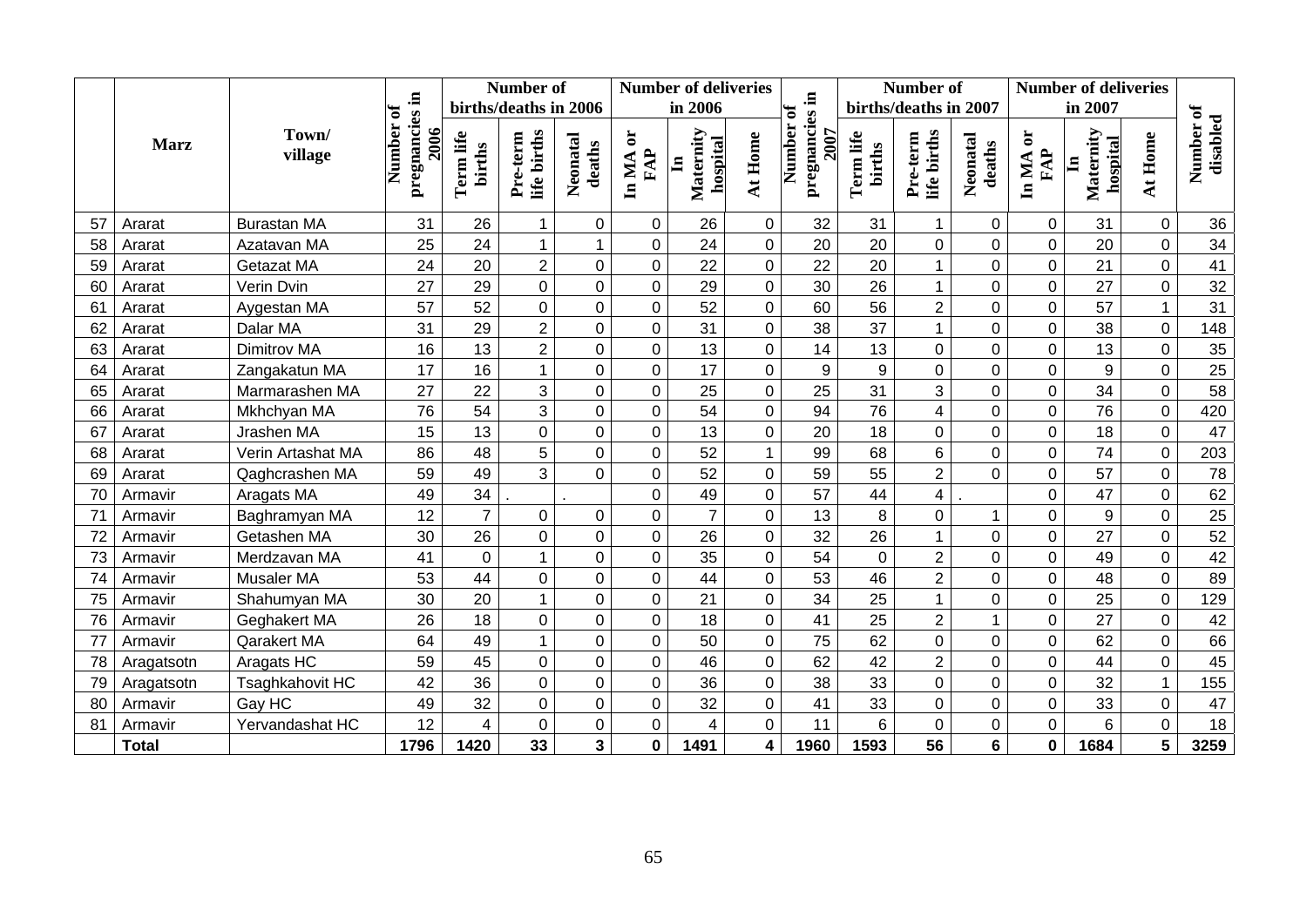#### **Appendix 11. Target facilities that ever participated in PHC project with other organization(s)**

| #              | <b>Marz</b> | <b>Facility</b>    |           |             |             |            | Have ever participated in a PHC project with: |     |             |
|----------------|-------------|--------------------|-----------|-------------|-------------|------------|-----------------------------------------------|-----|-------------|
|                |             |                    | <b>WB</b> | <b>NOVA</b> | <b>ASTP</b> | <b>IRD</b> | <b>CoAF</b>                                   | FG  | <b>ARCS</b> |
| 1              | Aragatsotn  | V. Bazmaberd FAP   |           | yes         |             |            |                                               |     |             |
| $\mathbf 2$    | Aragatsotn  | Hartavan FAP       | yes       |             |             |            |                                               |     |             |
| 3              | Armavir     | Argina FAP         |           |             |             |            |                                               |     | yes         |
| 4              | Armavir     | Hovtamej FAP       | yes       |             |             |            |                                               |     |             |
| 5              | Armavir     | Vanand FAP         |           |             |             |            |                                               | yes |             |
| 6              | Armavir     | Shenik FAP         | yes       |             |             |            | yes                                           |     |             |
| $\overline{7}$ | Aragatsotn  | Arutch MA          | yes       |             |             |            |                                               |     |             |
| 8              | Aragatsotn  | Ujan MA            | yes       |             |             |            |                                               |     |             |
| 9              | Aragatsotn  | Shenavan MA        | yes       |             |             |            |                                               |     |             |
| 10             | Aragatsotn  | Parpi MA           | yes       |             |             |            |                                               |     |             |
| 11             | Aragatsotn  | Kosh MA            | yes       |             |             |            |                                               |     |             |
| 12             | Aragatsotn  | N. Bazmaberd MA    | yes       | yes         |             |            |                                               |     |             |
| 13             | Aragatsotn  | Voskevaz MA        | yes       |             |             |            |                                               |     |             |
| 14             | Ararat      | <b>Burastan MA</b> | yes       |             |             |            |                                               |     |             |
| 15             | Ararat      | Azatavan MA        | yes       |             | yes         |            |                                               |     |             |
| 16             | Ararat      | Verin Dvin         | yes       |             |             |            |                                               |     |             |
| 17             | Ararat      | Aygestan MA        | yes       | yes         |             |            |                                               |     |             |
| 18             | Ararat      | Dimitrov MA        | yes       |             |             |            |                                               |     |             |
| 19             | Ararat      | Marmarashen MA     | yes       |             |             |            |                                               |     |             |
| 20             | Ararat      | Mkhchyan MA        | yes       |             |             |            |                                               |     |             |
| 21             | Ararat      | Jrashen MA         | yes       |             |             |            |                                               |     |             |
| 22             | Ararat      | Verin Artashat MA  | yes       |             |             |            |                                               |     |             |
| 23             | Armavir     | Aragats MA         | yes       |             |             |            |                                               |     |             |
| 24             | Armavir     | Baghramyan MA      | yes       |             |             | yes        | yes                                           |     |             |
| 25             | Armavir     | Getashen MA        | yes       |             |             |            |                                               |     |             |
| 26             | Armavir     | Merdzavan MA       | yes       |             |             |            |                                               |     |             |
| 27             | Armavir     | Musaler MA         | yes       |             |             |            |                                               |     |             |
| 28             | Armavir     | Shahumyan MA       | yes       |             |             |            |                                               |     |             |
| 29             | Armavir     | Geghakert MA       | yes       |             |             |            |                                               |     |             |
| 30             | Armavir     | Qarakert MA        | yes       | yes         |             |            |                                               |     |             |
| 31             | Aragatsotn  | Aragats HC         | yes       | yes         |             |            |                                               |     |             |
| 32             | Aragatsotn  | Tsaghkahovit HC    | yes       |             |             |            |                                               |     |             |
| 33             | Armavir     | Gay HC             | yes       |             |             |            |                                               |     |             |
| 34             | Armavir     | Yervandashat HC    | yes       |             |             |            |                                               | yes |             |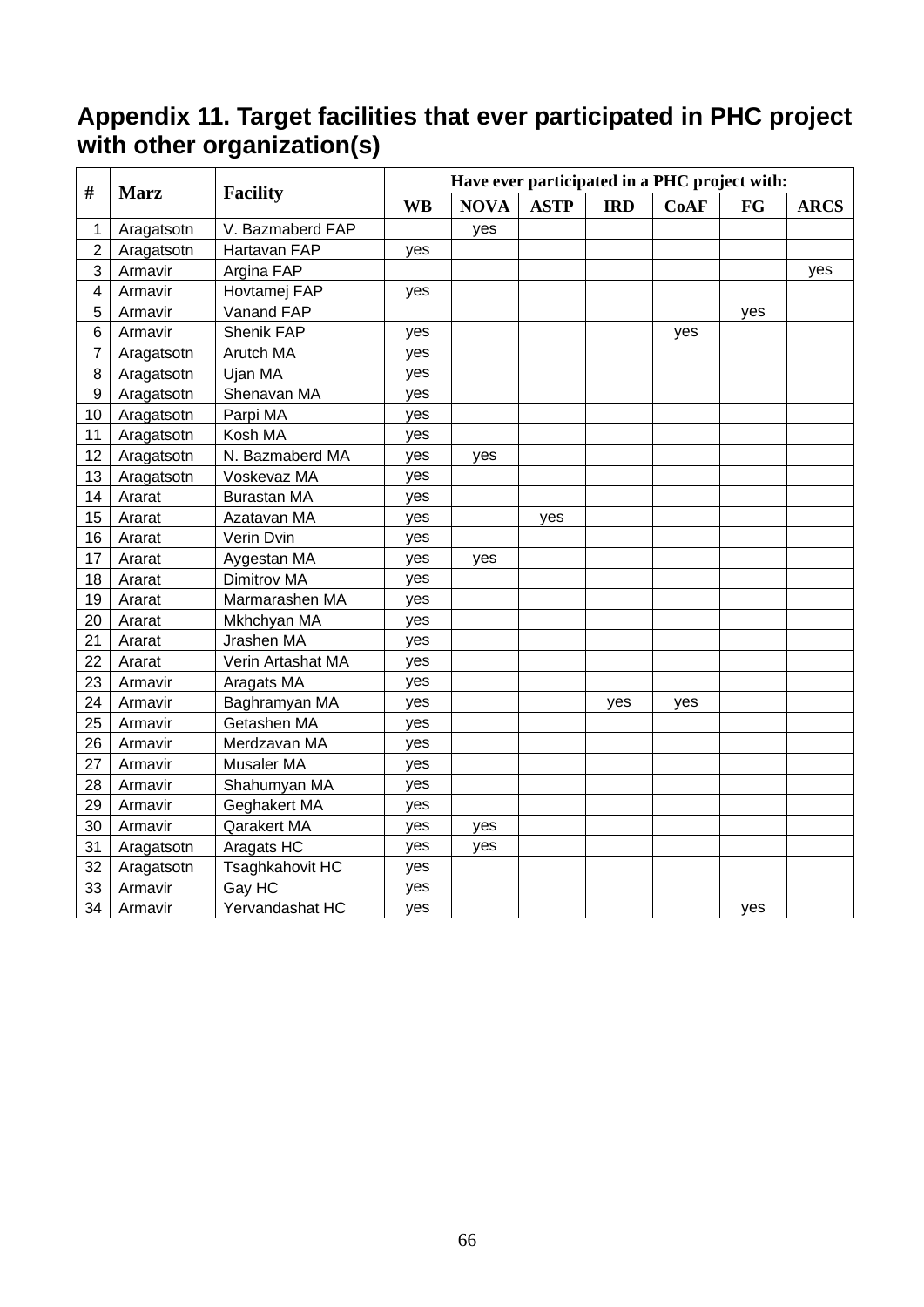### **Appendix 12. Target facilities' licensing status to provide FM/FN services, per-facility number of vacancies for doctors & nurses**

| $\#$             | <b>Facility</b><br>type | Location        | <b>Marz</b> | <b>Licensed to</b><br>provide FM<br>services | Nurses'<br>vacancies | Doctors'<br>vacancies |
|------------------|-------------------------|-----------------|-------------|----------------------------------------------|----------------------|-----------------------|
| 1                | FAP                     | Ghazaravan      | Aragatsotn  | no                                           | 0                    | $\pmb{0}$             |
| $\overline{2}$   | FAP                     | Verin Bazmaberd | Aragatsotn  | no                                           | $\mathbf 0$          | $\mathbf 0$           |
| $\overline{3}$   | <b>FAP</b>              | Voskehat        | Aragatsotn  | no                                           | $\mathbf 0$          | $\mathbf 0$           |
| 4                | FAP                     | Avan            | Aragatsotn  | no                                           | 0                    | $\mathbf 0$           |
| 5                | FAP                     | Apnagyugh       | Aragatsotn  | no                                           | 0                    | $\mathbf 0$           |
| 6                | FAP                     | Bergarat        | Aragatsotn  | no                                           | 0                    | $\mathbf 0$           |
| $\overline{7}$   | <b>FAP</b>              | Vardablur       | Aragatsotn  | no                                           | 0                    | $\mathbf 0$           |
| 8                | FAP                     | Vardenut        | Aragatsotn  | no                                           | 0                    | $\mathbf 0$           |
| $\boldsymbol{9}$ | FAP                     | Norashen        | Aragatsotn  | no                                           | 0                    | $\mathbf 0$           |
| 10               | FAP                     | Geghadzor       | Aragatsotn  | no                                           | 0                    | $\mathbf 0$           |
| 11               | FAP                     | Nor Amanos      | Aragatsotn  | no                                           | 0                    | $\boldsymbol{0}$      |
| 12               | FAP                     | Alagyaz         | Aragatsotn  | no                                           | 0                    | $\mathbf 0$           |
| 13               | FAP                     | Lusagyugh       | Aragatsotn  | no                                           | 0                    | $\mathbf 0$           |
| 14               | FAP                     | Gegharot        | Aragatsotn  | no                                           | 0                    | 0                     |
| 15               | FAP                     | Lernapar        | Aragatsotn  | no                                           | 0                    | $\mathbf 0$           |
| 16               | FAP                     | Tsilqar         | Aragatsotn  | no                                           | 0                    | $\mathbf 0$           |
| 17               | FAP                     | Hartavan        | Aragatsotn  | no                                           | 0                    | $\mathbf 0$           |
| 18               | FAP                     | Nigavan         | Aragatsotn  | no                                           | 0                    | $\boldsymbol{0}$      |
| 19               | FAP                     | Mulgi           | Aragatsotn  | no                                           | $\mathbf 0$          | $\mathbf 0$           |
| 20               | FAP                     | Tsamaqasar      | Aragatsotn  | no                                           | $\mathbf 0$          | $\mathbf 0$           |
| 21               | FAP                     | Nor Yedesia     | Aragatsotn  | no                                           | $\mathbf 0$          | $\mathbf 0$           |
| 22               | FAP                     | Tsaghkashen     | Aragatsotn  | no                                           | 0                    | $\mathbf 0$           |
| 23               | FAP                     | Meliqgyugh      | Aragatsotn  | no                                           | 0                    | $\mathbf 0$           |
| 24               | FAP                     | Baghramyan      | Ararat      |                                              | $\mathbf 0$          | $\mathbf 0$           |
| 25               | FAP                     | Aygepat         | Ararat      | yes                                          | $\mathbf 0$          | 1                     |
| 26               | FAP                     | Berganush       | Ararat      | yes                                          | 0                    | $\mathbf 0$           |
| 27               | FAP                     | <b>Ditak</b>    | Ararat      | Don't know                                   | 0                    | $\boldsymbol{0}$      |
| 28               | FAP                     | Lusashogh       | Ararat      | yes                                          | 0                    | $\boldsymbol{0}$      |
| 29               | FAP                     | Hnaberd         | Ararat      | Don't know                                   | 0                    | $\mathbf 0$           |
| 30               | FAP                     | Hovtashen       | Ararat      | yes                                          | 0                    | $\mathbf 0$           |
| 31               | FAP                     | Masis           | Ararat      | Don't know                                   | 0                    | $\mathbf 0$           |
| 32               | FAP                     | Mrganush        | Ararat      | yes                                          | 0                    | $\pmb{0}$             |
| 33               | FAP                     | Mrgavet         | Ararat      | yes                                          | $\mathbf 0$          | $\mathbf 0$           |
| 34               | <b>FAP</b>              | Narek           | Ararat      | yes                                          | 0                    | 1                     |
| 35               | <b>FAP</b>              | Nor Kyurin      | Ararat      | yes                                          | $\Omega$             | $\Omega$              |
| 36               | FAP                     | Araqsavan       | Ararat      | no                                           | Don't know           | Don't know            |
| 37               | <b>FAP</b>              | Aygek           | Armavir     | yes                                          |                      | $\mathbf 0$           |
| 38               | FAP                     | Aygeshat        | Armavir     | yes                                          | 0                    | 0                     |
| 39               | <b>FAP</b>              | Arevashat       | Armavir     | yes                                          | 0                    | $\mathbf 0$           |
| 40               | FAP                     | Argina          | Armavir     | yes                                          | 0                    | $\boldsymbol{0}$      |
| 41               | FAP                     | Bergashat       | Armavir     | yes                                          | 0                    | $\mathbf 0$           |
| 42               | FAP                     | Tsaghkalanj     | Armavir     | yes                                          | 0                    | $\mathbf 0$           |
| 43               | FAP                     | Tsaghkunq       | Armavir     | yes                                          | 0                    | $\mathbf 0$           |
| 44               | FAP                     | Haykashen       | Armavir     | no                                           | 0                    | Don't know            |
| 45               | FAP                     | Hovtamej        | Armavir     | yes                                          | 0                    | $\overline{0}$        |
| 46               | FAP                     | Metsamor        | Armavir     | no                                           | Don't know           | Don't know            |
| 47               | FAP                     | Noravan         | Armavir     | no                                           | 0                    | 0                     |
| 48               | FAP                     | Vanand          | Armavir     | yes                                          | $\mathbf 0$          | $\mathbf 0$           |
| 49               | <b>FAP</b>              | Shenik          | Armavir     | yes                                          | $\pmb{0}$            | $\pmb{0}$             |
| 50               | МA                      | Arutch          | Aragatsotn  | yes                                          | $\pmb{0}$            | $\mathbf 0$           |